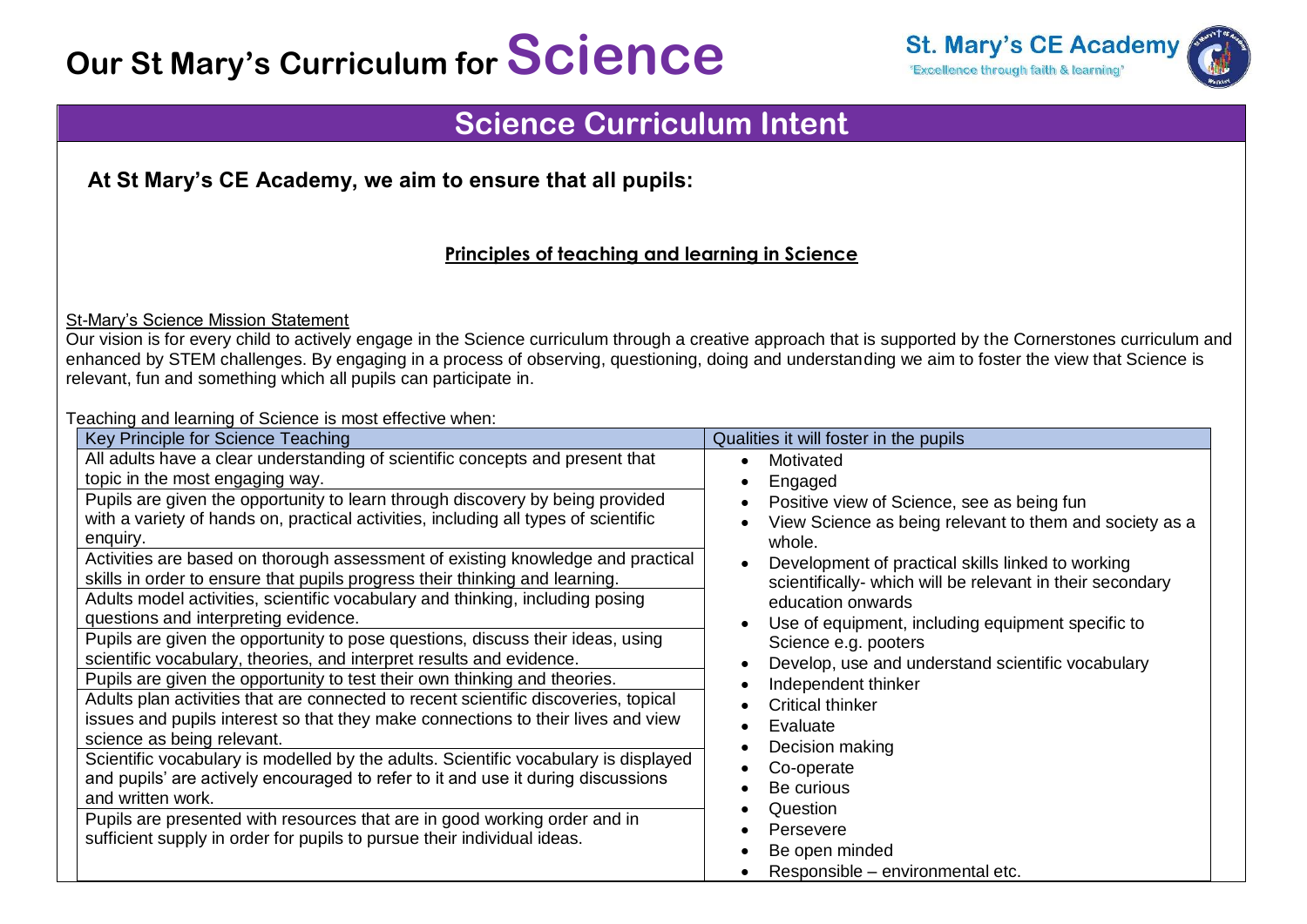| Junior leadership Team (representing pupil views) wanted science to be                                                                                | Sensitive-ethics of science etc<br>Adaptable/tolerate uncertainty -evidence changes<br>Consider a career in science |
|-------------------------------------------------------------------------------------------------------------------------------------------------------|---------------------------------------------------------------------------------------------------------------------|
| Fun and exciting<br>Hands on-'not writing'<br>To sometimes work in groups and sometimes on their own<br>Give them the skills for a career in Science. |                                                                                                                     |
| The above principles were written with the pupil's voice in mind.                                                                                     |                                                                                                                     |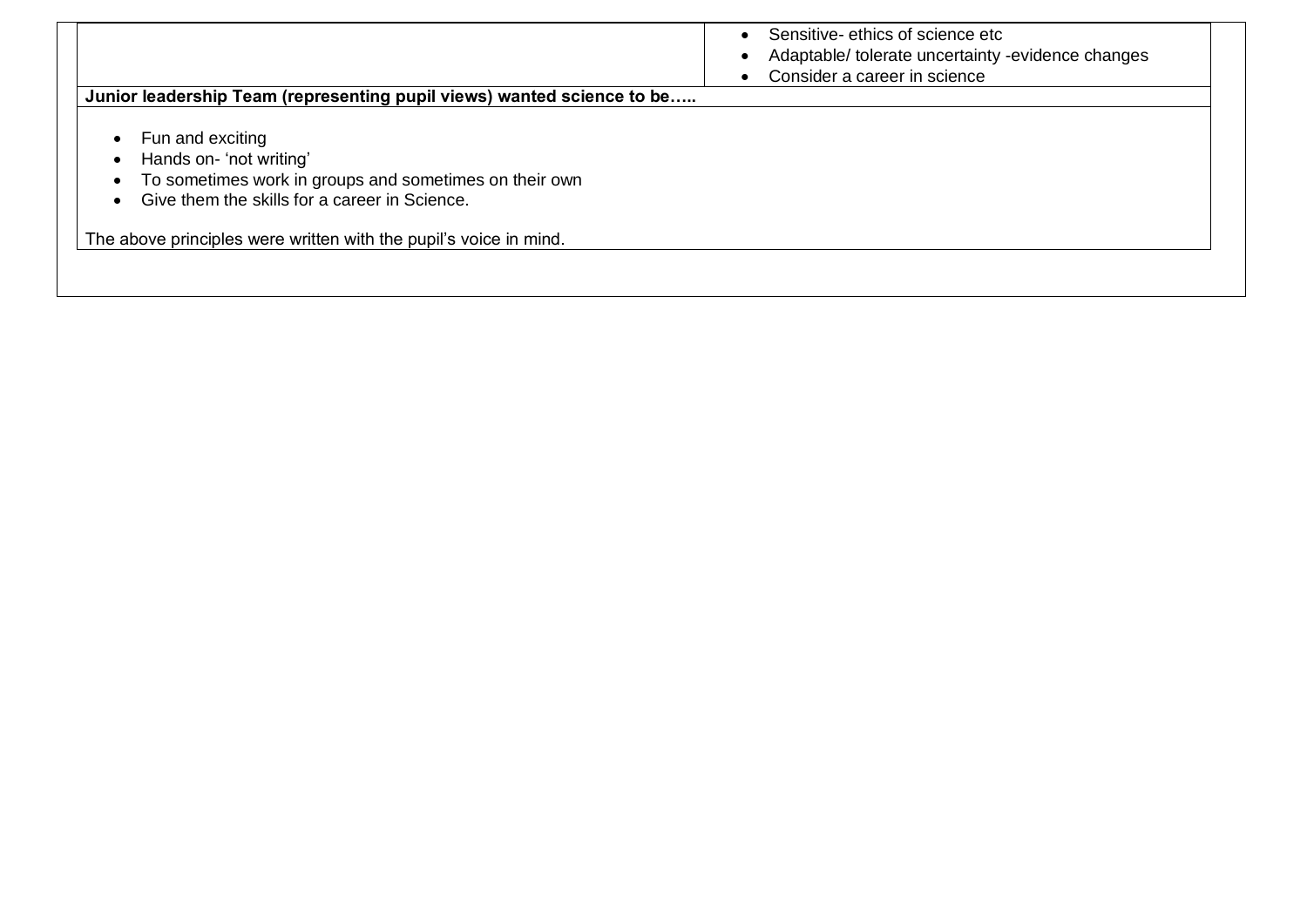## **\*\*\*\*\*: KEY STAGE 1**

**Knowledge & Skills**

#### **Over Arching Themes and Ideas:**

#### **Key Themes and Ideas for Physics:**

**P1:** The universe follows unbreakable rules that are all about forces, matter and energy.

**P2:** Forces are different kinds of pushes and pulls that act on all the matter that is in the universe. Matter is all the stuff, or mass, in the universe.

**P3**: Energy, which cannot be created or destroyed, comes in many different forms and tends to move away from objects that have lots of it.

#### **Key Themes and Ideas for Chemistry:**

**C1**: All matter (stuff) in the universe is made up of tiny building blocks.

**C2**: The arrangement, movement and type of the building blocks of matter and the forces that hold them together or push them apart explain all the properties of matter (e.g. hot/cold, soft/hard, light/heavy, etc).

**C3**: Matter can change if the arrangement of these building blocks changes.

#### **Key Themes and Ideas for Biology:**

**B1**: Living things are special collections of matter that make copies of themselves, use energy and grow.

**B2**: Living things on Earth come in a huge variety of different forms that are all related because they all came from the same starting point 4.5 billion years ago.

**B3:** The different kinds of life, animals, plants and microorganisms, have evolved over millions of generations in to different forms in order to survive in the environments in which they live.

#### **Key Themes and Ideas for Earth Science:**

**E1:** The Earth is one of eight planets that orbit the sun.

**E2:** The Earth is tilted and spins on its axis leading to day and night, the seasons and the climate.

**E3:** The Earth is made up of several layers, including a relatively thin rocky surface which is divided into tectonic plates, and the movement of these plates leads to many geologic events (such as earthquakes and volcanoes) and geographical features (such as mountains.)

#### **Key Themes and Ideas for Study and Impact of Science:**

**D1:** Science seeks to explain things that we see in the natural world by attempting to understand their causes.

**D2:** Scientific theories are explanations of what we see in the natural world that best fit with evidence that has been gathered. Because of this, theories can be changed when new evidence is found.

**D3:** The knowledge produced by science leads to new technology that humans find useful. These technologies don't always necessarily make the world better so we have to think carefully about how–and whether–we use them.

**Repeating Concepts:** Also contained within the science curriculum are 26 key concepts that repeat in different units: absorption, birth, bond, circuit, component, condensation, conductor, decay, dissolving, energy, evaporation, extinction, freezing, growth, habitat, insulator, irreversible, matter, melting, orbit, particle, property, reflection, reproduction, reversible, wave.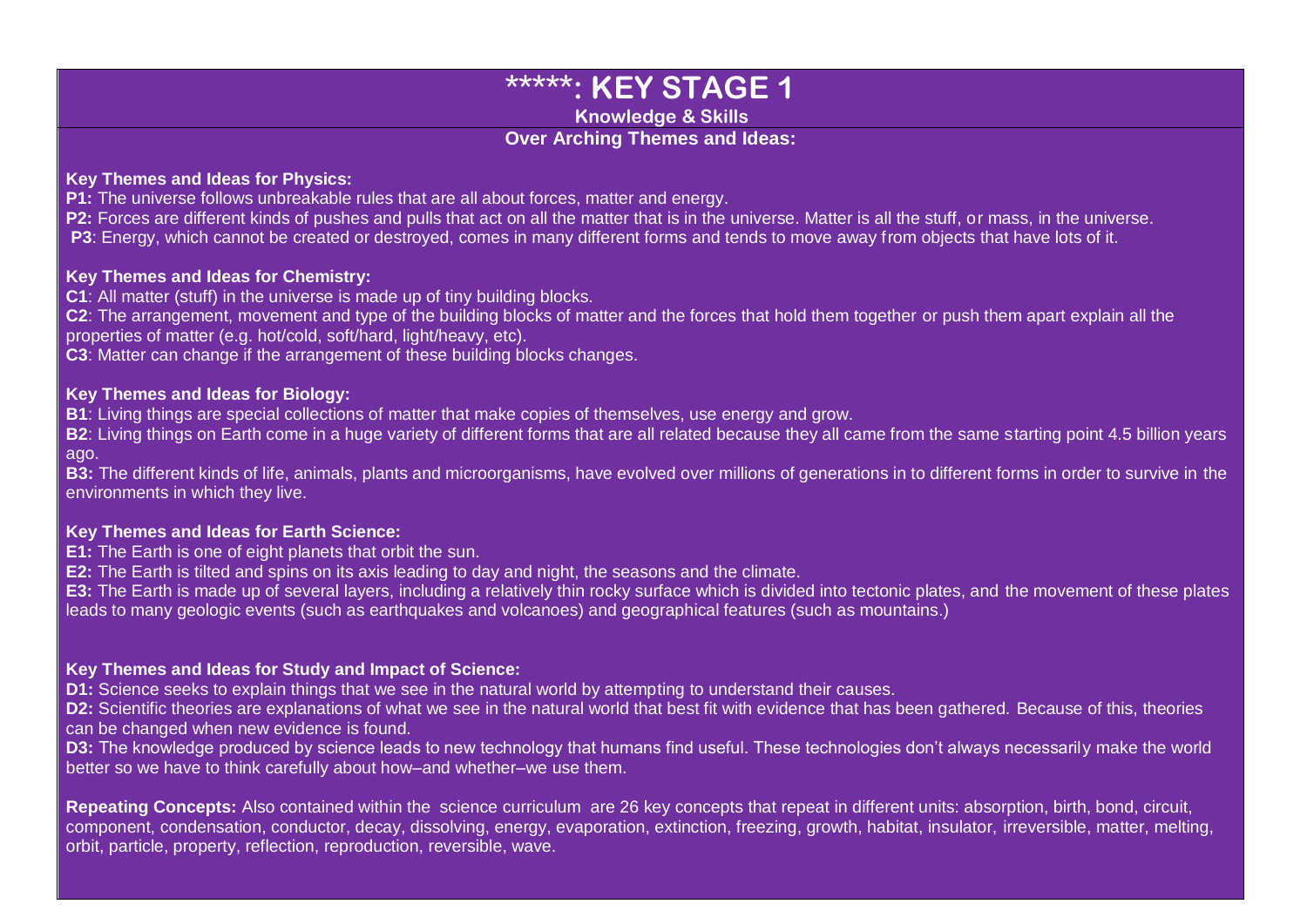| <b>National</b><br><b>Curricul</b> | <b>Unit</b>                                                                     | <b>NC Objectives:</b>                                                                                                                                                                                                                 | Key Knowledge and Vocabulary                                                                                                                                                                                                                                                                                                                                                                                                                                                                                                                                                                                                                                                                                                                                                                                                                                                                                                                                                                                                                                                                                                                                                           |
|------------------------------------|---------------------------------------------------------------------------------|---------------------------------------------------------------------------------------------------------------------------------------------------------------------------------------------------------------------------------------|----------------------------------------------------------------------------------------------------------------------------------------------------------------------------------------------------------------------------------------------------------------------------------------------------------------------------------------------------------------------------------------------------------------------------------------------------------------------------------------------------------------------------------------------------------------------------------------------------------------------------------------------------------------------------------------------------------------------------------------------------------------------------------------------------------------------------------------------------------------------------------------------------------------------------------------------------------------------------------------------------------------------------------------------------------------------------------------------------------------------------------------------------------------------------------------|
| um<br>Program                      |                                                                                 |                                                                                                                                                                                                                                       |                                                                                                                                                                                                                                                                                                                                                                                                                                                                                                                                                                                                                                                                                                                                                                                                                                                                                                                                                                                                                                                                                                                                                                                        |
| mes of                             |                                                                                 |                                                                                                                                                                                                                                       |                                                                                                                                                                                                                                                                                                                                                                                                                                                                                                                                                                                                                                                                                                                                                                                                                                                                                                                                                                                                                                                                                                                                                                                        |
| Study:<br>Year 1                   |                                                                                 | Sc1/1.1 asking simple questions<br>and recognising that they can be<br>answered indifferent ways<br>Sc1/1.2 observing closely, using<br>simple equipment<br>Sc1/1.3 performing simple tests<br>Sc1/1.4 identifying and<br>classifying | <b>New learning and vocabulary</b><br>properties, observe, test, magnifying glass, object, record, equipment<br>Know that we can ask questions about the world and that when we observe the world to answer these<br>questions, this is science<br>Know that we can use magnifying glasses to observe objects closely<br>Know that we can test our questions to see if they are true<br>Know that objects can be identified or sorted into groups based on their observable properties                                                                                                                                                                                                                                                                                                                                                                                                                                                                                                                                                                                                                                                                                                 |
|                                    | (Ongoing throughout the<br>Working Scientifically :<br>Working Scientifically : | Sc1/1.5 using their observations<br>and ideas to suggest answers to<br>questions<br>Sc1/1.6 gathering and recording<br>data to help in answering<br>questions                                                                         | Know that we can write down numbers and words or draw pictures to record what we find<br>Enhancing the Curriculum (Non Statutory guidance for Key Stage 1).<br>Know and experience different types of scientific enquiries, including practical activities, and begin to<br>recognise ways in which they might answer scientific questions.<br>Know how to use simple features to compare objects, materials and living things and, with help, decide how<br>to sort and group them,<br>Know how to observe changes over time, and, with guidance, begin to notice patterns and<br>relationships.<br>Know how to use simple secondary sources to find answers to the questions that they have asked.<br>Know how to use simple measurements and equipment (for example, hand lenses, egg timers) to gather<br>data,<br>Know how to carry out simple tests, record simple data, and talk about what they have found out and how<br>they found it out.<br>Knows how to record and communicate their findings in a range of ways and begin to use simple scientific<br>language, with help.<br>(For skills and progression for each year group in this area please see progression grid). |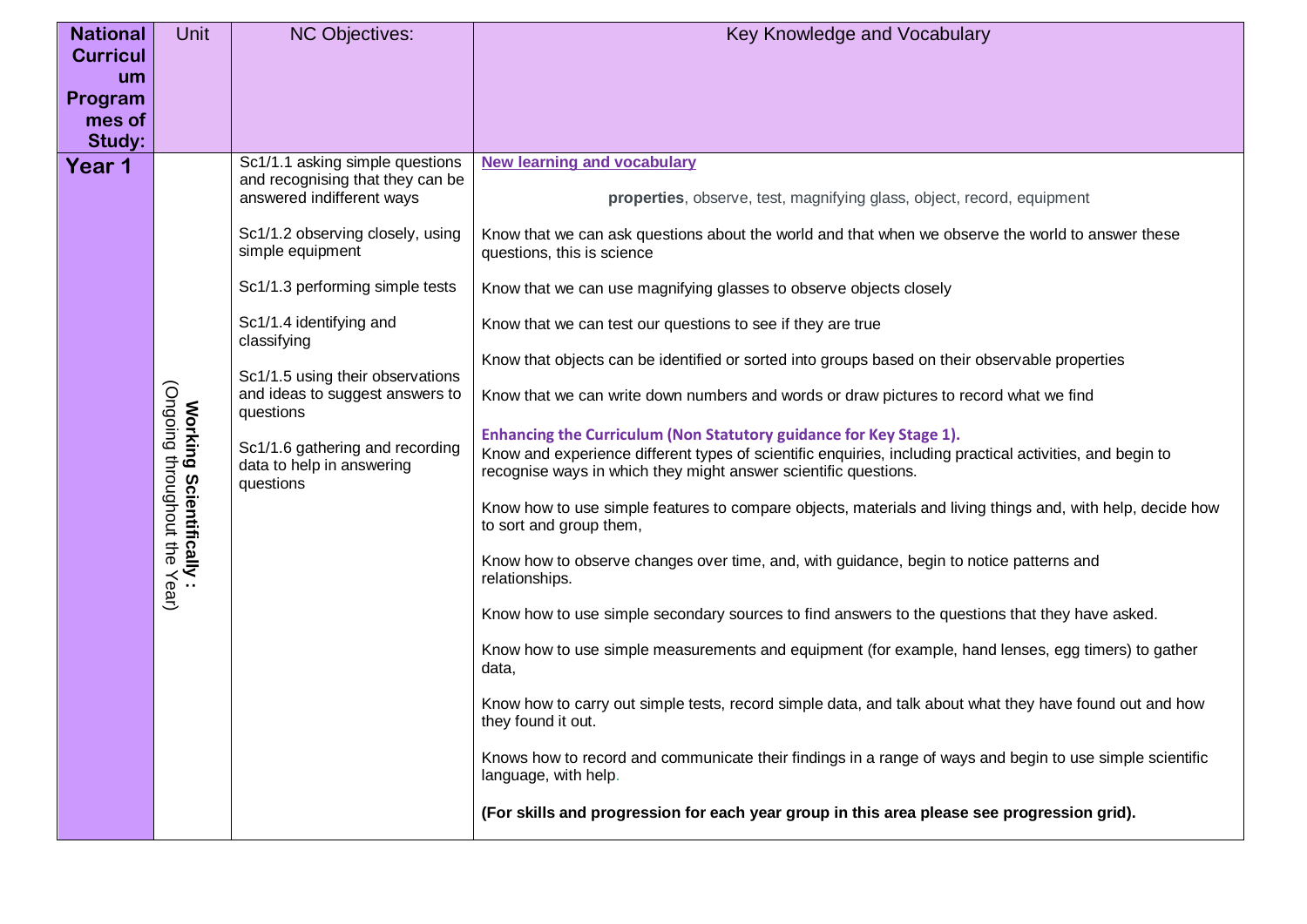|          |                                | Sc1/3.1a distinguish between an                                                          | <b>Key Theme or Idea: C1, C2</b>                                                                                                                                                                      |
|----------|--------------------------------|------------------------------------------------------------------------------------------|-------------------------------------------------------------------------------------------------------------------------------------------------------------------------------------------------------|
|          |                                | object and the material from                                                             |                                                                                                                                                                                                       |
| Year     |                                | which it is made                                                                         | <b>New learning and vocabulary</b>                                                                                                                                                                    |
| د        |                                | Sc1/3.1b identify and name a<br>variety of everyday materials,                           | absorption, matter, property, wood, plastic, glass, metal, water, rock                                                                                                                                |
|          |                                | including wood, plastic, glass,<br>metal, water, and rock                                | Know that an object is made from/of a material                                                                                                                                                        |
|          |                                | Sc1/3.1c describe the simple                                                             | Knows the difference between an object and the material that it is made from                                                                                                                          |
|          |                                | physical properties of a variety<br>of every day materials                               | Know from observation how to distinguish between materials made of wood, plastic, glass, metal, water, rock                                                                                           |
|          |                                | Sc1/3.1d compare and group<br>together a variety of every day                            | Know that materials can be hard, soft, strong, weak, absorbent, heavy, light, solid and runny, smooth and<br>rough; these descriptions denote the physical properties of a material                   |
|          | Everyday Materials<br>(Autumn1 | materials on the basis of their<br>simple physical properties                            | Knows how to compare and group together a variety of everyday materials on the basis of their simple<br>physical properties.                                                                          |
|          | and<br>$\overline{z}$          |                                                                                          | Know that matter (stuff) is made from tiny building blocks                                                                                                                                            |
|          |                                |                                                                                          |                                                                                                                                                                                                       |
|          |                                |                                                                                          | Enhancing the Curriculum (Non Statutory guidance for Key Stage 1).<br>Know how to explore, name, discuss and raise and answer questions about everyday materials                                      |
|          |                                |                                                                                          | Knows other properties of materials such as: hard/soft; stretchy/stiff; shiny/dull; rough/smooth; bendy/not<br>bendy; waterproof/not waterproof; absorbent/not absorbent; opaque/transparent          |
|          |                                |                                                                                          | Know of a wider range of materials, for example brick, paper, fabrics, elastic, foil.                                                                                                                 |
|          |                                |                                                                                          | Know how to perform simple tests to explore questions, for example: 'What is the best material for an<br>umbrella? for lining a dog basket? for curtains? for a bookshelf? for a gymnast's leotard?'  |
| $\prec$  | Anima                          | Sc1/2.2a identify and name a                                                             | <b>Key Theme or Ideas: B2, B3</b>                                                                                                                                                                     |
| ear<br>د | ls<br>includ<br>ing            | variety of common animals<br>including, fish, amphibians,<br>reptiles, birds and mammals | <b>New learning and vocabulary</b>                                                                                                                                                                    |
|          | Huma<br>ns:                    | Sc1/2.2b identify and name a<br>variety of common animals that                           | energy, growth, habitat, fish, amphibian, reptile, bird, mammal, offspring, carnivore, herbivore, omnivore,<br>vertebrate, skeleton, organ                                                            |
|          | (Sprin<br>g 1                  | are carnivores, herbivores and<br>omnivores                                              | Know that a trout is an example of fish, a frog is an example of an amphibian; a lizard is an example of a<br>reptile; a robin is an example of a bird; a rabbit and a human are examples of a mammal |
|          | and<br>Spring<br>2)            | Sc1/2.2c describe and compare<br>the structure of a variety of<br>common animals (fish,  | Know that herbivorous animals eats plants; a carnivorous animal eats other animals; omnivorous animals eat<br>both animals and plants                                                                 |
|          |                                | amphibians, reptiles, birds and<br>mammals including pets)                               | Know that a cat is an example of a carnivore; that a rabbit is an example of a herbivore;                                                                                                             |
|          |                                |                                                                                          | know that many humans are examples of omnivores (though not vegetarians or vegans)                                                                                                                    |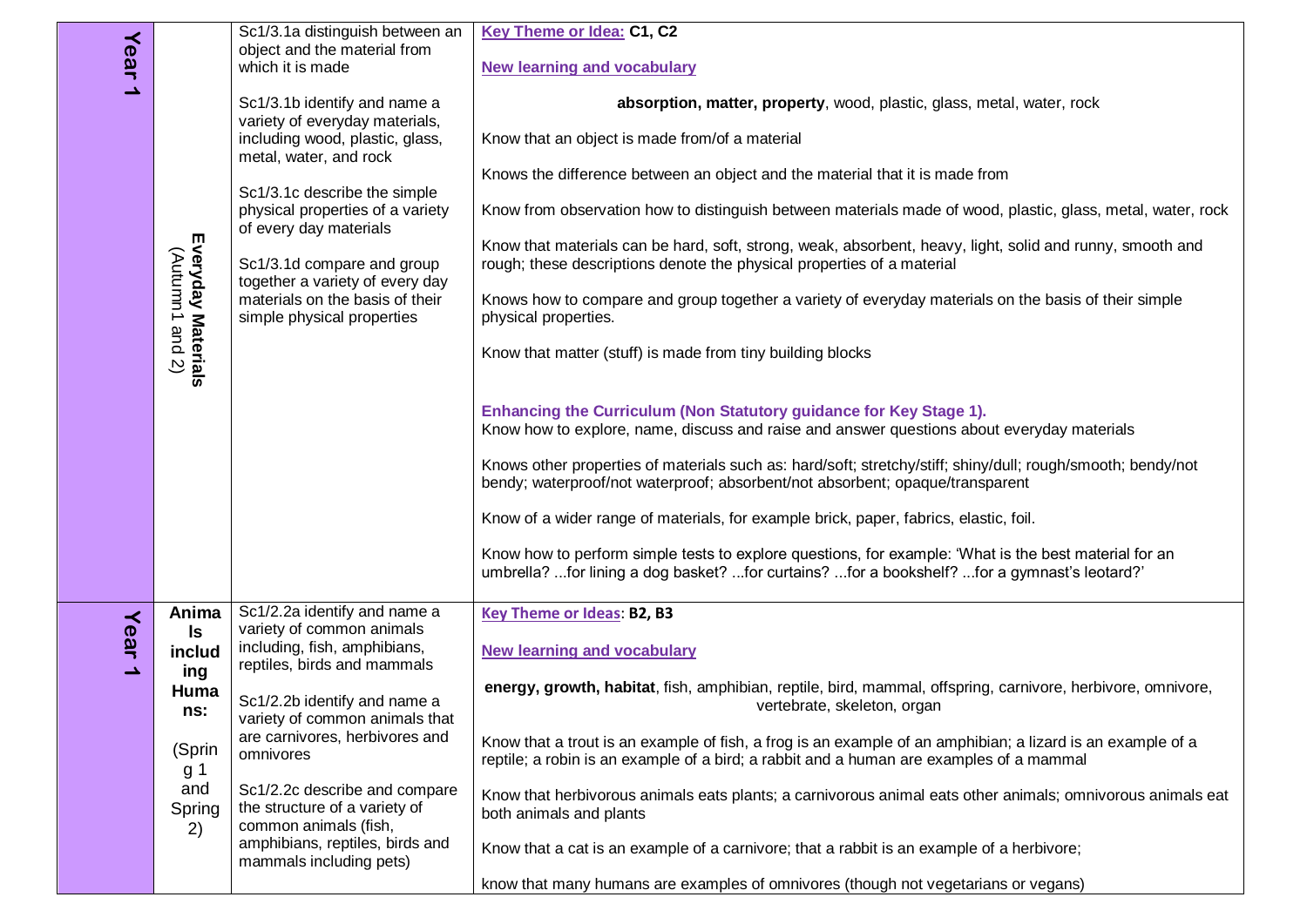|      |                        | Sc1/2.2d identify, name, draw<br>and label the basic parts of the<br>human body and say which part<br>of the body is associated with | Know that fish, amphibians, reptiles, birds and mammals are similar in that they have internal skeletons and<br>organs; these are known as vertebrates, which means they are animals that have a back bone |
|------|------------------------|--------------------------------------------------------------------------------------------------------------------------------------|------------------------------------------------------------------------------------------------------------------------------------------------------------------------------------------------------------|
|      |                        | each sense                                                                                                                           | Know that fish are different in having gills so that they can breathe under water and scaly skin                                                                                                           |
|      |                        |                                                                                                                                      | Know that amphibians are different in that they begin their lives with gills but then develop lungs and breath<br>on land                                                                                  |
|      |                        |                                                                                                                                      | Know that reptiles are different in that they breath air and have scaly skin                                                                                                                               |
|      |                        |                                                                                                                                      | Know that birds are different to other animals in that they have feathers and wings                                                                                                                        |
|      |                        |                                                                                                                                      | Know that mammals are different to other animals in that they have fur/hair and they feed milk to their young                                                                                              |
|      |                        |                                                                                                                                      | Know that feet, legs, arms, hands, torso, head, skin, ears, eyes, nose, mouth and tongue are part so the body<br>and identify them                                                                         |
|      |                        |                                                                                                                                      | Know that eyes are associated with sight, ears with sound, nose with smell, tongue with taste and skin with<br>touch.                                                                                      |
|      |                        |                                                                                                                                      | Enhancing the Curriculum (Non Statutory guidance for Key Stage 1).<br>Knows that the local environment can be used throughout the year to explore and answer questions about<br>animals in their habitat.  |
|      |                        |                                                                                                                                      | Knows how to take care of animals taken from their local environment and the need to return them safely<br>after study.                                                                                    |
|      |                        |                                                                                                                                      | Know the common names of some fish, amphibians, reptiles, birds and mammals, including those that are<br>kept as pets.                                                                                     |
|      |                        |                                                                                                                                      | Know the names of the main body parts (including head, neck, arms, elbows, legs, knees, face, ears, eyes,<br>hair, mouth, teeth) through games, actions, songs and rhymes.                                 |
|      |                        |                                                                                                                                      | Knows how to make observations in order to compare and contrast animals at first hand or through videos<br>and photographs,                                                                                |
|      |                        |                                                                                                                                      | Knows how to identify and group them; grouping animals according to what they eat; and using their senses<br>to compare different textures, sounds and smells.                                             |
|      | <b>Seaso</b><br>nal    | Sc1/4.1a observe changes<br>across the four seasons                                                                                  | <b>Key Theme or Idea: E2</b>                                                                                                                                                                               |
| Year | Chang                  | Sc1/4.1b observe and describe                                                                                                        | <b>New learning and vocabulary</b>                                                                                                                                                                         |
| د    | es<br>(Sum<br>mer $1)$ | weather associated with the<br>seasons and how day length<br>varies                                                                  | Energy, freezing, melting, orbit, reflection, Sun, clouds, wind, snow, ice, spring, summer, autumn,<br>winter                                                                                              |
|      |                        |                                                                                                                                      | Know that days are longer in the summer and shorter in winter                                                                                                                                              |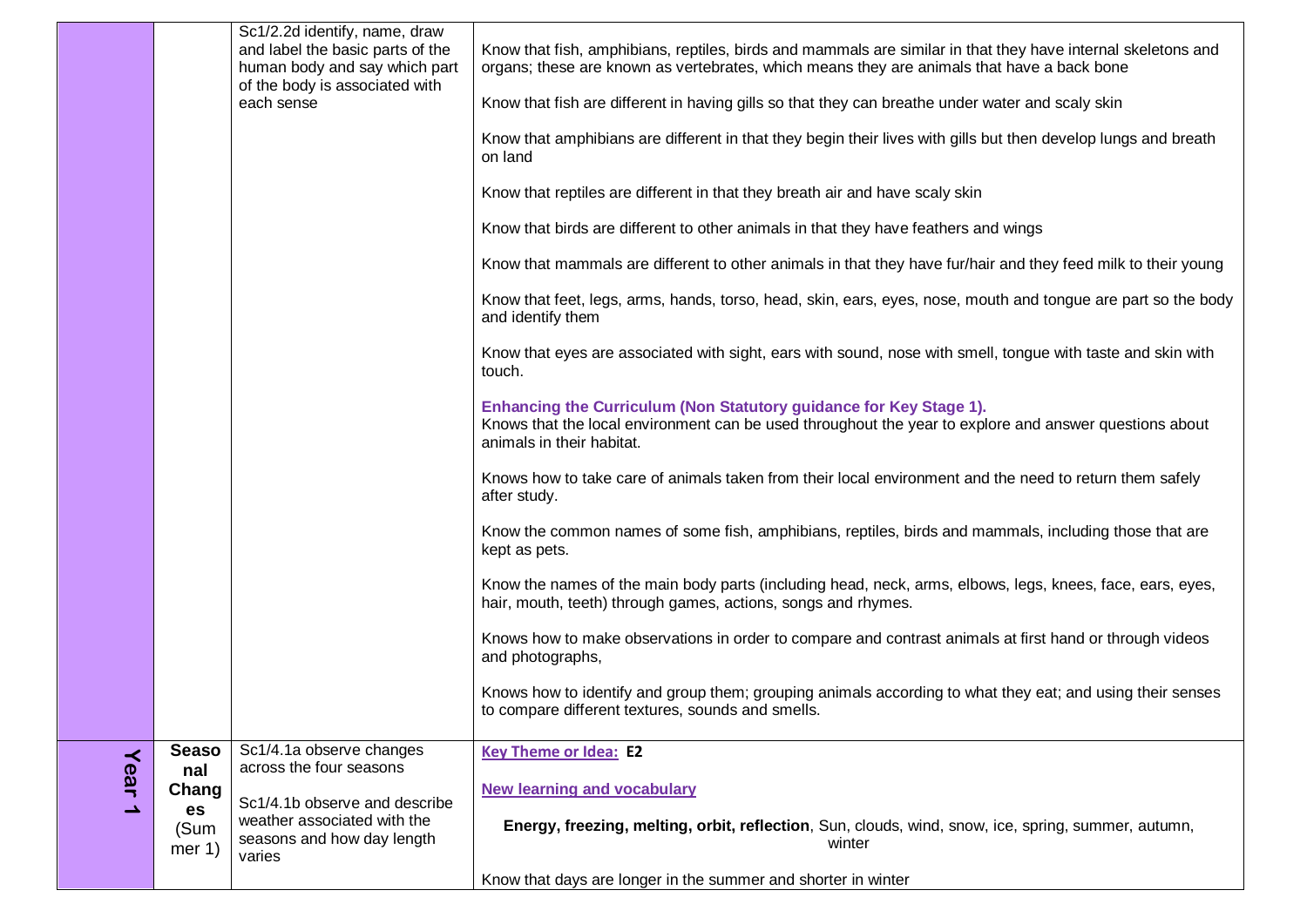|      |                |                                                                                    | Know that weather changes through the year, getting hotter in the summer and colder in the winter<br>Know that the winter is likely to bring ice on the ground when water freezes due to the cold<br>Know that the Earth orbits the Sun with one orbit constituting a year of 365/366 days |
|------|----------------|------------------------------------------------------------------------------------|--------------------------------------------------------------------------------------------------------------------------------------------------------------------------------------------------------------------------------------------------------------------------------------------|
|      |                |                                                                                    | (NB: the Sun and the Earth are capitalized when being discussed in an astronomical context.)                                                                                                                                                                                               |
|      |                |                                                                                    | Enhancing the Curriculum (Non Statutory guidance for Key Stage 1).<br>Know how to observe and talk about changes in the weather and the seasons.                                                                                                                                           |
|      |                |                                                                                    | Know that it is not safe to look directly at the Sun, even when wearing dark glasses.                                                                                                                                                                                                      |
|      |                |                                                                                    | Know how to making tables and charts about the weather;                                                                                                                                                                                                                                    |
|      |                |                                                                                    | Know how to make displays to show happening in the world around them, including day length, as the<br>seasons change.                                                                                                                                                                      |
|      | <b>Plants</b>  | Sc1/2.1a identify and name a<br>variety of common wild and                         | <b>Key Theme or Idea: B2</b>                                                                                                                                                                                                                                                               |
| Year | (Sum<br>mer 2) | garden plants, including<br>deciduous and evergreen trees                          | <b>Prior Learning/ Revision energy, habitat</b>                                                                                                                                                                                                                                            |
| ∸    |                | Sc1/2.1b identify and describe                                                     | <b>New learning and vocabulary</b>                                                                                                                                                                                                                                                         |
|      |                | the basic structure of a variety of<br>common flowering plants,<br>including trees | component, energy, growth, deciduous, evergreen, flower, plant, tree, structure, roots, stem, leaf, trunk,<br>flower                                                                                                                                                                       |
|      |                |                                                                                    | Know a rose bush, a sunflower and a dandelion by sight                                                                                                                                                                                                                                     |
|      |                |                                                                                    | Know an oak tree, a birch tree and a horse chestnut tree by sight                                                                                                                                                                                                                          |
|      |                |                                                                                    | Know a variety of common wild and garden plants, including deciduous and evergreen trees                                                                                                                                                                                                   |
|      |                |                                                                                    | Know that evergreen trees maintain their leaves throughout the year and that deciduous trees shed their<br>leaves in autumn                                                                                                                                                                |
|      |                |                                                                                    | Know that a flowering plants consist of roots, stem, leaves and flowers, and that a tree's stem is called a trunk                                                                                                                                                                          |
|      |                |                                                                                    | Enhancing the Curriculum (Non Statutory guidance for Key Stage 1).<br>Know how to use the local environment throughout the year to explore and answer questions about plants<br>growing in their habitat.                                                                                  |
|      |                |                                                                                    | Know how to observe the growth of flowers and vegetables that they have planted.                                                                                                                                                                                                           |
|      |                |                                                                                    | Know the common names of flowers, examples of deciduous and evergreen trees, and                                                                                                                                                                                                           |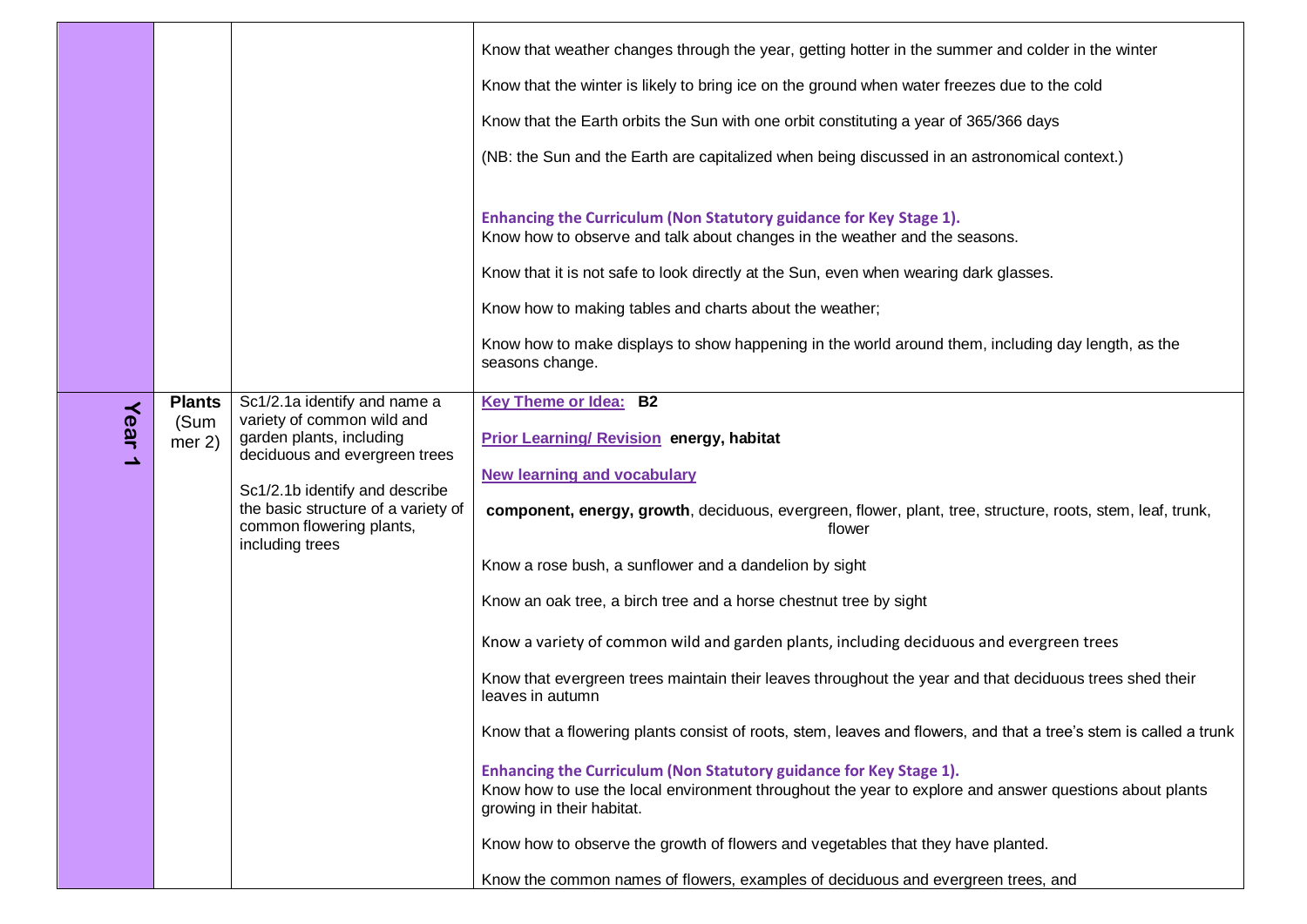|                                   |                                                                                         |                                                                                                                                                                                                                                                                                                                                                                                                        | Know the name of plant structures (including leaves, flowers (blossom), petals, fruit, roots, bulb, seed, trunk,<br>branches and stem).                                                                                                                                                                                                                                                                                                                                                                                                                                                                                                                                                                                                                                                                                                                                                                                                                                                                                                                                                                                                                                                                                                          |
|-----------------------------------|-----------------------------------------------------------------------------------------|--------------------------------------------------------------------------------------------------------------------------------------------------------------------------------------------------------------------------------------------------------------------------------------------------------------------------------------------------------------------------------------------------------|--------------------------------------------------------------------------------------------------------------------------------------------------------------------------------------------------------------------------------------------------------------------------------------------------------------------------------------------------------------------------------------------------------------------------------------------------------------------------------------------------------------------------------------------------------------------------------------------------------------------------------------------------------------------------------------------------------------------------------------------------------------------------------------------------------------------------------------------------------------------------------------------------------------------------------------------------------------------------------------------------------------------------------------------------------------------------------------------------------------------------------------------------------------------------------------------------------------------------------------------------|
|                                   |                                                                                         |                                                                                                                                                                                                                                                                                                                                                                                                        | Know how to observing closely, perhaps using magnifying glasses, and comparing and contrasting familiar<br>plants; describing how they were able to identify and group them                                                                                                                                                                                                                                                                                                                                                                                                                                                                                                                                                                                                                                                                                                                                                                                                                                                                                                                                                                                                                                                                      |
|                                   |                                                                                         |                                                                                                                                                                                                                                                                                                                                                                                                        | Know how to draw diagrams, showing the parts of different plants including trees.                                                                                                                                                                                                                                                                                                                                                                                                                                                                                                                                                                                                                                                                                                                                                                                                                                                                                                                                                                                                                                                                                                                                                                |
|                                   |                                                                                         |                                                                                                                                                                                                                                                                                                                                                                                                        | Know how to keep records of how plants have changed over time, for example the leaves falling off trees and<br>buds opening; and compare and contrast what they have found out about different plants.                                                                                                                                                                                                                                                                                                                                                                                                                                                                                                                                                                                                                                                                                                                                                                                                                                                                                                                                                                                                                                           |
| Year<br>$\boldsymbol{\mathsf{N}}$ | Worki<br>ng<br><b>Scient</b><br>ifically<br>(Ongoi<br>ng<br>through<br>out the<br>Year) | Sc2/1.1 asking simple questions<br>and recognising that they can be<br>answered indifferent ways<br>Sc2/1.2 observing closely, using<br>simple equipment<br>Sc2/1.3 performing simple tests<br>Sc2/1.4 identifying and<br>classifying<br>Sc2/1.5 using their observations<br>and ideas to suggest answers to<br>questions<br>Sc2/1.6 gathering and recording<br>data to help in answering<br>questions | New learning and vocabulary - Continuing from Y1- Build on / practice previous skills<br>properties, observe, test, magnifying glass, object, record, equipment<br>Know that we can ask questions about the world and that when we observe the world to answer these<br>questions, this is science<br>Know that we can use magnifying glasses to observe objects closely<br>Know that we can test our questions to see if they are true<br>Know that objects can be identified or sorted into groups based on their observable properties<br>Know that we can write down numbers and words or draw pictures to record what we find<br>Enhancing the Curriculum (Non Statutory guidance for Key Stage 1).<br>Know and experience different types of scientific enquiries, including practical activities, and begin to<br>recognise ways in which they might answer scientific questions.<br>Know how to use simple features to compare objects, materials and living things and, with help, decide how<br>to sort and group them,<br>Know how to observe changes over time, and, with guidance, begin to notice patterns and<br>relationships<br>Know how to use simple secondary sources to find answers to the questions that they have asked. |
|                                   |                                                                                         |                                                                                                                                                                                                                                                                                                                                                                                                        | Know how to use simple measurements and equipment (for example, hand lenses, egg timers) to gather<br>data, carry out simple tests, record simple data, and talk about what they have found out and how they found<br>it out.                                                                                                                                                                                                                                                                                                                                                                                                                                                                                                                                                                                                                                                                                                                                                                                                                                                                                                                                                                                                                    |
|                                   |                                                                                         |                                                                                                                                                                                                                                                                                                                                                                                                        | Knows how to record and communicate their findings in a range of ways and begin to use simple scientific<br>language, with help.                                                                                                                                                                                                                                                                                                                                                                                                                                                                                                                                                                                                                                                                                                                                                                                                                                                                                                                                                                                                                                                                                                                 |
|                                   |                                                                                         |                                                                                                                                                                                                                                                                                                                                                                                                        | (For skills and progression for each year group in this area please see progression grid).                                                                                                                                                                                                                                                                                                                                                                                                                                                                                                                                                                                                                                                                                                                                                                                                                                                                                                                                                                                                                                                                                                                                                       |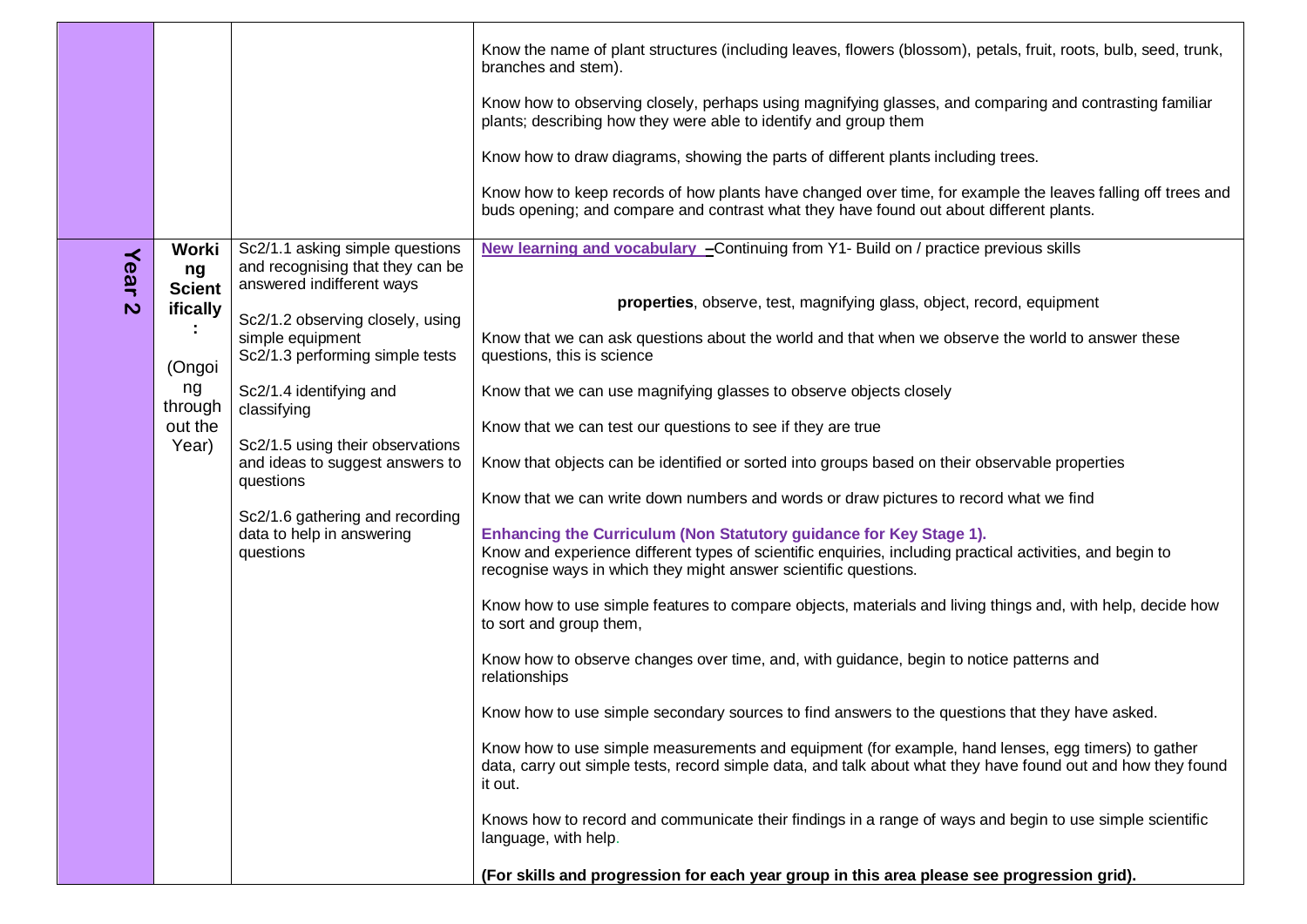| Year | <b>Using</b><br><b>Every</b>         | Sc2/3.1a identify and compare<br>the suitability of a variety of                        | Key Theme or Idea: C1, C2                                                                                                                                                                                                                                                                                                            |
|------|--------------------------------------|-----------------------------------------------------------------------------------------|--------------------------------------------------------------------------------------------------------------------------------------------------------------------------------------------------------------------------------------------------------------------------------------------------------------------------------------|
|      | day                                  | everyday materials, including<br>wood, metal, plastic, glass,                           | <b>Revision</b> Absorption, matter, property                                                                                                                                                                                                                                                                                         |
|      | $\mathbf{v}$<br><b>Materi</b><br>als | brick, rock, paper and cardboard<br>for different uses                                  | Objects are made from materials such as wood, plastic, glass, metal, water, rock                                                                                                                                                                                                                                                     |
|      | (Autu<br>mn <sub>1</sub><br>and      | Sc2/3.1b compare how things<br>move on different surfaces.                              | Materials have properties such as being hard, soft, strong, weak, absorbent, heavy, light, solid, runny,<br>smooth and rough; these descriptions denote the properties of a material                                                                                                                                                 |
|      | Autum<br>n 2)                        | Sc2/3.1c find out how the<br>shapes of solid objects made<br>from some materials can be | Matter (stuff) is made from tiny building blocks                                                                                                                                                                                                                                                                                     |
|      |                                      |                                                                                         | <b>New learning and vocabulary</b>                                                                                                                                                                                                                                                                                                   |
|      |                                      | changed by squashing, bending,<br>twisting and stretching                               | conductor, brick, paper, cardboard, friction, movement, suitability, surface, stretch, twist, waterproof,<br>deformation, flexible, rigid                                                                                                                                                                                            |
|      |                                      |                                                                                         | Know that materials can have useful properties for a given job (including being waterproof,<br>strong, hard, soft, flexible, rigid, light or heavy.)                                                                                                                                                                                 |
|      |                                      |                                                                                         | Know that many types of plastic are waterproof, that steel (a type of metal) is strong, that rock is hard, that<br>cotton wool is soft, that rubber is flexible, that rock is rigid, that polystyrene (a type of plastic) is light and that<br>iron (a type of metal) is heavy,                                                      |
|      |                                      |                                                                                         | Know and compare the suitability of a variety of everyday materials, including wood, metal, plastic, glass,<br>brick, rock, paper and cardboard for particular uses.                                                                                                                                                                 |
|      |                                      |                                                                                         | Know that when objects move across a surface there is friction when they rub against each other and that<br>sometimes this friction is larger or smaller                                                                                                                                                                             |
|      |                                      |                                                                                         | Know that applying forces to objects can change their shape (squashing, bending, twisting and stretching)                                                                                                                                                                                                                            |
|      |                                      |                                                                                         | Enhancing the Curriculum (Non Statutory guidance for Key Stage 1).<br>Know the uses of different everyday materials so that they become familiar with how some materials are used<br>for more than one thing (metal can be used for coins, cans, cars and table legs; wood can be used for<br>matches, floors, and telegraph poles). |
|      |                                      |                                                                                         | Know that different materials are used for the same thing (spoons can be made from plastic, wood, metal, but<br>not normally from glass).                                                                                                                                                                                            |
|      |                                      |                                                                                         | Know about the properties of materials that make them suitable or unsuitable for particular purposes and they<br>should be encouraged to think about unusual and creative uses for everyday materials.                                                                                                                               |
|      |                                      |                                                                                         | Know about people who have developed useful new materials, for example John Dunlop, Charles Macintosh<br>or John McAdam.                                                                                                                                                                                                             |
|      |                                      |                                                                                         | Know about and compare the uses of everyday materials in and around the school with materials found in<br>other places (at home, the journey to school, on visits, and in stories, rhymes and songs);                                                                                                                                |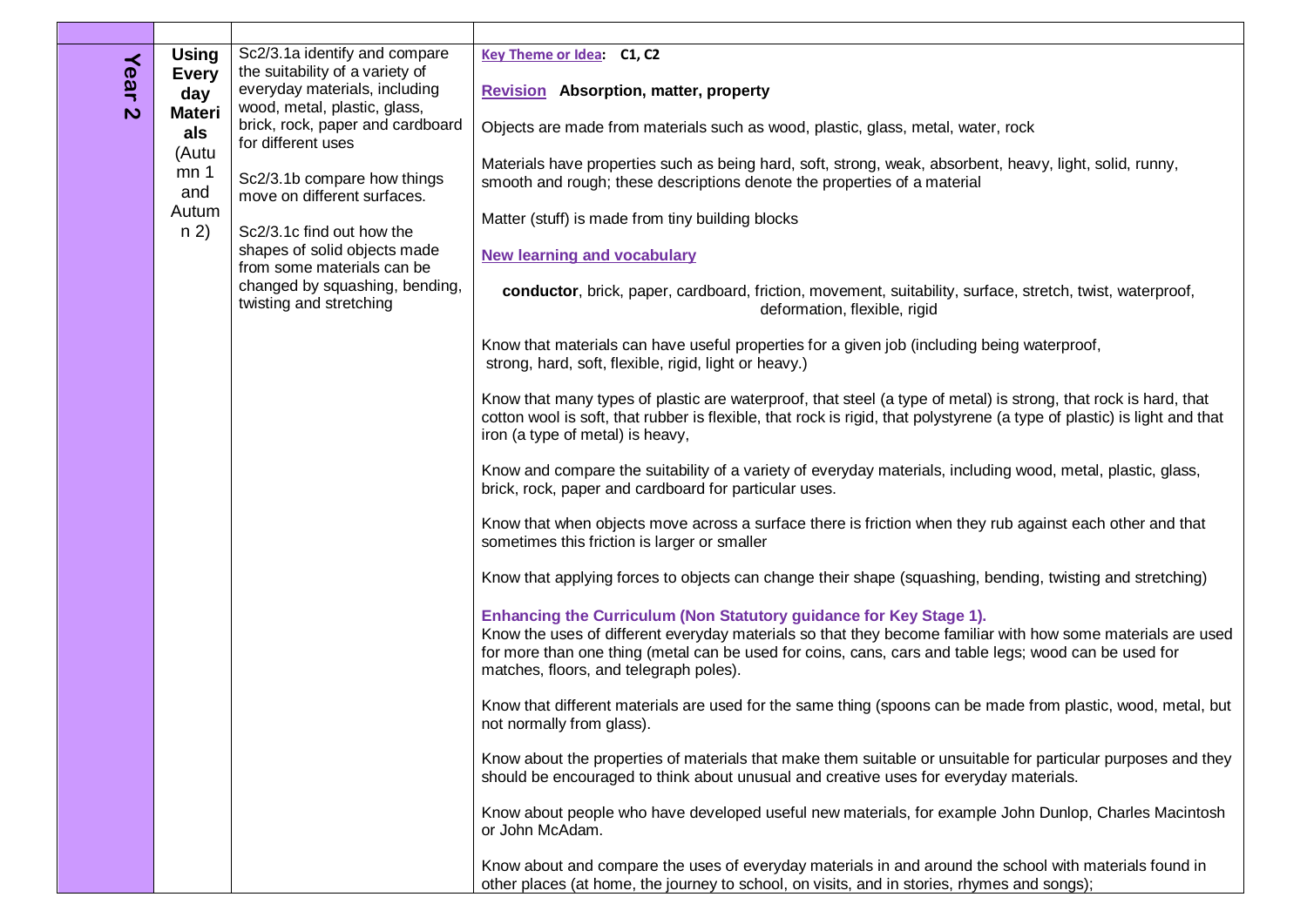|                                   |                                                                                                                 |                                                                                                                                                                                                                                                                                                                                                                         | Observing closely, identifying and classifying the uses of different materials, and recording their observations.                                                                                                                                                                                                                                                                                                                                                                                                                                                                                                                                                                                                                                                                                                                                                                                                                                                                                                                                                                                                                                                                                                                                                                                                                                                                                                                                                                                                                                                                                                                                                                                                                                                                                                                                                                                                        |
|-----------------------------------|-----------------------------------------------------------------------------------------------------------------|-------------------------------------------------------------------------------------------------------------------------------------------------------------------------------------------------------------------------------------------------------------------------------------------------------------------------------------------------------------------------|--------------------------------------------------------------------------------------------------------------------------------------------------------------------------------------------------------------------------------------------------------------------------------------------------------------------------------------------------------------------------------------------------------------------------------------------------------------------------------------------------------------------------------------------------------------------------------------------------------------------------------------------------------------------------------------------------------------------------------------------------------------------------------------------------------------------------------------------------------------------------------------------------------------------------------------------------------------------------------------------------------------------------------------------------------------------------------------------------------------------------------------------------------------------------------------------------------------------------------------------------------------------------------------------------------------------------------------------------------------------------------------------------------------------------------------------------------------------------------------------------------------------------------------------------------------------------------------------------------------------------------------------------------------------------------------------------------------------------------------------------------------------------------------------------------------------------------------------------------------------------------------------------------------------------|
| Year<br>$\overline{\mathsf{c}}$   | Anima<br>Is<br><b>Includ</b><br>ing<br>Huma<br>ns<br>(Spring<br>$\left( \begin{array}{c} 1 \end{array} \right)$ | Sc2/2.3a notice that animals,<br>including humans, have off<br>spring which grow into adults<br>Sc2/2.3b find out about and<br>describe the basic needs of<br>animals, including humans, for<br>survival (water, food and air)<br>Sc2/2.3c describe the<br>importance for humans of<br>exercise, eating the right<br>amounts of different types of<br>food, and hygiene | <b>Key Theme or Idea:</b><br><b>B1</b><br><b>Prior Learning/ Revision</b><br>growth, habitat, nutrients, consumption, Living things move, grow, consume nutrients and reproduce;<br>Dead things used to do these things, but no longer do; and that things that never lived have never done<br>these things.<br><b>New learning and vocabulary</b><br>reproduction, offspring, adult, survival, hygiene, exercise<br>Know that animals produce offspring that grow into adults<br>Know that animals, including humans, need food, water and air to survive<br>Know the basic food groups: fruit and vegetables, carbohydrates, protein, dairy, fat and sugary foods<br>Know that more than half of our diet should be made up of carbohydrates, fruit and vegetables<br>Know that fats and sugary foods should be eaten rarely and in small amounts<br>Know that people need to exercise often to help their body stay strong and fit<br>Know that keeping clean, including washing and brushing teeth, is an important part of staying health<br>Enhancing the Curriculum (Non Statutory guidance for Key Stage 1).<br>Know the basic needs of animals for survival, as well as the importance of exercise and nutrition for humans.<br>Know the processes of reproduction and growth in animals, recognising growth; they should not be expected<br>to understand how reproduction occurs. The following examples might be used: egg, chick, chicken; egg,<br>caterpillar, pupa, butterfly; spawn, tadpole, frog; lamb, sheep. Growing into adults can include reference to<br>baby, toddler, child, teenager, adult.<br>Know from observing, through video or first-hand observation and measurement, how different animals,<br>including humans, grow; asking questions about what things animals need for survival and what humans<br>need to stay healthy; and suggesting ways to find answers to their questions. |
| Year<br>$\boldsymbol{\mathsf{N}}$ | <b>Plants</b><br>(Sprin<br>g(1)                                                                                 | Sc2/2.2a observe and describe<br>how seeds and bulbs grow into<br>mature plants<br>Sc2/2.2b find out and describe<br>how plants need water, light and                                                                                                                                                                                                                   | Key Theme or Idea: B1<br><b>Prior Learning/ Revision</b><br>growth, habitat, nutrients, consumption Living things move, grow, consume nutrients and reproduce;                                                                                                                                                                                                                                                                                                                                                                                                                                                                                                                                                                                                                                                                                                                                                                                                                                                                                                                                                                                                                                                                                                                                                                                                                                                                                                                                                                                                                                                                                                                                                                                                                                                                                                                                                           |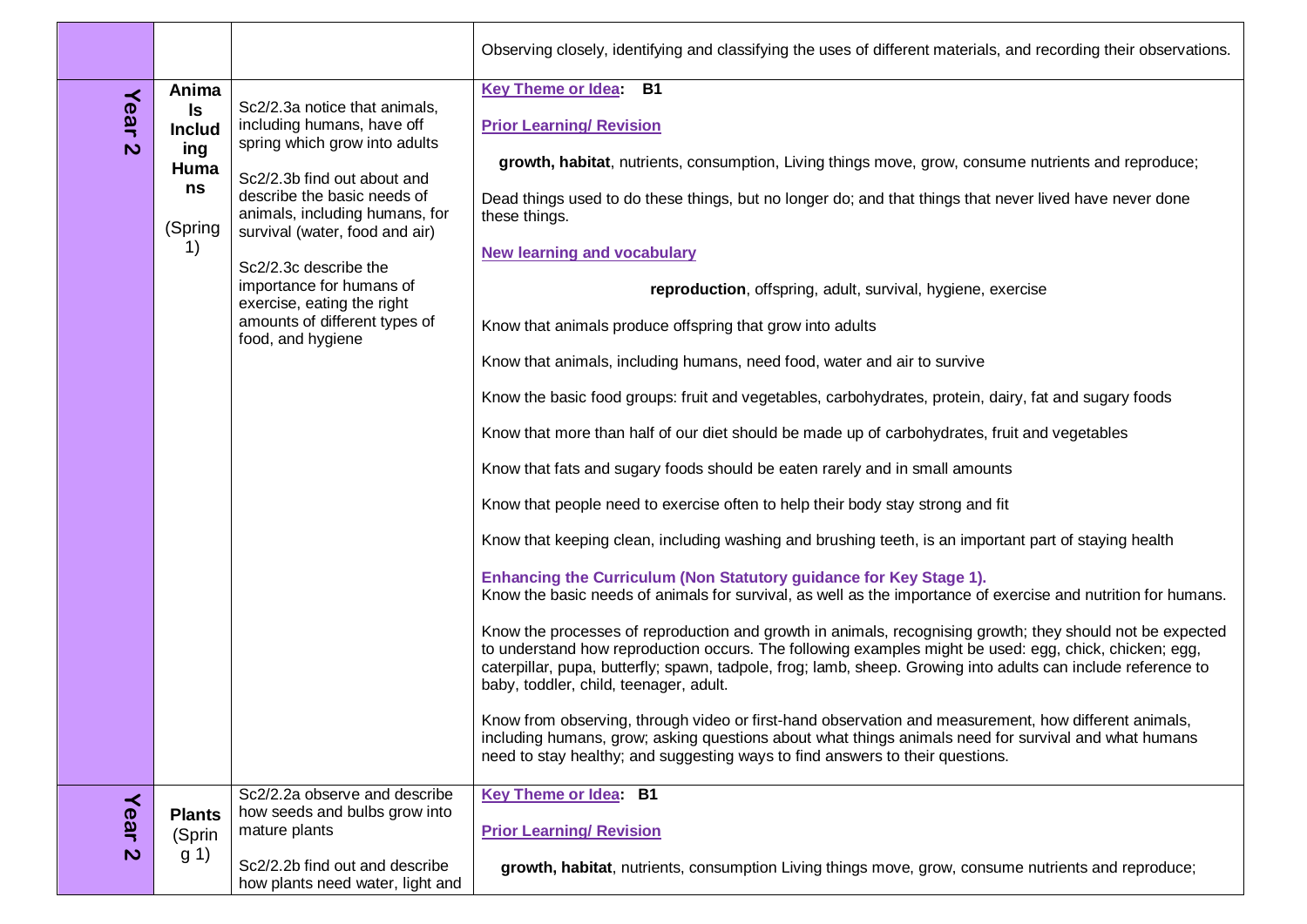|                      |                                                          | a suitable temperature to grow<br>and stay healthy.                                                                                                                                                                                                                                                                                                                                                                                                                                                      | Dead things used to do these things, but no longer do; and that things that never lived have never done<br>these things.<br><b>New learning and vocabulary</b><br>reproduction, offspring, adult, bulb, seed, survival, temperature,<br>Know that seeds and bulbs need to be buried underground in soil and that they will grow into adult plants<br>under the right conditions (water, warmth)<br>Know that plants that are deprived of light, food or air will not grow and will die.<br>Know that plants produce offspring that grow into adults.<br>Enhancing the Curriculum (Non Statutory guidance for Key Stage 1).<br>Know and observe the local environment throughout the year to observe how different plants grow.<br>Know the requirements of plants for germination, growth and survival, as well as to the processes of<br>reproduction and growth in plants. Note: Seeds and bulbs need water to grow but most do not need light;<br>seeds and bulbs have a store of food inside them.<br>Know and understand by observing and recording, with some accuracy, the growth of a variety of plants as<br>they change over time from a seed or bulb, or observing similar plants at different stages of growth; setting up<br>a comparative test to show that plants need light and water to stay healthy. |
|----------------------|----------------------------------------------------------|----------------------------------------------------------------------------------------------------------------------------------------------------------------------------------------------------------------------------------------------------------------------------------------------------------------------------------------------------------------------------------------------------------------------------------------------------------------------------------------------------------|------------------------------------------------------------------------------------------------------------------------------------------------------------------------------------------------------------------------------------------------------------------------------------------------------------------------------------------------------------------------------------------------------------------------------------------------------------------------------------------------------------------------------------------------------------------------------------------------------------------------------------------------------------------------------------------------------------------------------------------------------------------------------------------------------------------------------------------------------------------------------------------------------------------------------------------------------------------------------------------------------------------------------------------------------------------------------------------------------------------------------------------------------------------------------------------------------------------------------------------------------------------------------------------------------------------------|
| Year<br>$\mathbf{v}$ | Living<br><b>Thing</b><br>S<br>(Sum<br>mer 1<br>and $2)$ | Sc2/2.1a explore and compare<br>the differences between things<br>that are living, dead, and things<br>that have never been alive<br>Sc2/2.1b identify that most living<br>things live in habitats to which<br>they are suited and describe<br>how different habitats provide for<br>the basic needs of different<br>kinds of animals and plants, and<br>how they depend on each other<br>Sc2/2.1c identify and name a<br>variety of plants and animals in<br>their habitats, including<br>microhabitats | <b>Key Theme or Idea:</b><br><b>B1, B2</b><br><b>Prior Learning / Revision</b><br>habitat, growth, absorption, deciduous, evergreen, flower, plant, tree, structure, roots, stem, leaf, trunk,<br>flower, herbivore, carnivore, omnivore<br>Dandelions, rose bushes, grass, ash trees, birch trees and conifers trees are examples of plants.<br>Trees can be deciduous or evergreen.<br>A trout is an example of fish, a frog is an example of an amphibian; a lizard is an example of a reptile; a<br>robin is an example of a bird; a rabbit and a human are examples of a mammal.<br>Herbivorous animals eats plants; a carnivorous animal eats other animals; omnivorous animals eat both<br>animals and plants.                                                                                                                                                                                                                                                                                                                                                                                                                                                                                                                                                                                                  |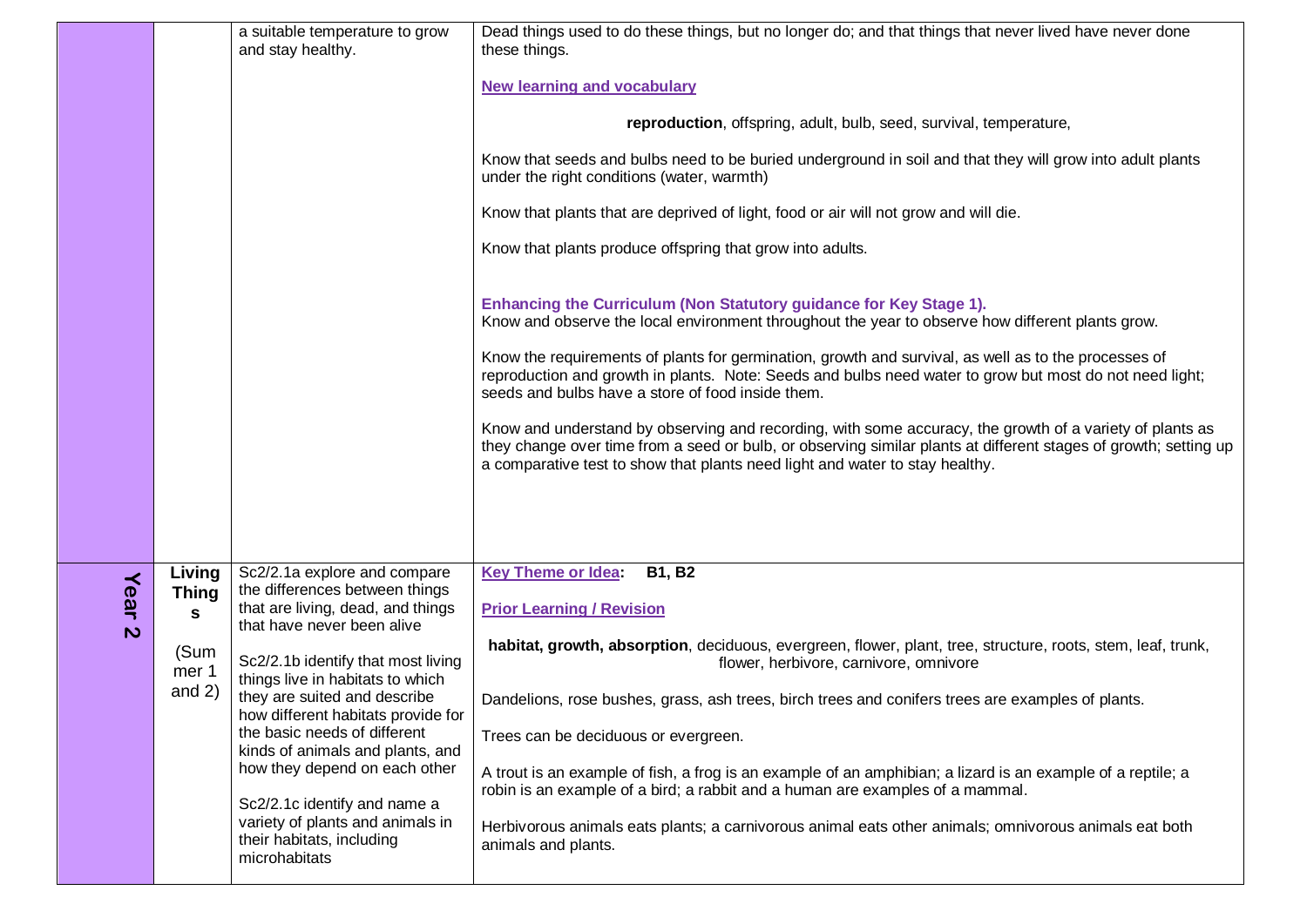|  | Sc2/2.1d describe how animals                                                                                                               | <b>New learning and vocabulary</b>                                                                                                                                                                                                                                                            |
|--|---------------------------------------------------------------------------------------------------------------------------------------------|-----------------------------------------------------------------------------------------------------------------------------------------------------------------------------------------------------------------------------------------------------------------------------------------------|
|  | obtain their food from plants and<br>other animals, using the idea of<br>a simple food chain, and identify<br>and name different sources of | birth, decay, energy, microhabitat, dead, life cycle, food chain, source, nutrients, reproduction,<br>consumption, environment                                                                                                                                                                |
|  | food.                                                                                                                                       | Know that living things move, grow, consume nutrients and reproduce; that dead things used to do these<br>things, but no longer do; and that things that never lived have never done these things.                                                                                            |
|  |                                                                                                                                             | Know that most living things live in habitats to which they are adapted and provide them with what they need<br>to survive.                                                                                                                                                                   |
|  |                                                                                                                                             | Know and name a variety of plants and animals in their habitats, including microhabitats.                                                                                                                                                                                                     |
|  |                                                                                                                                             | Know that polar bears are an example of an animal adapted to its environment-thick fur for warmth and oily<br>paw pads to ensure that they don't freeze to the ice.                                                                                                                           |
|  |                                                                                                                                             | Know that sharks are another example–smooth skin and streamlined shape for quick swimming; and gills for<br>breathing under water.                                                                                                                                                            |
|  |                                                                                                                                             | Know that cacti are an example of a plant adapted to its environment-thick skin keeps a store of water safe;<br>sharp spikes keep animals from stealing the water.                                                                                                                            |
|  |                                                                                                                                             | Know that pine trees have thick bark and pine cones to protect against cold winters.                                                                                                                                                                                                          |
|  |                                                                                                                                             | Know that woodlice live under logs-an example of a microhabitat-as they need somewhere dark and damp so<br>that they do not dry out.                                                                                                                                                          |
|  |                                                                                                                                             | Know that frogs can live in ponds–an example of a microhabitat-as they water in which to lay their eggs<br>(frogspawn).                                                                                                                                                                       |
|  |                                                                                                                                             | Know that plants absorb energy from the Sun; that this energy is consumed by herbivorous animals; and that<br>carnivorous animals eat other animals.<br>Know that the arrows on a food chain show the direction that the energy travels.                                                      |
|  |                                                                                                                                             | Enhancing the Curriculum (Non Statutory guidance for Key Stage 1).<br>Know that all living things have certain characteristics that are essential for keeping them alive and healthy.                                                                                                         |
|  |                                                                                                                                             | Know how to ask and answer questions that help them to become familiar with the life processes that are<br>common to all living things.                                                                                                                                                       |
|  |                                                                                                                                             | Know the terms 'habitat' (a natural environment or home of a variety of plants and animals) and 'micro-<br>habitat' (a very small habitat, for example for woodlice under stones, logs or leaf litter).                                                                                       |
|  |                                                                                                                                             | Know how to ask and answer questions about the local environment that help them to identify and study a<br>variety of plants and animals within their habitat and observe how living things depend on each other, for<br>example, plants serving as a source of food and shelter for animals. |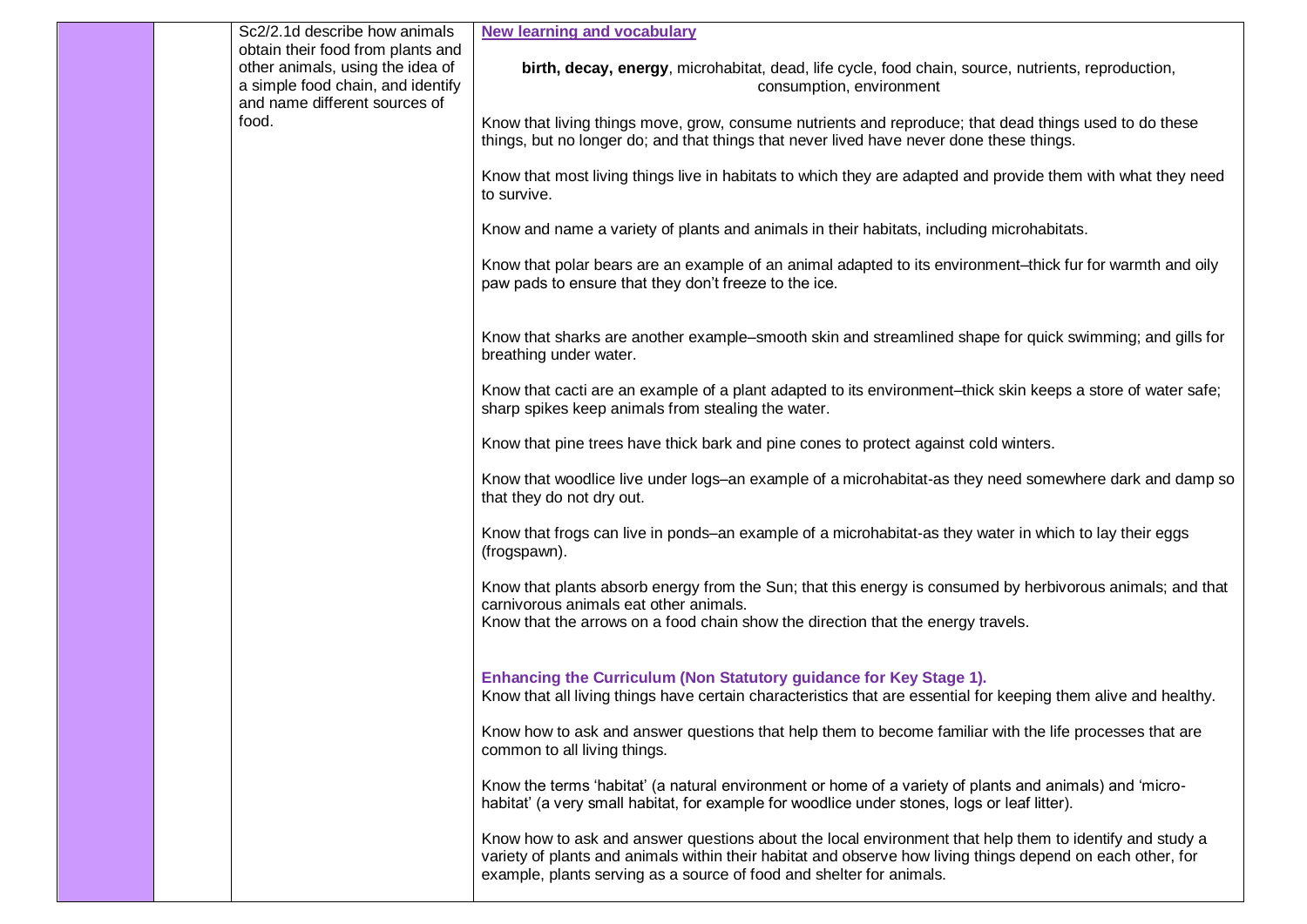|  | Know how to compare animals in familiar habitats with animals found in less familiar habitats, for example, on<br>the seashore, in woodland, in the ocean, in the rainforest.                                                                                                                                                                                    |
|--|------------------------------------------------------------------------------------------------------------------------------------------------------------------------------------------------------------------------------------------------------------------------------------------------------------------------------------------------------------------|
|  | Know how to sort and classify things according to whether they are living, dead or were never alive, and<br>recording their findings using charts. They should describe how they decided where to place things, exploring<br>questions for example: 'Is a flame alive? Is a deciduous tree dead in winter?' and talk about ways of<br>answering their questions. |
|  | Know how to construct a simple food chain that includes humans (e.g. grass, cow, human).                                                                                                                                                                                                                                                                         |
|  | Know and describe the conditions in different habitats and micro-habitats (under log, on stony path, under<br>bushes) and find out how the conditions affect the number and type(s) of plants and animals that live there.                                                                                                                                       |

| <b>*****: LOWER KEY STAGE 2</b><br><b>Knowledge &amp; Skills</b>       |                                                                 |                                                                                                                                                                                                                                                                                                                                                                                                                                                                                                                                            |                                                                                                                                                                                                                                                                                                                                                                                                                                                                                                                                                                                                |
|------------------------------------------------------------------------|-----------------------------------------------------------------|--------------------------------------------------------------------------------------------------------------------------------------------------------------------------------------------------------------------------------------------------------------------------------------------------------------------------------------------------------------------------------------------------------------------------------------------------------------------------------------------------------------------------------------------|------------------------------------------------------------------------------------------------------------------------------------------------------------------------------------------------------------------------------------------------------------------------------------------------------------------------------------------------------------------------------------------------------------------------------------------------------------------------------------------------------------------------------------------------------------------------------------------------|
| <b>National</b><br><b>Curriculum</b><br><b>Programmes</b><br>of Study: | <b>Unit</b>                                                     | <b>NC Objectives:</b>                                                                                                                                                                                                                                                                                                                                                                                                                                                                                                                      | Key Knowledge and Vocabulary                                                                                                                                                                                                                                                                                                                                                                                                                                                                                                                                                                   |
| Year<br>ω                                                              | <b>Working Scientifically:</b><br>(Ongoing throughout the Year) | Sc4/1.1 asking relevant questions and<br>using different types of scientific<br>enquiries to answer them<br>Sc4/1.2 setting up simple practical<br>enquiries, comparative and fair tests<br>Sc4/1.3 making systematic and careful<br>observations and, where appropriate,<br>taking accurate measurements using<br>standard units, using a range of<br>equipment, including thermometers<br>and data loggers<br>Sc4/1.4 gathering, recording,<br>classifying and presenting data in a<br>variety of ways to help in answering<br>questions | <b>Prior Learning/ Revision</b><br>properties, observe, test, magnifying glass, object,<br>record, equipment<br>Know that we can ask questions about the world and that<br>when we observe the world to answer these questions,<br>this is science<br>Know that we can use magnifying glasses to observe<br>objects closely<br>Know that we can test our questions to see if they are<br>true<br>Know that objects can be identified or sorted into groups<br>based on their observable properties<br>Know that we can write down numbers and words or<br>draw pictures to record what we find |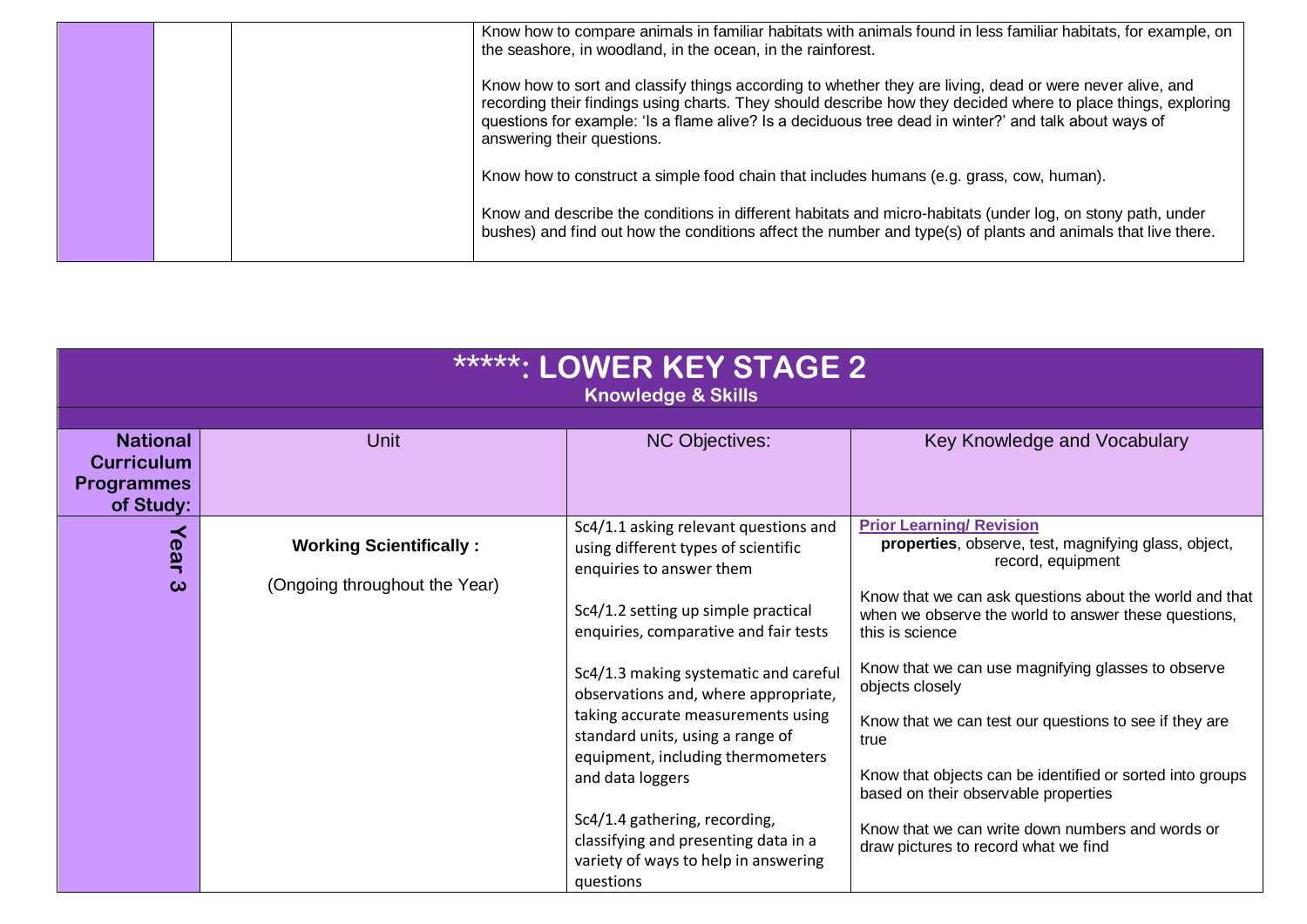|  | Sc4/1.5 recording findings using<br>simple scientific language, drawings,<br>labelled diagrams, keys, bar charts,<br>and tables<br>Sc4/1.6 reporting on findings from<br>enquiries, including oral and written<br>explanations, displays or<br>presentations of results and<br>conclusions<br>Sc4/1.7 using results to draw simple<br>conclusions, make predictions for new<br>values, suggest improvements and<br>raise further questions<br>Sc4/1.8 identifying differences,<br>similarities or changes related to<br>simple scientific ideas and processes<br>Sc4/1.9 using straight forward<br>scientific evidence to answer<br>questions or to support their findings | <b>New learning and vocabulary</b><br>prediction, measurement, enquiry, dependent variable,<br>independent variable, fair test, similar, theory, hypothesis<br>Know that we can ask questions and answer them by<br>setting up different types of scientific enquiries.<br>Know how to make relevant predictions that will be tested<br>in a scientific enquiry.<br>Know that in a fair test one thing is altered (independent<br>variable) and one thing that may change as a result is<br>measured (dependent variable) while all other conditions<br>are kept the same.<br>Know how to use a range of equipment to measure<br>accurately, including thermometers, data loggers, rulers<br>and stop watches.<br>Know how to draw bar charts; how to label a diagram<br>using lines to connect information to the diagram; how to<br>use a coloured key how to draw an eat table; how to<br>draw a classification key; how to show the relationship<br>between an independent variable in a two-way table; and<br>how to label specific results in a two-way table.<br>Know-with structured guidance-how to write a simple<br>scientific enquiry write-up including an introduction, a list<br>of equipment, a numbered method, a detailing of results<br>and a conclusion.<br>Know how to precis a scientific enquiry write-up into a<br>brief oral discussion of what was found in a scientific<br>enquiry.<br>Know that scientific enquiries can suggest relationships,<br>but that they do not prove whether a prediction is true.<br>Know that scientific enquiries are limited by the accuracy<br>of the measurements (and measuring equipment) and by<br>the extent to which conditions can vary even, and that<br>repeating enquiries, measurements and taking measures<br>to keep conditions as consistent as possible can improve<br>an enquiry.<br>Know that the conclusions of scientific enquiries can lead |
|--|----------------------------------------------------------------------------------------------------------------------------------------------------------------------------------------------------------------------------------------------------------------------------------------------------------------------------------------------------------------------------------------------------------------------------------------------------------------------------------------------------------------------------------------------------------------------------------------------------------------------------------------------------------------------------|---------------------------------------------------------------------------------------------------------------------------------------------------------------------------------------------------------------------------------------------------------------------------------------------------------------------------------------------------------------------------------------------------------------------------------------------------------------------------------------------------------------------------------------------------------------------------------------------------------------------------------------------------------------------------------------------------------------------------------------------------------------------------------------------------------------------------------------------------------------------------------------------------------------------------------------------------------------------------------------------------------------------------------------------------------------------------------------------------------------------------------------------------------------------------------------------------------------------------------------------------------------------------------------------------------------------------------------------------------------------------------------------------------------------------------------------------------------------------------------------------------------------------------------------------------------------------------------------------------------------------------------------------------------------------------------------------------------------------------------------------------------------------------------------------------------------------------------------------------------------------------------------------------------------------|
|  |                                                                                                                                                                                                                                                                                                                                                                                                                                                                                                                                                                                                                                                                            | to further questions, where results can be clarified or                                                                                                                                                                                                                                                                                                                                                                                                                                                                                                                                                                                                                                                                                                                                                                                                                                                                                                                                                                                                                                                                                                                                                                                                                                                                                                                                                                                                                                                                                                                                                                                                                                                                                                                                                                                                                                                                   |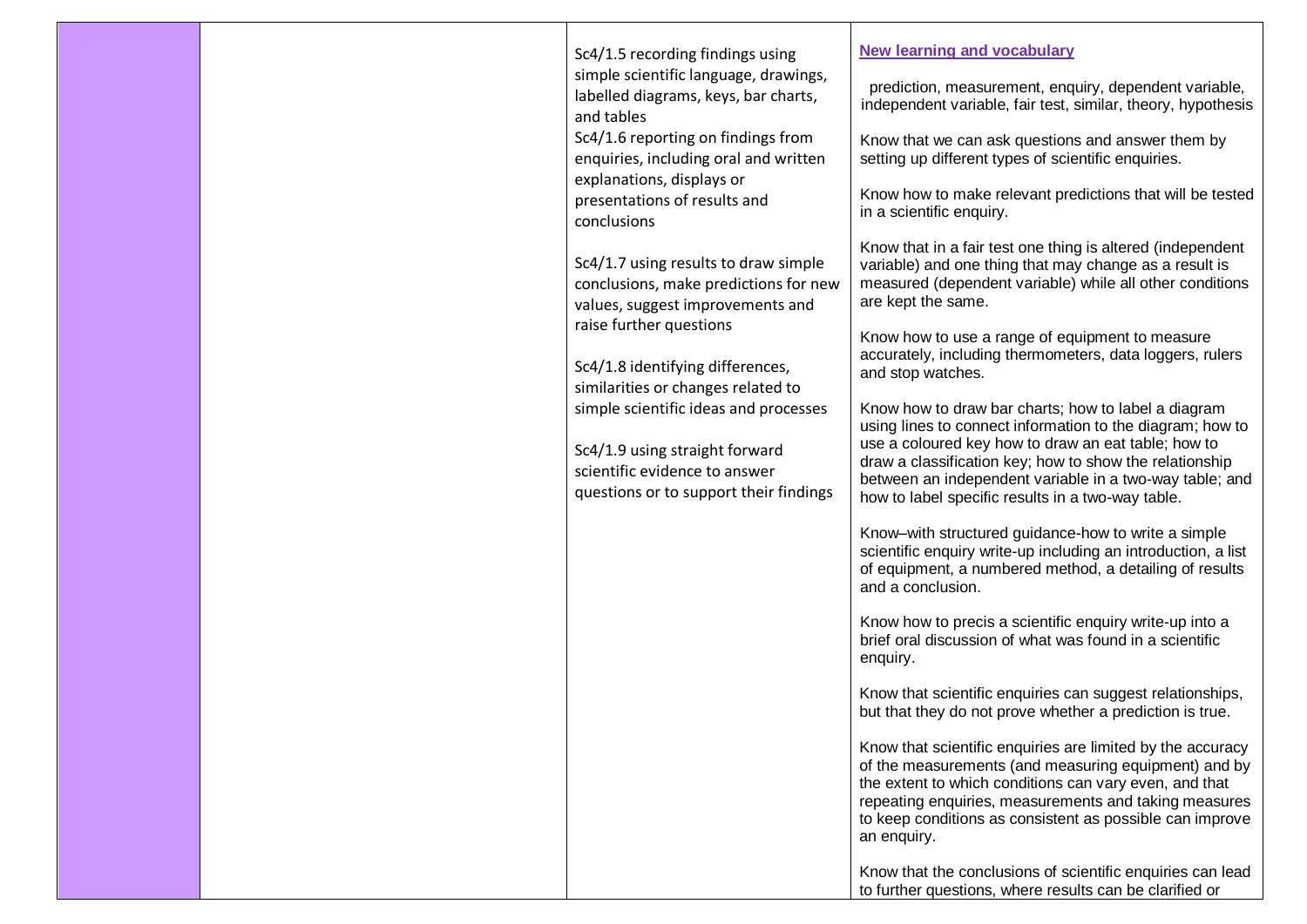|  | extended to different contexts (e.g. effect of changing                                                            |
|--|--------------------------------------------------------------------------------------------------------------------|
|  | sunlight on a plant-does this work with other plants                                                               |
|  | /different types of light / etc)                                                                                   |
|  |                                                                                                                    |
|  | Know that they can draw conclusions from the findings of                                                           |
|  | other scientists.                                                                                                  |
|  | Know that a theory is an explanation of observations that                                                          |
|  | has been tested to some extent and that a hypothesis is                                                            |
|  | an explanation that has not yet been tested, but that can                                                          |
|  | be tested through a scientific enquiry.                                                                            |
|  |                                                                                                                    |
|  | <b>Enhancing the Curriculum (Non Statutory guidance</b>                                                            |
|  | for Lower Key Stage 2).                                                                                            |
|  | Know how to ask their own questions about the world                                                                |
|  | around them based on a range of scientific experiences.                                                            |
|  |                                                                                                                    |
|  | Know how to make their own decisions about the most                                                                |
|  | appropriate type of scientific enquiry they might use to<br>answer questions; recognise when a simple fair test is |
|  | necessary and help to decide how to set it up; talk                                                                |
|  | about criteria for grouping, sorting and classifying; and                                                          |
|  | use simple keys.                                                                                                   |
|  |                                                                                                                    |
|  | Know how to look for naturally occurring patterns and                                                              |
|  | relationships and decide what data to collect to identify                                                          |
|  | them.                                                                                                              |
|  | Know how to help to make decisions about what                                                                      |
|  | observations to make, how long to make them for and                                                                |
|  | the type of simple equipment that might be used.                                                                   |
|  |                                                                                                                    |
|  | Know how to use new equipment, such as data                                                                        |
|  | loggers, appropriately.                                                                                            |
|  |                                                                                                                    |
|  | Know how to collect data from their own observations                                                               |
|  | and measurements, using notes, simple tables and                                                                   |
|  | standard units, and help to make decisions about how<br>to record and analyse this data.                           |
|  |                                                                                                                    |
|  | Know how to (with support) look for changes, patterns,                                                             |
|  | similarities and differences in their data in order to                                                             |
|  | draw simple conclusions and answer questions.                                                                      |
|  |                                                                                                                    |
|  | Know how to (with support) identify new questions                                                                  |
|  | arising from the data, making predictions for new                                                                  |
|  | values within or beyond the data they have collected                                                               |
|  | and finding ways of improving what they have already                                                               |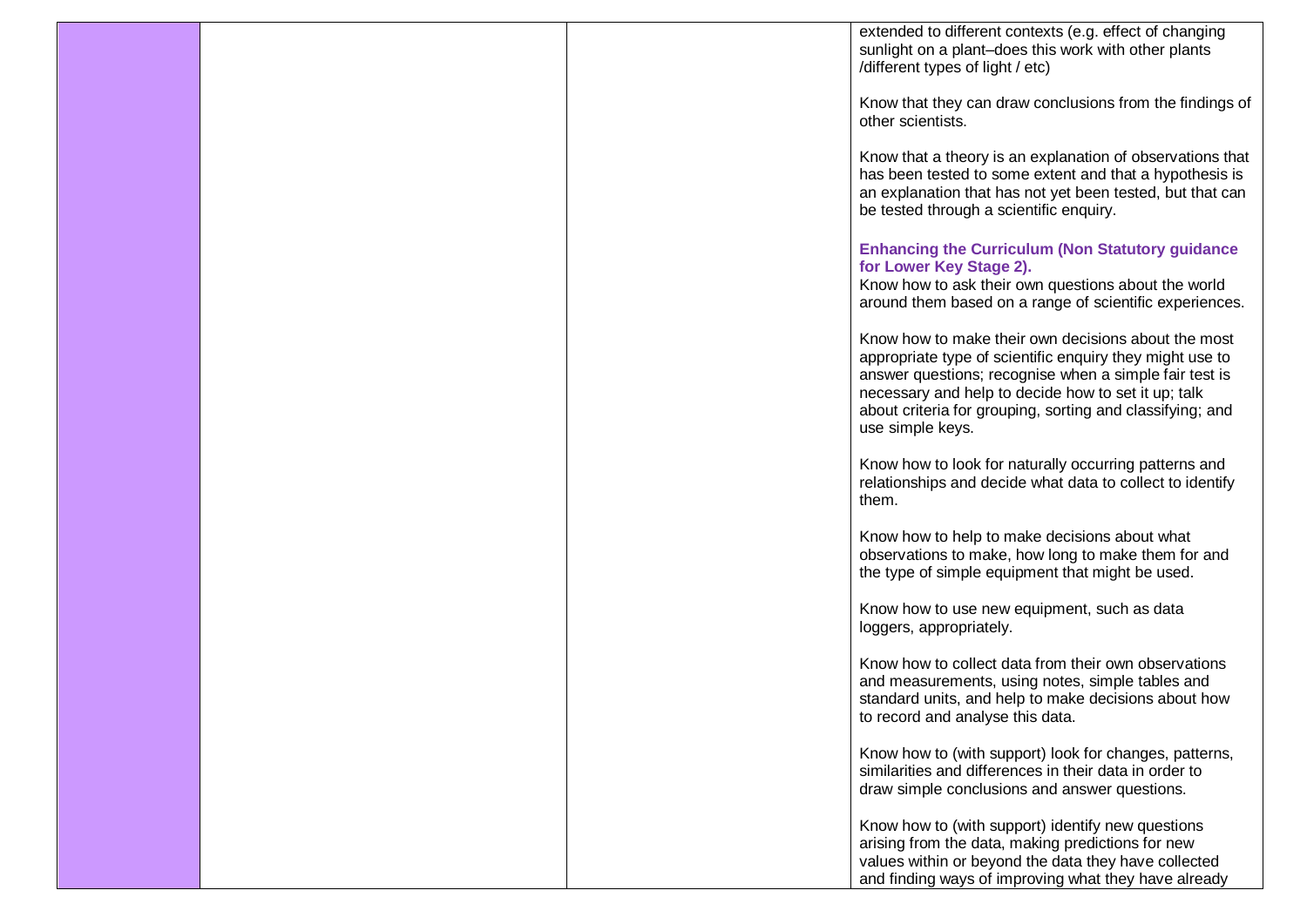|                               |                             |                                                                                                                                                                                                                                                                                                                                                                                                                                                                                                                                                             | done.<br>Know when and how secondary sources might help<br>them to answer questions that cannot be answered<br>through practical investigations.<br>Know and use relevant scientific language to discuss<br>their ideas and communicate their findings in ways<br>that are appropriate for different audiences.                                                                                                                                                                                                                                                                                                                                                                                                                                                                                                                                                                                                                                                                                                                                                                                                                                                                                                                                                            |
|-------------------------------|-----------------------------|-------------------------------------------------------------------------------------------------------------------------------------------------------------------------------------------------------------------------------------------------------------------------------------------------------------------------------------------------------------------------------------------------------------------------------------------------------------------------------------------------------------------------------------------------------------|----------------------------------------------------------------------------------------------------------------------------------------------------------------------------------------------------------------------------------------------------------------------------------------------------------------------------------------------------------------------------------------------------------------------------------------------------------------------------------------------------------------------------------------------------------------------------------------------------------------------------------------------------------------------------------------------------------------------------------------------------------------------------------------------------------------------------------------------------------------------------------------------------------------------------------------------------------------------------------------------------------------------------------------------------------------------------------------------------------------------------------------------------------------------------------------------------------------------------------------------------------------------------|
| Year<br>$\boldsymbol{\omega}$ | <b>Plants</b><br>(Autumn 1) | Sc3/2.1a identify and describe the<br>functions of different parts of<br>flowering plants: roots, stem/trunk,<br>leaves and flowers<br>Sc3/2.1b explore the requirements of<br>plants for life and growth (air, light,<br>water, nutrients from soil, and room<br>to grow) and how they vary from<br>plant to plant<br>Sc3/2.1c investigate the way in which<br>water is transported within plants<br>Sc3/2.1d explore the part that flowers<br>play in the life cycle of flowering<br>plants, including pollination, seed<br>formation and seed dispersal. | <b>Key Theme or Idea:</b><br>B1, B2, B3<br><b>Prior Learning/ Revision</b><br>component, energy , growth, habitat, reproduction,<br>decay, offspring, adult, bulb, seed, survival,<br>temperature, nutrients, consumption, deciduous,<br>evergreen, flower, plant, tree, structure, roots, stem,<br>leaf, trunk, flower,<br>Evergreen trees maintain their leaves throughout the<br>year and that deciduous trees shed their leaves in<br>autumn.<br>Flowering plants consist of roots, stem, leaves and<br>flowers, and that a tree's stem is called a trunk.<br>Living things move, grow, consume nutrients and<br>reproduce; that dead things used to do these things, but<br>no longer do; and that things that never lived have never<br>done these things.<br>Plants absorb energy from the Sun; that this energy is<br>consumed by herbivorous animals; and that carnivorous<br>animals eat other animals.<br>Seeds and bulbs need to be buried underground in soil<br>and that they will grow into adult plants under the right<br>conditions (water, warmth).<br>The arrows on a food chain show the direction that the<br>energy travels.<br>Plants that are deprived of light, food or air will not grow<br>and will die.<br><b>New learning and vocabulary</b> |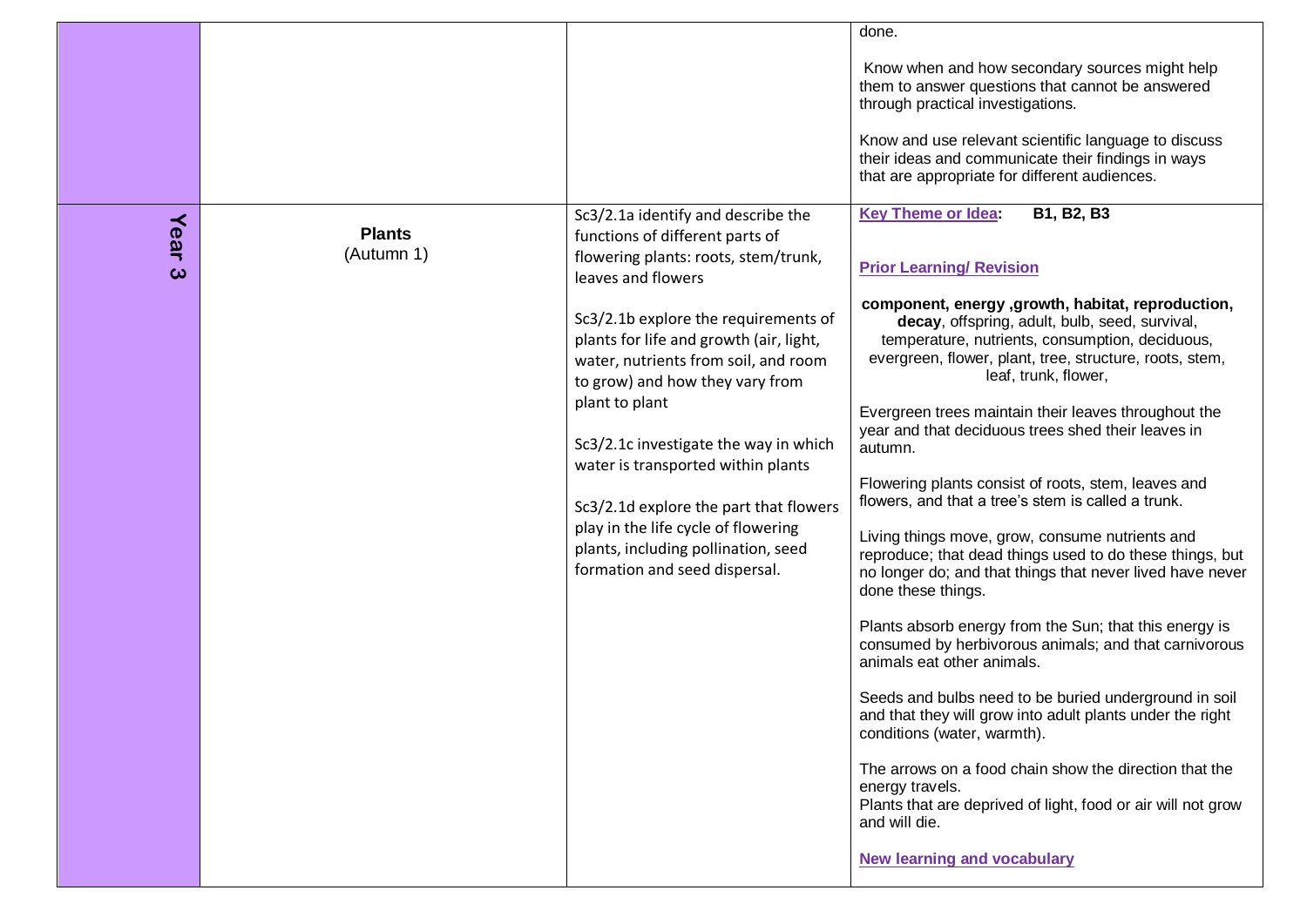|  | extinction, fruit, nectar, anther, ovary, ovule, petal,<br>pollen, stigma, style, stamen, function, exchange,<br>dispersal, fertilization,                                                                                                                                                                                                      |
|--|-------------------------------------------------------------------------------------------------------------------------------------------------------------------------------------------------------------------------------------------------------------------------------------------------------------------------------------------------|
|  | Know the requirements of plants for life and growth<br>(air, light, water, nutrients from soil, and room to grow)<br>and how they vary from plant to plant.                                                                                                                                                                                     |
|  | Know that different parts of plants have one or more<br>functions (jobs).                                                                                                                                                                                                                                                                       |
|  | Know that the roots collect water and minerals from the<br>soil, and hold the plant firmly in the ground.                                                                                                                                                                                                                                       |
|  | Know that the stem holds up the leaves so that they can<br>gather light to make food and holds up the flowers so that<br>they can receive pollen and disperse their fruits; know<br>that the stem also transports water and minerals from the<br>roots to the other parts of the plant.                                                         |
|  | Know that the leaves make food by trapping light and<br>using its energy to turn carbon dioxide and water into<br>carbohydrates.                                                                                                                                                                                                                |
|  | Know that the function of a flower is reproduction, where<br>flowers of the same kind exchange pollen-made by an<br>anther-in a process called fertilisation, and a structure in<br>the flower's ovary called an ovule becomes a seed; the<br>ovary then becomes a fruit which helps the seed leave<br>the plant in a process called dispersal. |
|  | <b>Enhancing the Curriculum (Non Statutory guidance</b><br>for Lower Key Stage 2).<br>Know that plants can make their own food, but at this<br>stage they do not need to understand how this happens.                                                                                                                                           |
|  | Know how to compare the effect of different factors on<br>plant growth, for example, the amount of light, the<br>amount of fertiliser.                                                                                                                                                                                                          |
|  | Know how seeds are formed by observing the different<br>stages of plant life cycles over a period of time.                                                                                                                                                                                                                                      |
|  | Know how to look for patterns in the structure of fruits<br>that relate to how the seeds are dispersed.                                                                                                                                                                                                                                         |
|  | Know how water is transported in plants, for example, by                                                                                                                                                                                                                                                                                        |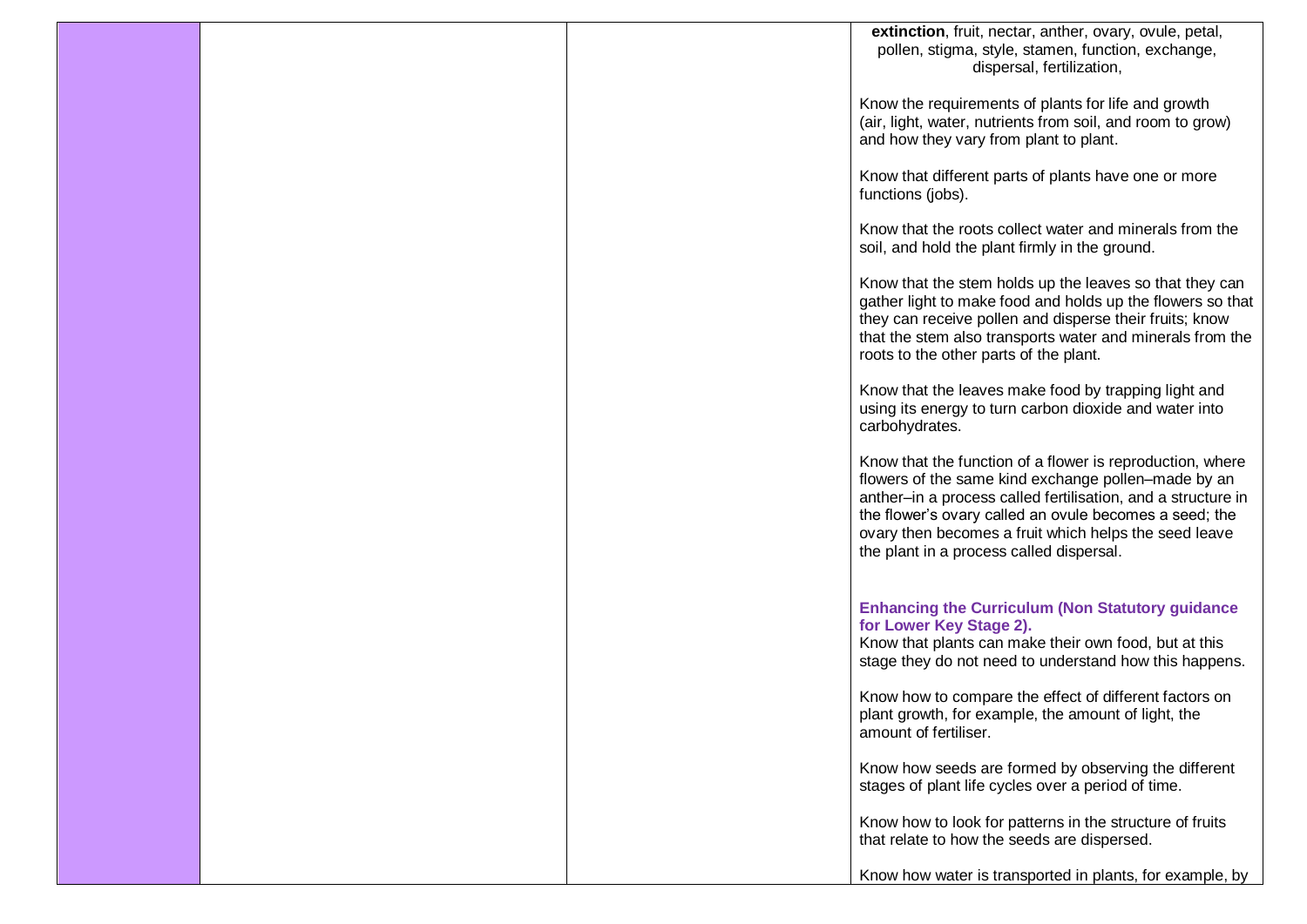|      |                         |                                                                            | putting cut, white carnations into coloured water and<br>observing how water travels up the stem to the flowers.                             |
|------|-------------------------|----------------------------------------------------------------------------|----------------------------------------------------------------------------------------------------------------------------------------------|
| Year | Light                   | Sc3/4.1a recognise that they need<br>light in order to see things and that | Key Theme or Idea: P1, P3                                                                                                                    |
| ယ    | (Autumn 2 and Spring 1) | dark is the absence of light                                               | <b>Prior Learning/ Revision</b>                                                                                                              |
|      |                         | Sc3/4.1b notice that light is reflected<br>from surfaces                   | absorption, energy, property, reflection                                                                                                     |
|      |                         | Sc3/4.1c recognise that light from the                                     | <b>New learning and vocabulary</b>                                                                                                           |
|      |                         | Sun can be dangerous and that there<br>are ways to protect their eyes      | wave, mirror, incident ray, image, beam, photons,<br>solid, opaque, transparent, object, source, data logger                                 |
|      |                         | Sc3/4.1d recognise that shadows are                                        | Know that light is a form of energy.                                                                                                         |
|      |                         | formed when the light from a light<br>source is blocked by a solid object  | Know that energy comes in different forms and can be<br>neither created nor destroyed, only changed from one<br>form to another.             |
|      |                         | Sc3/4.1e find patterns in the way that<br>the size of shadows change       | Know that we need light to see things and that darkness<br>is the absence of light.                                                          |
|      |                         |                                                                            | Know that light travels in straight lines.                                                                                                   |
|      |                         |                                                                            | Know that light is reflected when it travels from a light<br>source and then 'bounces' off an object or surface.                             |
|      |                         |                                                                            | Know that everything that we can see is either a light<br>source or something that is reflecting light from a light<br>source into our eyes. |
|      |                         |                                                                            | Know that the Sun is a light source, but that the Moon is<br>not and is merely reflecting light from the Sun.                                |
|      |                         |                                                                            | Know that many light sources give off light and heat.                                                                                        |
|      |                         |                                                                            | Know that the Sun gives off light and heat when<br>hydrogen turns into helium.                                                               |
|      |                         |                                                                            | Know that filaments in traditional bulbs heat up until they<br>glow, giving off light and heat.                                              |
|      |                         |                                                                            | Know that fluorescent bulbs glow when electricity adds<br>energy to a gas within the bulb.                                                   |
|      |                         |                                                                            | Know that sunglasses can protect eyes from sun light but                                                                                     |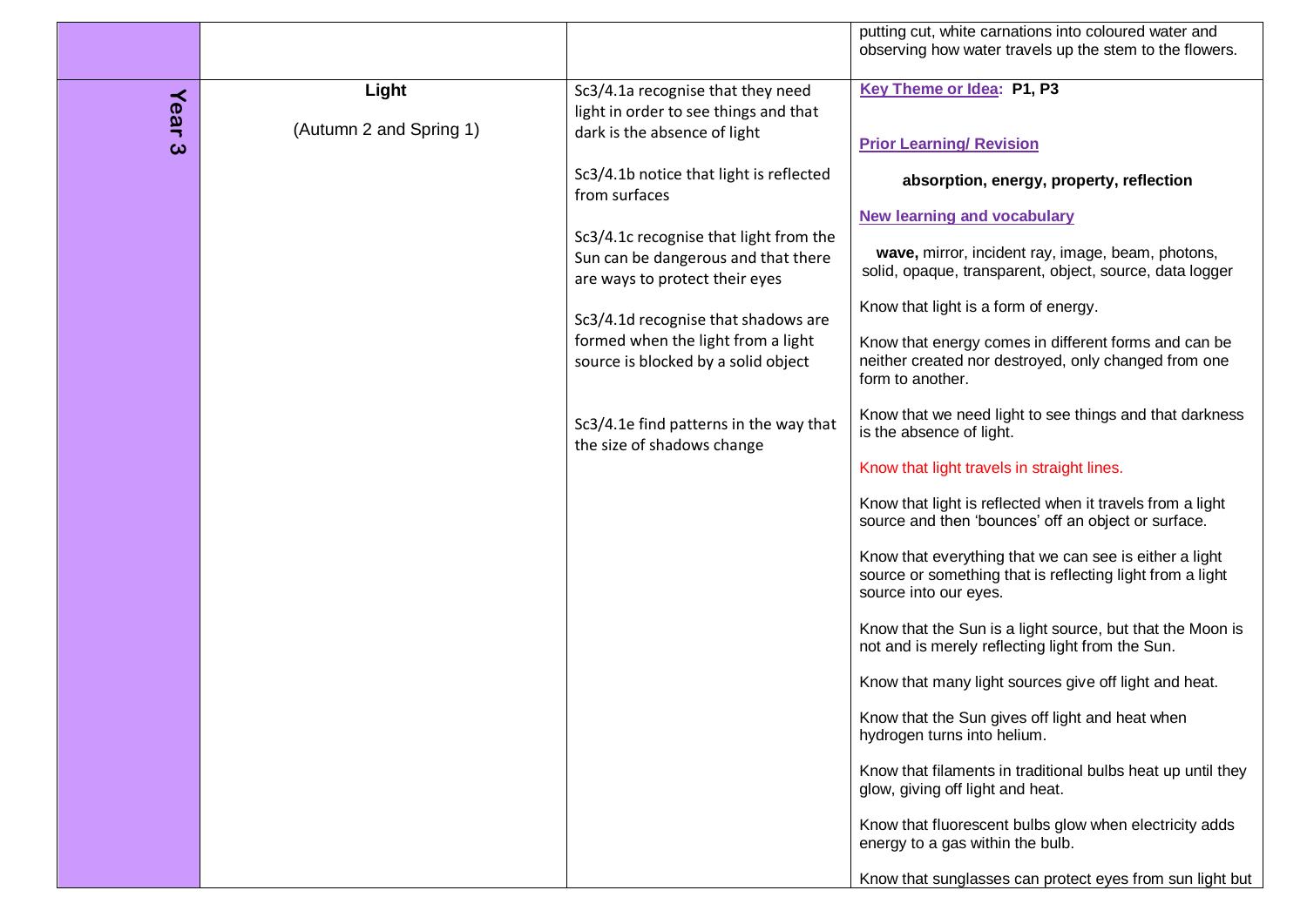|  | looking at the Sun directly-even with sunglasses-can<br>damage the eyes.                                                                                                                                                                                                 |
|--|--------------------------------------------------------------------------------------------------------------------------------------------------------------------------------------------------------------------------------------------------------------------------|
|  | Know that opaque objects block light creating shadows<br>and that light passes through transparent objects.                                                                                                                                                              |
|  | Know that opacity/transparency and reflectiveness are<br>properties of a material.                                                                                                                                                                                       |
|  | Know that shadows are formed when the light from a<br>light source is blocked by an opaque object.                                                                                                                                                                       |
|  | Know that as objects move towards a light source, the<br>size of the shadow increases.                                                                                                                                                                                   |
|  | Know how to show the changing of shadow size by<br>drawing a diagram with straight lines representing light.                                                                                                                                                             |
|  | Know that a data logger can keep track of light levels and<br>that this can be plotted on a graph to show how this<br>changes over the course of a day                                                                                                                   |
|  | (NB: the Sun and the Moon are capitalized when being<br>discussed in an astronomical context.)                                                                                                                                                                           |
|  | <b>Enhancing the Curriculum (Non Statutory guidance</b><br>for Lower Key Stage 2).<br>Know what happens when light reflects off a mirror or<br>other reflective surfaces, including playing mirror games<br>to help them to answer questions about how light<br>behaves. |
|  | Know why it is important to protect their eyes from bright<br>lights.                                                                                                                                                                                                    |
|  | Know how to look for, and measure, shadows, and find<br>out how they are formed and what might cause the<br>shadows to change.                                                                                                                                           |
|  | Know how to look for patterns in what happens to<br>shadows when the light source moves or the distance<br>between the light source and the object changes.                                                                                                              |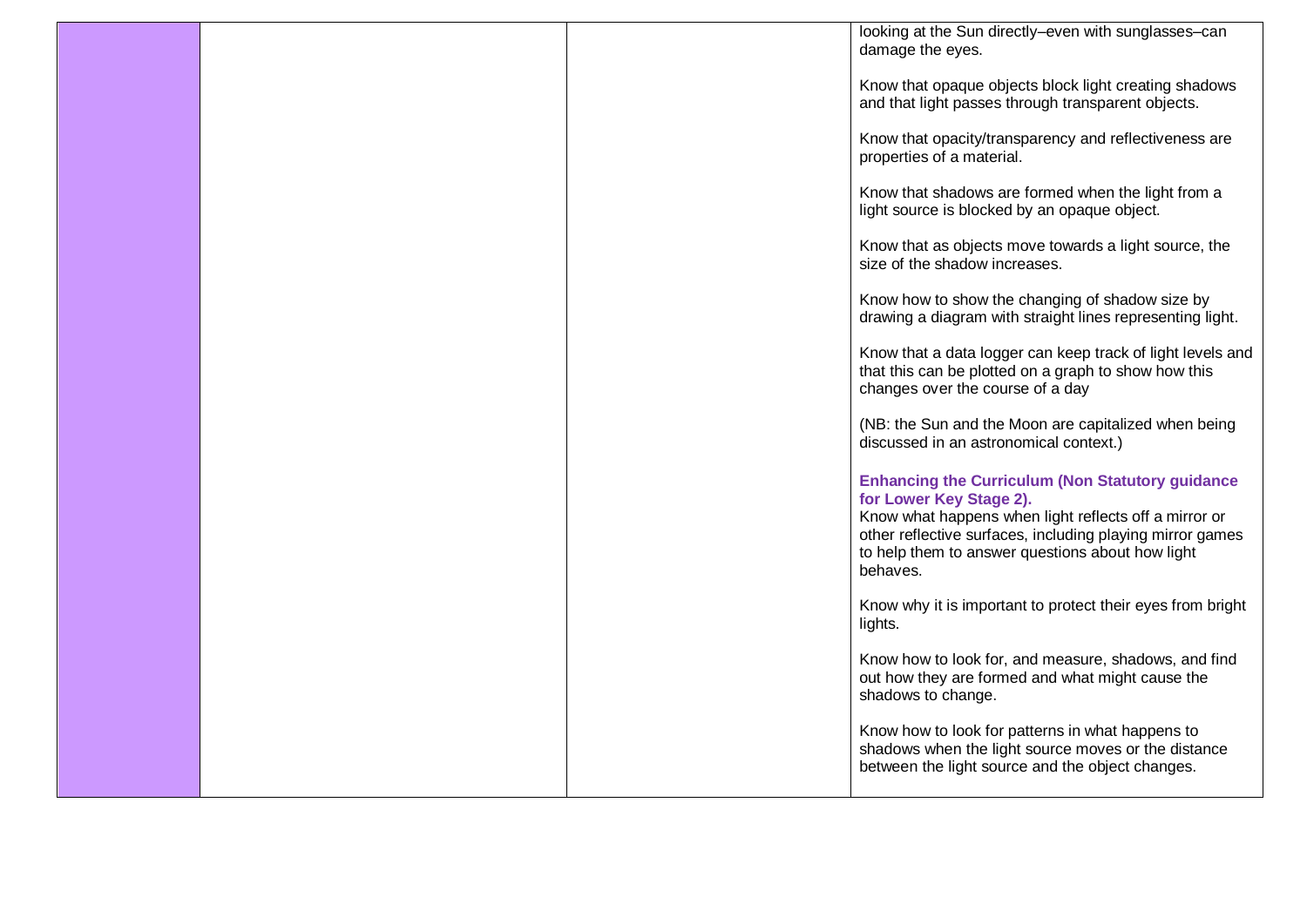| Year | <b>Forces and Magnets</b> | Sc3/4.2a compare how things move<br>on different surfaces                                                      | <b>Key Theme or Idea: P2</b>                                                                                                                                                                                                              |
|------|---------------------------|----------------------------------------------------------------------------------------------------------------|-------------------------------------------------------------------------------------------------------------------------------------------------------------------------------------------------------------------------------------------|
| ω    | (Spring 2)                | Sc3/4.2b notice that some forces need<br>contact between2 objects, but                                         | <b>Prior Learning / Revision</b><br>energy, matter, property, wave, metal, material,                                                                                                                                                      |
|      |                           | magnetic forces can act at a distance                                                                          | surface, friction, force, stretch, squash, rough, smooth                                                                                                                                                                                  |
|      |                           | Sc3/4.2c observe how magnets attract<br>or repel each other and attract some                                   | Metal is a material from which objects can be made.<br>As objects move across a surface there is friction when                                                                                                                            |
|      |                           | materials and not others                                                                                       | they rub against each other and that sometimes this<br>friction is larger or smaller.                                                                                                                                                     |
|      |                           | Sc3/4.2d compare and group together<br>a variety of everyday materials on the                                  | Applying forces to objects can change their shape.                                                                                                                                                                                        |
|      |                           | basis of whether they are attracted to<br>a magnet, and identify some magnetic<br>materials                    | Know that the roughness of a material is an example of a<br>property.                                                                                                                                                                     |
|      |                           | Sc3/4.2e describe magnets as having 2                                                                          | <b>New learning and vocabulary</b>                                                                                                                                                                                                        |
|      |                           | poles                                                                                                          | magnetic, non-magnetic, pole, north, south, sliding<br>friction, static friction, elastic, resist, attraction,<br>repulsion                                                                                                               |
|      |                           | Sc3/4.2f predict whether 2magnets<br>will attract or repel each other,<br>depending on which poles are facing. | Know that a force can be thought of as a push or a pull.                                                                                                                                                                                  |
|      |                           |                                                                                                                | Know that there are three types of contact force: impact<br>forces (when two surfaces collide), frictional forces (when<br>two surfaces are already in contact) and strain forces<br>(when an elastic material is stretched or squashed). |
|      |                           |                                                                                                                | Know that objects move differently on rough and smooth<br>surfaces; objects resist movement more on rough<br>surfaces because there is higher friction as the object<br>moves.                                                            |
|      |                           |                                                                                                                | Know that there are also non-contact forces that can act<br>between objects without them touching and that<br>magnetism is an example of a non-contact force, thus<br>acting at a distance.                                               |
|      |                           |                                                                                                                | Know that magnets have two poles called north and<br>south.                                                                                                                                                                               |
|      |                           |                                                                                                                | Know that like poles (south-south and north-north) of two<br>magnets repel each other and that opposite poles of two<br>magnets (north-south) attract each other.                                                                         |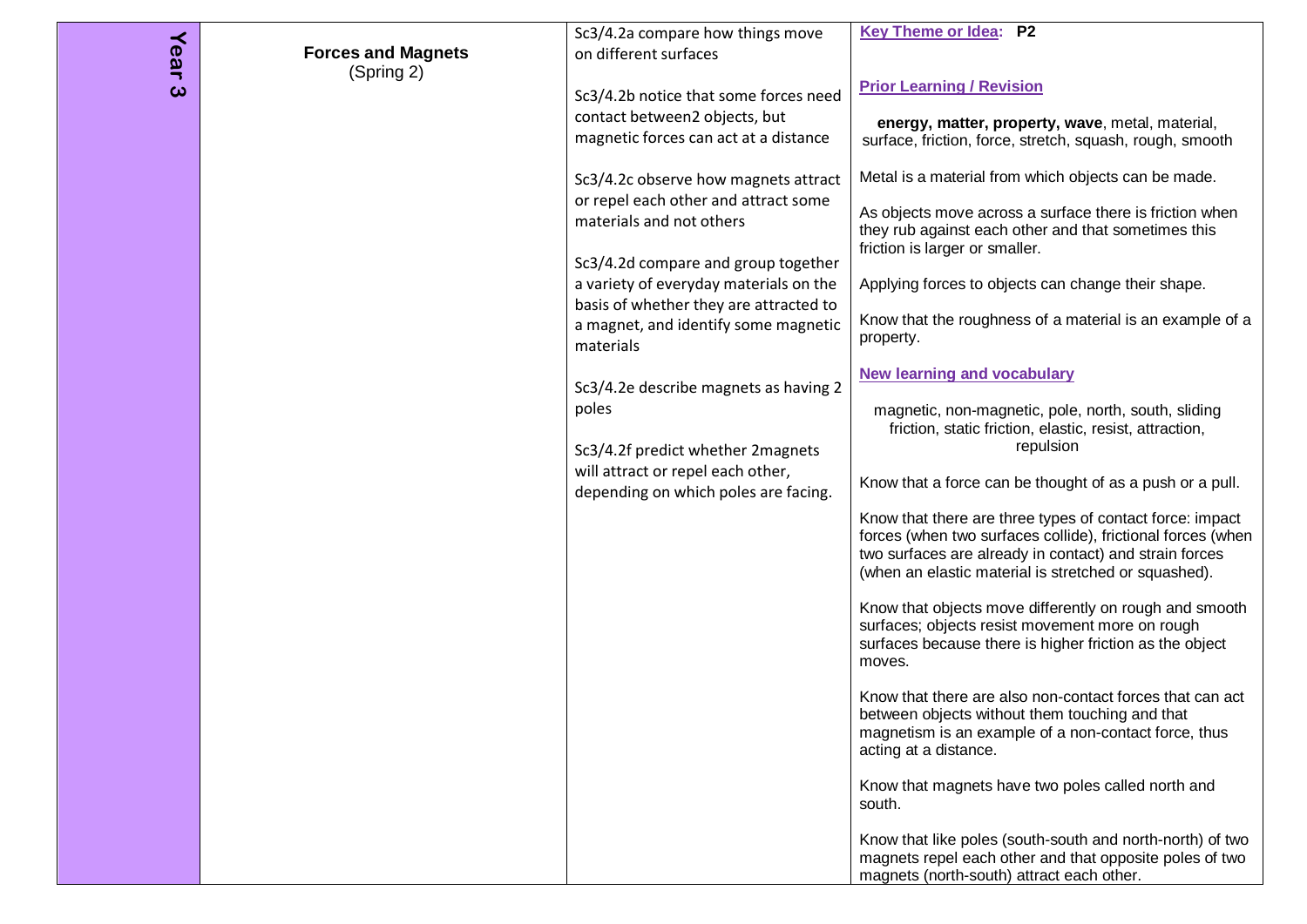|              |                                        |                                                                                 | Know that there is a magnetic field around a magnet<br>which is strongest at each pole.                                                                                                                                                                                    |
|--------------|----------------------------------------|---------------------------------------------------------------------------------|----------------------------------------------------------------------------------------------------------------------------------------------------------------------------------------------------------------------------------------------------------------------------|
|              |                                        |                                                                                 | Know that some materials are magnetic, meaning that<br>they are attracted to a magnet, while other materials are<br>non-magnet.                                                                                                                                            |
|              |                                        |                                                                                 | Know how to compare and group together a variety of<br>everyday materials on the basis of whether they are<br>attracted to a magnet.                                                                                                                                       |
|              |                                        |                                                                                 | <b>Enhancing the Curriculum (Non Statutory guidance</b><br>for Lower Key Stage 2).<br>Know and observe that magnetic forces can act without<br>direct contact, unlike most forces, where direct contact is<br>necessary (for example, opening a door, pushing a<br>swing). |
|              |                                        |                                                                                 | Know and explore the behaviour and everyday uses of<br>different magnets (for example, bar, ring, button and<br>horseshoe).                                                                                                                                                |
|              |                                        |                                                                                 | Know and compare how different things move and group<br>them; raising questions and carrying out tests to find out<br>how far things move on different surfaces and gathering<br>and recording data to find answers their questions;                                       |
|              |                                        |                                                                                 | Know how to explore the strengths of different magnets<br>and find a fair way to compare them;                                                                                                                                                                             |
|              |                                        |                                                                                 | Know how to sort materials into those that are magnetic<br>and those that are not; looking for patterns in the way<br>that magnets behave in relation to each other and what<br>might affect this, for example, the strength of the magnet<br>or which pole faces another; |
|              |                                        |                                                                                 | Know how these properties make magnets useful in<br>everyday items and suggest creative uses for different<br>magnets.                                                                                                                                                     |
|              | <b>Rocks and Fossils</b><br>(Summer 1) | Sc3/3.1a compare and group together<br>different kinds of rocks on the basis of | Key Theme or Idea: C1, C2, C3, E3,                                                                                                                                                                                                                                         |
| <b>Year3</b> |                                        | their appearance and simple physical<br>properties                              | <b>Prior Learning/ Revision</b>                                                                                                                                                                                                                                            |
|              |                                        | Sc3/3.1b describe in simple terms                                               |                                                                                                                                                                                                                                                                            |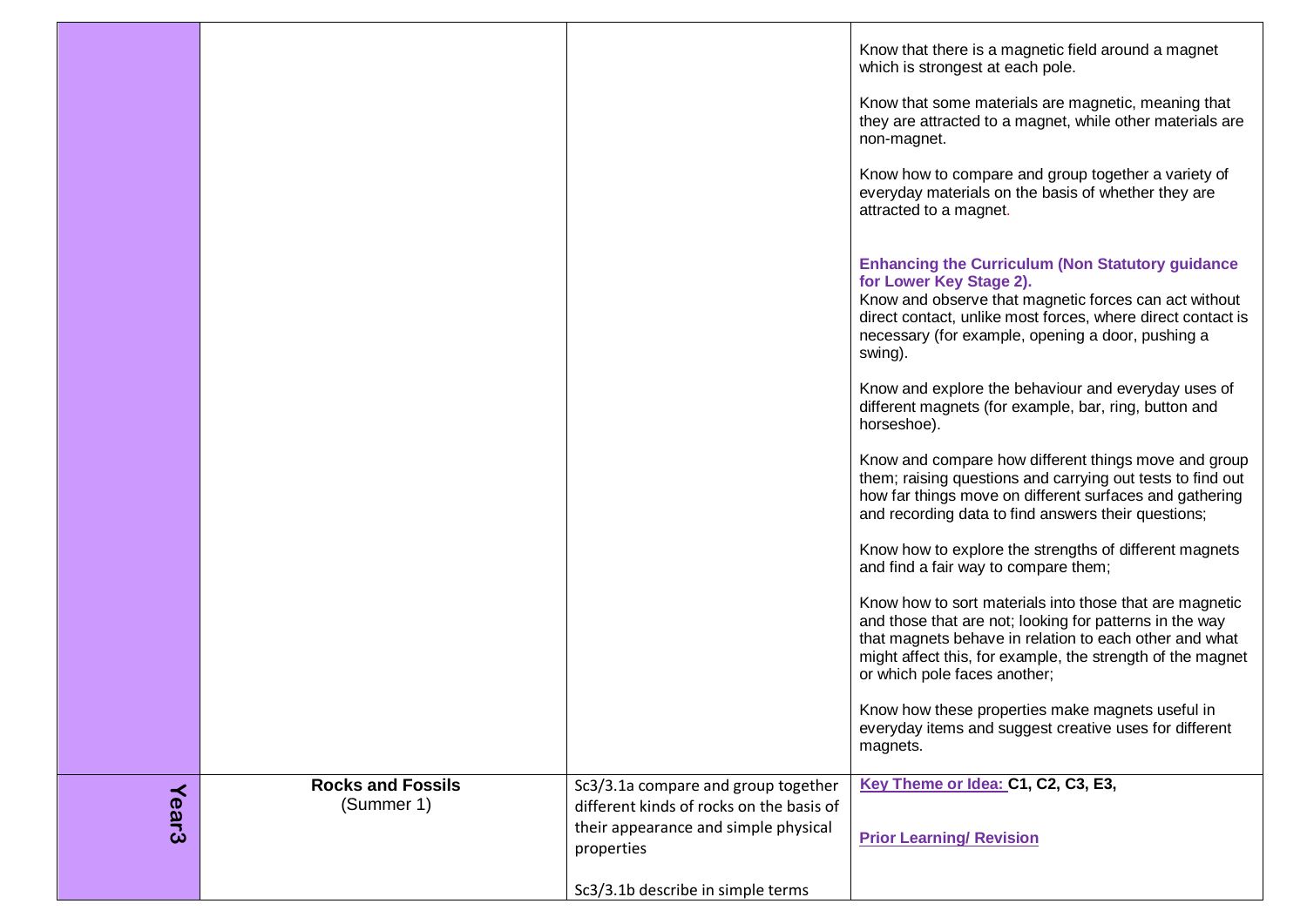|  | how fossils are formed when things                                       | decay, matter, melting, material                                                                                                                                                                                                                                                                                                                                                                                                                                    |
|--|--------------------------------------------------------------------------|---------------------------------------------------------------------------------------------------------------------------------------------------------------------------------------------------------------------------------------------------------------------------------------------------------------------------------------------------------------------------------------------------------------------------------------------------------------------|
|  | that have lived are trapped within                                       |                                                                                                                                                                                                                                                                                                                                                                                                                                                                     |
|  | rock                                                                     | <b>New learning and vocabulary</b>                                                                                                                                                                                                                                                                                                                                                                                                                                  |
|  | Sc3/3.1c recognise that soils are made<br>from rocks and organic matter. | extinction, igneous, metamorphic, sedimentary,<br>palaeontologist, weathering, molten rock, crust, tectonic<br>plates, scavengers, fossil                                                                                                                                                                                                                                                                                                                           |
|  |                                                                          | Knows how to compare and group together different<br>kinds of rocks on the basis of their appearance and<br>simple physical properties.                                                                                                                                                                                                                                                                                                                             |
|  |                                                                          | Know that there are three kinds of rocks: igneous,<br>sedimentary and metamorphic                                                                                                                                                                                                                                                                                                                                                                                   |
|  |                                                                          | Know that the Earth has a solid crust made up of tectonic<br>plates with molten rock beneath                                                                                                                                                                                                                                                                                                                                                                        |
|  |                                                                          | Know that granite and basalt are types of igneous rock<br>and that igneous rocks form from molten rock below the<br>Earth's crust                                                                                                                                                                                                                                                                                                                                   |
|  |                                                                          | Know that limestone and sandstone are types of<br>sedimentary rock which form when small, weathered<br>fragments of rock or shell settle and stick together, often<br>in layers                                                                                                                                                                                                                                                                                     |
|  |                                                                          | Know that marble and slate are types of metamorphic<br>rock which form when rocks in Earth's crust get<br>squashed and heated in processes such as when<br>tectonic plates press against each other                                                                                                                                                                                                                                                                 |
|  |                                                                          | Know that fossils form when a plant or animal dies and is<br>quickly covered with silt or mud so that it cannot be rotted<br>by microbes or eaten by scavenging animals; in time<br>layers of sediment build, squashing the mud and turning<br>it to stone around the dead plant or animal; the materials<br>in the body are replaced by minerals that flow in water<br>through the rock, leaving a rock in the shape of the<br>animal or plant that was once there |
|  |                                                                          | Know that soil is made from tiny particles of rock broken<br>down by the action of weather (weathering) and organic<br>matter.                                                                                                                                                                                                                                                                                                                                      |
|  |                                                                          | <b>Enhancing the Curriculum (Non Statutory guidance</b><br>for Lower Key Stage 2).                                                                                                                                                                                                                                                                                                                                                                                  |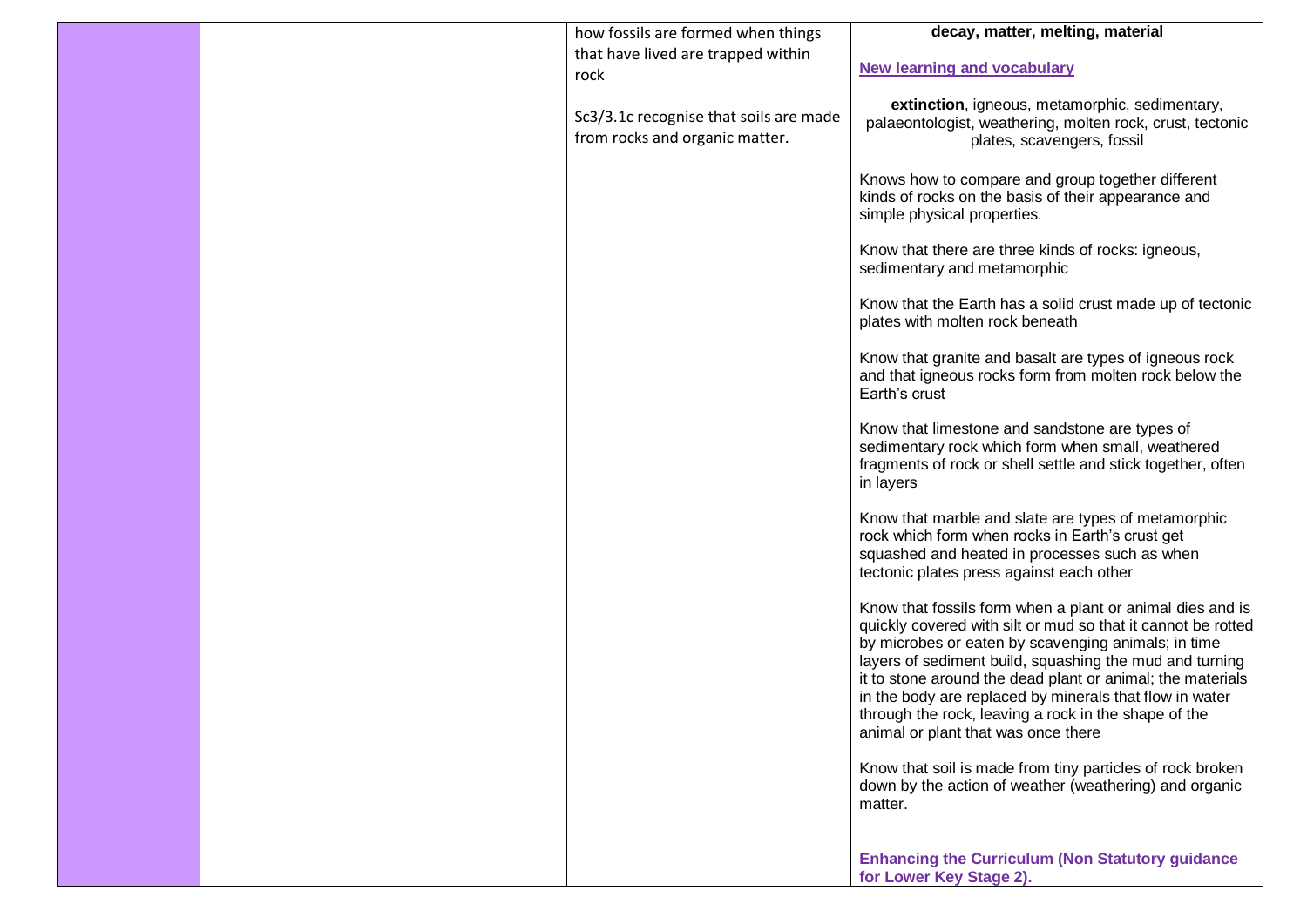|           |                                               |                                                                                                                                                                                                                                                                                                                                 | Linked with work in geography, pupils should explore<br>different kinds of rocks and soils, including those in the<br>local environment.<br>Know how to use a hand lens or microscope to help them<br>to identify and classify rocks according to whether they<br>have grains or crystals, and whether they have fossils in<br>them.<br>Know how to make careful observations of rocks,<br>including those used in buildings and gravestones, and<br>exploring how and why they might have changed over<br>time.<br>Know about what happens when rocks are rubbed<br>together or what changes occur when they are in water.<br>Know about the different kinds of living things whose<br>fossils are found in sedimentary rock and explore how<br>fossils are formed.<br>Know about the different soils and identify similarities and<br>differences between them.<br>Knows how to ask and answer questions about the way |
|-----------|-----------------------------------------------|---------------------------------------------------------------------------------------------------------------------------------------------------------------------------------------------------------------------------------------------------------------------------------------------------------------------------------|--------------------------------------------------------------------------------------------------------------------------------------------------------------------------------------------------------------------------------------------------------------------------------------------------------------------------------------------------------------------------------------------------------------------------------------------------------------------------------------------------------------------------------------------------------------------------------------------------------------------------------------------------------------------------------------------------------------------------------------------------------------------------------------------------------------------------------------------------------------------------------------------------------------------------|
| Year<br>ω | <b>Animals Including Humans</b><br>(Summer 2) | Sc3/2.2a identify that animals,<br>including humans, need the right<br>types and amount of nutrition, and<br>that they cannot make their own<br>food; they get nutrition from what<br>they eat<br>Sc3/2.2b identify that humans and<br>some other animals have skeletons<br>and muscles for support, protection<br>and movement | soils are formed.<br>Key Theme or Idea B1, B2, B3<br><b>Prior Learning/ Revision</b><br>component, energy , growth, habitat, reproduction,<br>decay, offspring, adult, survival, temperature,<br>nutrients, consumption, vertebrate, skeleton<br>Living things move, grow, consume nutrients and<br>reproduce; that dead things used to do these things, but<br>no longer do; and that things that never lived have never<br>done these things.<br>Plants absorb energy from the Sun; that this energy is<br>consumed by herbivorous animals; and that carnivorous<br>animals eat other animals.<br>The arrows on a food chain show the direction that the<br>energy travels.<br>Animals, including humans, need food, water and air to                                                                                                                                                                                  |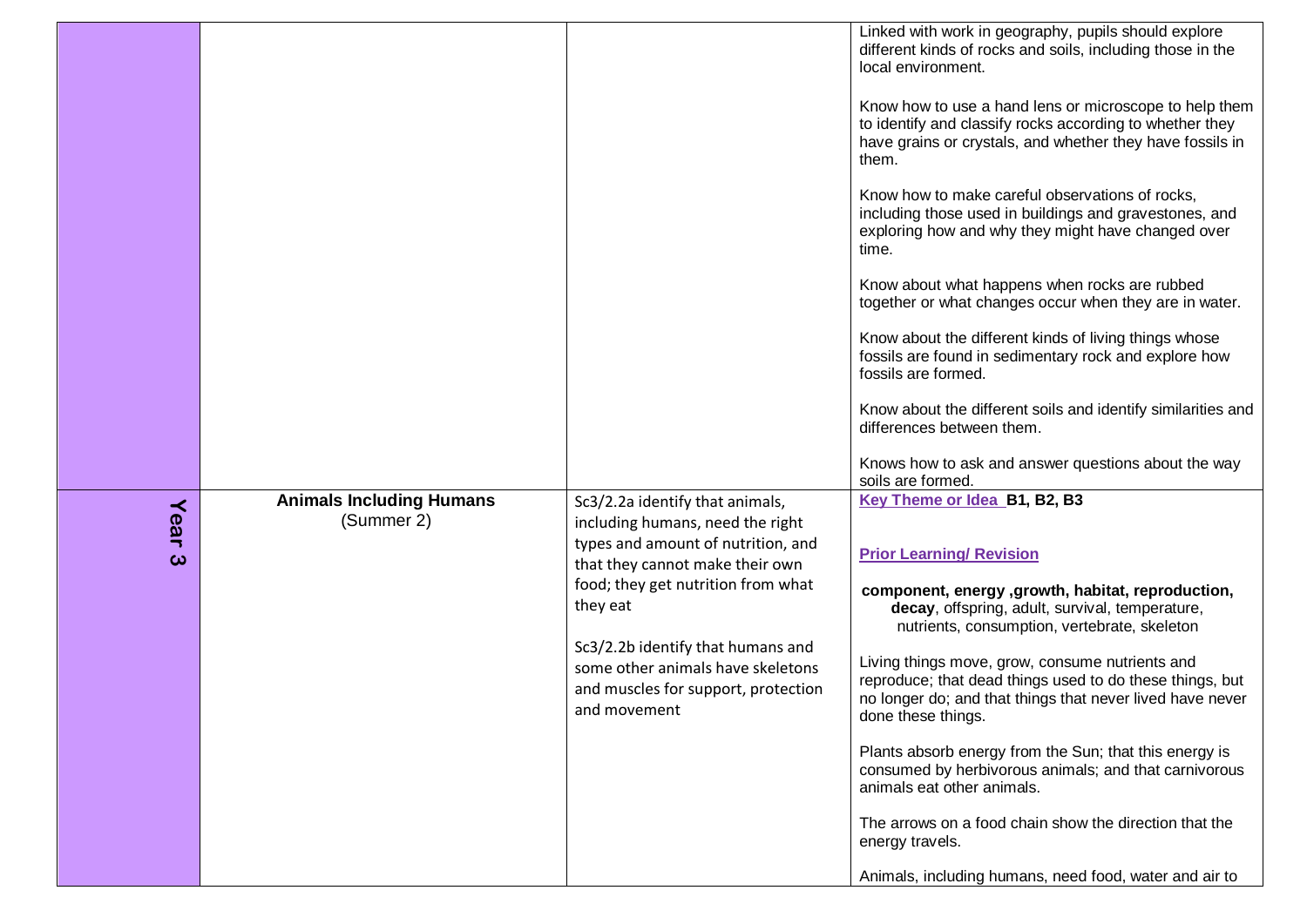|  | survive                                                                                                                                                                                                                 |
|--|-------------------------------------------------------------------------------------------------------------------------------------------------------------------------------------------------------------------------|
|  | There are food groups: fruit and vegetables,<br>carbohydrates, protein, dairy, fat and sugary foods                                                                                                                     |
|  | More than half of our diet should be made up of<br>carbohydrates, fruit and vegetables                                                                                                                                  |
|  | Fats and sugary foods should be eaten rarely and in<br>small amounts                                                                                                                                                    |
|  | <b>New learning and vocabulary</b>                                                                                                                                                                                      |
|  | extinction, vitamin, balanced diet, cartilage,<br>invertebrate, contract, loosen, ribcage, insect                                                                                                                       |
|  | Know that animals, including humans, need the right<br>types and amount of nutrition, and that they cannot<br>make their own food; they get nutrition from what they<br>eat.                                            |
|  | Know that proteins are good for growth, carbohydrates<br>for energy and fruit and vegetables provide vitamins and<br>minerals which help keep us healthy(e.g. calcium for<br>healthy bones and teeth).                  |
|  | Know that getting the right amount of each food group<br>(including over half of the diet made up of fruit,<br>vegetables and carbohydrates) is called a balanced diet.                                                 |
|  | Know that lack of a nutrient can cause ill health; for<br>example, a lack of vitamin D leads to a disease called<br>rickets.                                                                                            |
|  | Know that excess of a food group can cause ill health,<br>such as tooth decay due to excess sugar NB-some food<br>groups are difficult to afford for some families so<br>sensitivity is required in teaching this area. |
|  | Know that excess fat from fatty foods such as butter and<br>cheese-and created in the body from excess calories-<br>builds up in the body and can cause obesity.                                                        |
|  | Know that excess body fat can lead to heart disease and<br>increases the strain on joints and growing bones.                                                                                                            |
|  | Know that animals, including humans, have a skeleton<br>made up of solid objects.                                                                                                                                       |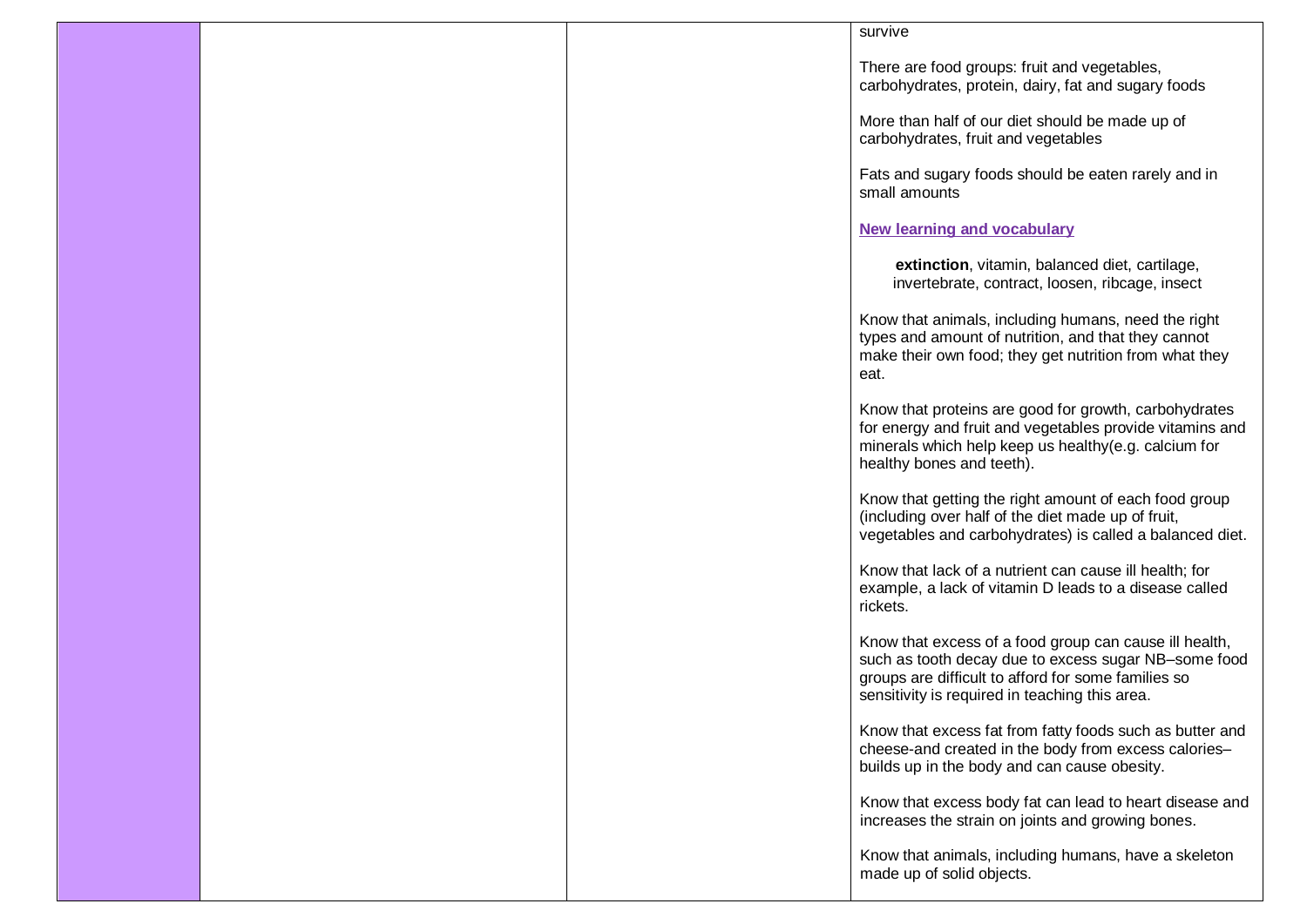|                          |                                                                 |                                                                                                                                                 | Know that some animals (such as insects) have an<br>exoskeleton-a solid covering on the outside of their<br>body.<br>Know that many invertebrates (such as earthworms and<br>slugs) have water held inside by muscles which act like a<br>skeleton.<br>Know that skeletons provide support for muscles and<br>protect the body; for example, the ribcage protects the<br>vital organs in the human body.<br>Know that human skeletons are made up of bones and<br>cartilage.<br>Know that muscles can only contract, so they must be<br>arranged in pairs in the body so that as one contracts the<br>other loosens.<br><b>Enhancing the Curriculum (Non Statutory guidance)</b><br>for Lower Key Stage 2).<br>Know about the importance of nutrition.<br>Know about the main body parts associated with the<br>skeleton and muscles, finding out how different parts of<br>the body have special functions.<br>Know about and group animals with and without<br>skeletons and observing and comparing their movement;<br>Know about what would happen if humans did not have<br>skeletons.<br>Know how to compare and contrast the diets of different<br>animals (including their pets) and decide ways of<br>grouping them according to what they eat.<br>Know about different food groups and how they keep us<br>healthy and design meals based on what they find out. |
|--------------------------|-----------------------------------------------------------------|-------------------------------------------------------------------------------------------------------------------------------------------------|----------------------------------------------------------------------------------------------------------------------------------------------------------------------------------------------------------------------------------------------------------------------------------------------------------------------------------------------------------------------------------------------------------------------------------------------------------------------------------------------------------------------------------------------------------------------------------------------------------------------------------------------------------------------------------------------------------------------------------------------------------------------------------------------------------------------------------------------------------------------------------------------------------------------------------------------------------------------------------------------------------------------------------------------------------------------------------------------------------------------------------------------------------------------------------------------------------------------------------------------------------------------------------------------------------------------------------------------------------------------------|
|                          |                                                                 |                                                                                                                                                 |                                                                                                                                                                                                                                                                                                                                                                                                                                                                                                                                                                                                                                                                                                                                                                                                                                                                                                                                                                                                                                                                                                                                                                                                                                                                                                                                                                            |
| Year<br>$\blacktriangle$ | <b>Working Scientifically:</b><br>(Ongoing throughout the Year) | Sc4/1.1 asking relevant questions and<br>using different types of scientific<br>enquiries to answer them<br>Sc4/1.2 setting up simple practical | <b>Prior Learning/ Revision</b><br>properties, observe, test, magnifying glass, object,<br>record, equipment<br>Know that we can ask questions about the world and that<br>when we observe the world to answer these questions,<br>this is science                                                                                                                                                                                                                                                                                                                                                                                                                                                                                                                                                                                                                                                                                                                                                                                                                                                                                                                                                                                                                                                                                                                         |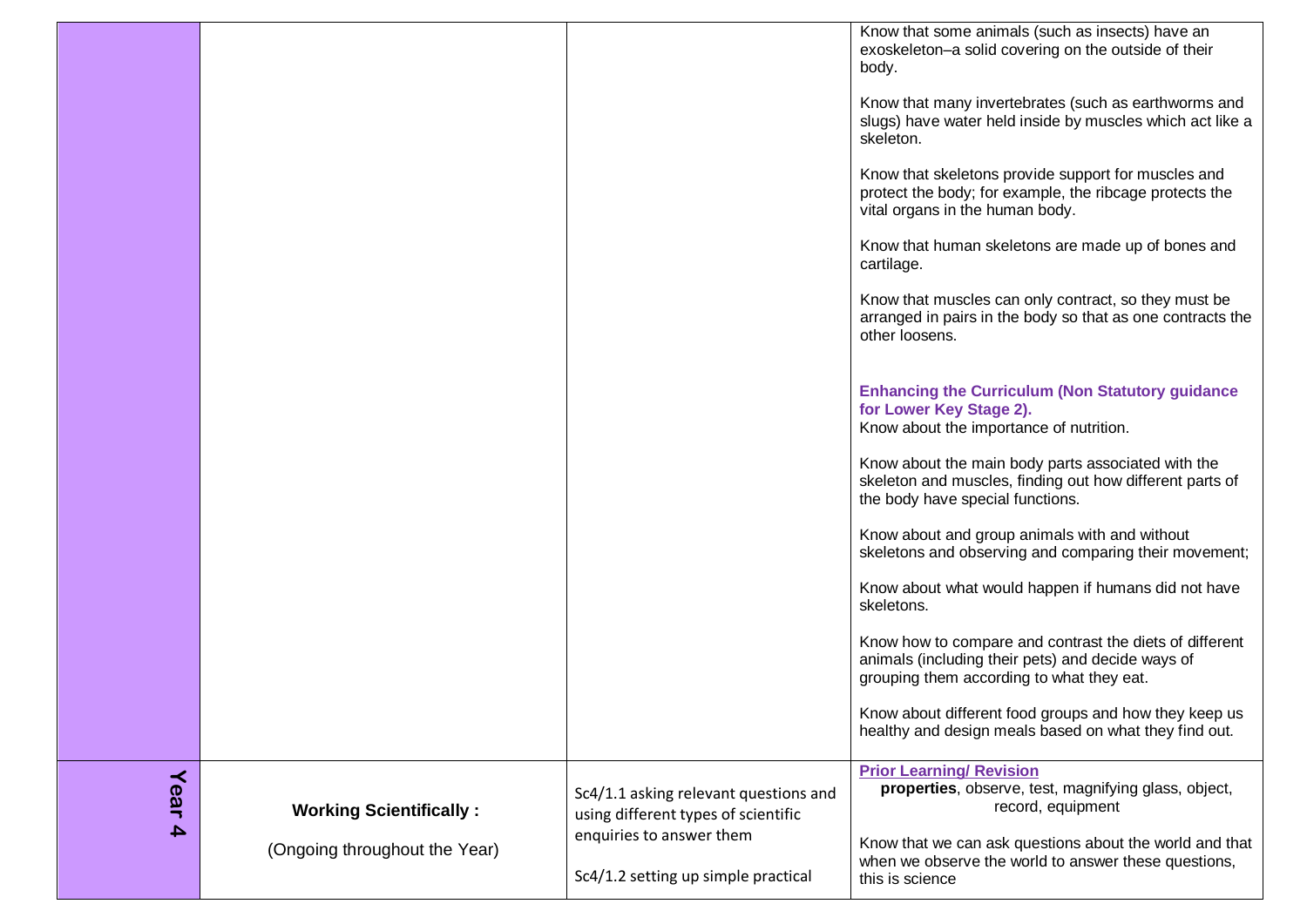| objects closely<br>Sc4/1.3 making systematic and careful<br>observations and, where appropriate, |  | taking accurate measurements using<br>standard units, using a range of<br>equipment, including thermometers<br>and data loggers<br>Sc4/1.4 gathering, recording,<br>classifying and presenting data in a<br>variety of ways to help in answering<br>questions<br>Sc4/1.5 recording findings using<br>simple scientific language, drawings,<br>labelled diagrams, keys, bar charts,<br>and tables<br>Sc4/1.6 reporting on findings from<br>enquiries, including oral and written<br>explanations, displays or<br>presentations of results and<br>conclusions<br>Sc4/1.7 using results to draw simple<br>conclusions, make predictions for new<br>values, suggest improvements and<br>raise further questions<br>Sc4/1.8 identifying differences<br>, similarities or changes related to<br>simple scientific ideas and processes<br>Sc4/1.9 using straightforward<br>scientific evidence to answer<br>questions or to support their findings | Know that we can use magnifying glasses to observe<br>Know that we can test our questions to see if they are<br>true<br>Know that objects can be identified or sorted into groups<br>based on their observable properties<br>Know that we can write down numbers and words or<br>draw pictures to record what we find<br>New learning and vocabulary - ongoing from year 3<br>prediction, measurement, enquiry, dependent variable,<br>independent variable, fair test, similar, theory,<br>hypothesis<br>Know that we can ask questions and answer them by<br>setting up scientific enquiries<br>Know how to make relevant predictions that will be tested<br>in a scientific enquiry<br>Know that in a fair test one thing is altered (independent<br>variable) and one thing that may change as a result is<br>measured (dependent variable) while all other conditions<br>are kept the same<br>Know how to use a range of equipment to measure<br>accurately, including thermometers, data loggers, rulers<br>and stop watches<br>Know how to draw bar charts; how to label a diagram<br>using lines to connect information to the diagram; how to<br>use a coloured key how to draw a neat table; how to<br>draw a classification key; how to show the relationship<br>between an independent variable in a two-way table; and<br>how to label specific results in a two-way table<br>Know how-with structured guidance-to write a simple<br>scientific enquiry write-up including an introduction, a list<br>of equipment, a numbered method, a detailing of results<br>and a conclusion<br>Know how to precis a scientific enquiry write-up into a |
|--------------------------------------------------------------------------------------------------|--|---------------------------------------------------------------------------------------------------------------------------------------------------------------------------------------------------------------------------------------------------------------------------------------------------------------------------------------------------------------------------------------------------------------------------------------------------------------------------------------------------------------------------------------------------------------------------------------------------------------------------------------------------------------------------------------------------------------------------------------------------------------------------------------------------------------------------------------------------------------------------------------------------------------------------------------------|-----------------------------------------------------------------------------------------------------------------------------------------------------------------------------------------------------------------------------------------------------------------------------------------------------------------------------------------------------------------------------------------------------------------------------------------------------------------------------------------------------------------------------------------------------------------------------------------------------------------------------------------------------------------------------------------------------------------------------------------------------------------------------------------------------------------------------------------------------------------------------------------------------------------------------------------------------------------------------------------------------------------------------------------------------------------------------------------------------------------------------------------------------------------------------------------------------------------------------------------------------------------------------------------------------------------------------------------------------------------------------------------------------------------------------------------------------------------------------------------------------------------------------------------------------------------------------------------------------------------------------------------------------------|
|                                                                                                  |  |                                                                                                                                                                                                                                                                                                                                                                                                                                                                                                                                                                                                                                                                                                                                                                                                                                                                                                                                             |                                                                                                                                                                                                                                                                                                                                                                                                                                                                                                                                                                                                                                                                                                                                                                                                                                                                                                                                                                                                                                                                                                                                                                                                                                                                                                                                                                                                                                                                                                                                                                                                                                                           |
|                                                                                                  |  |                                                                                                                                                                                                                                                                                                                                                                                                                                                                                                                                                                                                                                                                                                                                                                                                                                                                                                                                             |                                                                                                                                                                                                                                                                                                                                                                                                                                                                                                                                                                                                                                                                                                                                                                                                                                                                                                                                                                                                                                                                                                                                                                                                                                                                                                                                                                                                                                                                                                                                                                                                                                                           |
|                                                                                                  |  |                                                                                                                                                                                                                                                                                                                                                                                                                                                                                                                                                                                                                                                                                                                                                                                                                                                                                                                                             |                                                                                                                                                                                                                                                                                                                                                                                                                                                                                                                                                                                                                                                                                                                                                                                                                                                                                                                                                                                                                                                                                                                                                                                                                                                                                                                                                                                                                                                                                                                                                                                                                                                           |
|                                                                                                  |  |                                                                                                                                                                                                                                                                                                                                                                                                                                                                                                                                                                                                                                                                                                                                                                                                                                                                                                                                             |                                                                                                                                                                                                                                                                                                                                                                                                                                                                                                                                                                                                                                                                                                                                                                                                                                                                                                                                                                                                                                                                                                                                                                                                                                                                                                                                                                                                                                                                                                                                                                                                                                                           |
|                                                                                                  |  |                                                                                                                                                                                                                                                                                                                                                                                                                                                                                                                                                                                                                                                                                                                                                                                                                                                                                                                                             |                                                                                                                                                                                                                                                                                                                                                                                                                                                                                                                                                                                                                                                                                                                                                                                                                                                                                                                                                                                                                                                                                                                                                                                                                                                                                                                                                                                                                                                                                                                                                                                                                                                           |
|                                                                                                  |  |                                                                                                                                                                                                                                                                                                                                                                                                                                                                                                                                                                                                                                                                                                                                                                                                                                                                                                                                             |                                                                                                                                                                                                                                                                                                                                                                                                                                                                                                                                                                                                                                                                                                                                                                                                                                                                                                                                                                                                                                                                                                                                                                                                                                                                                                                                                                                                                                                                                                                                                                                                                                                           |
|                                                                                                  |  |                                                                                                                                                                                                                                                                                                                                                                                                                                                                                                                                                                                                                                                                                                                                                                                                                                                                                                                                             |                                                                                                                                                                                                                                                                                                                                                                                                                                                                                                                                                                                                                                                                                                                                                                                                                                                                                                                                                                                                                                                                                                                                                                                                                                                                                                                                                                                                                                                                                                                                                                                                                                                           |
|                                                                                                  |  |                                                                                                                                                                                                                                                                                                                                                                                                                                                                                                                                                                                                                                                                                                                                                                                                                                                                                                                                             |                                                                                                                                                                                                                                                                                                                                                                                                                                                                                                                                                                                                                                                                                                                                                                                                                                                                                                                                                                                                                                                                                                                                                                                                                                                                                                                                                                                                                                                                                                                                                                                                                                                           |
|                                                                                                  |  |                                                                                                                                                                                                                                                                                                                                                                                                                                                                                                                                                                                                                                                                                                                                                                                                                                                                                                                                             |                                                                                                                                                                                                                                                                                                                                                                                                                                                                                                                                                                                                                                                                                                                                                                                                                                                                                                                                                                                                                                                                                                                                                                                                                                                                                                                                                                                                                                                                                                                                                                                                                                                           |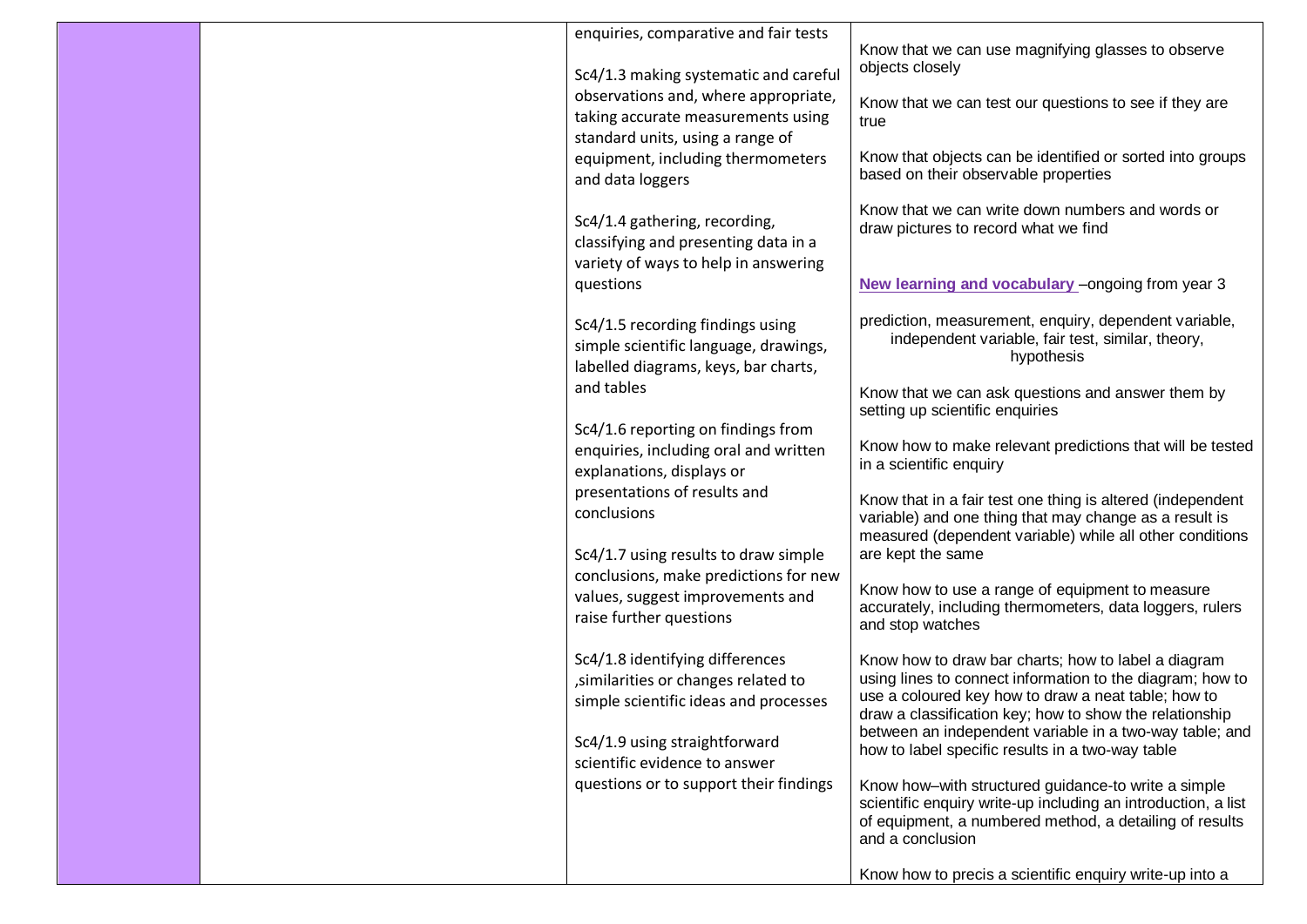|           |                                               |                                                                                                                                                                                                                                                                                                              | brief oral discussion of what was found in a scientific<br>enquiry<br>Know that scientific enquiries can suggest relationships,<br>but that they do not prove whether a prediction is true<br>Know that scientific enquiries are limited by the accuracy<br>of the measurements (and measuring equipment) and by<br>the extent to which conditions can vary even, and that<br>repeating enquiries, measurements and taking measures<br>to keep conditions as consistent as possible can<br>improve an enquiry<br>Know that the conclusions of scientific enquiries can lead<br>to further questions, where results can be clarified or<br>extended to different contexts (e.g. effect of changing<br>sunlight on a plant-does this work with other plants<br>/different types of light / etc)<br>Know that they can draw conclusions from the findings of<br>other scientists<br>Know that a theory is an explanation of observations that<br>has been tested to some extent and that a hypothesis is<br>an explanation that has not yet been tested, but that can<br>be tested through a scientific enquiry. |
|-----------|-----------------------------------------------|--------------------------------------------------------------------------------------------------------------------------------------------------------------------------------------------------------------------------------------------------------------------------------------------------------------|---------------------------------------------------------------------------------------------------------------------------------------------------------------------------------------------------------------------------------------------------------------------------------------------------------------------------------------------------------------------------------------------------------------------------------------------------------------------------------------------------------------------------------------------------------------------------------------------------------------------------------------------------------------------------------------------------------------------------------------------------------------------------------------------------------------------------------------------------------------------------------------------------------------------------------------------------------------------------------------------------------------------------------------------------------------------------------------------------------------|
| Year<br>4 | <b>Animals including Humans</b><br>(Autumn 1) | Sc4/2.2a describe the simple functions<br>of the basic parts of the digestive<br>system in humans<br>Sc4/2.2b identify the different types<br>of teeth in humans and their simple<br>functions<br>Sc4/2.2c construct and interpret a<br>variety of food chains, identifying<br>producers, predators and prey | <b>Key Theme or Idea: B3</b><br><b>Prior Learning/ Revision</b><br>absorption, component, energy, nutrients,<br>consumption, hygiene, herbivore, carnivore, organ<br>Proteins are good for growth, carbohydrates for energy<br>and fruit and vegetables provide vitamins and minerals<br>which help keep us healthy (e.g. calcium for healthy<br>bones and teeth)<br>A food group can cause ill health, such as tooth decay<br>due to excess sugar<br>Living things move, grow, consume nutrients and<br>reproduce<br>Plants absorb energy from the Sun; that this energy is<br>consumed by herbivorous animals; and that carnivorous<br>animals eat other animals.                                                                                                                                                                                                                                                                                                                                                                                                                                           |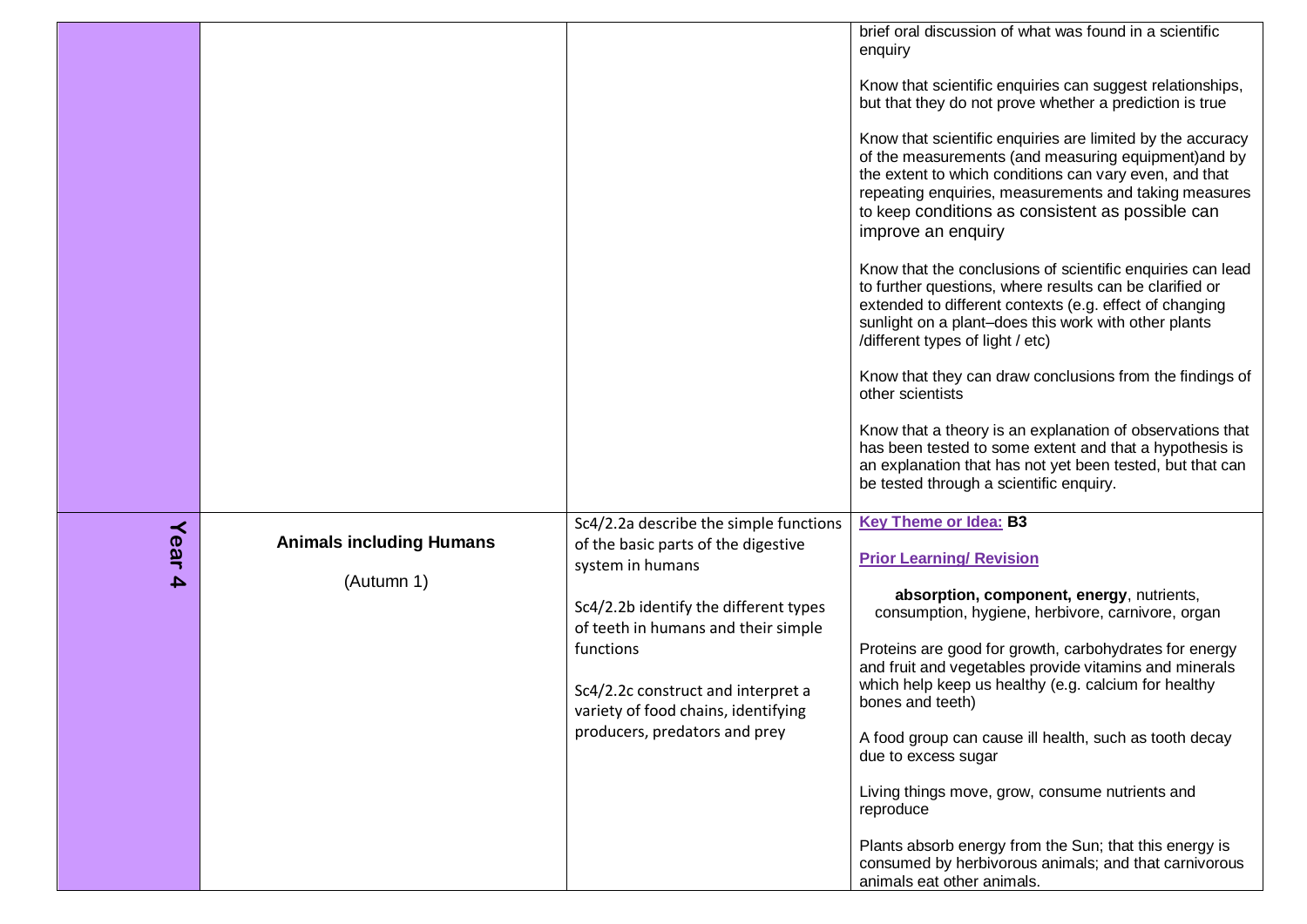|  | <b>New learning and vocabulary</b>                                                                                                                                                                                                                                        |
|--|---------------------------------------------------------------------------------------------------------------------------------------------------------------------------------------------------------------------------------------------------------------------------|
|  | dissolving, digestion, excretion, peristalsis, anus,<br>duodenum, small intestine, large intestine, stomach,<br>rectum, esophagus, tongue, saliva, acid, bile,<br>enzymes, incisors, canines, molars, predator, prey,<br>producer, consumer, primary, secondary, tertiary |
|  | Know that food passes through the body with the<br>nutrients being extracted and the waste products<br>excreted, and that this process is called digestion.                                                                                                               |
|  | Know that the process of digestion involves breaking<br>complex foodstuffs into simpler building blocks that can<br>be absorbed by the body.                                                                                                                              |
|  | Know that the process of digestion begins with food<br>being chewed in the mouth by the teeth and saliva<br>added.                                                                                                                                                        |
|  | Know that a human has three types of teeth-incisors,<br>canines and molars-and that these each perform<br>different functions.                                                                                                                                            |
|  | Know that incisors slice food, canines tear food<br>(especially meat) and that molars grind food.                                                                                                                                                                         |
|  | Know that children develop an initial set of teeth which<br>are gradually replaced between the ages of 6 and 12.                                                                                                                                                          |
|  | Know that food is squeezed down the esophagus<br>towards the stomach in a wave-like action called<br>peristalsis.                                                                                                                                                         |
|  | Know that the stomach releases acid and enzymes to<br>continue breaking down the food; the stomach is an<br>organ; an organ is a part of living thing that is self-<br>contained and has a specific important job.                                                        |
|  | Know that further enzymes and bile break down the food<br>further as it moves through the duodenum towards the<br>small intestine.                                                                                                                                        |
|  | Know that the small intestine adds more enzymes and<br>then absorbs the nutrients.                                                                                                                                                                                        |
|  | Know that the large intestine absorbs water from the<br>undigested food.                                                                                                                                                                                                  |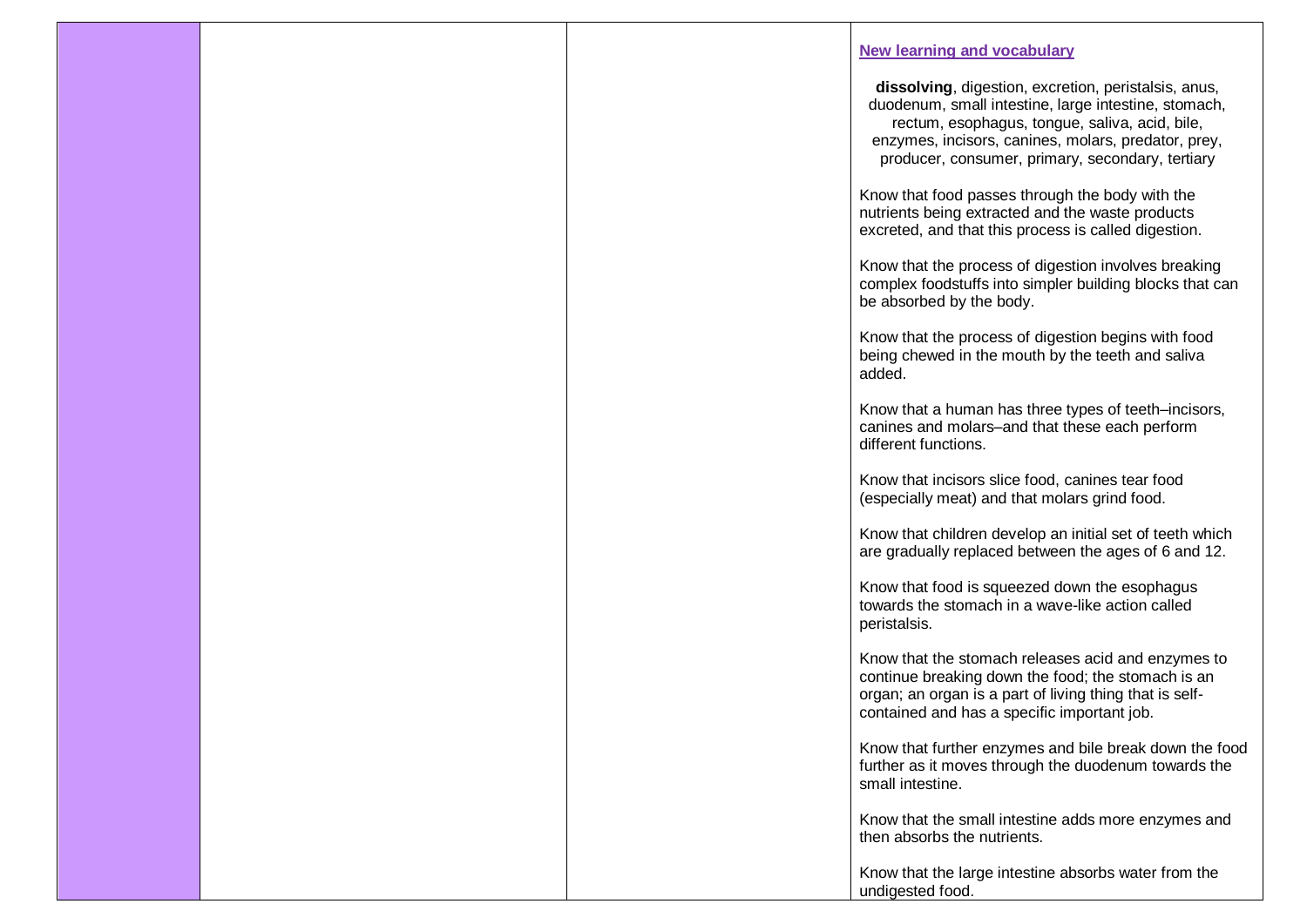|           |                            |                                                                         | Know that undigested food is stored in the rectum before<br>being excreted through a muscle called the anus.<br>Know that a food chain traces the path of energy through<br>a habitat.<br>Know that all energy for a food chain initially comes from<br>the Sun which is absorbed and turned into energy by<br>plants which are called producers.<br>Know that consumers take in energy by eating.<br>Know that an animal that is eaten by another is called<br>prey, and that an animal that eats other animals is called<br>a predator.<br>Know that the first consumer in a food chain is called a<br>primary consumer, the second is called a secondary<br>consumer and above it is called a tertiary consumer<br>Know that the arrows in a food chain show the direction<br>that energy is travelling through a habitat.<br><b>Enhancing the Curriculum (Non Statutory guidance</b><br>for Lower Key Stage 2).<br>Know about the main body parts associated with the<br>digestive system, for example, mouth, tongue, teeth,<br>oesophagus, stomach and small and large intestine.<br>Know about and understand the special functions of the<br>parts of the digestive system.<br>Know how to draw and discuss their ideas about the<br>digestive system and compare them with models or<br>images.<br>Know about and compare the teeth of carnivores and<br>herbivores, suggesting reasons for differences;<br>Know about what damages teeth and how to look after |
|-----------|----------------------------|-------------------------------------------------------------------------|--------------------------------------------------------------------------------------------------------------------------------------------------------------------------------------------------------------------------------------------------------------------------------------------------------------------------------------------------------------------------------------------------------------------------------------------------------------------------------------------------------------------------------------------------------------------------------------------------------------------------------------------------------------------------------------------------------------------------------------------------------------------------------------------------------------------------------------------------------------------------------------------------------------------------------------------------------------------------------------------------------------------------------------------------------------------------------------------------------------------------------------------------------------------------------------------------------------------------------------------------------------------------------------------------------------------------------------------------------------------------------------------------------------------------------------------------------------------------|
|           |                            |                                                                         | them.                                                                                                                                                                                                                                                                                                                                                                                                                                                                                                                                                                                                                                                                                                                                                                                                                                                                                                                                                                                                                                                                                                                                                                                                                                                                                                                                                                                                                                                                    |
| Year<br>4 | <b>Sound</b><br>(Autumn 2) | Sc4/4.1a identify how sounds are<br>made, associating some of them with | Key Theme or Idea: P1, P3<br><b>Prior Learning/ Revision:</b>                                                                                                                                                                                                                                                                                                                                                                                                                                                                                                                                                                                                                                                                                                                                                                                                                                                                                                                                                                                                                                                                                                                                                                                                                                                                                                                                                                                                            |
|           |                            | something vibrating                                                     |                                                                                                                                                                                                                                                                                                                                                                                                                                                                                                                                                                                                                                                                                                                                                                                                                                                                                                                                                                                                                                                                                                                                                                                                                                                                                                                                                                                                                                                                          |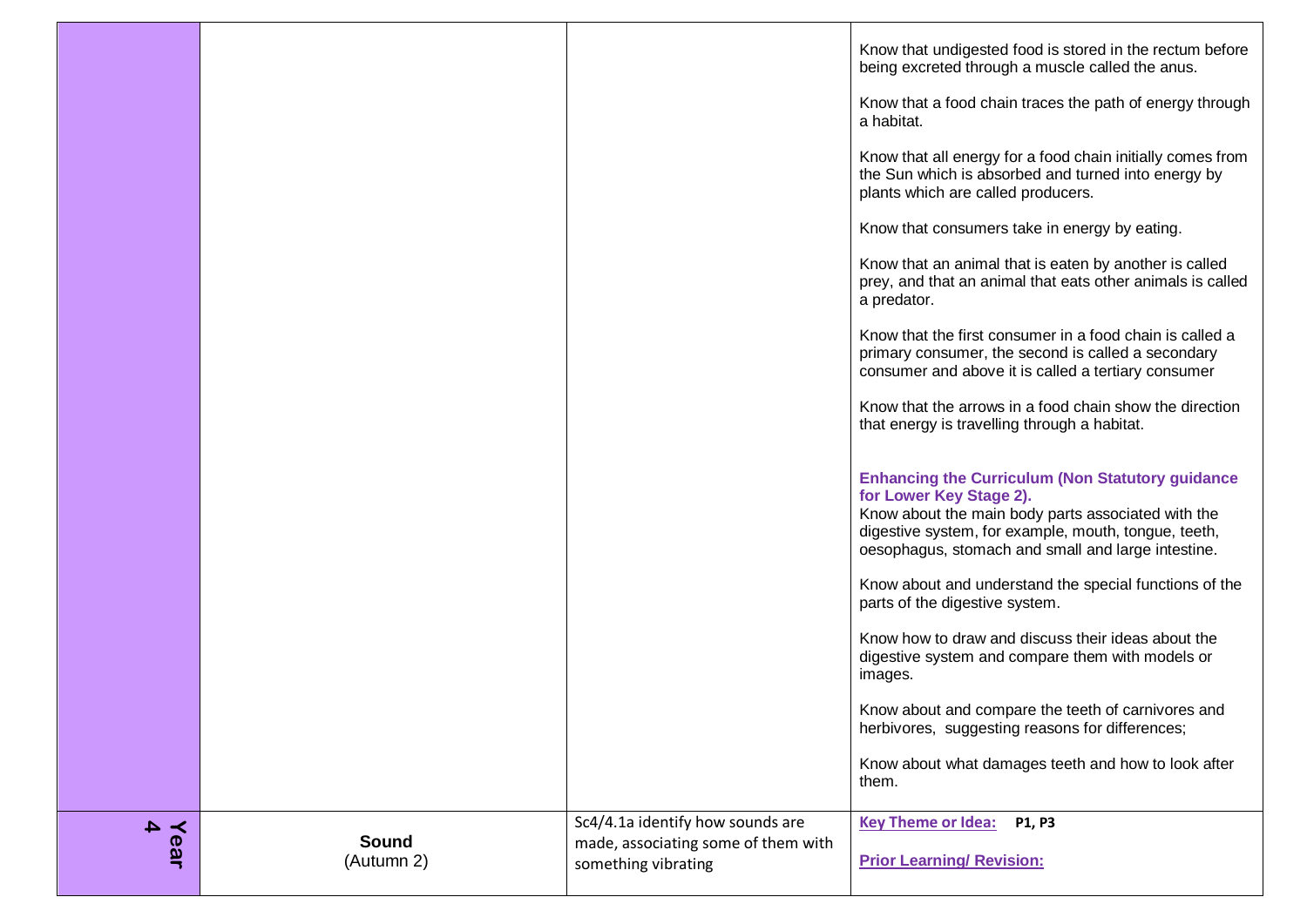|  | Sc4/4.1b recognise that vibrations                                                                              | absorption, conductor, energy, wave                                                                                                                                                                                                                                                            |
|--|-----------------------------------------------------------------------------------------------------------------|------------------------------------------------------------------------------------------------------------------------------------------------------------------------------------------------------------------------------------------------------------------------------------------------|
|  | from sounds travel through a medium                                                                             |                                                                                                                                                                                                                                                                                                |
|  | to the ear                                                                                                      | Energy comes in different forms and can be neither<br>created nor destroyed, only changed from one form to                                                                                                                                                                                     |
|  | Sc4/4.1c find patterns between the                                                                              | another                                                                                                                                                                                                                                                                                        |
|  | pitch of a sound and features of the                                                                            |                                                                                                                                                                                                                                                                                                |
|  | object that produced it                                                                                         | <b>New learning and vocabulary</b>                                                                                                                                                                                                                                                             |
|  | Sc4/4.1d find patterns between the<br>volume of a sound and the strength of<br>the vibrations that produced it. | insulator, particle, vibration, percussion instrument,<br>wind instrument, string instrument, frequency, volume,<br>pitch, transverse wave, longitudinal wave, medium,<br>vacuum                                                                                                               |
|  | Sc4/4.1e recognise that sounds get<br>fainter as the distance from the sound                                    | Know that sound is generated when an object vibrates;<br>some of the energy from the vibrating object is<br>transferred to the air, making the air particles move.                                                                                                                             |
|  | source increases                                                                                                | Know that energy comes in different forms and can be<br>neither created nor destroyed, only changed from one<br>form to another.                                                                                                                                                               |
|  |                                                                                                                 | Know that sound is a form of energy that transfers in a<br>longitudinal wave-like that seen in a slinky-nota<br>transverse wave-like that seen in water ripples.                                                                                                                               |
|  |                                                                                                                 | Know that sound travels through a medium (e.g. particles<br>in the air) and thus sounds does not travel through a<br>vacuum which has no particles in it at all.                                                                                                                               |
|  |                                                                                                                 | Know that longitudinal sound waves are detected in the<br>ear by humans and that the brain interprets this as the<br>sounds we hear.                                                                                                                                                           |
|  |                                                                                                                 | Know that sound travels at different speeds through<br>different objects; it travels at around 340 metres per<br>second in air, much slower than light travels; this is why<br>we often hear thunder after we see lightning as the light<br>reaches our eye before the sound reaches our ears. |
|  |                                                                                                                 | Know that pitch is how high or low a sound is and that<br>this is determined by how many vibrations per second<br>are being made by the vibrating object; the number of<br>vibrations per second is called frequency.                                                                          |
|  |                                                                                                                 | Know how to identify patterns between the pitch of a<br>sound and features of the object that produced it                                                                                                                                                                                      |
|  |                                                                                                                 | Know that volume is how loud or quiet a sound is and<br>that this is determined by the amount of energy in the                                                                                                                                                                                 |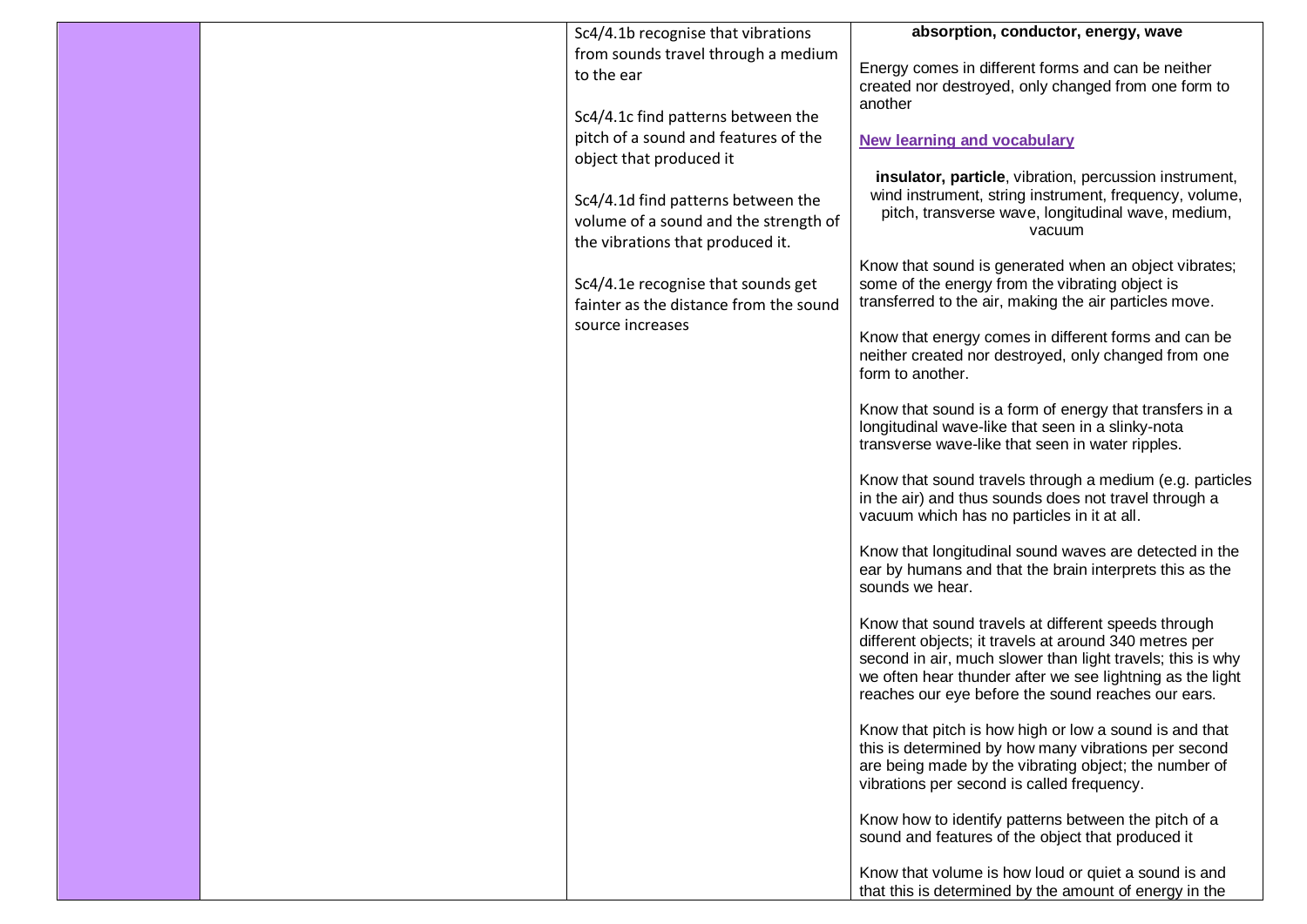|                          |                                                             |                                                                                                                                                                                                                                                                                                                                                              | wave (e.g. from how hard or soft a percussion instrument<br>is hit).<br>Knows how to find patterns between the volume of a<br>sound and the strength of the vibrations that produced it).<br>Know that the volume of a sound is quieter if the listener<br>is further away from the object.<br><b>Enhancing the Curriculum (Non Statutory guidance</b><br>for Lower Key Stage 2).<br>Know and identify the way sound is made through<br>vibration in a range of different musical instruments from<br>around the world;<br>Know how the pitch and volume of sounds can be<br>changed in a variety of ways.<br>Know how to find patterns in the sounds that are made<br>by different objects such as saucepan lids of different<br>sizes or elastic bands of different thicknesses.<br>Know how to conduct experiments looking at sound<br>insulation, e.g. making earmuffs from a variety of<br>different materials to investigate which provides the best<br>insulation against sound. |
|--------------------------|-------------------------------------------------------------|--------------------------------------------------------------------------------------------------------------------------------------------------------------------------------------------------------------------------------------------------------------------------------------------------------------------------------------------------------------|-----------------------------------------------------------------------------------------------------------------------------------------------------------------------------------------------------------------------------------------------------------------------------------------------------------------------------------------------------------------------------------------------------------------------------------------------------------------------------------------------------------------------------------------------------------------------------------------------------------------------------------------------------------------------------------------------------------------------------------------------------------------------------------------------------------------------------------------------------------------------------------------------------------------------------------------------------------------------------------------|
|                          |                                                             |                                                                                                                                                                                                                                                                                                                                                              | Know how to make and play their own instruments by<br>using what they have found out about pitch and volume.                                                                                                                                                                                                                                                                                                                                                                                                                                                                                                                                                                                                                                                                                                                                                                                                                                                                            |
| Year<br>$\blacktriangle$ | <b>Living Things and Their Habitats</b><br>(Spring 1 and 2) | Sc4/2.1a recognise that living things<br>can be grouped in a variety of ways<br>Sc4/2.1b explore and use classification<br>keys to help group, identify and name<br>a variety of living things in their local<br>and wider environment<br>Sc4/2.1c recognise that environments<br>can change and that this can<br>sometimes pose dangers to living<br>things | <b>Key Theme or Idea:</b><br><b>B2, B3</b><br><b>Prior Learning/ Revision:</b><br>decay, energy, habitat, freezing plant, structure,<br>herbivore, carnivore, omnivore, microhabitat,<br>environment, reproduction, vertebrate<br>Living things move, grow, consume nutrients and<br>reproduce; that dead things used to do these things, but<br>no longer do; and that things that never lived have never<br>done these things.<br>Polar bears are an example of an animal adapted to its<br>environment-thick fur for warmth and oily paw pads to<br>ensure that they don't freeze to the ice.                                                                                                                                                                                                                                                                                                                                                                                        |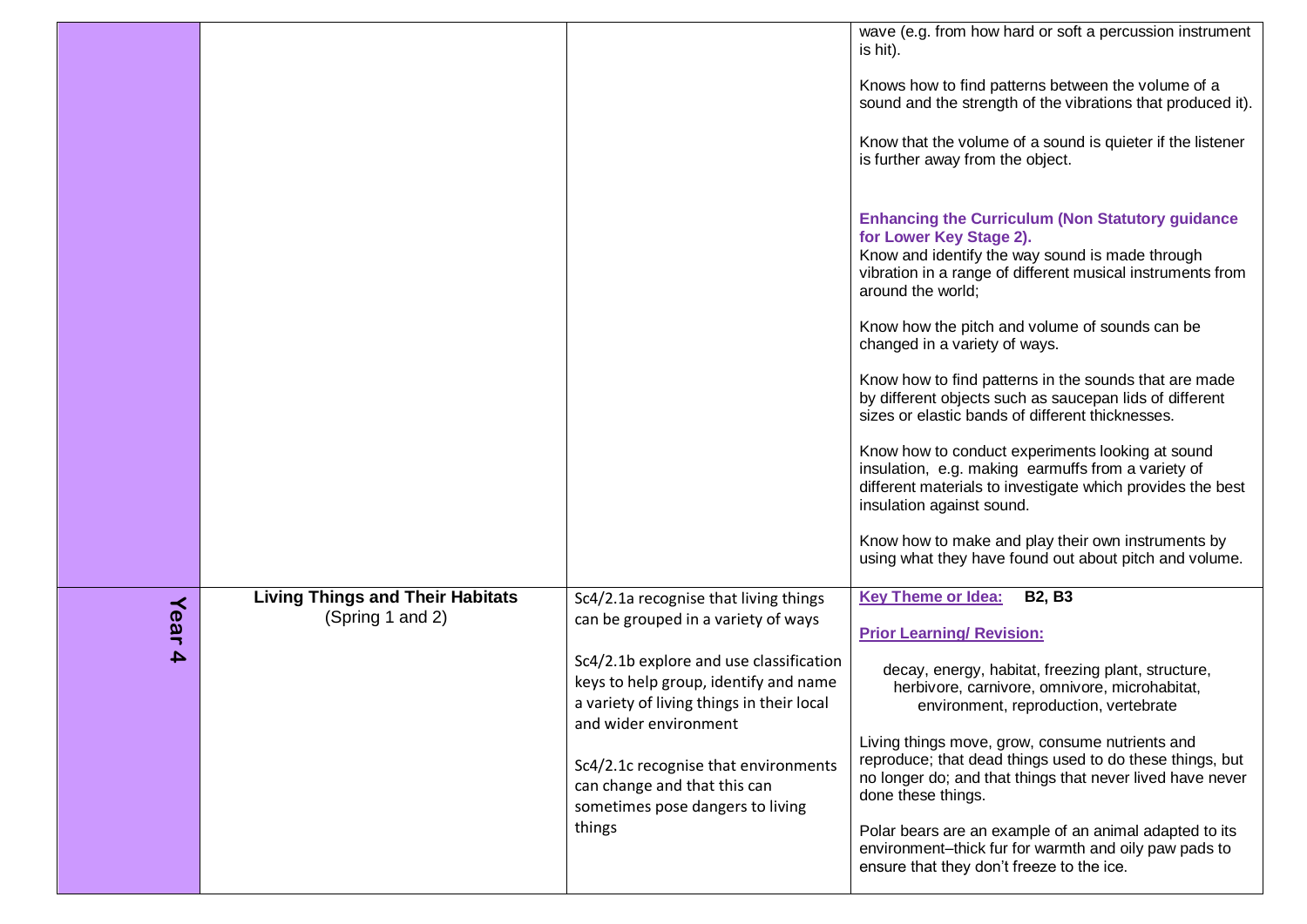|  | A trout is an example of fish, a frog is an example of an                                                             |
|--|-----------------------------------------------------------------------------------------------------------------------|
|  | amphibian; a lizard is an example of a reptile; a robin is<br>an example of a bird; a rabbit and a human are examples |
|  | of a mammal.                                                                                                          |
|  | Herbivorous animals eats plants; a carnivorous animal                                                                 |
|  | eats other animals; omnivorous animals eat both animals                                                               |
|  | and plants.                                                                                                           |
|  | A cat is an example of a carnivore; that a rabbit is an                                                               |
|  | example of a herbivore; know that many humans are                                                                     |
|  | examples of omnivores (though not vegetarians).                                                                       |
|  | Fish, amphibians, reptiles, birds and mammals are                                                                     |
|  | similar in that they have internal skeletons and organs;<br>these are known as vertebrates, which means they are      |
|  | animals that have a back bone.                                                                                        |
|  | Fish are different in having gills so that they can breathe                                                           |
|  | under water and have scaly skin.                                                                                      |
|  | Amphibians are different in that they begin their lives with                                                          |
|  | gills but then develop lungs and breath on land.                                                                      |
|  | Reptiles are different in that they breath air and have                                                               |
|  | scaly skin.                                                                                                           |
|  | Birds are different to other animals in that they have                                                                |
|  | feathers and wings.                                                                                                   |
|  | Mammals are different to other animals in that they have                                                              |
|  | fur/hair and they feed milk to their young.                                                                           |
|  | Know a rose bush, grass, dandelion by sight.                                                                          |
|  | Know an ash tree, birch tree and conifer tree by sight.                                                               |
|  | <b>New learning and vocabulary</b>                                                                                    |
|  | kingdom, classification key, species, fungi, bacteria,                                                                |
|  | climate change, characteristics, offspring, extinction,                                                               |
|  | pollution                                                                                                             |
|  | Know a variety of living things in their local and wider                                                              |
|  | environment                                                                                                           |
|  | Know that animals can be grouped based on their                                                                       |
|  | physical characteristics(e.g. vertebrates and                                                                         |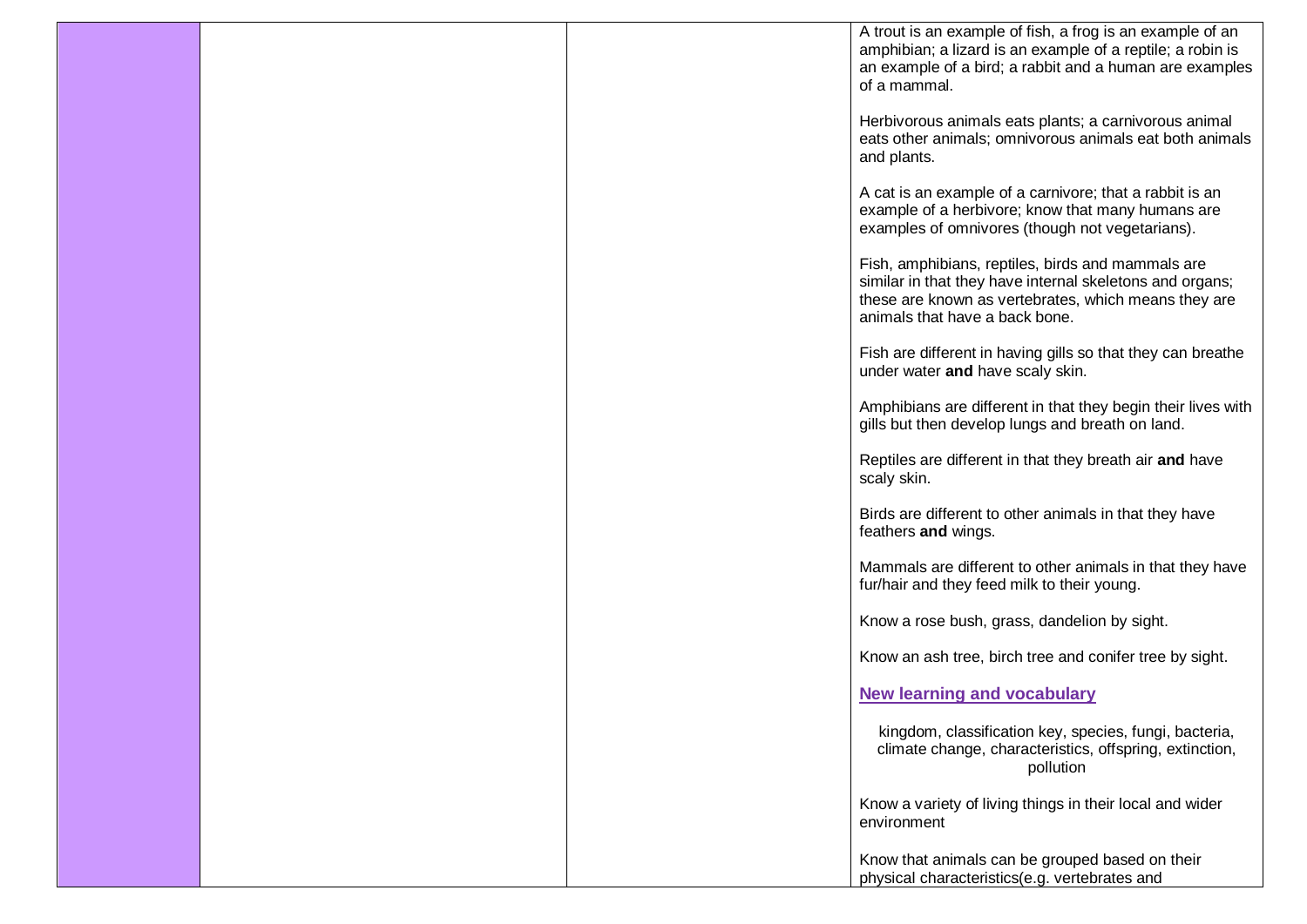|  | invertebrates) and based on their behaviour (e.g.<br>herbivores, carnivores and omnivores).                                                                                                                                                                           |
|--|-----------------------------------------------------------------------------------------------------------------------------------------------------------------------------------------------------------------------------------------------------------------------|
|  | Know that living things are divided into kingdoms: the<br>animal kingdom, plants, fungi, bacteria, and single-celled<br>organisms.                                                                                                                                    |
|  | Know that a species is a group of living things have many<br>similarities that can reproduce together produce<br>offspring.                                                                                                                                           |
|  | Know that a classification key uses questions to sort and<br>identify different living things.                                                                                                                                                                        |
|  | Know how to use a classification key to identify and<br>group living things.                                                                                                                                                                                          |
|  | Know how to create a classification key to sort plants on<br>the school premises.                                                                                                                                                                                     |
|  | Know that changes to the environment can make it more<br>difficult for animals to survive and reproduce; in extreme<br>cases this leads to extinction, where an entire species<br>dies.                                                                               |
|  | Know that human activity-such as climate change<br>caused by pollution-can change the environment for<br>many living things, endangering their existence.                                                                                                             |
|  | Know that the polar bear is a famous example of climate<br>change endangering the existence of a species; as the<br>climate changes and gets warmer, the sea ice on which<br>polar bears live reduces in amount making it harder for<br>them to survive and reproduce |
|  | <b>Enhancing the Curriculum (Non Statutory guidance</b><br>for Lower Key Stage 2).<br>Know how to use the local environment throughout the<br>year to raise and answer questions that help them to<br>identify and study plants and animals in their habitat.         |
|  | Know how the habitat changes throughout the year.                                                                                                                                                                                                                     |
|  | Know different ways of grouping a wide selection of living<br>things that include animals and flowering plants and non-<br>flowering plants. For example by beginning to put<br>vertebrate animals into groups such as fish, amphibians,                              |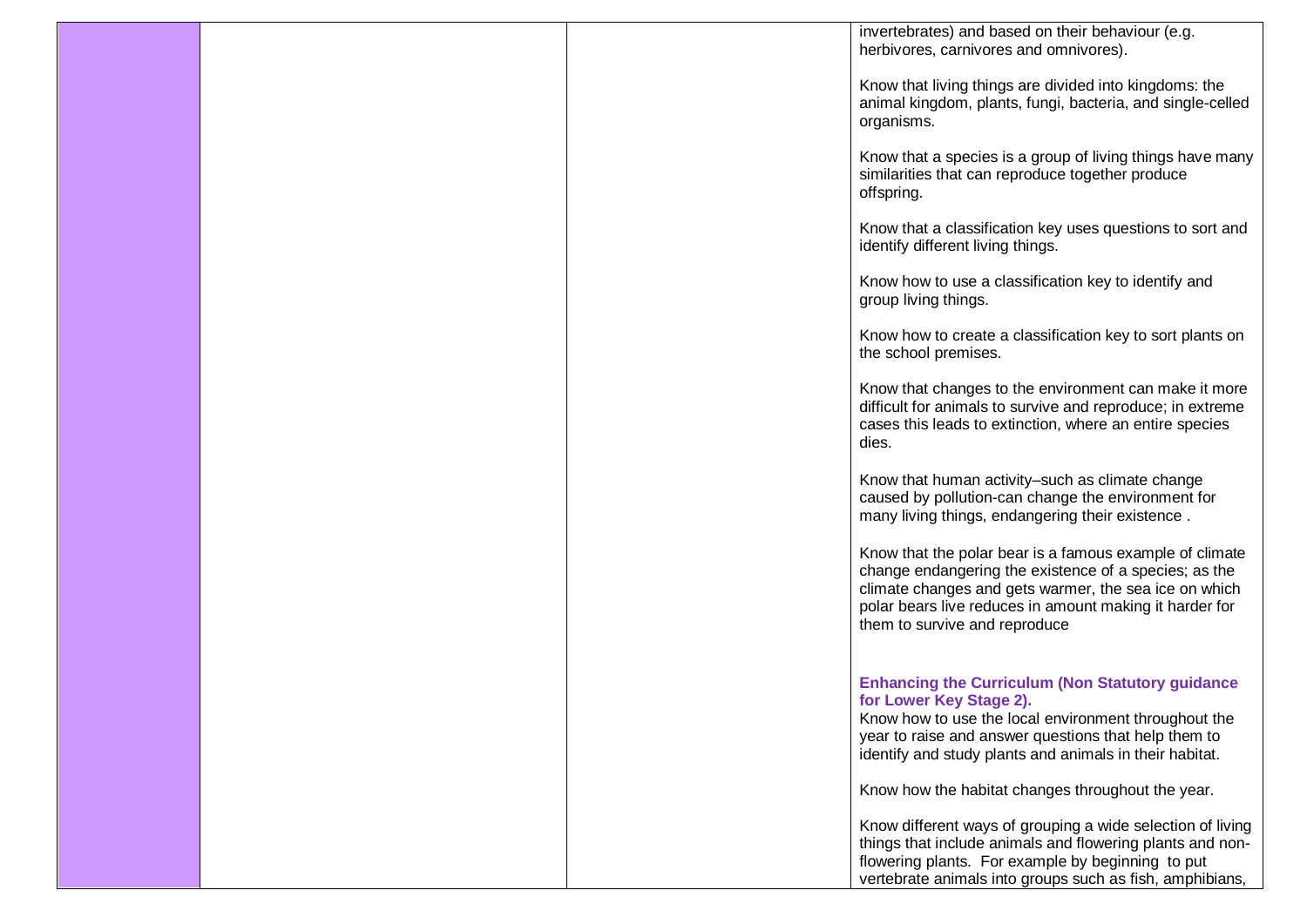|                          |                                  |                                                                                                                                                                                                                                                                                                                                                                                                                                                                                                                                                                                                                                                                                     | reptiles, birds, and mammals; and invertebrates into<br>snails and slugs, worms, spiders, and insects. Note:<br>Plants can be grouped into categories such as flowering<br>plants (including grasses) and non-flowering plants, such<br>as ferns and mosses.<br>Know examples of human impact (both positive and<br>negative) on environments, for example, the positive<br>effects of nature reserves, ecologically planned parks, or<br>garden ponds, and the negative effects of population and<br>development, litter or deforestation.<br>Know how to use and make simple guides or keys to<br>explore and identify local plants and animals; making a<br>guide to local living things<br>Know how to raise and answer questions based on their<br>observations of animals and what they have found out<br>about other animals that they have researched. |
|--------------------------|----------------------------------|-------------------------------------------------------------------------------------------------------------------------------------------------------------------------------------------------------------------------------------------------------------------------------------------------------------------------------------------------------------------------------------------------------------------------------------------------------------------------------------------------------------------------------------------------------------------------------------------------------------------------------------------------------------------------------------|----------------------------------------------------------------------------------------------------------------------------------------------------------------------------------------------------------------------------------------------------------------------------------------------------------------------------------------------------------------------------------------------------------------------------------------------------------------------------------------------------------------------------------------------------------------------------------------------------------------------------------------------------------------------------------------------------------------------------------------------------------------------------------------------------------------------------------------------------------------|
| Year<br>$\blacktriangle$ | <b>Electricity</b><br>(Summer 1) | Sc4/4.2a identify common appliances<br>that run on electricity<br>Sc4/4.2b construct a simple series<br>electrical circuit, identifying and<br>naming its basic parts, including cells,<br>wires, bulbs, switches and buzzers<br>Sc4/4.2c identify whether or not a<br>lamp will light in a simple series<br>circuit, based on whether or not the<br>lamp is part of a complete loop with a<br>battery<br>Sc4/4.2d recognise that a switch<br>opens and closes a circuit and<br>associate this with whether or not a<br>lamp lights in a simple series circuit<br>Sc4/4.2e recognise some common<br>conductors and insulators, and<br>associate metals with being good<br>conductor | <b>Key Theme or Idea:</b><br>P1, P3, C2<br><b>Prior Learning/ Revision:</b><br>component, conductor, energy, insulator,<br>particle, property, material<br>An object is made from/of a material<br>Metal is a material from which objects can be made<br>Matter (stuff) is made from tiny building blocks<br>Energy comes in different forms and can be neither<br>created nor destroyed, only changed from one form<br>to another<br><b>New learning and vocabulary</b><br>circuit, appliance, charge, electron, battery, cell,<br>bulb, buzzer, switch, wire, current electricity, static<br>electricity, negative terminal, positive terminal,<br>chemical reaction, emit                                                                                                                                                                                   |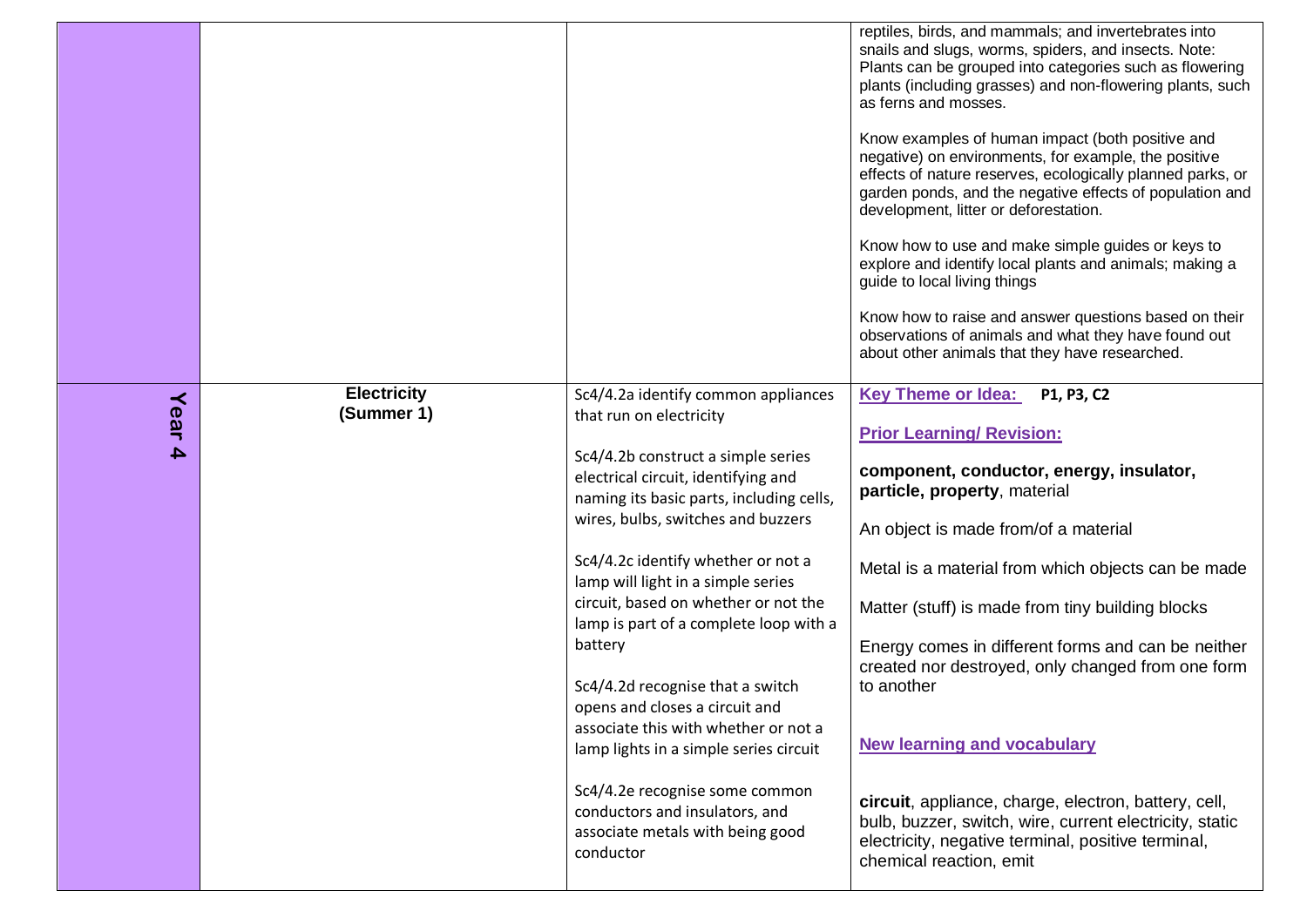|  | Know the name of common appliances that run on<br>electricity.                                                                                                                                                           |
|--|--------------------------------------------------------------------------------------------------------------------------------------------------------------------------------------------------------------------------|
|  | Know that electrical energy is one of many forms of<br>energy.                                                                                                                                                           |
|  | Know that static electricity is an imbalance of charged<br>particles on a material; it does not operate by flowing<br>around a complete circuit.                                                                         |
|  | Know that current electricity is the flow of charged<br>particles called electrons around a circuit.                                                                                                                     |
|  | Know that electrical current flows well through some<br>materials, called electrical conductors, and poorly<br>through other materials, called electrical insulators, and<br>can recognise some common examples of each. |
|  | Know that conductors have free electrons and that when<br>electrical current flows around a conductor the electrons<br>move.                                                                                             |
|  | Know that electrical conductivity (how well a material<br>conducts electricity) is an example of a property.                                                                                                             |
|  | Know that metals are good electrical conductors.                                                                                                                                                                         |
|  | Know that a chemical reaction inside a cell produces the<br>charged particles that can flow around a circuit.                                                                                                            |
|  | Know that more than one cell lined up to work together is<br>called a battery.                                                                                                                                           |
|  | Know that electrical current can flow if there is a<br>complete circuit.                                                                                                                                                 |
|  | Know that wires-which contain a conductor inside them,<br>usually made of metal-can allow electrical current to flow<br>around a circuit.                                                                                |
|  | Knows the basic electrical parts, including cells, wires,<br>bulbs, switches and buzzers.                                                                                                                                |
|  | Know that when electrical current flows through a circuit,<br>components within that circuit-such as buzzers which<br>make a noise and bulbs which emit light-begin to work.                                             |
|  | Know that a switch functions by completing or breaking a<br>complete circuit and associate this with whether or not a                                                                                                    |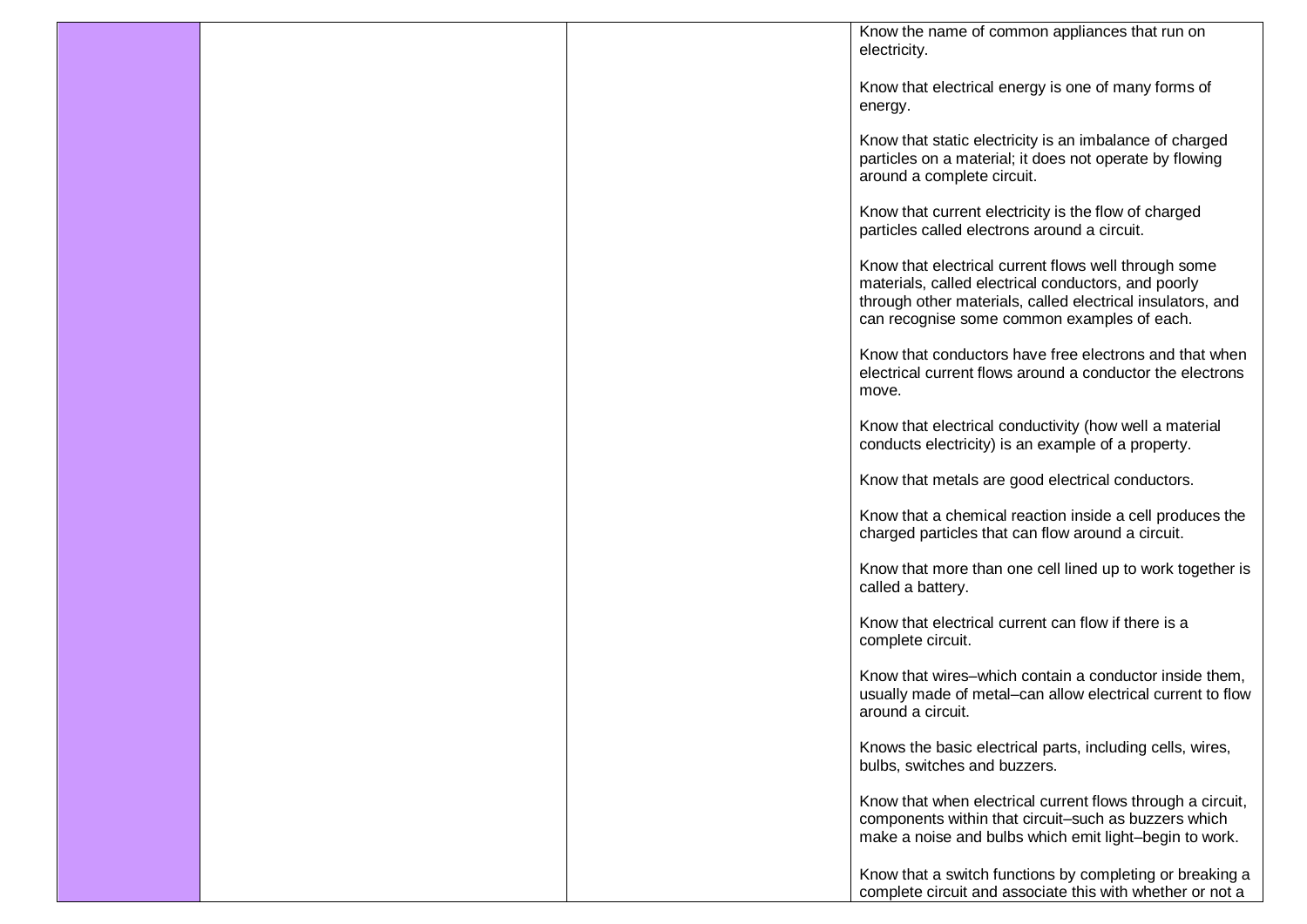|                  |                                                    |                                                                                                                                                      | lamp lights in a simple series circuit.                                                                                                                                                                                                                                                     |
|------------------|----------------------------------------------------|------------------------------------------------------------------------------------------------------------------------------------------------------|---------------------------------------------------------------------------------------------------------------------------------------------------------------------------------------------------------------------------------------------------------------------------------------------|
|                  |                                                    |                                                                                                                                                      | Know how to construct a simple series electrical circuit<br>using components.                                                                                                                                                                                                               |
|                  |                                                    |                                                                                                                                                      | Know that exposure to high levels of electrical current<br>can be dangerous.                                                                                                                                                                                                                |
|                  |                                                    |                                                                                                                                                      | <b>Enhancing the Curriculum (Non Statutory guidance)</b><br>for Lower Key Stage 2).<br>Know how to construct simple series circuits, trying<br>different components, for example, bulbs, buzzers and<br>motors, and including switches, and use their circuits to<br>create simple devices. |
|                  |                                                    |                                                                                                                                                      | Know how to draw the circuit as a pictorial<br>representation, not necessarily using conventional circuit<br>symbols at this stage; these will be introduced in year 6.                                                                                                                     |
|                  |                                                    |                                                                                                                                                      | Know and use the terms current and voltage, but these<br>should not be introduced or defined formally at this stage.                                                                                                                                                                        |
|                  |                                                    |                                                                                                                                                      | Know about precautions for working safely with<br>electricity.                                                                                                                                                                                                                              |
|                  |                                                    |                                                                                                                                                      | Know how to observe patterns, for example, that bulbs<br>get brighter if more cells are added, that metals tend to<br>be conductors of electricity, and that some materials can<br>and some cannot be used to connect across a gap in a<br>circuit.                                         |
|                  | <b>Solids Liquids and Gases (States of Matter)</b> | Sc4/3.1a compare and group                                                                                                                           | C1, C2, C3                                                                                                                                                                                                                                                                                  |
| Year             | (Summer 2)                                         | materials together, according to<br>whether they are solids, liquids or                                                                              | <b>Key Theme or Idea</b>                                                                                                                                                                                                                                                                    |
| $\blacktriangle$ |                                                    | gases                                                                                                                                                | <b>Prior Learning/ Revision:</b>                                                                                                                                                                                                                                                            |
|                  |                                                    | Sc4/3.1b observe that some materials<br>change state when they are heated or                                                                         | absorption, dissolving, energy, freezing, matter,<br>melting, particle, temperature, ice, water, solid                                                                                                                                                                                      |
|                  |                                                    | cooled, and measure or research the                                                                                                                  | An object is made from/of a material                                                                                                                                                                                                                                                        |
|                  |                                                    | temperature at which this happens in<br>degrees Celsius (°C)                                                                                         | Materials can be hard, soft, strong, weak, absorbent,<br>heavy, light, solid and runny, smooth and rough; these<br>descriptions denote the properties of a material                                                                                                                         |
|                  |                                                    | Sc4/3.1c identify the part played by<br>evaporation and condensation in the<br>water cycle and associate the rate of<br>evaporation with temperature | Know that matter (stuff) is made from tiny building blocks                                                                                                                                                                                                                                  |
|                  |                                                    |                                                                                                                                                      |                                                                                                                                                                                                                                                                                             |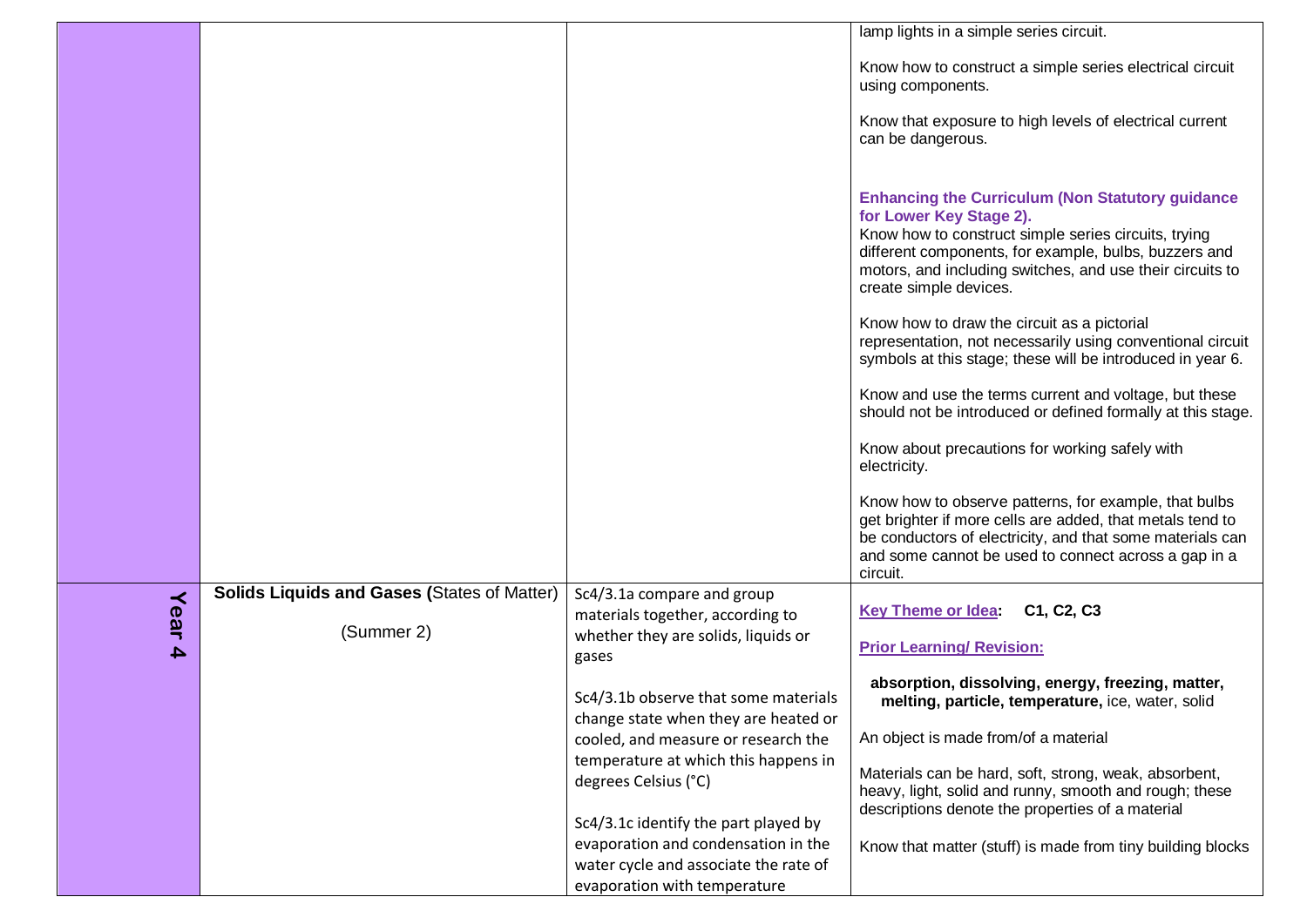|  | <b>New learning and vocabulary</b>                                                                                                                                                                                                                                                                                                                                                    |
|--|---------------------------------------------------------------------------------------------------------------------------------------------------------------------------------------------------------------------------------------------------------------------------------------------------------------------------------------------------------------------------------------|
|  | bond, condensation, evaporation, reversible, boiling<br>point, melting point, liquid, gas, thermometer, water<br>cycle, continuous precipitation, transpiration, surface run<br>off process, sublimation                                                                                                                                                                              |
|  | Know that things are composed of a material in one of<br>three states of matter: solid, liquid or gas and that<br>materials can be grouped according to their state.                                                                                                                                                                                                                  |
|  | Know that things are made of particles (tiny building<br>blocks) and that these are organized differently in<br>different states.                                                                                                                                                                                                                                                     |
|  | Know that materials can change state when temperature<br>changes and measure or research the temperature at<br>which this happens in degrees Celsius (°C)                                                                                                                                                                                                                             |
|  | Know that there are bonds between the particles<br>(building blocks) in a solid; as temperature increases,<br>these bonds are somewhat overcome as the particles<br>absorb energy and solids can change into liquids; with a<br>further increase in temperature, the particles become<br>even more energetic and the bonds are overcome<br>entirely so the liquid changes into a gas. |
|  | Know that when solids turn into liquids, this is called<br>melting and that the reverse process is called freezing.                                                                                                                                                                                                                                                                   |
|  | Know that when liquids turn into gases, this is called<br>evaporation and that the reverse process is called<br>condensation.                                                                                                                                                                                                                                                         |
|  | Know that when a solid turns into a gas without passing<br>through the liquid state, this is called sublimation.                                                                                                                                                                                                                                                                      |
|  | Know that the melting point of water is 0oC and that the<br>boiling point of water is 100oC.                                                                                                                                                                                                                                                                                          |
|  | Know that water flows around our world in a continuous<br>process called the water cycle                                                                                                                                                                                                                                                                                              |
|  | Know that, along with evaporation, water on the Earth's<br>surface moves to the air in a process called transpiration<br>in which water turns into water vapour (gas) on the<br>surface of leaves on plants                                                                                                                                                                           |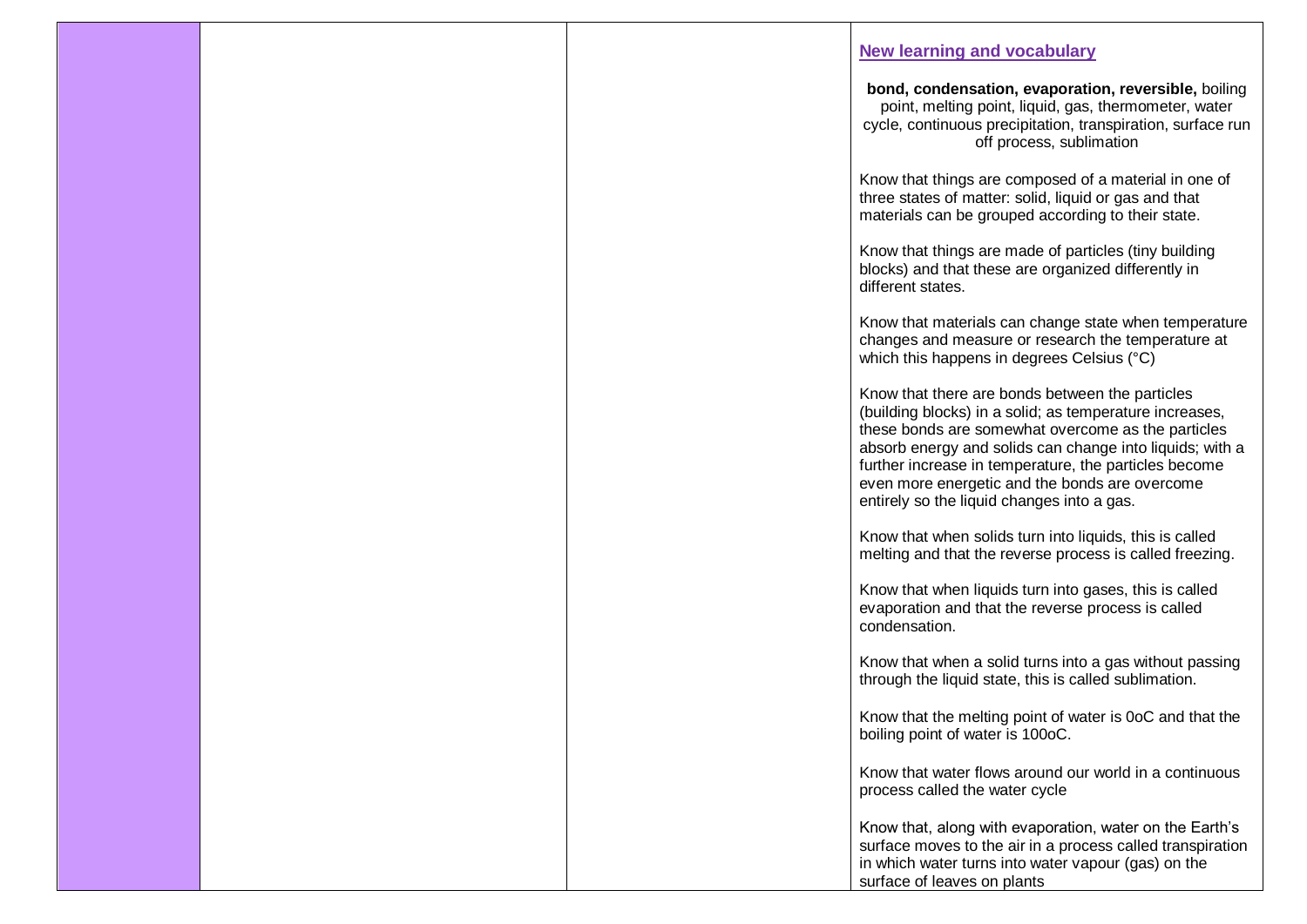|           |                                                                 |                                                                                                                                                                                                | Know that rain condenses in clouds and falls to earth as<br>rain, snow or hail in a process called precipitation.<br>Know that water flows across the land in rivers and<br>streams in a process called surface run-off and under the<br>ground as ground water.<br><b>Enhancing the Curriculum (Non Statutory guidance)</b><br>for Lower Key Stage 2).<br>Know of about a variety of everyday materials and<br>develop simple descriptions of the states of matter (solids<br>hold their shape; liquids form a pool not a pile; gases<br>escape from an unsealed container).<br>Know the changes to water when it is heated or cooled,<br>thus observing water as a solid, a liquid and a gas.<br>Note: Teachers should avoid using materials where<br>heating is associated with chemical change, for example,<br>through baking or burning.<br>Know how to group and classify a variety of different<br>materials; exploring the effect of temperature on<br>substances such as chocolate, butter, cream (for<br>example, to make food such as chocolate crispy cakes<br>and ice-cream for a party).<br>Know how to research the temperature at which<br>materials change state, for example, when iron melts or<br>when oxygen condenses into a liquid.<br>Know how to observe and record evaporation over a |
|-----------|-----------------------------------------------------------------|------------------------------------------------------------------------------------------------------------------------------------------------------------------------------------------------|------------------------------------------------------------------------------------------------------------------------------------------------------------------------------------------------------------------------------------------------------------------------------------------------------------------------------------------------------------------------------------------------------------------------------------------------------------------------------------------------------------------------------------------------------------------------------------------------------------------------------------------------------------------------------------------------------------------------------------------------------------------------------------------------------------------------------------------------------------------------------------------------------------------------------------------------------------------------------------------------------------------------------------------------------------------------------------------------------------------------------------------------------------------------------------------------------------------------------------------------------------------------------------------------------------------|
|           |                                                                 |                                                                                                                                                                                                | period of time, for example, a puddle in the playground or<br>washing on a line, and investigate the effect of<br>temperature on washing drying or snowmen melting.                                                                                                                                                                                                                                                                                                                                                                                                                                                                                                                                                                                                                                                                                                                                                                                                                                                                                                                                                                                                                                                                                                                                              |
| Year<br>ຕ | <b>Working Scientifically:</b><br>(Ongoing throughout the Year) | Sc5/1.1 planning different types of<br>scientific enquiries to answer<br>questions, including recognising and<br>controlling variables where necessary<br>Sc5/1.2 taking measurements, using a | <b>Prior Learning/ Revision:</b><br>prediction, measurement, enquiry, dependent<br>variable, independent variable, fair test, similar,<br>theory, hypothesis                                                                                                                                                                                                                                                                                                                                                                                                                                                                                                                                                                                                                                                                                                                                                                                                                                                                                                                                                                                                                                                                                                                                                     |
|           |                                                                 | range of scientific equipment, within<br>creasing accuracy and precision                                                                                                                       | Know that we can ask questions and answer them<br>by setting up scientific enquiries.                                                                                                                                                                                                                                                                                                                                                                                                                                                                                                                                                                                                                                                                                                                                                                                                                                                                                                                                                                                                                                                                                                                                                                                                                            |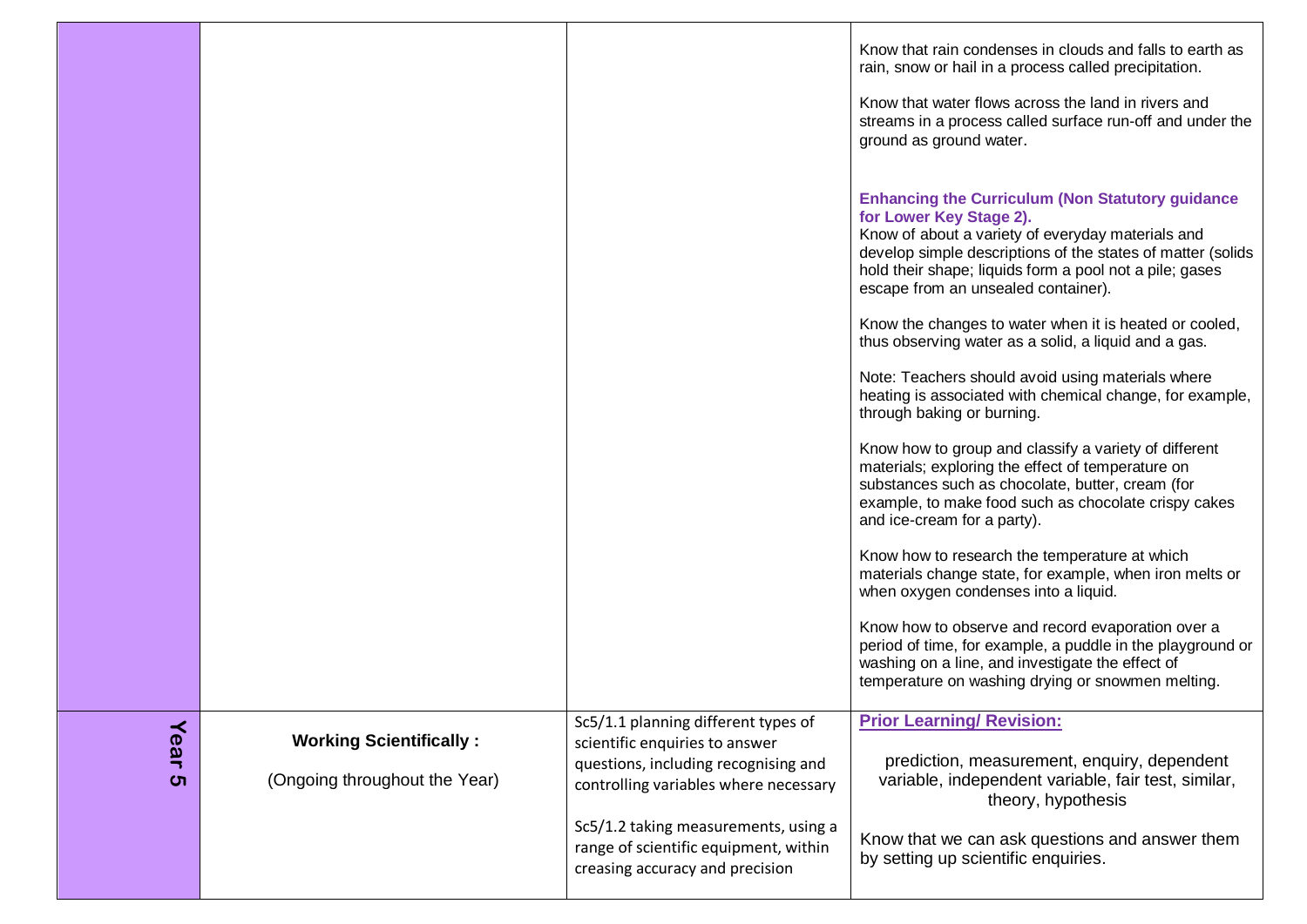|  | Sc5/1.3 recording data and results of                                       | Knowhow to make relevant predictions that will be                                                       |
|--|-----------------------------------------------------------------------------|---------------------------------------------------------------------------------------------------------|
|  | increasing complexity using scientific                                      | tested in a scientific enquiry                                                                          |
|  | diagrams and labels, classification                                         |                                                                                                         |
|  | keys, tables, and bar and line graphs                                       | Know that in a fair test one thing is altered                                                           |
|  |                                                                             | (independent variable) and one thing that may                                                           |
|  | Sc5/1.4 using test results to make                                          | change as a result is measured (dependent variable)                                                     |
|  | predictions to set up further                                               | while all other conditions are kept the same                                                            |
|  | comparative and fair tests                                                  | Know how to use a range of equipment to measure                                                         |
|  |                                                                             | accurately, including thermometers, data loggers,                                                       |
|  | Sc5/1.5 reporting and presenting                                            | rulers and stop watches                                                                                 |
|  | findings from enquiries, including                                          |                                                                                                         |
|  | conclusions, causal relationships and                                       | Know how to draw bar charts; how to label a                                                             |
|  | explanations of results, in oral and                                        | diagram using lines to connect information to the                                                       |
|  | written forms such as displays and                                          | diagram; how to use a coloured key how to draw a                                                        |
|  | other presentations                                                         | neat table; how to draw a classification key; how to                                                    |
|  |                                                                             | show the relationship between an independent<br>variable in a two-way table; and how to label           |
|  | Sc5/1.6 identifying scientific evidence<br>that has been used to support or | specific results in a two-way table                                                                     |
|  | refute ideas or arguments                                                   |                                                                                                         |
|  |                                                                             | Know-with structured guidance-how to write a                                                            |
|  |                                                                             | simple scientific enquiry write-up including an                                                         |
|  |                                                                             | introduction, a list of equipment, a numbered                                                           |
|  |                                                                             | method, a detailing of results and a conclusion                                                         |
|  |                                                                             |                                                                                                         |
|  |                                                                             | Know how to precis a scientific enquiry write-up into<br>a brief oral discussion of what was found in a |
|  |                                                                             | scientific enquiry                                                                                      |
|  |                                                                             |                                                                                                         |
|  |                                                                             | Know that scientific enquiries can suggest                                                              |
|  |                                                                             | relationships, but that they do not prove whether a                                                     |
|  |                                                                             | prediction is true                                                                                      |
|  |                                                                             |                                                                                                         |
|  |                                                                             | Know that scientific enquiries are limited by the                                                       |
|  |                                                                             | accuracy of the measurements (and measuring                                                             |
|  |                                                                             | equipment) and by the extent to which condition                                                         |
|  |                                                                             | scan vary even, and that repeating enquiries,<br>measurements and taking measures to keep               |
|  |                                                                             | conditions as consistent as possible can improve an                                                     |
|  |                                                                             | enquiry                                                                                                 |
|  |                                                                             |                                                                                                         |
|  |                                                                             | Know that the conclusions of scientific enquiries can                                                   |
|  |                                                                             | lead to further questions, where results can be                                                         |
|  |                                                                             | clarified or extended to different contexts (e.g. effect                                                |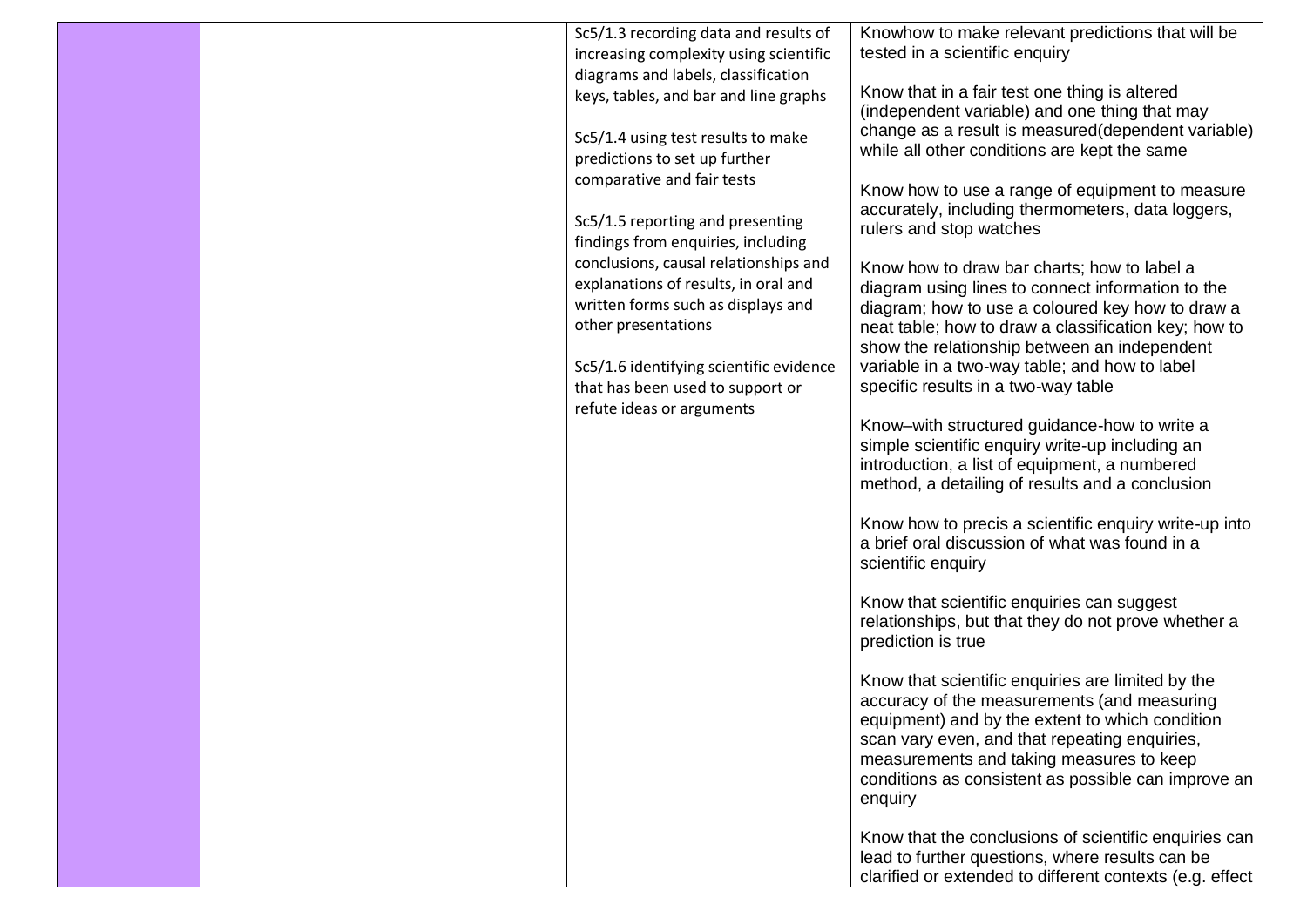|  | of changing sunlight on a plant-does this work with<br>other plants / different types of light / etc)                                                                                                                          |
|--|--------------------------------------------------------------------------------------------------------------------------------------------------------------------------------------------------------------------------------|
|  | Know that they can draw conclusions from the<br>findings of other scientists                                                                                                                                                   |
|  | Know that a theory is an explanation of<br>observations that has been tested to some extent<br>and that a hypothesis is an explanation that has not<br>yet been tested, but that can be tested through a<br>scientific enquiry |
|  | <b>New learning and vocabulary</b>                                                                                                                                                                                             |
|  | line graph, relationship, outlier                                                                                                                                                                                              |
|  | Know how to choose appropriate variables to test a<br>hypothesis (e.g. plant height as a dependent<br>variable when measuring effect of light on plant<br>growth).                                                             |
|  | Know how to identify conditions that were<br>imperfectly controlled and can explain how these<br>might affect results.                                                                                                         |
|  | Know how to accurately use further measuring<br>devices, including digital and analogue scales,<br>measuring cylinders and beakers, recognizing the<br>relative accuracy of each device.                                       |
|  | Know how and when to repeat measurements, how<br>to find an average of a set of measurements and<br>how to recognize and remove outliers from a set of<br>data, justifying the removal as a potential mis-<br>measurement.     |
|  | Know how to independently write a simple scientific<br>enquiry write-up including an introduction, a list of<br>equipment, a numbered method, a detailing of<br>results and a conclusion.                                      |
|  | Know how to present brief oral findings from an<br>enquiry, speaking clearly and with confidence and                                                                                                                           |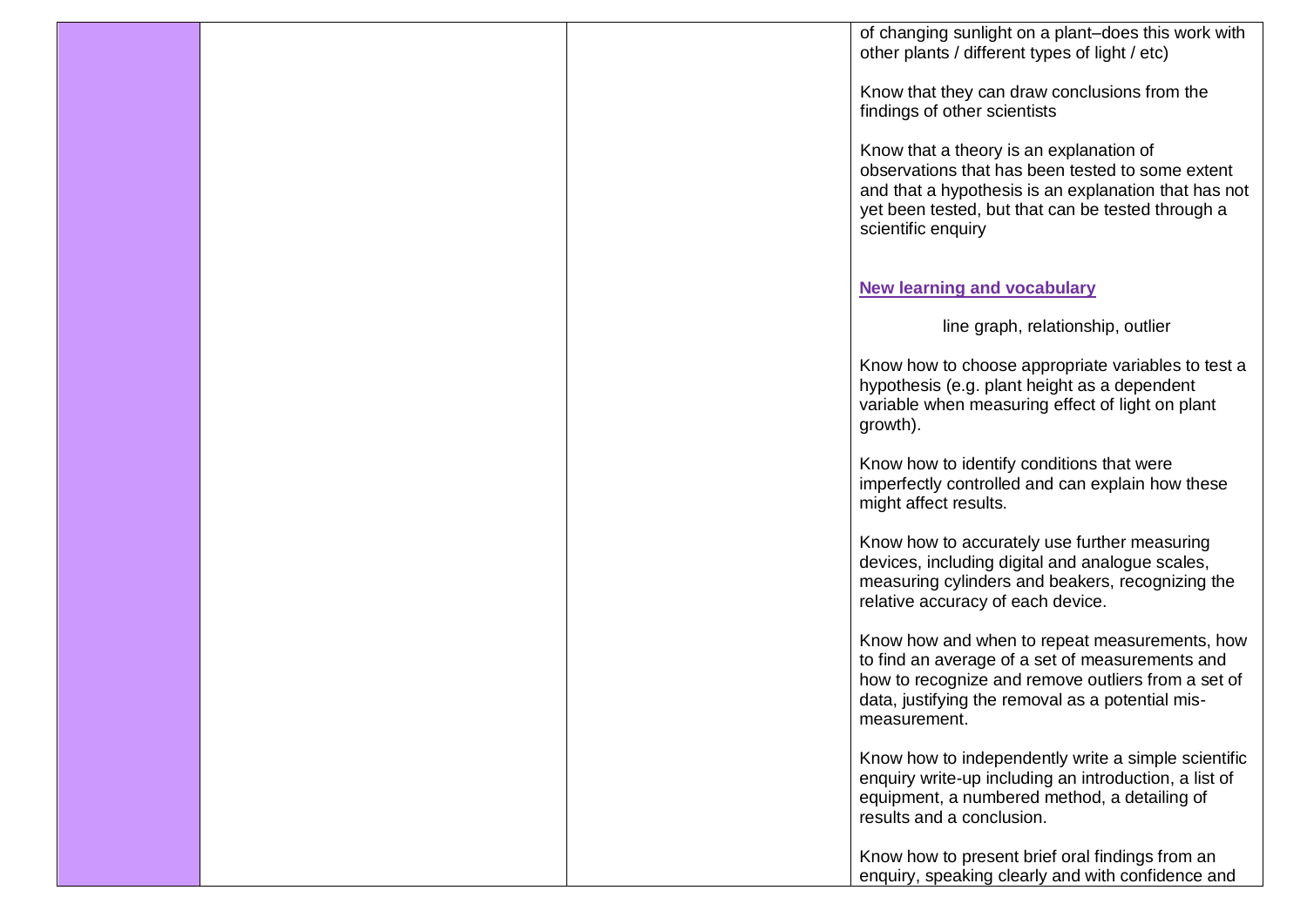|  | using notes where necessary.                                                                                                                                                                                                                                                                                                                                                                                |
|--|-------------------------------------------------------------------------------------------------------------------------------------------------------------------------------------------------------------------------------------------------------------------------------------------------------------------------------------------------------------------------------------------------------------|
|  | Know examples of instances where scientific<br>evidence has been used to support or refute ideas<br>or arguments (e.g. fossil records as evidence of<br>natural selection).                                                                                                                                                                                                                                 |
|  | During years 5 and 6, pupils should be taught to use the<br>following practical scientific methods, processes and<br>skills through the teaching of the programme of study<br>content: * planning different types of scientific<br>enquiries to answer questions, including recognising and                                                                                                                 |
|  | controlling variables where necessary * taking<br>measurements, using a range of scientific equipment,<br>with increasing accuracy and precision, taking repeat<br>readings when appropriate * recording data and results<br>of increasing complexity using scientific diagrams and<br>labels, classification keys, tables, scatter graphs, bar and                                                         |
|  | line graphs $\clubsuit$ using test results to make predictions to<br>set up further comparative and fair tests * reporting<br>and presenting findings from enquiries, including<br>conclusions, causal relationships and explanations of<br>and degree of trust in results, in oral and written forms<br>such as displays and other presentations * identifying<br>science                                  |
|  | Pupils in years 5 and 6 should use their science<br>experiences to: explore ideas and raise different kinds of<br>questions; select and plan the most appropriate type of<br>scientific enquiry to use to answer scientific questions;<br>recognise when and how to set up comparative and fair                                                                                                             |
|  | tests and explain which variables need to be controlled<br>and why. They should use and develop keys and other<br>information records to identify, classify and describe<br>living things and materials, and identify patterns that<br>might be found in the natural environment. They should<br>make their own decisions about what observations to<br>make, what measurements to use and how long to make |
|  | them for, and whether to repeat them; choose the most<br>appropriate equipment to make measurements and<br>explain how to use it accurately. They should decide<br>how to record data from a choice of familiar                                                                                                                                                                                             |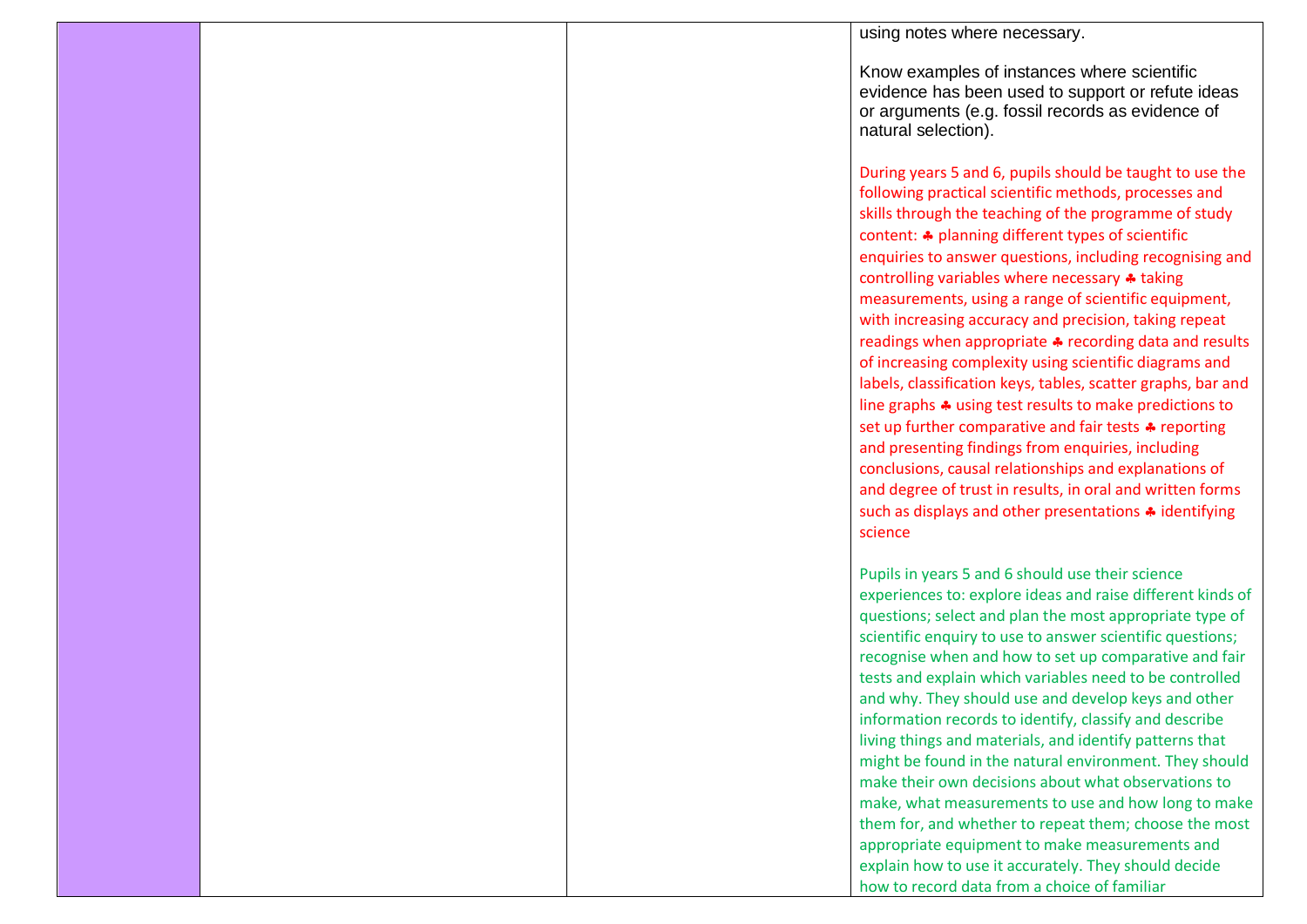|            |                                                                |                                                                                                                                                                                                                                                                                                                                                                                                                                                                                                                                                                                                                                                                                                       | approaches; look for different causal relationships in<br>their data and identify evidence that refutes or supports<br>their ideas. They should use their results to identify<br>when further tests and observations might be needed;<br>recognise which secondary sources will be most useful<br>to research their ideas and begin to separate opinion<br>from fact. They should use relevant scientific language<br>and illustrations to discuss, communicate and justify<br>their scientific ideas and should talk about how scientific<br>ideas have developed over time.<br>These opportunities for working scientifically should be<br>provided across years 5 and 6 so that the expectations in<br>the programme of study can be met by the end of year<br>6. Pupils are not expected to cover each aspect for every<br>area of study                                                              |
|------------|----------------------------------------------------------------|-------------------------------------------------------------------------------------------------------------------------------------------------------------------------------------------------------------------------------------------------------------------------------------------------------------------------------------------------------------------------------------------------------------------------------------------------------------------------------------------------------------------------------------------------------------------------------------------------------------------------------------------------------------------------------------------------------|-----------------------------------------------------------------------------------------------------------------------------------------------------------------------------------------------------------------------------------------------------------------------------------------------------------------------------------------------------------------------------------------------------------------------------------------------------------------------------------------------------------------------------------------------------------------------------------------------------------------------------------------------------------------------------------------------------------------------------------------------------------------------------------------------------------------------------------------------------------------------------------------------------------|
| Year<br>ပာ | <b>Properties and Changes of Materials</b><br>(Autumn 1 and 2) | Sc5/3.1a compare and group together<br>everyday materials on the basis of<br>their properties, including their<br>hardness, solubility, transparency,<br>conductivity (electrical and thermal),<br>and response to magnets<br>Sc5/3.1b know that some materials<br>will dissolve in liquid to form a<br>solution, and describe how to recover<br>a substance from a solution<br>Sc5/3.1c use knowledge of solids,<br>liquids and gases to decide how<br>mixtures might be separated,<br>including through filtering, sieving and<br>evaporating<br>Sc5/3.1dgive reasons, based on<br>evidence from comparative and fair<br>tests, for the particular uses of<br>everyday materials, including metals, | <b>Key Theme or Idea:</b><br>C <sub>2</sub> , C <sub>3</sub><br><b>Prior Learning/ Revision:</b><br>absorption, bond, condensation, conductor,<br>evaporation, matter, melting, particle, property,<br>reversible, freezing, wood, plastic, glass, metal, water,<br>rock, suitability, surface, waterproof, flexible, rigid,<br>boiling point, melting point, solid, liquid, gas,<br>sublimation, magnetic<br>One can distinguish between materials made of wood,<br>plastic, glass, metal, water, rock.<br>An object is made from/of a material.<br>Materials can have useful properties for a given job<br>(including being waterproof, strong, weak, hard, soft,<br>flexible, rigid, solid, runny, light, heavy, smooth, rough,<br>flexible or rigid.).<br>Electrical conductivity (how well a material conducts<br>electricity) is an example of a property.<br>Metals are good electrical conductors |
|            |                                                                | wood and plastic<br>Sc5/3.1e demonstrate that dissolving,<br>mixing and changes of state are                                                                                                                                                                                                                                                                                                                                                                                                                                                                                                                                                                                                          | Many types of plastic are waterproof, that steel (a type of<br>metal) is strong, that rock is hard, that cotton wool is soft,<br>that rubber is flexible, that rock is rigid, that polystyrene<br>(a type of plastic) is light and that iron (a type of metal) is                                                                                                                                                                                                                                                                                                                                                                                                                                                                                                                                                                                                                                         |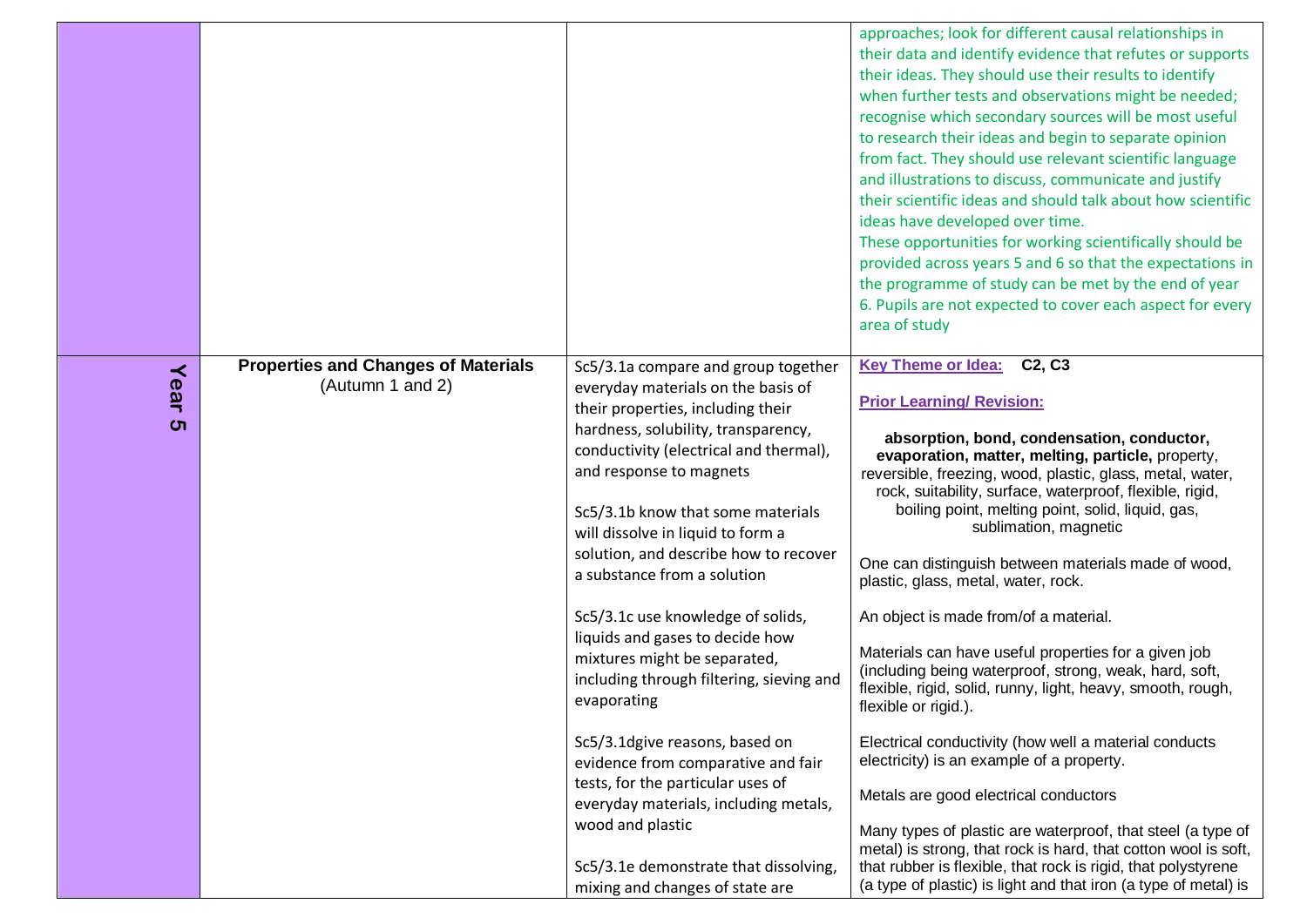|  | reversible changes                                                              | heavy.                                                                                                                                                                                                                                                                                                                                                                      |
|--|---------------------------------------------------------------------------------|-----------------------------------------------------------------------------------------------------------------------------------------------------------------------------------------------------------------------------------------------------------------------------------------------------------------------------------------------------------------------------|
|  | Sc5/3.1f explain that some changes<br>result in the formation of new            | Things are composed of a material in one of three states<br>of matter: solid, liquid or gas.                                                                                                                                                                                                                                                                                |
|  | materials, and that this kind of change<br>is not usually reversible, including | Things are made of particles (tiny building blocks) and<br>that these are organized differently in each state.                                                                                                                                                                                                                                                              |
|  | changes associated with burning and<br>the action of acid on bicarbonate of     | Materials can change state when temperature changes.                                                                                                                                                                                                                                                                                                                        |
|  | soda                                                                            | There are bonds between the particles (building blocks)<br>in a solid; as temperature increases, these bonds are<br>somewhat overcome as the particles absorb energy and<br>solids can change into liquids; with a further increase in<br>temperature, the particles become even more energetic<br>and the bonds are overcome entirely so the liquid<br>changes into a gas. |
|  |                                                                                 | When solids turn into liquids, this is called melting and<br>that the reverse process is called freezing.                                                                                                                                                                                                                                                                   |
|  |                                                                                 | When liquids turn into gases, this is called evaporation<br>and that the reverse process is called condensation.                                                                                                                                                                                                                                                            |
|  |                                                                                 | When a solid turns into a gas without passing through the<br>liquid state, this is called sublimation.                                                                                                                                                                                                                                                                      |
|  |                                                                                 | The melting point of water is 0 oC and that the boiling<br>point of water is 100Oc.                                                                                                                                                                                                                                                                                         |
|  |                                                                                 | Some materials are magnetic, meaning that they are<br>attracted to a magnet, while other materials are non-<br>magnetic.                                                                                                                                                                                                                                                    |
|  |                                                                                 | <b>New learning and vocabulary</b>                                                                                                                                                                                                                                                                                                                                          |
|  |                                                                                 | <b>irreversible</b> , dissolve, soluble, insoluble, solvent,<br>solute, solution, filter, sieve, saturation, crystallization,<br>thermal, chemistry                                                                                                                                                                                                                         |
|  |                                                                                 | Know that materials can be sorted in a variety to<br>ways based on their properties                                                                                                                                                                                                                                                                                         |
|  |                                                                                 | Know that in some solid materials the bonds<br>between particles break when surrounded by a<br>liquid; this allows the liquid to absorb the solid;<br>when this happens, the solid is called a solute, the<br>liquid is called a solvent and the result is a solution;                                                                                                      |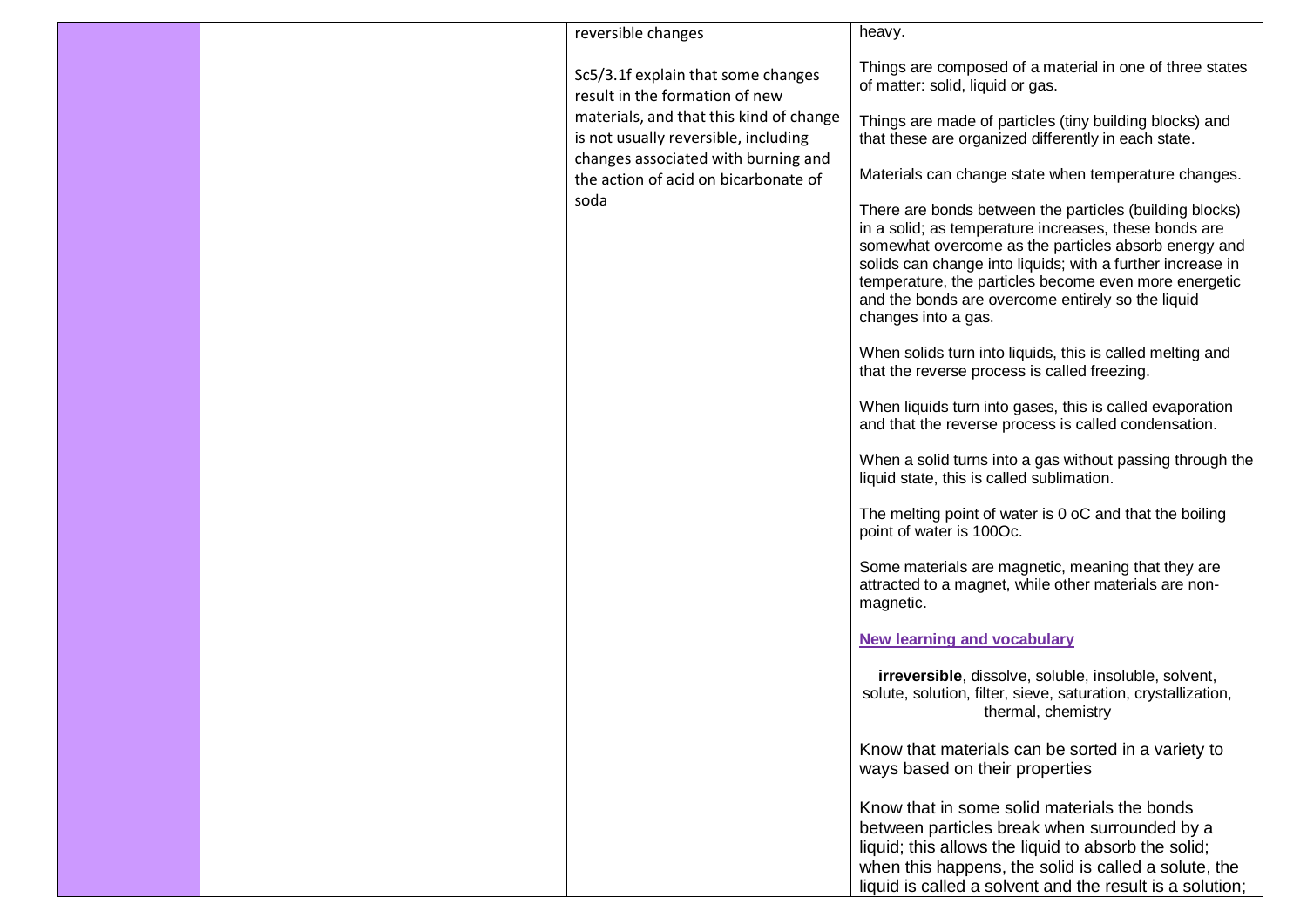|  | when a solid does dissolve in a liquid it is described<br>as being soluble in that solvent (e.g. sugar in water);<br>when it cannot it is insoluble (e.g. sand in water).                                                                                                                                     |
|--|---------------------------------------------------------------------------------------------------------------------------------------------------------------------------------------------------------------------------------------------------------------------------------------------------------------|
|  | Know that a given amount of solvent can only<br>absorb a certain amount of solid before no more will<br>dissolve; when this happens the liquid is said to be<br>saturated.                                                                                                                                    |
|  | Know that when a solvent is evaporated from a<br>solution, the original solute is left behind; the<br>remaining solid will often form crystals-the slower<br>the solvent evaporates, the larger the crystals that<br>will be formed.                                                                          |
|  | Know how to dissolve and a solute in a solvent and<br>then how to evaporate the solvent to recover the<br>solute.                                                                                                                                                                                             |
|  | Know that a reversible change is one that can be<br>reversed and that examples of this are mixing,<br>dissolving and changes of state where no chemical<br>reaction takes place.                                                                                                                              |
|  | Know that an irreversible change is one that cannot<br>be reversed and that examples of this often involve<br>a chemical change where a new material is made,<br>often a gas (e.g. burning, boiling an egg, the<br>reaction of bicarbonate of soda and acid).                                                 |
|  | Know that filtering allows solids and liquids to be<br>separated and that sieving allows solids made up of<br>different sizes parts to be separated.                                                                                                                                                          |
|  | Know how to separate a mixture of sand, salt and<br>small stones by sieving (to remove the small<br>stones), followed by dissolving in water (so the salt<br>is absorbed), followed by filtering to remove the<br>sand from the mixture, followed finally by<br>evaporation of the water to recover the salt. |
|  | Know that materials' different properties can be<br>tested through acting upon them, including testing<br>to find whether materials are magnetic, thermally                                                                                                                                                   |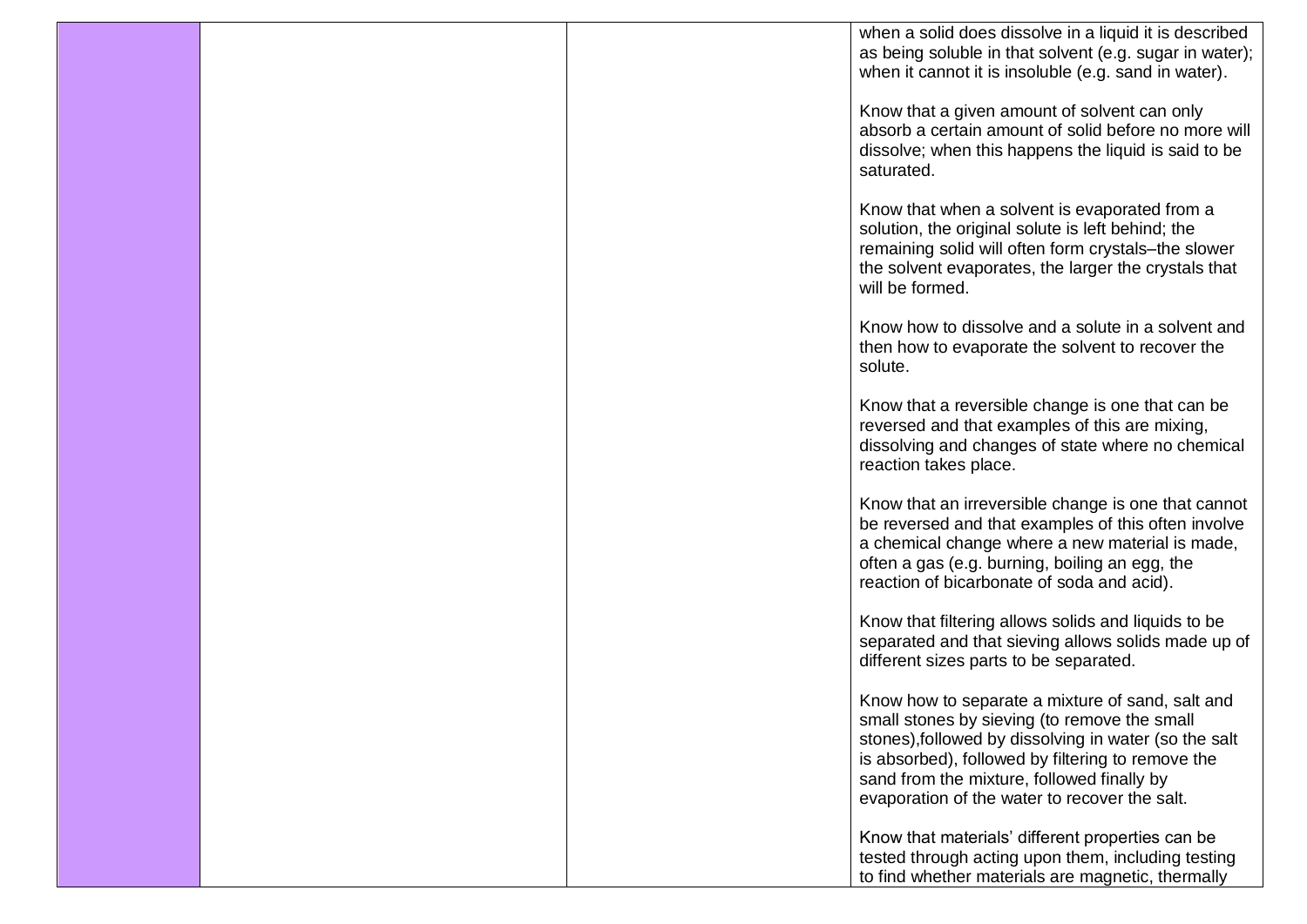|  | conductive and electrically conductive;                                                                                                                                                                                                                                                                                                                                                                                                                                                                                                                                                                                                                                                                                                                                                                                                                                                                                                                                                                                                                                                     |
|--|---------------------------------------------------------------------------------------------------------------------------------------------------------------------------------------------------------------------------------------------------------------------------------------------------------------------------------------------------------------------------------------------------------------------------------------------------------------------------------------------------------------------------------------------------------------------------------------------------------------------------------------------------------------------------------------------------------------------------------------------------------------------------------------------------------------------------------------------------------------------------------------------------------------------------------------------------------------------------------------------------------------------------------------------------------------------------------------------|
|  | Know that the various properties of different<br>materials make them suitable for a given function.                                                                                                                                                                                                                                                                                                                                                                                                                                                                                                                                                                                                                                                                                                                                                                                                                                                                                                                                                                                         |
|  | Know how to explain orally and in writing the<br>reasons why various materials are suited or<br>unsuited to a function.                                                                                                                                                                                                                                                                                                                                                                                                                                                                                                                                                                                                                                                                                                                                                                                                                                                                                                                                                                     |
|  | compare and group together everyday materials on the<br>basis of their properties, including their hardness,<br>solubility, transparency, conductivity (electrical and<br>thermal), and response to magnets * know that some<br>materials will dissolve in liquid to form a solution, and<br>describe how to recover a substance from a solution $\clubsuit$<br>use knowledge of solids, liquids and gases to decide how<br>mixtures might be separated, including through filtering,<br>sieving and evaporating * give reasons, based on<br>evidence from comparative and fair tests, for the<br>particular uses of everyday materials, including metals,<br>wood and plastic * demonstrate that dissolving, mixing<br>and changes of state are reversible changes * explain<br>that some changes result in the formation of new<br>materials, and that this kind of change is not usually<br>reversible, including changes associated with burning<br>and the action of acid on bicarbonate of soda<br><b>Enhancing the Curriculum (Non Statutory guidance</b><br>for Upper Key Stage 2). |
|  | Pupils should build a more systematic understanding of<br>materials by exploring and comparing the properties of a<br>broad range of materials, including relating these to<br>what they learnt about magnetism in year 3 and about<br>electricity in year 4. They should explore reversible<br>changes, including, evaporating, filtering, sieving,<br>melting and dissolving, recognising that melting and<br>dissolving are different processes. Pupils should explore<br>changes that are difficult to reverse, for example,<br>burning, rusting and other reactions, for example,                                                                                                                                                                                                                                                                                                                                                                                                                                                                                                      |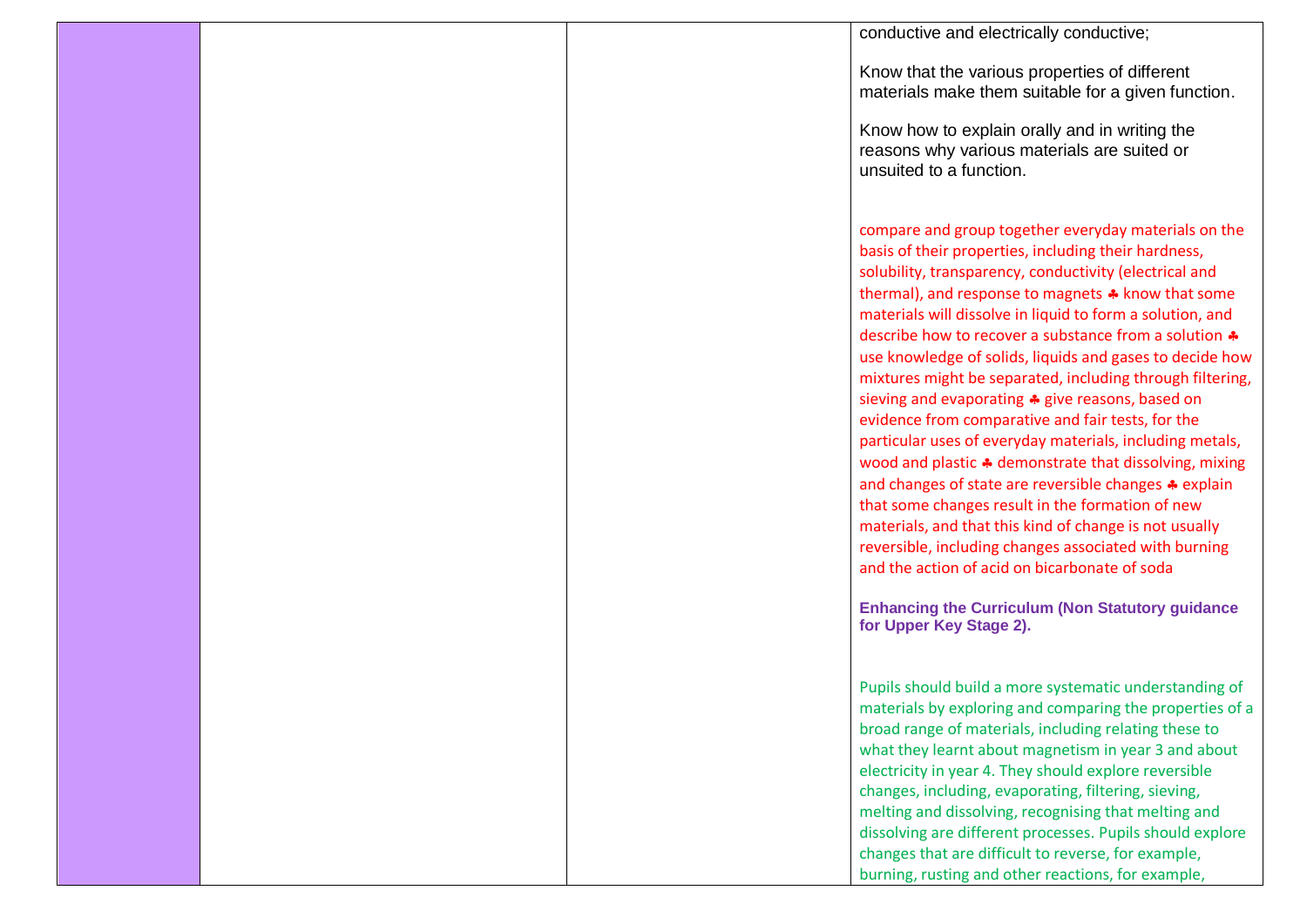|      |                                                                            |                                                                                                                                                   | vinegar with bicarbonate of soda. They should find out<br>about how chemists create new materials, for example,<br>Spencer Silver, who invented the glue for sticky notes or<br>Ruth Benerito, who invented wrinkle-free cotton.<br>Pupils are not required to make quantitative<br>measurements about conductivity and insulation at this<br>stage. It is sufficient for them to observe that some<br>conductors will produce a brighter bulb in a circuit than<br>others and that some materials will feel hotter than<br>others when a heat source is placed against them. Safety<br>guidelines should be followed when burning materials.<br>Pupils might work scientifically by: carrying out tests to<br>answer questions, for example, 'Which materials would<br>be the most effective for making a warm jacket, for<br>wrapping ice cream to stop it melting, or for making<br>blackout curtains?' They might compare materials in<br>order to make a switch in a circuit. They could observe<br>and compare the changes that take place, for example,<br>when burning different materials or baking bread or<br>cakes. They might research and discuss how chemical<br>changes have an impact on our lives, for example,<br>cooking, and discuss the creative use of new materials<br>such as polymers, super-sticky and super-thin materials |
|------|----------------------------------------------------------------------------|---------------------------------------------------------------------------------------------------------------------------------------------------|--------------------------------------------------------------------------------------------------------------------------------------------------------------------------------------------------------------------------------------------------------------------------------------------------------------------------------------------------------------------------------------------------------------------------------------------------------------------------------------------------------------------------------------------------------------------------------------------------------------------------------------------------------------------------------------------------------------------------------------------------------------------------------------------------------------------------------------------------------------------------------------------------------------------------------------------------------------------------------------------------------------------------------------------------------------------------------------------------------------------------------------------------------------------------------------------------------------------------------------------------------------------------------------------------------------------------------------------------------|
| Year | <b>Living Things and Their Habitats</b><br><b>Animals Including Humans</b> | 5/2.1adescribe the differences in the<br>lifecycles of a mammal, an amphibian,<br>an insect and a bird                                            | <b>Key Theme or Idea:</b><br><b>B1</b><br><b>Prior Learning/ Revision:</b>                                                                                                                                                                                                                                                                                                                                                                                                                                                                                                                                                                                                                                                                                                                                                                                                                                                                                                                                                                                                                                                                                                                                                                                                                                                                             |
| ຕ    | (Spring 1 and 2)                                                           | Sc5/2.1b describe the life process of<br>reproduction in some plants and<br>animals.Sc5/2.2a describe the changes<br>as humans develop to old age | decay, plant, structure, reproduction, nutrients,<br>reproduction, fish, bird, amphibian, reptile, mammal,<br>fruit, nectar, anther, ovary, ovule, petal, pollen, stigma,<br>style, stamen, function, exchange, dispersal,<br>fertilization, insect, vertebrates<br>Living things move, grow, consume nutrients and<br>reproduce; that dead things used to do these things, but<br>no longer do; and that things that never lived have never<br>done these things.<br>A trout is an example of fish, a frog is an example of an<br>amphibian; a lizard is an example of a reptile; a robin is<br>an example of a bird; a rabbit and a human are examples                                                                                                                                                                                                                                                                                                                                                                                                                                                                                                                                                                                                                                                                                               |
|      |                                                                            |                                                                                                                                                   | of a mammal.<br>Fish, amphibians, reptiles, birds and mammals are                                                                                                                                                                                                                                                                                                                                                                                                                                                                                                                                                                                                                                                                                                                                                                                                                                                                                                                                                                                                                                                                                                                                                                                                                                                                                      |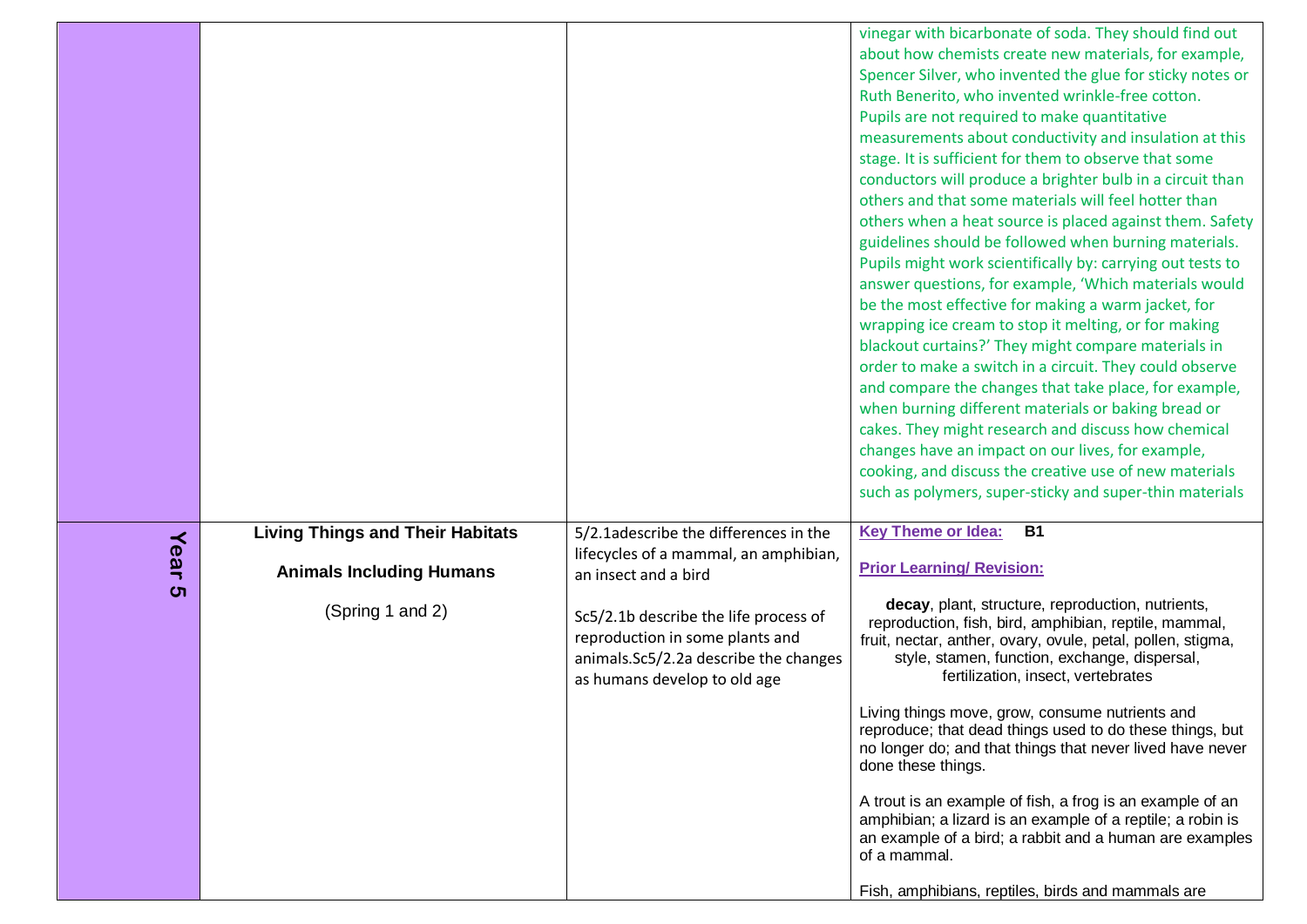|  | similar in that they have internal skeletons and organs;                                                |
|--|---------------------------------------------------------------------------------------------------------|
|  | these are known as vertebrates, which means they are                                                    |
|  | animals that have a back bone.                                                                          |
|  | Fish are different in having gills so that they can breathe                                             |
|  | under water and have scaly skin.                                                                        |
|  |                                                                                                         |
|  | Amphibians are different in that they begin their lives with                                            |
|  | gills but then develop lungs and breath on land.                                                        |
|  | Reptiles are different in that they breath air and have                                                 |
|  | scaly skin.                                                                                             |
|  |                                                                                                         |
|  | Birds are different to other animals in that they have                                                  |
|  | feathers and wings.                                                                                     |
|  |                                                                                                         |
|  | Mammals are different to other animals in that they have<br>fur/hair and they feed milk to their young. |
|  |                                                                                                         |
|  | Different parts of plants have one or more functions                                                    |
|  | (jobs).                                                                                                 |
|  |                                                                                                         |
|  | Roots collect water and minerals from the soil, and hold<br>the plant firmly in the ground.             |
|  |                                                                                                         |
|  | The stem holds up the leaves so that they can gather                                                    |
|  | light to make food and holds up the flowers so that they                                                |
|  | can receive pollen and disperse their fruits; the stem also                                             |
|  | transports water and minerals from the roots to the other<br>parts of the plant.                        |
|  |                                                                                                         |
|  | The leaves make food by trapping light and using its                                                    |
|  | energy to turn carbon dioxide and water into                                                            |
|  | carbohydrates.                                                                                          |
|  | The function of a flower is reproduction, where flowers of                                              |
|  | the same kind exchange pollen-made by an anther-in a                                                    |
|  | process called fertilisation, and a structure in the flower's                                           |
|  | ovary called an ovule becomes a seed; the ovary then                                                    |
|  | becomes a fruit which helps the seed leave the plant in a                                               |
|  | process called dispersal.                                                                               |
|  | <b>New learning and vocabulary</b>                                                                      |
|  |                                                                                                         |
|  | life cycle, life span, embryo, womb, weaned,                                                            |
|  | adolescence, metamorphosis, pupa, larva, chrysalis,                                                     |
|  | caterpillar, tadpole, hatchling, fledgling, insect                                                      |
|  | Know that the life cycle of a living thing is a series of                                               |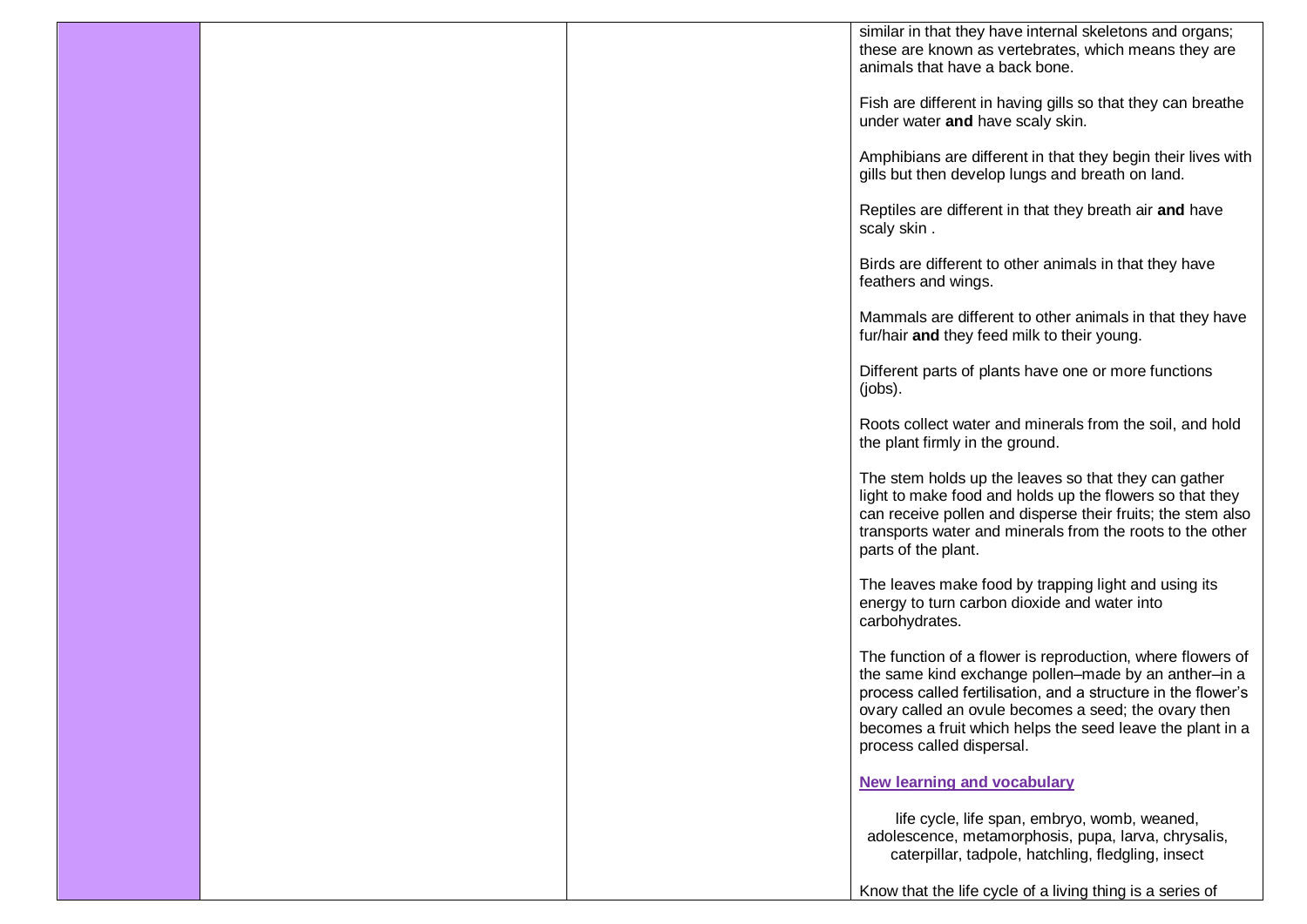|  | stages of development starting with a fertilized egg in                                                                                                                                                                                                                                                                                                                                                                                                                                                                                                                                                                   |
|--|---------------------------------------------------------------------------------------------------------------------------------------------------------------------------------------------------------------------------------------------------------------------------------------------------------------------------------------------------------------------------------------------------------------------------------------------------------------------------------------------------------------------------------------------------------------------------------------------------------------------------|
|  | animals or a seed in many plants.                                                                                                                                                                                                                                                                                                                                                                                                                                                                                                                                                                                         |
|  | Know that in most mammals(e.g. dogs) a fertilized egg<br>develops in the womb into an embryo and is then born<br>and fed on milk before it is weaned onto the food that is<br>adapted to eat; it then develops to maturity in a period<br>called adolescence after which it can reproduce and the<br>cycle can begin again.                                                                                                                                                                                                                                                                                               |
|  | Know that in amphibians (e.g. frogs) a fertilized egg<br>develops into an embryo and then hatches into a tadpole;<br>the tadpole develops adult characteristics,<br>metamorphoses into the adult form after which it can<br>reproduce and the cycle can begin again.                                                                                                                                                                                                                                                                                                                                                      |
|  | Know that in many insects (e.g. butterflies) a fertilized egg<br>develops into wingless feeding form called a<br>larva(caterpillar); the larva feeds then later becomes a<br>pupa (chrysalis) with a protective cocoon; inside this<br>cocoon, the pupa metamorphoses into the adult butterfly<br>after which it can reproduce and the cycle can begin<br>again.                                                                                                                                                                                                                                                          |
|  | Know that in birds (e.g. robins) a fertilized egg hatches in<br>a nest(a hatchling) and is fed by its parents until it is<br>ready to fly (i.e. becomes a fledgling); it then leaves the<br>nest and grows into an adult after which it can reproduce<br>and the cycle can begin again.                                                                                                                                                                                                                                                                                                                                   |
|  | Know that humans go through stages of development;<br>they begin as fertilized eggs and then develop in to<br>embryos before developing into babies; once they are<br>born, these newborn babies become infants (roughly2<br>months to 2 years) then into young children(roughly 2-12<br>years old); children develop into adults during<br>adolescence(roughly 12-16 years old) at which age they<br>become physically capable of reproduction; as adults<br>develop into old age (roughly 55+ years old)they<br>experience changes in their body which require them to<br>move more carefully and rest more frequently. |
|  | (NB: the changes of adolescence in humans is taught as<br>part of mandatory sex and relationship education; it must<br>be taught with due sensitivity to children's family<br>backgrounds; if in doubt, delay sensitive discussions until<br>the formal teaching of sex and relationship education).                                                                                                                                                                                                                                                                                                                      |
|  | Know and describe the life process of reproduction in                                                                                                                                                                                                                                                                                                                                                                                                                                                                                                                                                                     |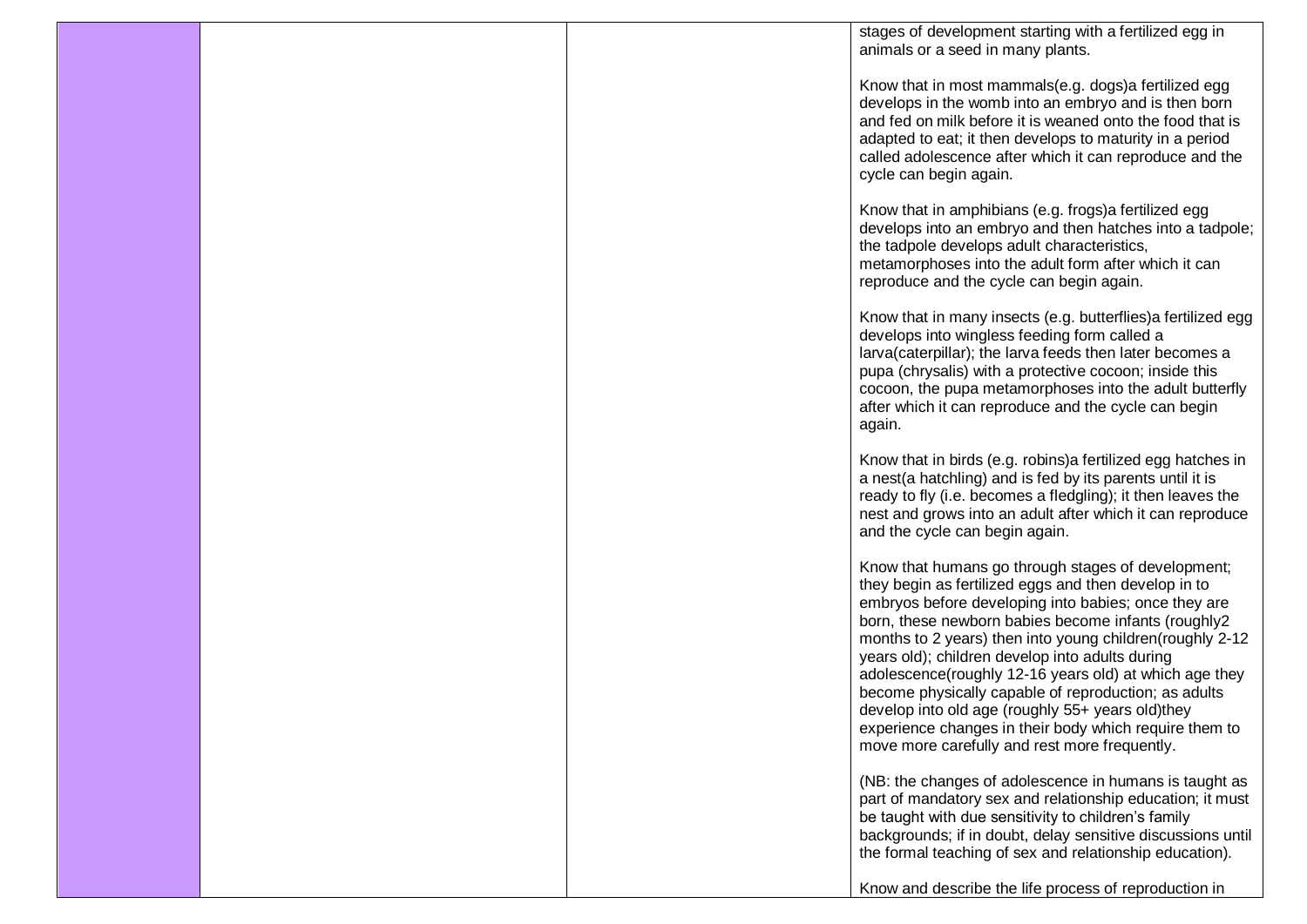|  | some plants.                                                                                                    |
|--|-----------------------------------------------------------------------------------------------------------------|
|  |                                                                                                                 |
|  |                                                                                                                 |
|  | <b>Enhancing the Curriculum (Non Statutory guidance</b><br>for Upper Key Stage 2).                              |
|  | Know about and raise questions about their local                                                                |
|  | environment throughout the year.                                                                                |
|  | Know about the life-cycle changes in a variety of living                                                        |
|  | things, for example, plants in the vegetable garden or                                                          |
|  | flower border, and animals in the local environment.                                                            |
|  | Know about the work of naturalists and animal                                                                   |
|  | behaviourists, for example, David Attenborough and<br>Jane Goodall.                                             |
|  |                                                                                                                 |
|  | Know about different types of reproduction, including<br>sexual and asexual reproduction in plants, and sexual  |
|  | reproduction in animals.                                                                                        |
|  |                                                                                                                 |
|  | Know how to observe and compare the life cycles of<br>plants and animals in their local environment with other  |
|  | plants and animals around the world (in the rainforest, in                                                      |
|  | the oceans, in desert areas and in prehistoric times),<br>asking pertinent questions and suggesting reasons for |
|  | similarities and differences.                                                                                   |
|  | Know how to grow new plants from different parts of the                                                         |
|  | parent plant, for example, seeds, stem and root cuttings,                                                       |
|  | tubers, bulbs.                                                                                                  |
|  | Know how to observe changes in an animal over a period                                                          |
|  | of time (for example, by hatching and rearing chicks),<br>comparing how different animals reproduce and grow.   |
|  |                                                                                                                 |
|  | Know how to draw a timeline to indicate stages in the<br>growth and development of humans.                      |
|  |                                                                                                                 |
|  | Know about the changes experienced in puberty.                                                                  |
|  | Know the gestation periods of other animals (by                                                                 |
|  | researching it) and comparing them with humans;                                                                 |
|  | Know how to find out and record the length and mass of                                                          |
|  | a baby as it grows.                                                                                             |
|  |                                                                                                                 |
|  |                                                                                                                 |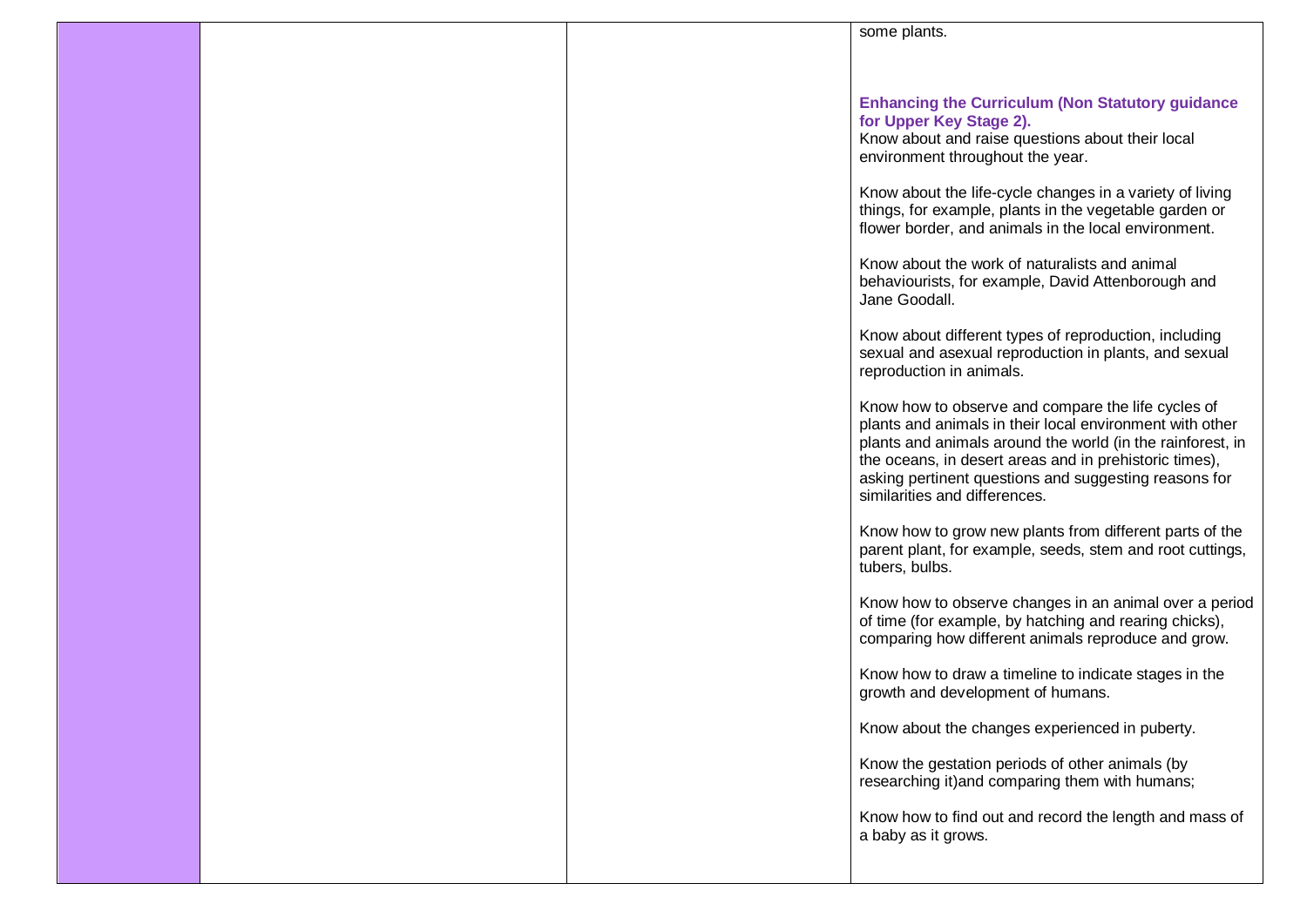| Year<br>ຕ | <b>Earth and Space</b><br>(Summer 1) | Sc5/4.1a describe the movement of<br>the Earth, and other planets, relative<br>to the Sun in the solar system<br>Sc5/4.1bdescribe the movement of<br>the Moon relative to the Earth                                       | E1, E2<br><b>Key Theme or Idea:</b><br><b>Prior Learning/ Revision:</b><br>absorption, energy, freezing, melting, orbit,<br>reflection, wave, Sun, spring, summer, autumn,                                                                                                                                                                                                                                                                                                                                                                                                                                                                                                                                                                                                                                                                                                                          |
|-----------|--------------------------------------|---------------------------------------------------------------------------------------------------------------------------------------------------------------------------------------------------------------------------|-----------------------------------------------------------------------------------------------------------------------------------------------------------------------------------------------------------------------------------------------------------------------------------------------------------------------------------------------------------------------------------------------------------------------------------------------------------------------------------------------------------------------------------------------------------------------------------------------------------------------------------------------------------------------------------------------------------------------------------------------------------------------------------------------------------------------------------------------------------------------------------------------------|
|           |                                      | Sc5/4.1cdescribe the Sun, Earth and<br>Moon as approximately spherical<br>bodies<br>Sc5/4.1d use the idea of the Earth's<br>rotation to explain day and night, and<br>the apparent movement of the Sun<br>across the sky. | winter<br>Days are longer in the summer and shorter in winter.<br>Weather changes through the year, getting hotter in the<br>summer and colder in the winter.<br>Earth orbits the Sun with one orbit constituting a year of<br>365/366 days<br>Light is a form of energy.<br>We need light to see things and that darkness is the<br>absence of light.<br>Light travels in straight lines.<br>Everything that we can see is either a light source or<br>something that is reflecting light from a light source into<br>our eyes.<br>The Sun is a light source, but that the Moon is not and is<br>merely reflecting light from the Sun.<br>Many light sources give off light and heat.<br>The Sun gives off light and heat when hydrogen turns<br>into helium (NB: the Sun and the Earth are capitalized<br>when being discussed in an astronomical context.)<br><b>New learning and vocabulary</b> |
|           |                                      |                                                                                                                                                                                                                           | planet, satellite, sphere, solar system, eclipse, star,<br>universe, constellation, axis, celestial body, Moon,<br>rotating, lunar, solar, telescope, rotation<br>Know that the universe comprises all matter and space in<br>existence.<br>Know that a celestial body is a large object in the<br>universe.                                                                                                                                                                                                                                                                                                                                                                                                                                                                                                                                                                                        |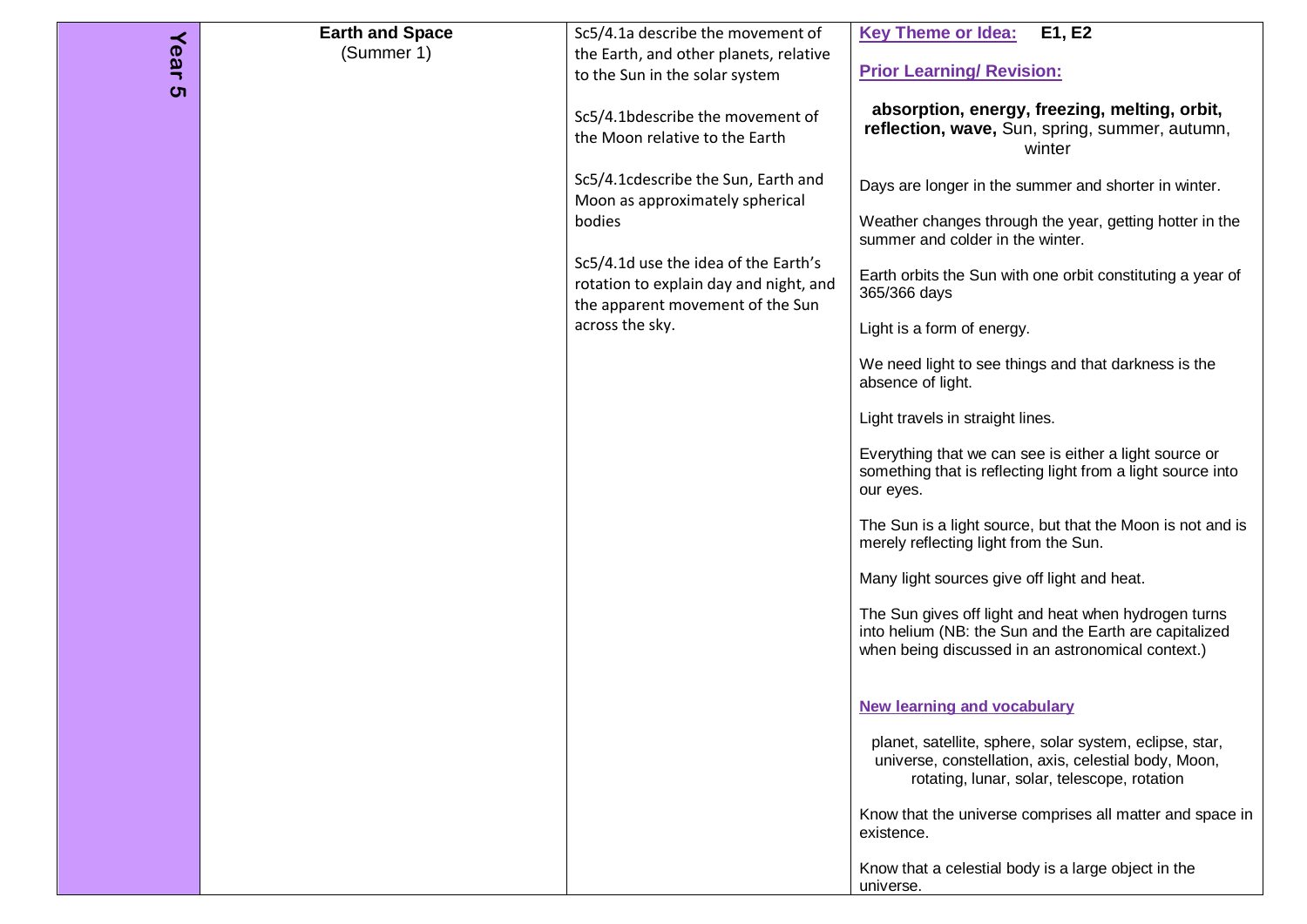|  | Know that a star is an exceptionally hot ball of gas,<br>originally made from hydrogen and helium.                                                                                                                                                             |
|--|----------------------------------------------------------------------------------------------------------------------------------------------------------------------------------------------------------------------------------------------------------------|
|  | Know that the Sun is a star.                                                                                                                                                                                                                                   |
|  | Know that a planet (e.g. Earth) is defined as a spherical<br>celestial body that orbits a star and that has cleared the<br>neighbourhood of its orbit of other objects, some of which<br>crash into the planet and others that become moons of<br>that planet. |
|  | Know it was once thought that everything orbited the<br>Earth, but that scientists like Copernicus and Galileo<br>used telescopes and measurement to show that the<br>Earth orbited the Sun.                                                                   |
|  | Know that there are eight major planets in our solar<br>system: Mercury, Venus, Earth, Mars, Jupiter, Saturn,<br>Uranus, Neptune.                                                                                                                              |
|  | Know that the universe is utterly vast and that our solar<br>system makes up a tiny fraction of the universe.                                                                                                                                                  |
|  | Know that a satellite orbits a planet and that moons are<br>natural satellites.                                                                                                                                                                                |
|  | Know that the Moon orbits the Earth roughly every 28<br>days.                                                                                                                                                                                                  |
|  | Know that as the Moon orbits the Sun, different parts of it<br>are lit up by the Sun, which is why we see a different<br>shape lit up on the Moon as the lunar cycle progresses.                                                                               |
|  | Know that humans have sent man-made satellites into<br>orbit that assist with telecommunication.                                                                                                                                                               |
|  | Know that all the planets in the solar system orbit the<br>Sun and that the further away they are from the Sun, the<br>longer their orbit.                                                                                                                     |
|  | Know that the Earth spins around an imaginary line<br>through its centre called an axis and that this axis is tilted<br>relative to the Earth's orbit.                                                                                                         |
|  | Know that night and day are the result of the Earth<br>rotating on its axis.                                                                                                                                                                                   |
|  | Know that the tilt of the Earth towards and away from the                                                                                                                                                                                                      |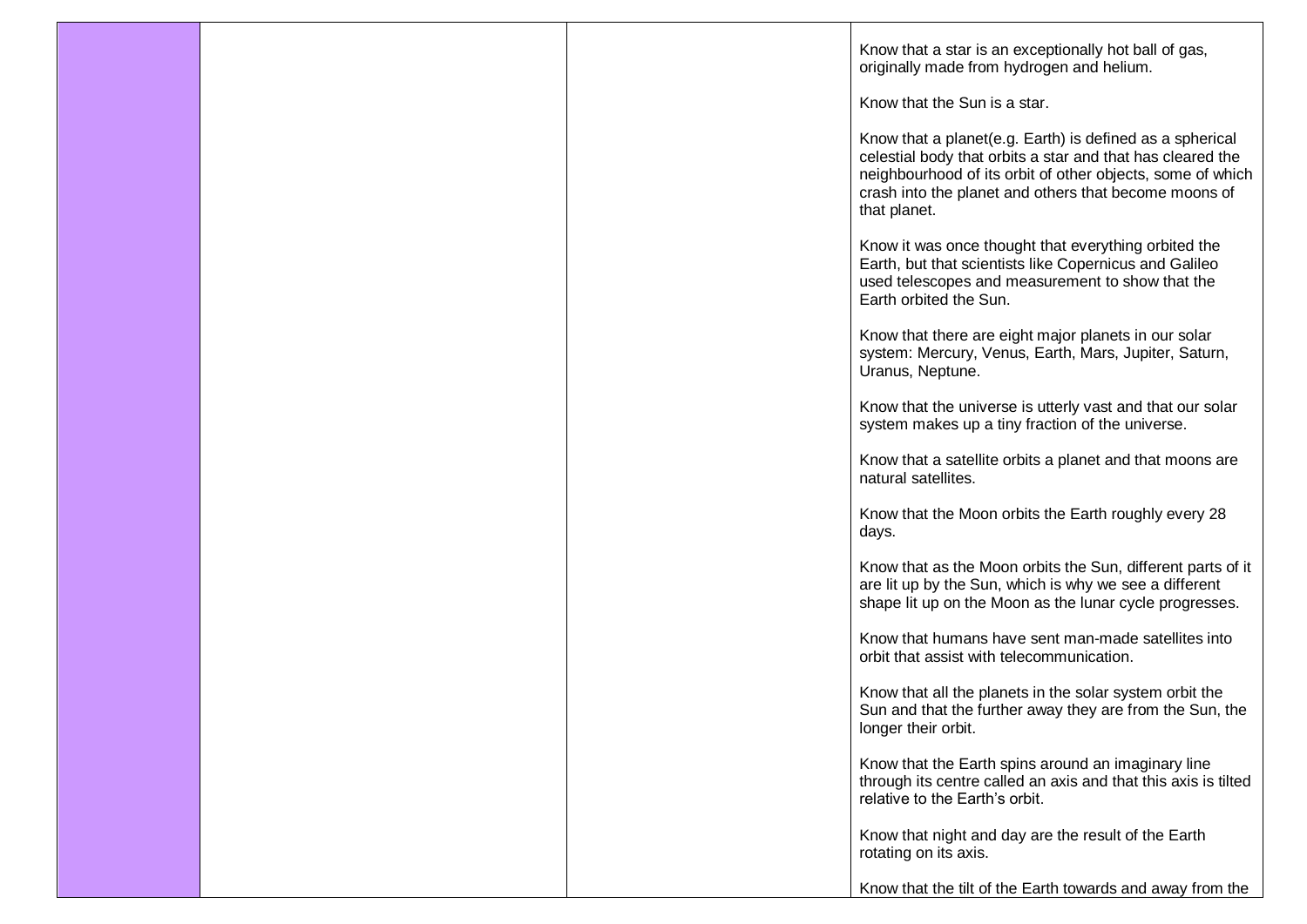|           |                             |                                                                                                                                                           | Sun's light as the Earth orbits the Sun leads to the<br>seasons as during winter the light is spread over a wider<br>area.<br>Know that a solar eclipse occurs when the Moon is<br>between the Sun and the Earth, casting a shadow on the<br>Earth; a lunar eclipse occurs when the Earth is between<br>the Sun and the Moon, casting a shadow on the Moon.<br><b>Enhancing the Curriculum (Non Statutory guidance</b><br>for Upper Key Stage 2).<br>Know how models of the Sun and Earth can help them to<br>explain day and night.<br>Know that the Sun is a star at the centre of our solar<br>system and that it has eight planets: Mercury, Venus,<br>Earth, Mars, Jupiter, Saturn, Uranus and Neptune (Pluto<br>was reclassified as a 'dwarf planet' in 2006).<br>Know and understand that a moon is a celestial body that<br>orbits a planet (Earth has one moon; Jupiter has four<br>large moons and numerous smaller ones).<br>Know that it is not safe to look directly at the Sun, even<br>when wearing dark glasses.<br>Know about the way that ideas about the solar system<br>have developed, understanding how the geocentric<br>model of the solar system gave way to the heliocentric |
|-----------|-----------------------------|-----------------------------------------------------------------------------------------------------------------------------------------------------------|--------------------------------------------------------------------------------------------------------------------------------------------------------------------------------------------------------------------------------------------------------------------------------------------------------------------------------------------------------------------------------------------------------------------------------------------------------------------------------------------------------------------------------------------------------------------------------------------------------------------------------------------------------------------------------------------------------------------------------------------------------------------------------------------------------------------------------------------------------------------------------------------------------------------------------------------------------------------------------------------------------------------------------------------------------------------------------------------------------------------------------------------------------------------------------------------------------|
|           |                             |                                                                                                                                                           | model by considering the work of scientists such as                                                                                                                                                                                                                                                                                                                                                                                                                                                                                                                                                                                                                                                                                                                                                                                                                                                                                                                                                                                                                                                                                                                                                    |
|           |                             |                                                                                                                                                           | Ptolemy, Alhazen.<br>Know how to compare the time of day at different places<br>on the Earth through internet links and direct<br>communication; creating simple models of the solar                                                                                                                                                                                                                                                                                                                                                                                                                                                                                                                                                                                                                                                                                                                                                                                                                                                                                                                                                                                                                   |
|           |                             |                                                                                                                                                           | system; constructing simple shadow clocks and sundials,<br>calibrated to show midday and the start and end of the<br>school day.                                                                                                                                                                                                                                                                                                                                                                                                                                                                                                                                                                                                                                                                                                                                                                                                                                                                                                                                                                                                                                                                       |
|           |                             |                                                                                                                                                           | Know why some people think that structures such as<br>Stonehenge might have been used as astronomical<br>clocks.                                                                                                                                                                                                                                                                                                                                                                                                                                                                                                                                                                                                                                                                                                                                                                                                                                                                                                                                                                                                                                                                                       |
| Year<br>5 | <b>Forces</b><br>(Summer 1) | Sc5/4.2a explain that unsupported<br>objects fall towards the Earth because<br>of the force of gravity acting between<br>the Earth and the falling object | <b>Key Theme or Idea:</b><br>P1, P2<br><b>Prior Learning/ Revision:</b>                                                                                                                                                                                                                                                                                                                                                                                                                                                                                                                                                                                                                                                                                                                                                                                                                                                                                                                                                                                                                                                                                                                                |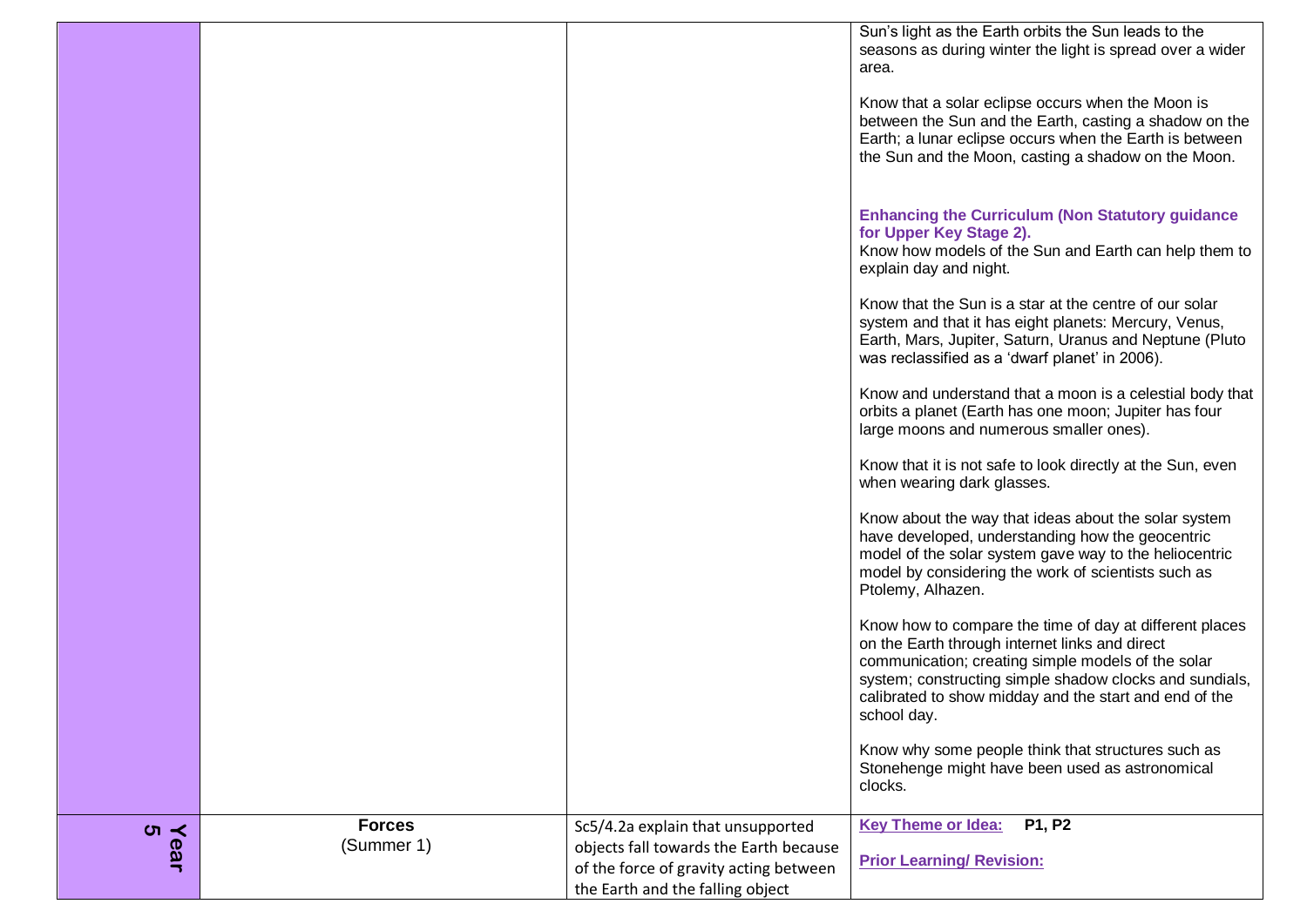|  | Sc5/4.2b identify the effects of air<br>resistance, water resistance and<br>friction, that act between moving<br>surfaces<br>Sc5/4.2c recognise that some<br>mechanisms including levers, pulleys<br>and gears allow a smaller force to<br>have a greater effect | energy, matter, particle, surface, friction, force,<br>stretch, squash, rotation, rough, smooth, sliding<br>friction, static friction<br>A force can be thought of as a push or a pull<br>As objects move across a surface there is friction when<br>they rub against each other and that sometimes this<br>friction is larger or smaller.<br>Applying forces to objects can change their shape.<br>Know that the roughness of a material is an example of a<br>property<br>There are three types of contact force: impact forces<br>(when two surfaces collide), frictional forces (when two<br>surfaces are already in contact) and strain forces (when<br>an elastic material is stretched or squashed).<br>Objects move differently on rough and smooth surfaces;<br>objects resist movement more on rough surfaces<br>because there is higher friction as the object move.<br><b>New learning and vocabulary</b><br>acceleration, air resistance, buoyancy, effort, force<br>meter, fulcrum, gravity, load, mass, mesh, Newton,<br>pivot, rigid, streamlined, terminal velocity,<br>unsupported, water resistance, weight<br>Know that a force is measured in a unit called Newtons,<br>named after a British scientist called Sir Isaac Newton<br>who discovered lots about gravity and how planets move.<br>Know that pull forces can be measured using a device<br>called a force meter.<br>Know that the amount of matter (stuff) in an object is its<br>mass.<br>Know that gravity is a force that acts between all objects<br>in the universe, but that it acts much more strongly<br>between objects that have more mass and that are close<br>together. |
|--|------------------------------------------------------------------------------------------------------------------------------------------------------------------------------------------------------------------------------------------------------------------|----------------------------------------------------------------------------------------------------------------------------------------------------------------------------------------------------------------------------------------------------------------------------------------------------------------------------------------------------------------------------------------------------------------------------------------------------------------------------------------------------------------------------------------------------------------------------------------------------------------------------------------------------------------------------------------------------------------------------------------------------------------------------------------------------------------------------------------------------------------------------------------------------------------------------------------------------------------------------------------------------------------------------------------------------------------------------------------------------------------------------------------------------------------------------------------------------------------------------------------------------------------------------------------------------------------------------------------------------------------------------------------------------------------------------------------------------------------------------------------------------------------------------------------------------------------------------------------------------------------------------------------------------------------------|
|  |                                                                                                                                                                                                                                                                  | Know that unsupported objects are pulled towards the<br>Earth by the force of gravity.<br>Know that acceleration is a change in speed and that                                                                                                                                                                                                                                                                                                                                                                                                                                                                                                                                                                                                                                                                                                                                                                                                                                                                                                                                                                                                                                                                                                                                                                                                                                                                                                                                                                                                                                                                                                                       |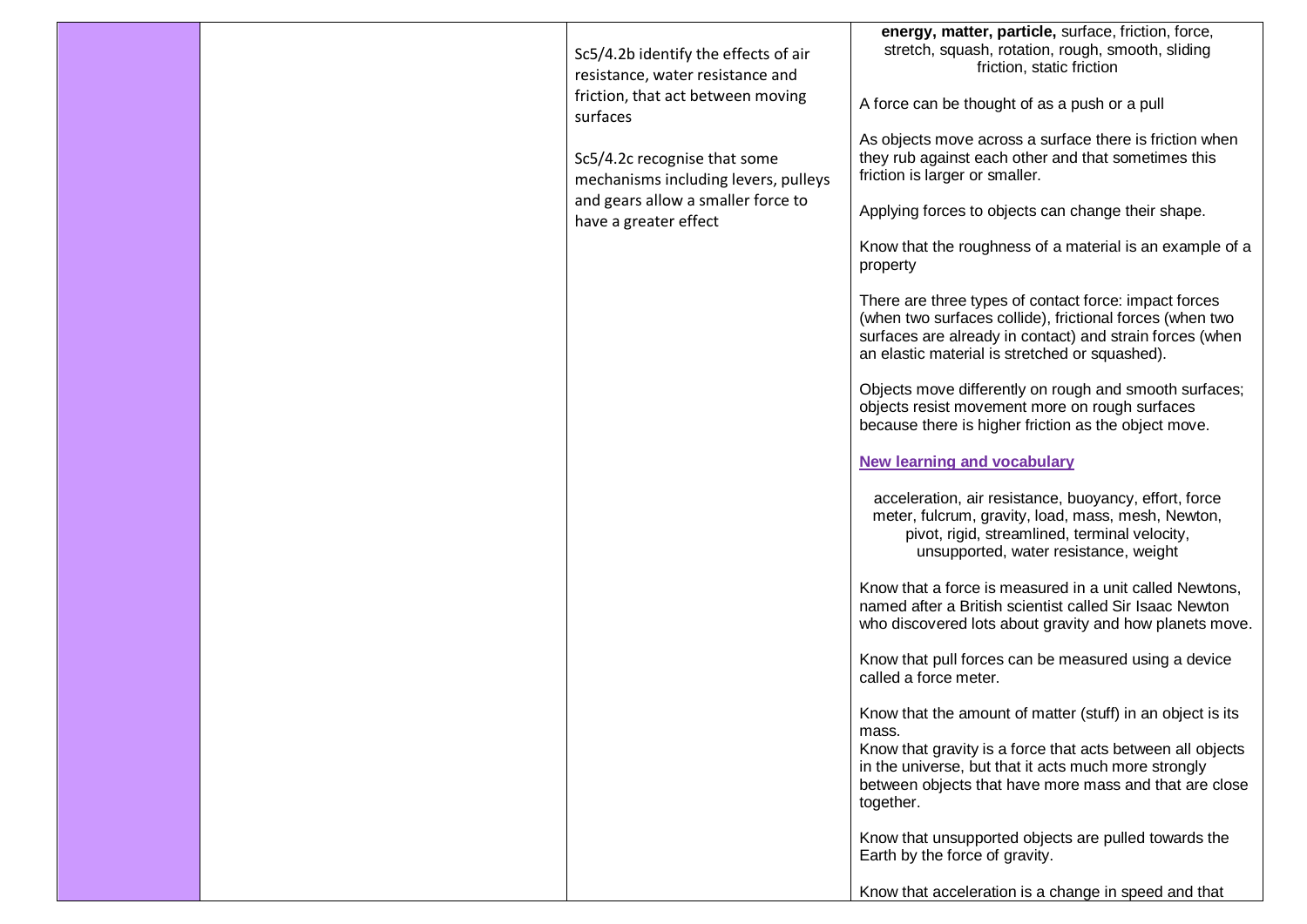|  | unbalanced forces acting on an object cause it to<br>accelerate.                                                                                                                                                                                                                             |
|--|----------------------------------------------------------------------------------------------------------------------------------------------------------------------------------------------------------------------------------------------------------------------------------------------|
|  | Know that air resistance is a force felt by an object as it<br>moves through the air; it is caused by the object bumping<br>into the gas particles that make up air; the quicker an<br>object moves, the more gas particles it bumps into and<br>the more air resistance it experiences.     |
|  | Know that a falling object will accelerate until its air<br>resistance matches the gravitational force pulling it down;<br>at this point, the object will continue to move at this<br>speed (called its terminal velocity) without getting any<br>quicker or slowing down.                   |
|  | Know that a parachute's shape increases the air<br>resistance that a falling object experiences, giving it a<br>much lower terminal velocity.                                                                                                                                                |
|  | Know that friction is a force that is felt act between<br>moving surfaces.                                                                                                                                                                                                                   |
|  | Know that water resistance is a force felt by an object as<br>it moves through water; it is caused by the object<br>bumping into the water particles.                                                                                                                                        |
|  | Know that the shape of an object determines how much<br>air resistance or water resistance it experiences; shapes<br>of object that experience little air resistance or water<br>resistance are described as streamlined.                                                                    |
|  | Know how to draw a force diagram with arrows<br>representing the different forces acting on an object.                                                                                                                                                                                       |
|  | Know that a lever is a rigid length pivoting around a<br>fulcrum.                                                                                                                                                                                                                            |
|  | Know that a pulley is a wheel with a fulcrum that supports<br>a moving cable or belt.                                                                                                                                                                                                        |
|  | Know that a gear is a rotating wheel with cut teeth that<br>mesh with the teeth of another gear so that turning one<br>gear turns an adjacent gear in the opposite direction.                                                                                                                |
|  | Know that gears, levers and pulleys are simple machines<br>that used to allow a smaller force to have a greater<br>effect; they do this by moving a smaller force over a<br>longer distance at one end of the machine, which the<br>machine turns into a larger forcer over a small distance |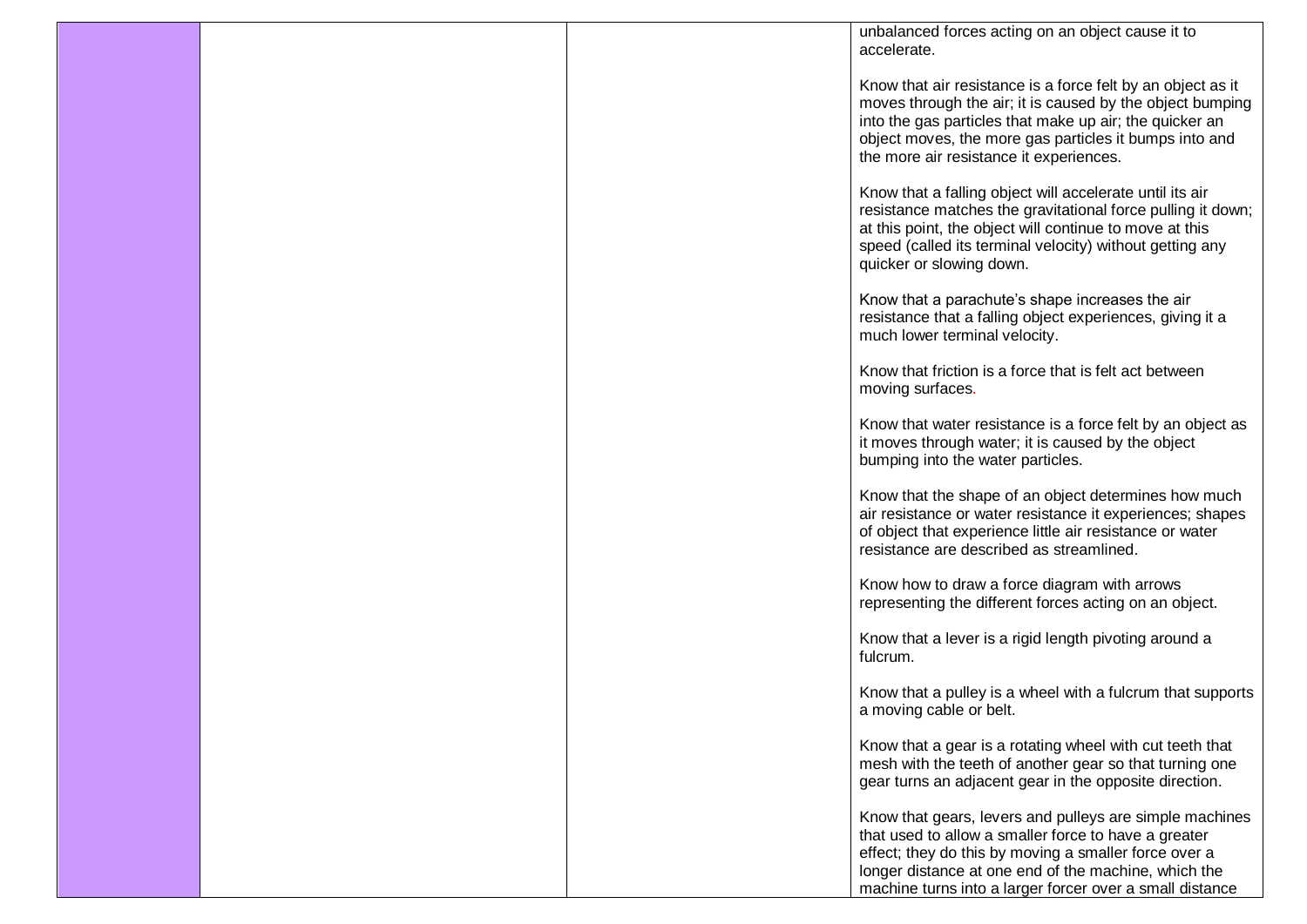|                                       |                                                                                                   |                                                                                                                                                         | at the other end.                                                                                                                                                                                                                                                                                                                                                                                                                                                                                                                                                                                                                                                                                                                                                                                                                                                                                                                                                                                                                                                                                                                                                                                                                             |
|---------------------------------------|---------------------------------------------------------------------------------------------------|---------------------------------------------------------------------------------------------------------------------------------------------------------|-----------------------------------------------------------------------------------------------------------------------------------------------------------------------------------------------------------------------------------------------------------------------------------------------------------------------------------------------------------------------------------------------------------------------------------------------------------------------------------------------------------------------------------------------------------------------------------------------------------------------------------------------------------------------------------------------------------------------------------------------------------------------------------------------------------------------------------------------------------------------------------------------------------------------------------------------------------------------------------------------------------------------------------------------------------------------------------------------------------------------------------------------------------------------------------------------------------------------------------------------|
|                                       |                                                                                                   |                                                                                                                                                         | <b>Enhancing the Curriculum (Non Statutory guidance</b><br>for Lower Key Stage 2).<br>Know how to explore falling objects and raise questions<br>about the effects of air resistance.<br>Know how to explore the effects of air resistance by<br>observing how different objects such as parachutes and<br>sycamore seeds fall.<br>Know that forces that make things begin to move, get<br>faster or slow down.<br>Know how to explore the effects of friction on movement<br>and find out how it slows or stops moving objects, for<br>example, by observing the effects of a brake on a bicycle<br>wheel.<br>Know how to explore the effects of levers, pulleys and<br>simple machines on movement.<br>Know how scientists, for example, Galileo Galilei and<br>Isaac Newton helped to develop the theory of gravitation.<br>Know how to explore falling paper cones or cup-cake<br>cases, and designing and making a variety of parachutes<br>and carrying out fair tests to determine which designs are<br>the most effective.<br>Know about resistance in water by making and testing<br>boats of different shapes.<br>Know how to design and make products that use levers,<br>pulleys, gears and/or springs and explore their effects. |
|                                       |                                                                                                   | Sc5/1.1 planning different types of                                                                                                                     |                                                                                                                                                                                                                                                                                                                                                                                                                                                                                                                                                                                                                                                                                                                                                                                                                                                                                                                                                                                                                                                                                                                                                                                                                                               |
| ≺<br>$\boldsymbol{\sigma}$<br>ar<br>ၜ | <b>Working Scientifically:</b><br>(Ongoing throughout the Year)                                   | scientific enquiries to answer<br>questions, including recognising and<br>controlling variables where necessary<br>Sc5/1.2 taking measurements, using a | <b>Prior Learning/ Revision:</b><br>prediction, measurement, enquiry, dependent<br>variable, independent variable, fair test, similar,<br>theory, hypothesis                                                                                                                                                                                                                                                                                                                                                                                                                                                                                                                                                                                                                                                                                                                                                                                                                                                                                                                                                                                                                                                                                  |
|                                       | describe and evaluate their own and others'<br>scientific ideas related to topics in the national | range of scientific equipment, with<br>increasing accuracy and precision<br>Sc5/1.3 recording data and results of                                       | Know that we can ask questions and answer them<br>by setting up scientific enquiries<br>Know how to make relevant predictions that will be<br>tested in a scientific enquiry                                                                                                                                                                                                                                                                                                                                                                                                                                                                                                                                                                                                                                                                                                                                                                                                                                                                                                                                                                                                                                                                  |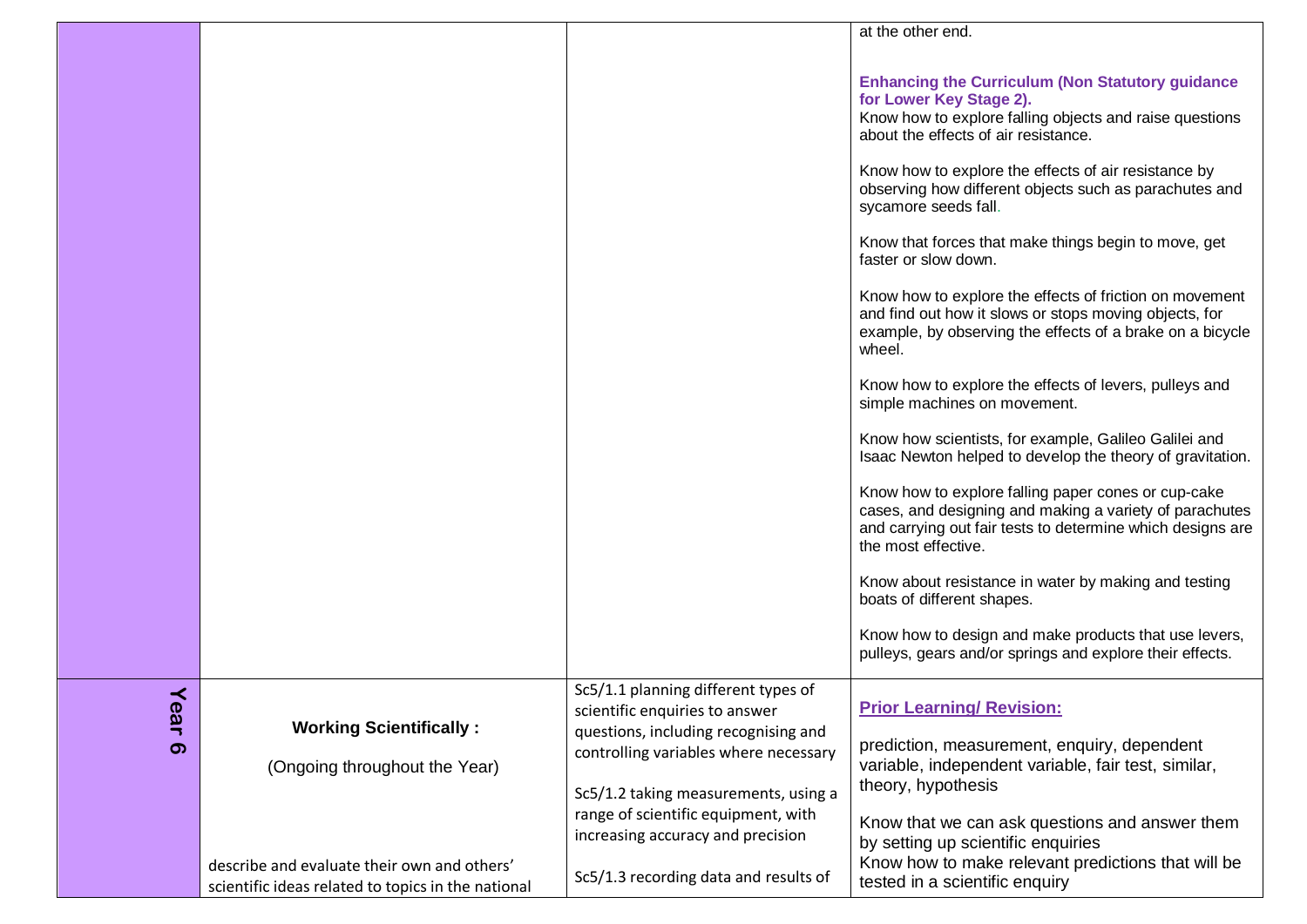| curriculum (including ideas that have changed<br>over time), using evidence from a range of<br>sources<br>• ask their own questions about the scientific<br>phenomena that they are studying, and select<br>the most appropriate ways to answer these<br>questions, recognising and controlling variables<br>where necessary (i.e. observing changes over<br>different periods of time, noticing patterns,<br>grouping and classifying things, carrying out<br>comparative and fair tests, and finding things out<br>using a wide range of secondary sources)<br>• use a range of scientific equipment to take<br>accurate and precise measurements or readings,<br>with repeat readings where appropriate<br>• record data and results using scientific<br>diagrams and labels, classification keys, tables,<br>scatter graphs, bar and line graphs | increasing complexity using scientific<br>diagrams and labels, classification<br>keys, tables, and bar and line graphs<br>Sc5/1.4 using test results to make<br>predictions to set up further<br>comparative and fair tests<br>Sc5/1.5 reporting and presenting<br>findings from enquiries, including<br>conclusions, causal relationships and<br>explanations of results, in or a land<br>written forms such as displays and<br>other presentations<br>Sc5/1.6 identifying scientific evidence<br>that has been used to support or<br>refute ideas or arguments | Know that in a fair test one thing is altered<br>(independent variable) and one thing that may<br>change as a result is measured (dependent<br>variable) while all other conditions are kept the<br>same<br>Know how to use a range of equipment to measure<br>accurately, including thermometers, data loggers,<br>rulers and stop watches<br>Know how to draw bar charts; how to label a<br>diagram using lines to connect information to the<br>diagram; how to use a coloured key how to draw a<br>neat table; how to draw a classification key; how to<br>show the relationship between an independent<br>variable in a two-way table; and how to label<br>specific results in a two-way table<br>Know-with structured guidance-how to write a<br>simple scientific enquiry write-up including an<br>introduction, a list of equipment, a numbered<br>method, a detailing of results and a conclusion<br>Know how to precis a scientific enquiry write-up into<br>a brief oral discussion of what was found in a<br>scientific enquiry<br>Know that scientific enquiries can suggest |
|------------------------------------------------------------------------------------------------------------------------------------------------------------------------------------------------------------------------------------------------------------------------------------------------------------------------------------------------------------------------------------------------------------------------------------------------------------------------------------------------------------------------------------------------------------------------------------------------------------------------------------------------------------------------------------------------------------------------------------------------------------------------------------------------------------------------------------------------------|------------------------------------------------------------------------------------------------------------------------------------------------------------------------------------------------------------------------------------------------------------------------------------------------------------------------------------------------------------------------------------------------------------------------------------------------------------------------------------------------------------------------------------------------------------------|-------------------------------------------------------------------------------------------------------------------------------------------------------------------------------------------------------------------------------------------------------------------------------------------------------------------------------------------------------------------------------------------------------------------------------------------------------------------------------------------------------------------------------------------------------------------------------------------------------------------------------------------------------------------------------------------------------------------------------------------------------------------------------------------------------------------------------------------------------------------------------------------------------------------------------------------------------------------------------------------------------------------------------------------------------------------------------------------|
| variety of ways<br>• raise further questions that could be<br>investigated, based on their data and<br>observations.                                                                                                                                                                                                                                                                                                                                                                                                                                                                                                                                                                                                                                                                                                                                 |                                                                                                                                                                                                                                                                                                                                                                                                                                                                                                                                                                  | Know that scientific enquiries are limited by the<br>accuracy of the measurements (and measuring<br>equipment) and by the extent to which condition<br>scan vary even, and that repeating enquiries,<br>measurements and taking measures to keep<br>conditions as consistent as possible can improve an<br>enquiry<br>Know that the conclusions of scientific enquiries can<br>lead to further questions, where results can be<br>clarified or extended to different contexts (e.g. effect<br>of changing sunlight on a plant-does this work with<br>other plants /different types of light / etc)<br>Know that they can draw conclusions from the<br>findings of other scientists<br>Know that a theory is an explanation of<br>observations that has been tested to some extent<br>and that a hypothesis is an explanation that has not<br>yet been tested, but that can be tested through a<br>scientific enquiry                                                                                                                                                                      |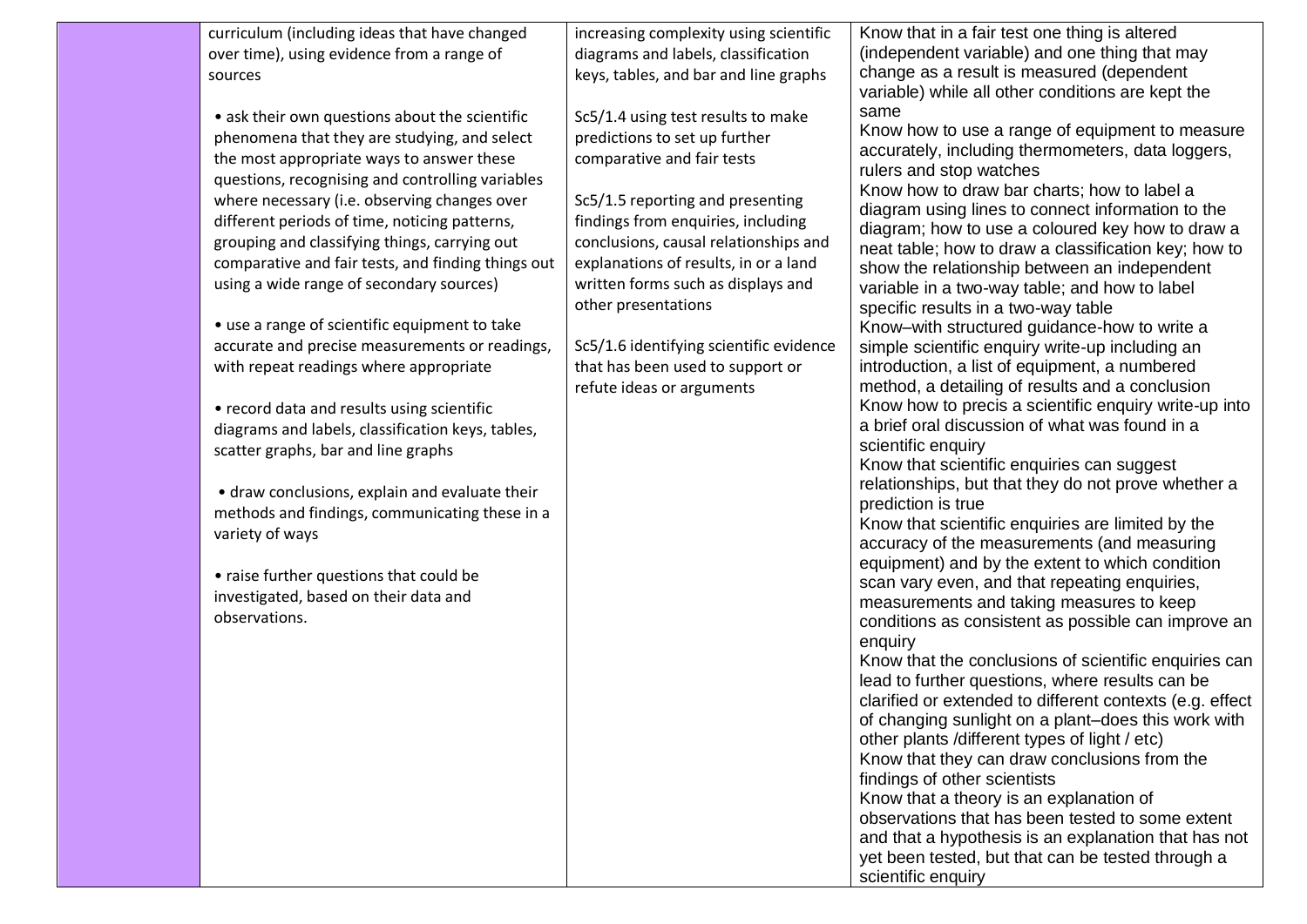|               |                                                     |                                                                                                                   | <b>New learning and vocabulary</b><br>line graph, relationship, outlier<br>Know how to choose appropriate variables to test a<br>hypothesis (e.g. plant height as a dependent<br>variable when measuring effect of light on plant<br>growth)<br>Know how to identify conditions that were<br>imperfectly controlled and can explain how these<br>might affect results Know how to accurately use<br>further measuring devices, including digital and<br>analogue scales, measuring cylinders and beakers,<br>recognizing the relative accuracy of each device<br>Know how and when to repeat measurements, how<br>to find an average of a set of measurements and<br>how to recognize and remove outliers from a set of<br>data, justifying the removal as a potential mis-<br>measurement<br>Know how to independently write a simple scientific<br>enquiry write-up including an introduction, a list of<br>equipment, a numbered method, a detailing of<br>results and a conclusion |
|---------------|-----------------------------------------------------|-------------------------------------------------------------------------------------------------------------------|----------------------------------------------------------------------------------------------------------------------------------------------------------------------------------------------------------------------------------------------------------------------------------------------------------------------------------------------------------------------------------------------------------------------------------------------------------------------------------------------------------------------------------------------------------------------------------------------------------------------------------------------------------------------------------------------------------------------------------------------------------------------------------------------------------------------------------------------------------------------------------------------------------------------------------------------------------------------------------------|
|               |                                                     |                                                                                                                   | Know how to present brief oral findings from an<br>enquiry, speaking clearly and with confidence and<br>using notes where necessary<br>Know examples of instances where scientific<br>evidence has been used to support or refute ideas<br>or arguments (e.g. fossil records as evidence of                                                                                                                                                                                                                                                                                                                                                                                                                                                                                                                                                                                                                                                                                            |
|               |                                                     |                                                                                                                   | natural selection)                                                                                                                                                                                                                                                                                                                                                                                                                                                                                                                                                                                                                                                                                                                                                                                                                                                                                                                                                                     |
| Yea<br>¬<br>ၜ | <b>Animals including Humans</b><br>(Autumn 1 and 2) | Sc6/2.2aidentify and name the main<br>parts of the human circulatory system,<br>and describe the functions of the | B<br><b>Key Theme or Idea:</b><br><b>Prior Learning/ Revision:</b>                                                                                                                                                                                                                                                                                                                                                                                                                                                                                                                                                                                                                                                                                                                                                                                                                                                                                                                     |
|               |                                                     | heart, blood vessels and blood<br>Sc6/2.2b recognise the impact of diet,<br>exercise, drugs and lifestyle on the  | component, energy, growth, survival, nutrients,<br>consumption, skeleton, ribcage, protein, carbohydrate,<br>fat, digestion, skeleton, organ                                                                                                                                                                                                                                                                                                                                                                                                                                                                                                                                                                                                                                                                                                                                                                                                                                           |
|               |                                                     | way their bodies function<br>Sc6/2.2cdescribe the ways in which<br>nutrients and water are transported            | Living things move, grow, consume nutrients and<br>reproduce; that dead things used to do these things, but<br>no longer do; and that things that never lived have never<br>done these things.                                                                                                                                                                                                                                                                                                                                                                                                                                                                                                                                                                                                                                                                                                                                                                                         |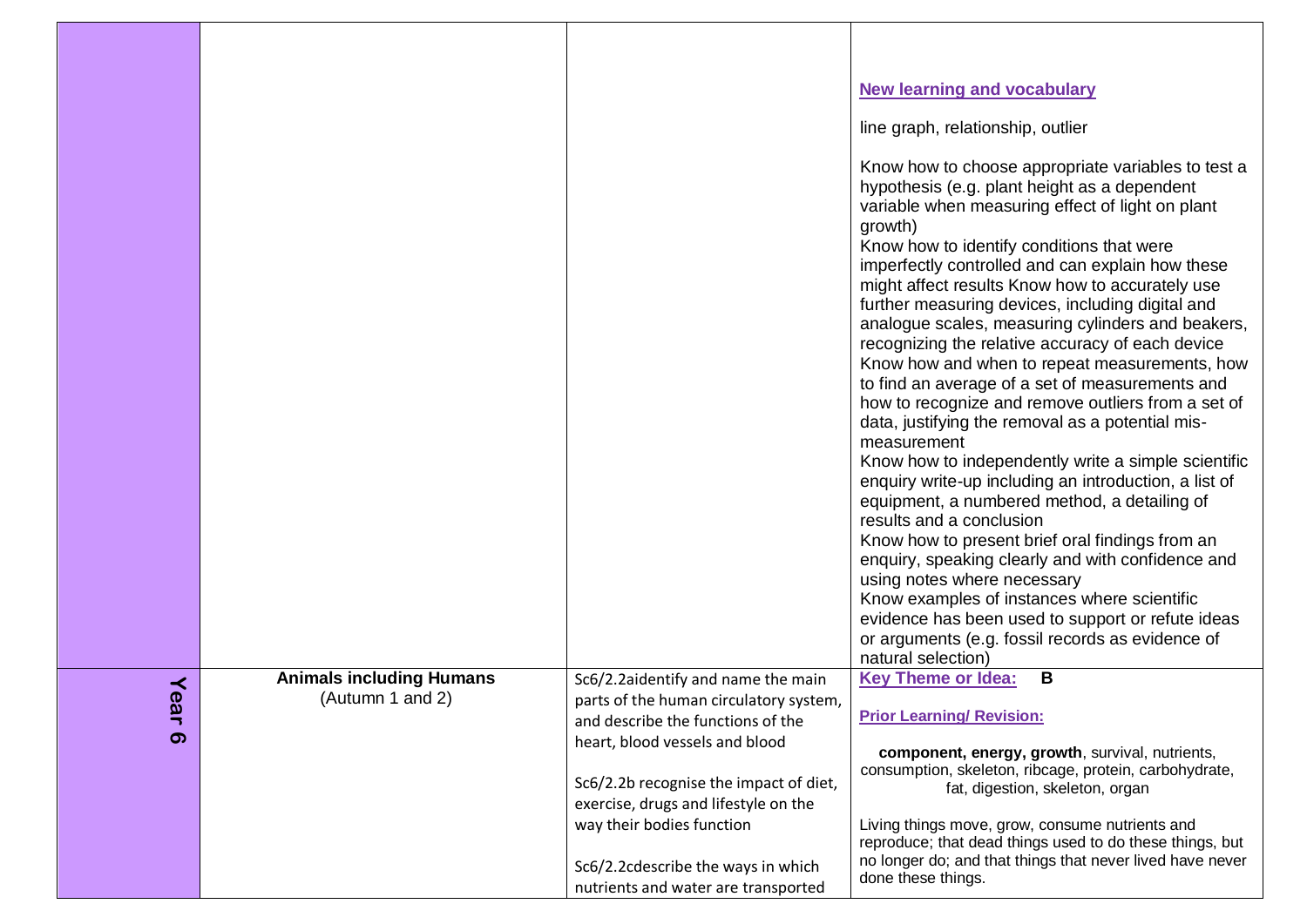|  | within animals, including human | Animals, including humans, need food, water and air to<br>survive.                                                                                                                                                         |
|--|---------------------------------|----------------------------------------------------------------------------------------------------------------------------------------------------------------------------------------------------------------------------|
|  |                                 | People need to exercise often to help their body stay<br>strong and fit.                                                                                                                                                   |
|  |                                 | Keeping clean, including washing and brushing teeth, is<br>an important part of staying healthy.                                                                                                                           |
|  |                                 | There are food groups: fruit and vegetables,<br>carbohydrates, protein, dairy, fat and sugary foods.                                                                                                                       |
|  |                                 | Proteins are good for growth, carbohydrates for energy<br>and fruit and vegetables provide vitamins and minerals<br>which help keep us healthy (e.g. calcium for healthy<br>bones and teeth).                              |
|  |                                 | More than half of our diet should be made up of<br>carbohydrates, fruit and vegetables.                                                                                                                                    |
|  |                                 | Fats and sugary foods should be eaten rarely and in<br>small amounts.                                                                                                                                                      |
|  |                                 | Getting the right amount of each food group (including<br>over half of the diet made up of fruit, vegetables and<br>carbohydrates) is called a balanced diet.                                                              |
|  |                                 | A lack of a nutrient can cause ill health; for example, a<br>lack of vitamin D leads to a disease called rickets.                                                                                                          |
|  |                                 | Know that excess of a food group can cause ill health,<br>such as tooth decay due to excess sugar.<br>NB-some food groups are difficult to afford for some<br>families so sensitivity is required in teaching this<br>area |
|  |                                 | Food passes through the body with the nutrients being<br>extracted and the waste products excreted, and that this<br>process is called digestion.                                                                          |
|  |                                 | The process of digestion involves breaking complex<br>foodstuffs into simpler building blocks that can be<br>absorbed by the body.                                                                                         |
|  |                                 | <b>New learning and vocabulary</b>                                                                                                                                                                                         |
|  |                                 | artery, aorta, atrium, blood vessels capillary,<br>circulatory system, vein, pulse, ventricle, replenished,                                                                                                                |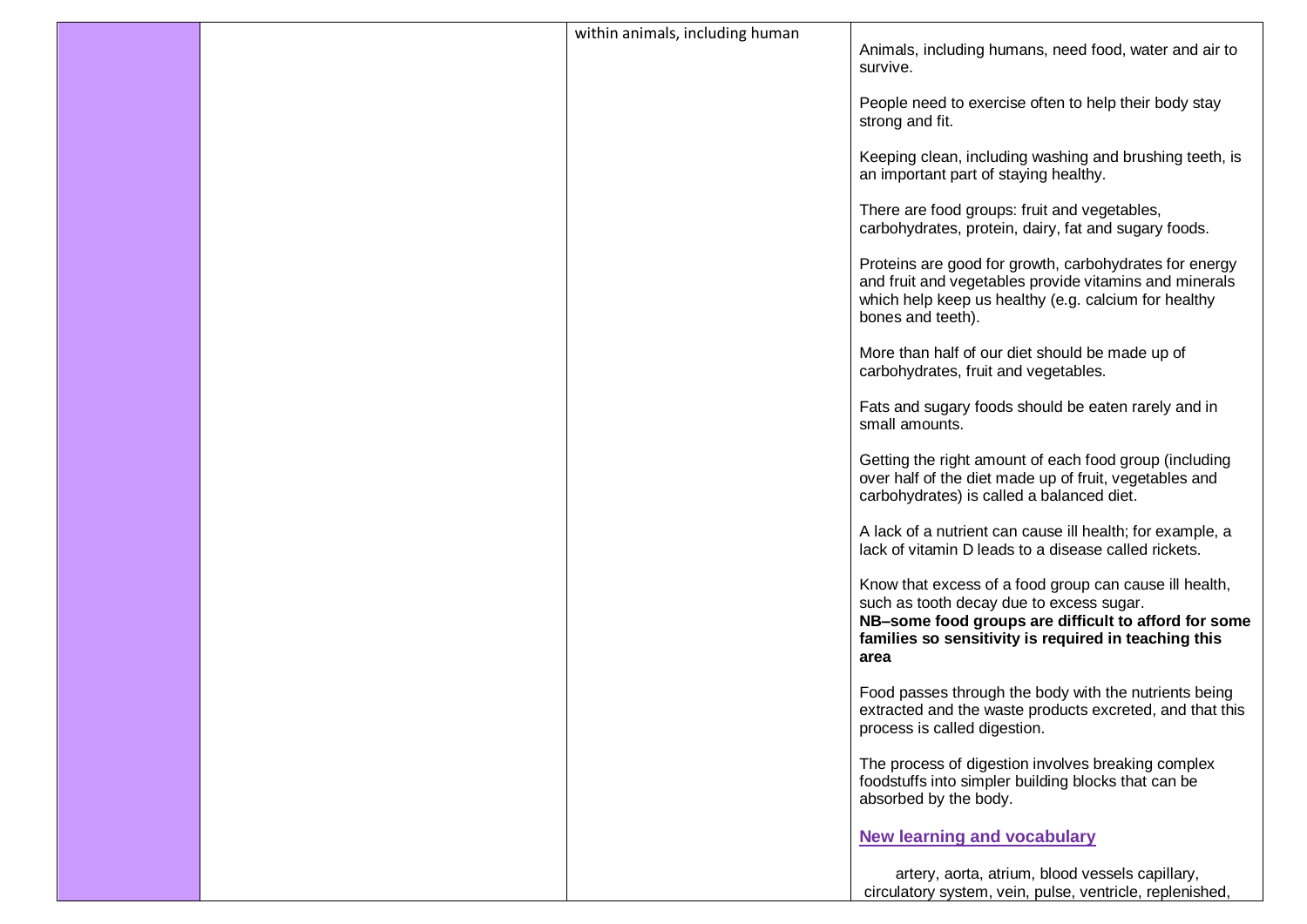|  | resting heart rate, body                                                                                                                                                                                                                                                       |
|--|--------------------------------------------------------------------------------------------------------------------------------------------------------------------------------------------------------------------------------------------------------------------------------|
|  |                                                                                                                                                                                                                                                                                |
|  | Know how nutrients and water are transported within<br>animals, including humans.                                                                                                                                                                                              |
|  | Know that the heart and lungs are organs protected by<br>the rib cage.                                                                                                                                                                                                         |
|  | Know that blood travels around the body transporting<br>nutrients that have been absorbed into the blood stream<br>from digestion; blood also carries oxygen around the<br>body which is used to power the body; this use of oxygen<br>to create energy is called respiration. |
|  | Know that the heart beats, pumping blood around the<br>body and that blood vessels carry the blood; arteries<br>carry blood away from the heart; veins carry blood<br>towards the heart; capillaries are tiny blood vessels that<br>connect arteries and veins.                |
|  | Know that the heart is composed of four chambers: two<br>atria and two ventricles; the aorta is the largest artery in<br>the body and most major arteries branch off from it.                                                                                                  |
|  | Know that when we exercise, our heart beats more<br>frequently so that the oxygen that is used around the<br>body can be replenished; it returns to a resting heart rate<br>afterwards; fitter people tend to have lower resting heart<br>rates.                               |
|  | Know that drugs are chemicals that have an impact on<br>the natural chemicals in a person's; know that drugs can<br>be harmful or helpful, depending on what they are and<br>how they are used; know that all drugs can be harmful if<br>over used.                            |
|  | Know that paracetamol and aspirin are examples of<br>drugs that can be helpful as a painkiller.                                                                                                                                                                                |
|  | Know that cannabis and cocaine are examples of illegal<br>drugs that can have serious negative effects.                                                                                                                                                                        |
|  | Know that alcohol and tobacco are examples of drugs<br>that are legal to adults but that can have serious negative<br>effects, such as liver disease and lung disease,<br>respectively.                                                                                        |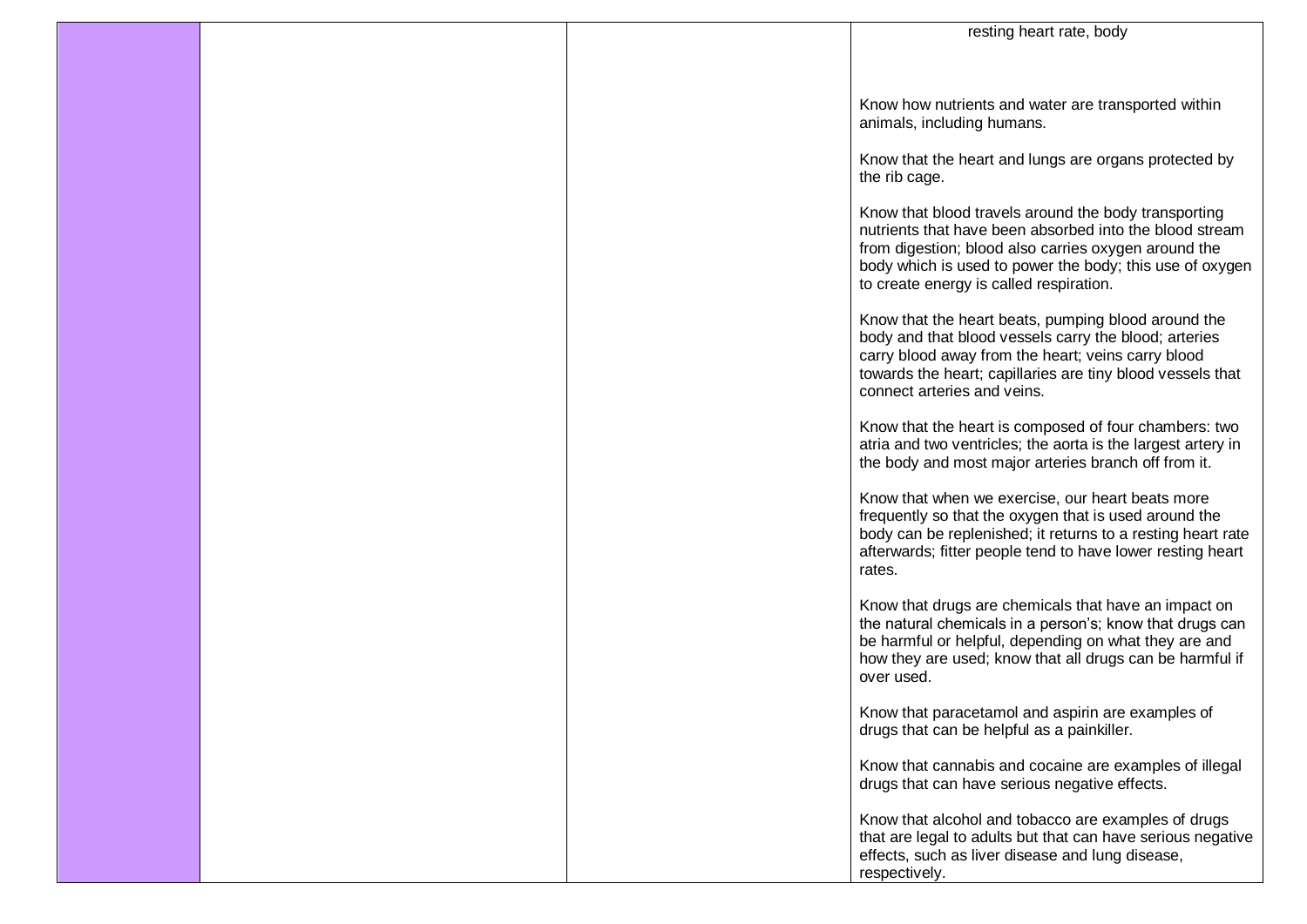|      |                     |                                                                                                                                                                                                                                                                                                           | NB-note that discussion of drugs needs sensitive<br>teaching due to family circumstances                                                                                                                                                                                                                                                                                                                                                                                                                                                                                                                                                                                                                                                             |
|------|---------------------|-----------------------------------------------------------------------------------------------------------------------------------------------------------------------------------------------------------------------------------------------------------------------------------------------------------|------------------------------------------------------------------------------------------------------------------------------------------------------------------------------------------------------------------------------------------------------------------------------------------------------------------------------------------------------------------------------------------------------------------------------------------------------------------------------------------------------------------------------------------------------------------------------------------------------------------------------------------------------------------------------------------------------------------------------------------------------|
|      |                     |                                                                                                                                                                                                                                                                                                           | <b>Enhancing the Curriculum (Non Statutory guidance</b><br>for Upper Key Stage 2).<br>Pupils should build on their learning from years 3 and 4<br>about the main body parts and internal organs (skeletal,<br>muscular and digestive system) to explore and answer<br>questions that help them to understand how the<br>circulatory system enables the body to function. Pupils<br>should learn how to keep their bodies healthy and how<br>their bodies might be damaged - including how some<br>drugs and other substances can be harmful to the<br>human body. Pupils might work scientifically by:<br>exploring the work of scientists and scientific research<br>about the relationship between diet, exercise, drugs,<br>lifestyle and health. |
| Year | Light<br>(Spring 1) | Sc6/4.1arecognise that light appears<br>to travel in straight lines                                                                                                                                                                                                                                       | <b>Key Theme or Idea:</b><br>P1, P3                                                                                                                                                                                                                                                                                                                                                                                                                                                                                                                                                                                                                                                                                                                  |
| ග    |                     | Sc6/4.1b use the idea that light travels<br>in straight lines to explain that objects<br>are seen because they give out or<br>reflect light into the eye                                                                                                                                                  | <b>Prior Learning/ Revision:</b><br>absorption, energy, property, reflection, wave,<br>mirror, incident ray, image, beam, photons, solid,<br>opaque, transparent, object, source,                                                                                                                                                                                                                                                                                                                                                                                                                                                                                                                                                                    |
|      |                     | Sc6/4.1cexplain that we see things<br>because light travels from light<br>sources to our eyes or from light<br>sources to objects and then to our<br>eyes<br>Sc6/4.1d use the idea that light travels<br>in straight lines to explain why<br>shadows have the same shape as the<br>objects that cast them | Light is a form of energy<br>Energy comes in different forms and can be neither<br>created nor destroyed, only changed from one form<br>to another<br>We need light to see things and that darkness is the<br>absence of light<br>Light travels in straight lines<br>Light is reflected when it travels from a light source<br>and then 'bounces' off an object<br>Everything that we can see is either a light source<br>or something that is reflecting light from a light<br>source into our eyes<br>The Sun is a light source, but that the Moon is not<br>and is merely reflecting light from the Sun<br>Many light sources give off light and heat                                                                                             |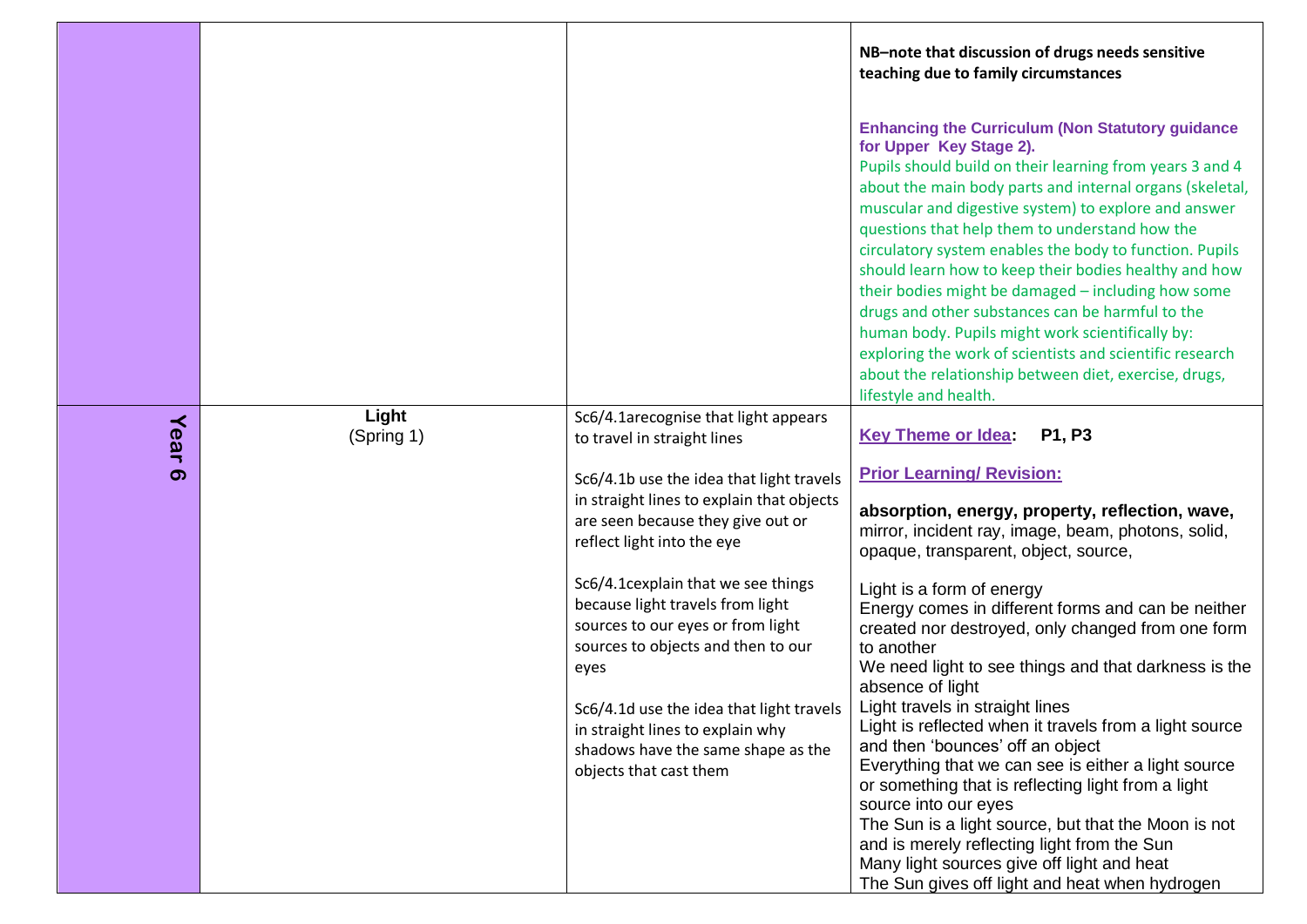|  | turns into helium                                                                                |
|--|--------------------------------------------------------------------------------------------------|
|  | Filaments in traditional bulbs heat up until they                                                |
|  | glow, giving off light and heat                                                                  |
|  | Fluorescent bulbs glow when electricity adds energy                                              |
|  | to a gas within the bulb Sunglasses can protect                                                  |
|  | eyes from sun light but looking at the Sun directly-                                             |
|  | even with sunglasses-can damage the eyes                                                         |
|  | Opaque objects block light creating shadows and                                                  |
|  | that light passes through transparent objects                                                    |
|  | Opacity/transparency and reflectiveness are                                                      |
|  | properties of a material                                                                         |
|  | As objects move towards a light source, the size of                                              |
|  | the shadow increases                                                                             |
|  | The changing of shadow size can be shown by                                                      |
|  | drawing a diagram with straight lines representing                                               |
|  | light(NB: the Sun and the Moon are capitalized                                                   |
|  | when being discussed in an astronomical context)                                                 |
|  |                                                                                                  |
|  | <b>New learning and vocabulary</b>                                                               |
|  |                                                                                                  |
|  | angle of incidence, angle of reflection, refraction,<br>spectrum, translucent, medium, periscope |
|  |                                                                                                  |
|  | Know that translucent objects allow some light to                                                |
|  | pass through, but some of the light changes                                                      |
|  | direction as it passes through the object; this means                                            |
|  | that an something seen through a translucent object                                              |
|  | is not clearly defined                                                                           |
|  | Know that when light passes from one medium to                                                   |
|  | another (e.g. from air to water), it changes direction;                                          |
|  | this is called refraction; this happens because light                                            |
|  | travels at different speeds in different media.                                                  |
|  | Know that white light comprises all the colours of                                               |
|  | light                                                                                            |
|  | Know that white light refracted by two surfaces in a                                             |
|  | prism will spread out so that all of its constituent                                             |
|  | colours can be seen; this array of colours is called a                                           |
|  | spectrum; it happens because the different colours                                               |
|  | of that constitute white light travel at different                                               |
|  | speeds.                                                                                          |
|  | Know how to draw a diagram to show why the                                                       |
|  | shape of a shadow will match the shape of an                                                     |
|  | object                                                                                           |
|  | Know that when light reflects off an object, the                                                 |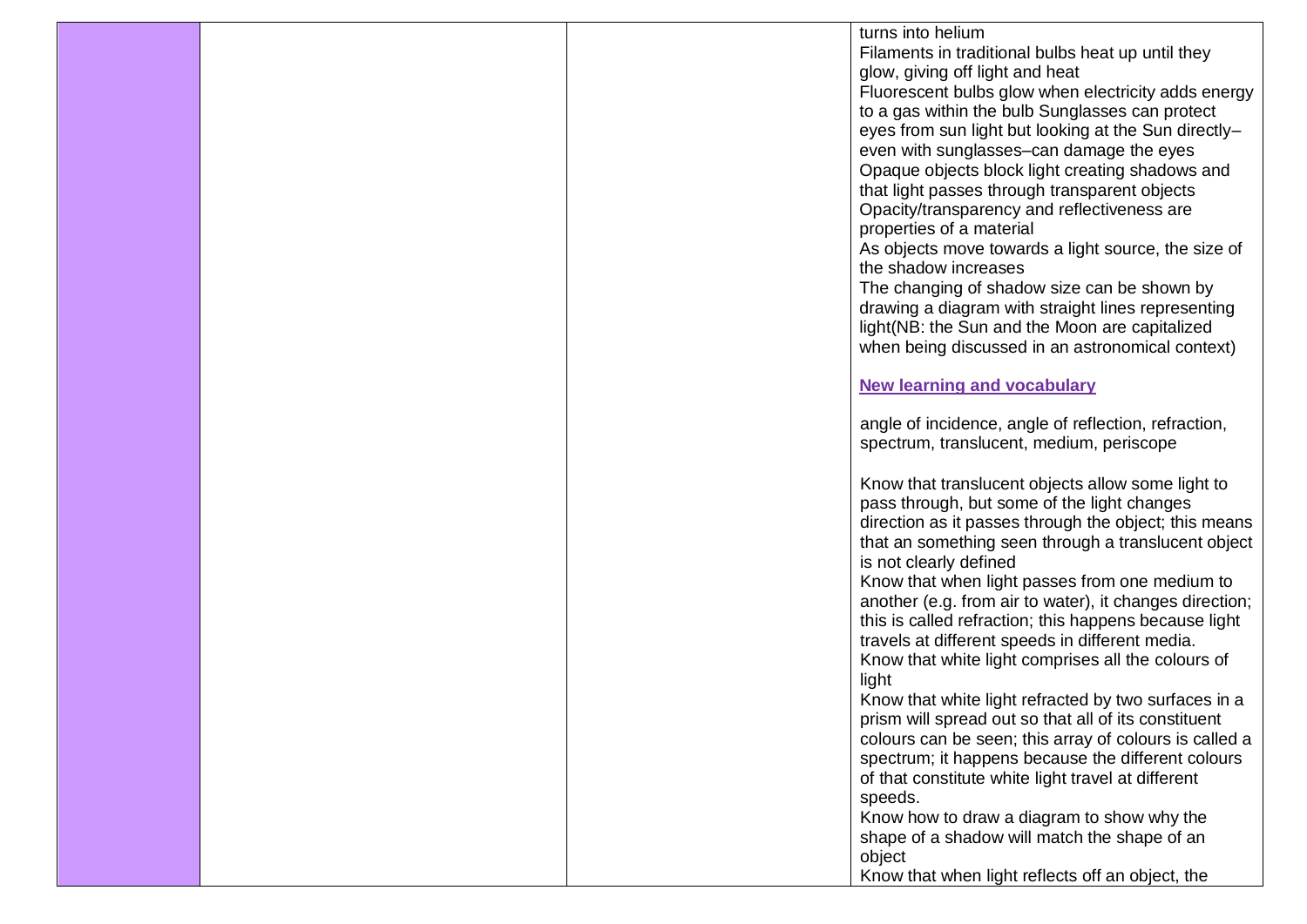|                    |                                                                                                                                                                                         | angle of incidence is equal to the angle of reflection<br>Know that a periscope takes advantage of the<br>predictable angles of incidence and reflection to<br>allow an image to be shown to a viewer                                                                                  |
|--------------------|-----------------------------------------------------------------------------------------------------------------------------------------------------------------------------------------|----------------------------------------------------------------------------------------------------------------------------------------------------------------------------------------------------------------------------------------------------------------------------------------|
|                    |                                                                                                                                                                                         | recognise that light appears to travel in straight lines *<br>use the idea that light travels in straight lines to explain                                                                                                                                                             |
|                    |                                                                                                                                                                                         | that objects are seen because they give out or reflect                                                                                                                                                                                                                                 |
|                    |                                                                                                                                                                                         | light into the eye * explain that we see things because                                                                                                                                                                                                                                |
|                    |                                                                                                                                                                                         | light travels from light sources to our eyes or from light                                                                                                                                                                                                                             |
|                    |                                                                                                                                                                                         | sources to objects and then to our eyes $\clubsuit$ use the idea                                                                                                                                                                                                                       |
|                    |                                                                                                                                                                                         | that light travels in straight lines to explain why shadows<br>have the same shape as the objects that cast them.                                                                                                                                                                      |
|                    |                                                                                                                                                                                         | <b>Enhancing the Curriculum (Non Statutory guidance)</b><br>for Upper Key Stage 2).                                                                                                                                                                                                    |
|                    |                                                                                                                                                                                         | Pupils should build on the work on light in year 3,                                                                                                                                                                                                                                    |
|                    |                                                                                                                                                                                         | exploring the way that light behaves, including light                                                                                                                                                                                                                                  |
|                    |                                                                                                                                                                                         | sources, reflection and shadows. They should talk about                                                                                                                                                                                                                                |
|                    |                                                                                                                                                                                         | what happens and make predictions. Pupils might work<br>scientifically by: deciding where to place rear-view                                                                                                                                                                           |
|                    |                                                                                                                                                                                         | mirrors on cars; designing and making a periscope and                                                                                                                                                                                                                                  |
|                    |                                                                                                                                                                                         | using the idea that light appears to travel in straight                                                                                                                                                                                                                                |
|                    |                                                                                                                                                                                         | lines to explain how it works. They might investigate the                                                                                                                                                                                                                              |
|                    |                                                                                                                                                                                         | relationship between light sources, objects and shadows                                                                                                                                                                                                                                |
|                    |                                                                                                                                                                                         | by using shadow puppets. They could extend their                                                                                                                                                                                                                                       |
|                    |                                                                                                                                                                                         | experience of light by looking a range of phenomena                                                                                                                                                                                                                                    |
|                    |                                                                                                                                                                                         | including rainbows, colours on soap bubbles, objects                                                                                                                                                                                                                                   |
|                    |                                                                                                                                                                                         | looking bent in water and coloured filters (they do not<br>need to explain why these phenomena occur)                                                                                                                                                                                  |
| <b>Electricity</b> | Sc6/4.2a associate the brightness of a                                                                                                                                                  |                                                                                                                                                                                                                                                                                        |
| (Spring 2)         | lamp or the volume of a buzzer with                                                                                                                                                     | Key Theme or Idea: P1, P3                                                                                                                                                                                                                                                              |
|                    | the number and voltage of cells used                                                                                                                                                    |                                                                                                                                                                                                                                                                                        |
|                    | in the circuit                                                                                                                                                                          | <b>Prior Learning/ Revision:</b>                                                                                                                                                                                                                                                       |
|                    | Sc6/4.2b compare and give reasons<br>for variations in how components<br>function, including the brightness of<br>bulbs, the loudness of buzzers and the<br>on/off position of switches | circuit, component, conductor, energy,<br>insulator, particle, property, material, appliance,<br>charge, electron, battery, cell, bulb, buzzer,<br>switch, wire, current electricity, static electricity,<br>negative terminal, positive terminal, voltage,<br>chemical reaction, emit |
|                    | Sc6/4.2c use recognised symbols                                                                                                                                                         | An object is made from/of a material                                                                                                                                                                                                                                                   |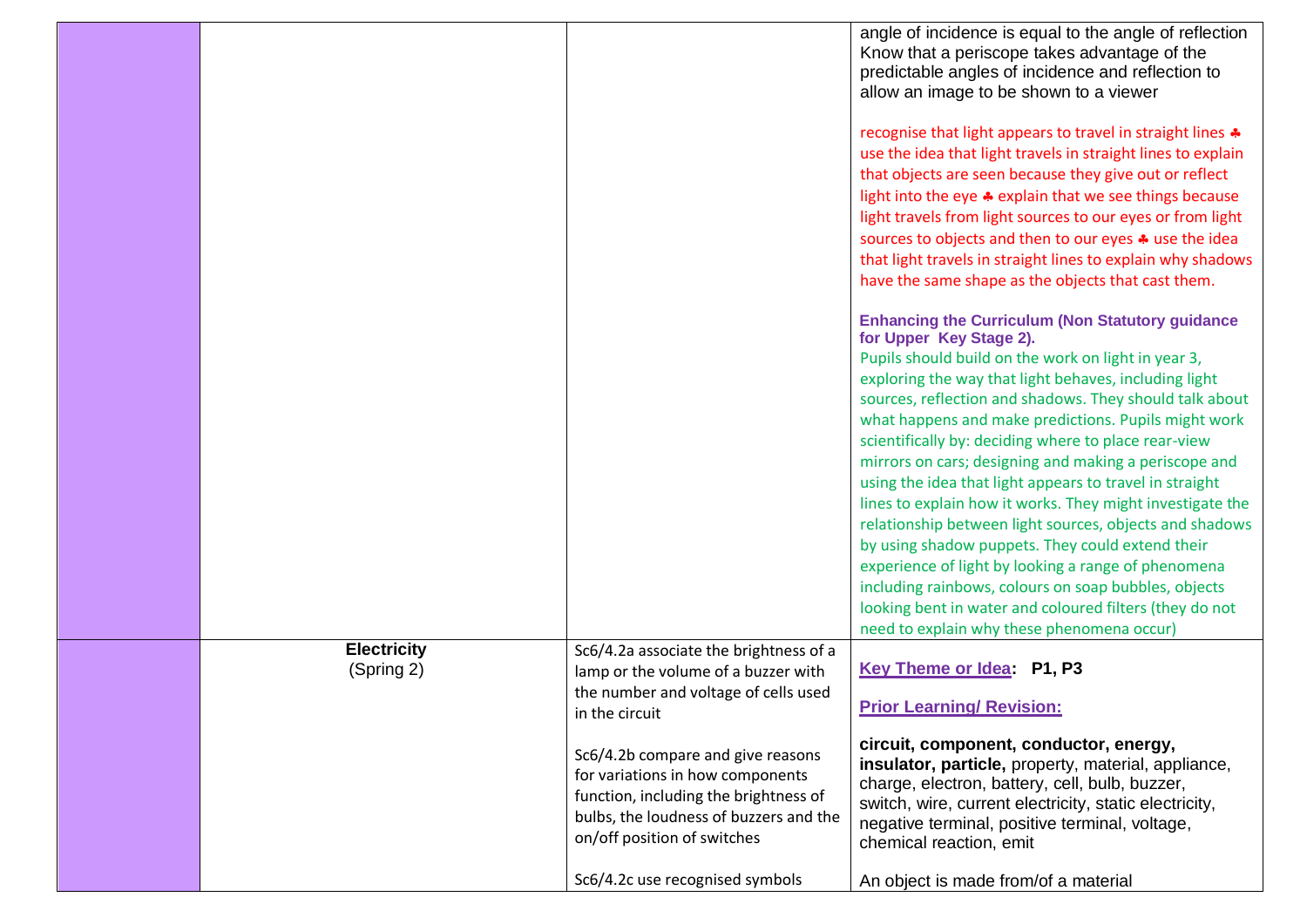|  | when representing a simple circuit in | Metal is a material from which objects can be made.                               |
|--|---------------------------------------|-----------------------------------------------------------------------------------|
|  | a diagram                             | Matter (stuff) is made from tiny building blocks                                  |
|  |                                       | Electrical energy is a form of energy                                             |
|  |                                       | Energy comes in different forms and can be neither                                |
|  |                                       | created nor destroyed, only changed from one form                                 |
|  |                                       | to another                                                                        |
|  |                                       | Static electricity is an imbalance of charged                                     |
|  |                                       | particles on a material; it does not operate by                                   |
|  |                                       | flowing around a complete circuit                                                 |
|  |                                       | Current electricity is the flow of charged particles                              |
|  |                                       | called electrons around a circuit Electrical current                              |
|  |                                       | flows well through some materials, called electrical                              |
|  |                                       | conductors, and poorly through other materials,                                   |
|  |                                       | called electrical insulators                                                      |
|  |                                       | Conductors have free electrons, and when electrical                               |
|  |                                       | current flows through a conductor, the electrons                                  |
|  |                                       | move like people in a queue                                                       |
|  |                                       | Electrical conductivity (how well a material conducts                             |
|  |                                       | electricity) is an example of a property<br>Metals are good electrical conductors |
|  |                                       | A chemical reaction inside a cell produces the                                    |
|  |                                       | charged particles that can flow around a circuit                                  |
|  |                                       | More than one cell lined up to work together is                                   |
|  |                                       | called a battery                                                                  |
|  |                                       | Electrical current can flow if there is a complete                                |
|  |                                       | circuit                                                                           |
|  |                                       | Wires-which contain a conductor inside them,                                      |
|  |                                       | usually made of metal-can allow electrical current to                             |
|  |                                       | flow around a circuit                                                             |
|  |                                       | When electrical current flows through a circuit                                   |
|  |                                       | components within that circuit-such as buzzers                                    |
|  |                                       | which make a noise and bulbs which emit light-                                    |
|  |                                       | begin to work A switch functions by completing or                                 |
|  |                                       | breaking a complete circuit A simple circuit can be                               |
|  |                                       | constructed using components                                                      |
|  |                                       | Exposure to high levels of electrical current can be                              |
|  |                                       | dangerous                                                                         |
|  |                                       |                                                                                   |
|  |                                       |                                                                                   |
|  |                                       | <b>New learning and vocabulary</b>                                                |
|  |                                       |                                                                                   |
|  |                                       | series circuit, parallel circuit, resistance, voltage                             |
|  |                                       |                                                                                   |
|  |                                       | Know that voltage is a measure of the power of a                                  |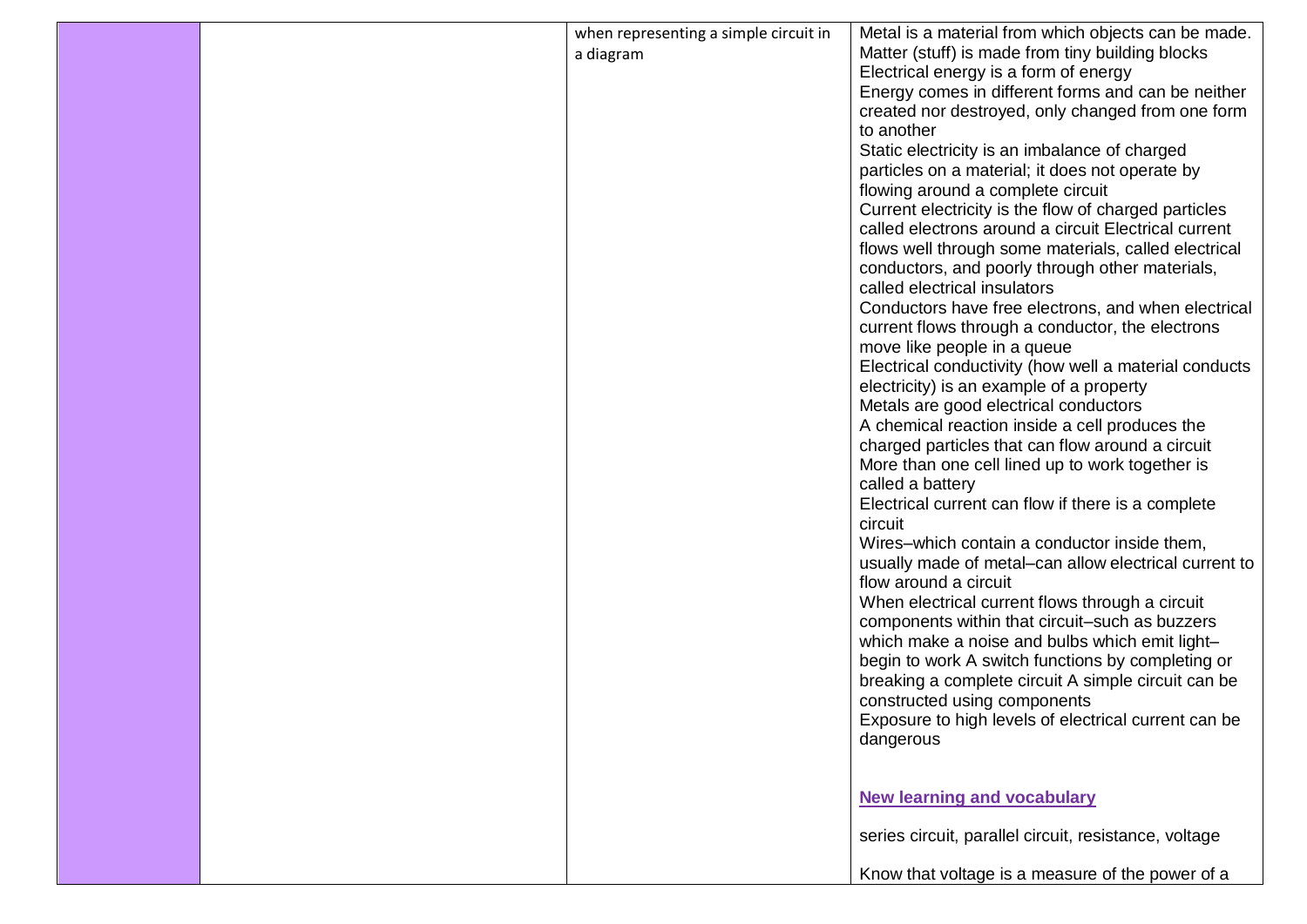|  | cell to produce electricity; it is a measure of the                                                                 |  |
|--|---------------------------------------------------------------------------------------------------------------------|--|
|  | 'push' of electric current, not the size of the electric                                                            |  |
|  | current                                                                                                             |  |
|  | Know that as the number and voltage of cells in a                                                                   |  |
|  | circuit increases, the brightness of a bulb or the                                                                  |  |
|  | volume of a buzzer will increase (though too high a                                                                 |  |
|  | voltage may 'blow' the bulb or buzzer)<br>Know how to draw simple circuit diagrams                                  |  |
|  | Know the recognized symbols for a battery, bulb,                                                                    |  |
|  | motor, buzzer and wire                                                                                              |  |
|  | Knowhow to predict whether components will                                                                          |  |
|  | function in a given circuit, depending on whether or                                                                |  |
|  | not the circuit is complete; whether or not a switch is                                                             |  |
|  | in an on or off position; and whether or not there is a                                                             |  |
|  | cell to provide electrical current to the circuit                                                                   |  |
|  | Know that two bulbs in a circuit can be wired up to                                                                 |  |
|  | create a series circuit or a parallel circuit; if one bulb<br>blows in a series circuit the other will not shine as |  |
|  | the circuit has been broken; in contrast, if one bulb                                                               |  |
|  | blows in a parallel circuit, there will still be a                                                                  |  |
|  | complete circuit for the other bulb so it will continue                                                             |  |
|  | to shine; use this                                                                                                  |  |
|  | knowledge to explain the advantages of using                                                                        |  |
|  | parallel circuits (e.g. in the lighting in homes)                                                                   |  |
|  |                                                                                                                     |  |
|  | associate the brightness of a lamp or the volume of a                                                               |  |
|  | buzzer with the number and voltage of cells used in the                                                             |  |
|  | circuit $\clubsuit$ compare and give reasons for variations in how                                                  |  |
|  | components function, including the brightness of bulbs,<br>the loudness of buzzers and the on/off position of       |  |
|  | switches $\clubsuit$ use recognised symbols when representing a                                                     |  |
|  | simple circuit in a diagram.                                                                                        |  |
|  |                                                                                                                     |  |
|  | <b>Enhancing the Curriculum (Non Statutory guidance</b>                                                             |  |
|  | for Upper Key Stage 2).                                                                                             |  |
|  | Building on their work in year 4, pupils should construct                                                           |  |
|  | simple series circuits, to help them to answer questions                                                            |  |
|  | about what happens when they try different                                                                          |  |
|  | components, for example, switches, bulbs, buzzers and                                                               |  |
|  | motors. They should learn how to represent a simple                                                                 |  |
|  | circuit in a diagram using recognised symbols. Note:                                                                |  |
|  | Pupils are expected to learn only about series circuits,                                                            |  |
|  | not parallel circuits. Pupils should be taught to take the                                                          |  |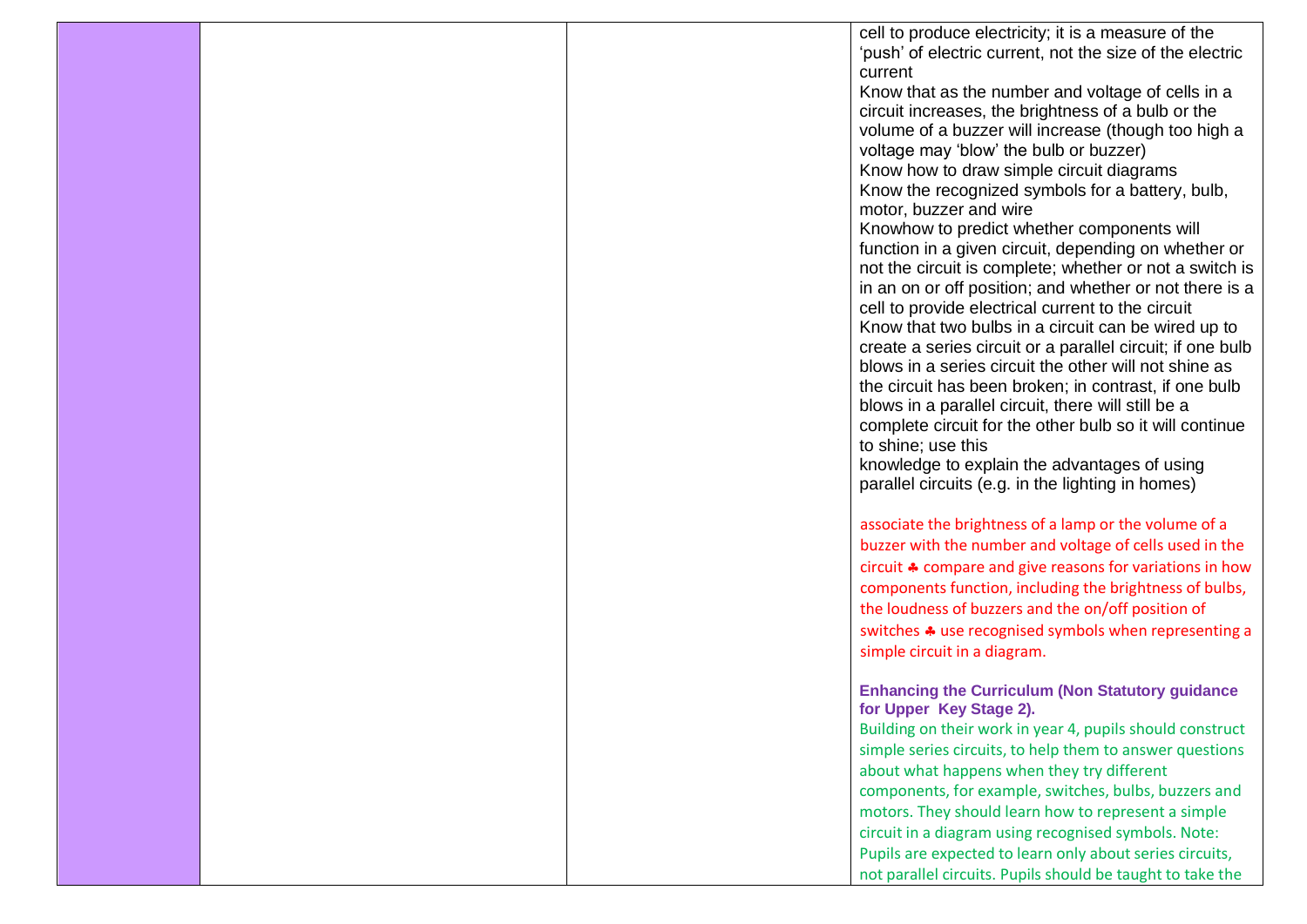|  | necessary precautions for working safely with electricity. |
|--|------------------------------------------------------------|
|  | Pupils might work scientifically by: systematically        |
|  | identifying the effect of changing one component at a      |
|  | time in a circuit; designing and making a set of traffic   |
|  | lights, a burglar alarm or some other useful circuit       |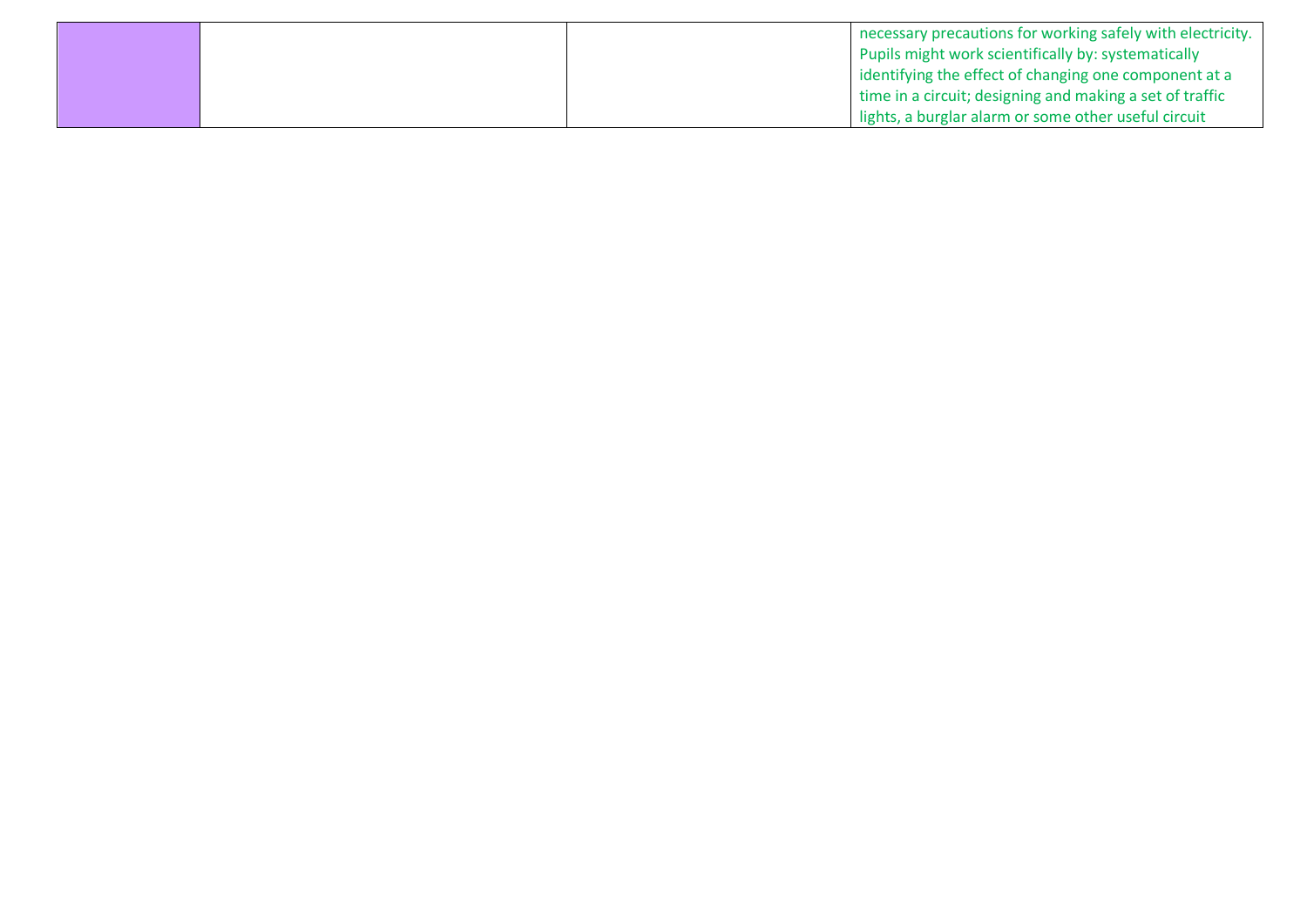| Year <sub>6</sub> | <b>Living Things and their Habitats</b> | Sc6/2.1a describe how living things                     | Key Theme or Idea: B2                                                                                  |
|-------------------|-----------------------------------------|---------------------------------------------------------|--------------------------------------------------------------------------------------------------------|
|                   | (Summer 1)                              | are classified into broad groups                        |                                                                                                        |
|                   |                                         | according to common observable                          | <b>Prior Learning/ Revision:</b>                                                                       |
|                   |                                         | characteristics and based on                            | component, habitat, plant, structure, fish, bird,                                                      |
|                   |                                         | similarities                                            | amphibian, reptile, mammal, kingdom, classification                                                    |
|                   |                                         |                                                         | key, species, fungi, bacteria, characteristics, offspring,                                             |
|                   |                                         | •and differences, including micro-                      | vertebrate, invertebrate, insect                                                                       |
|                   |                                         | organisms, plants and animals                           |                                                                                                        |
|                   |                                         |                                                         | Animals can be grouped based on their physical<br>characteristics (e.g. vertebrates and invertebrates) |
|                   |                                         | Sc6/2.1b give reasons for classifying                   | and based on their behavior (e.g. herbivores,                                                          |
|                   |                                         | plants and animals based on specific<br>characteristics | carnivores and omnivores) Living things are divided                                                    |
|                   |                                         |                                                         | into kingdoms: the animal kingdom, plants, fungi,                                                      |
|                   |                                         |                                                         | bacteria, and single-celled organisms                                                                  |
|                   |                                         |                                                         | A species is a group of living things have many                                                        |
|                   |                                         |                                                         | similarities that can reproduce together produce                                                       |
|                   |                                         |                                                         | offspring<br>A classification key uses questions to sort and                                           |
|                   |                                         |                                                         | identify different living things                                                                       |
|                   |                                         |                                                         | A classification key can be used to identify living                                                    |
|                   |                                         |                                                         | things                                                                                                 |
|                   |                                         |                                                         | Living things move, grow, consume nutrients and                                                        |
|                   |                                         |                                                         | reproduce; that dead things used to do these things,                                                   |
|                   |                                         |                                                         | but no longer do; and that things that never lived                                                     |
|                   |                                         |                                                         | have never done these things<br>A trout is an example of fish, a frog is an example of                 |
|                   |                                         |                                                         | an amphibian; a lizard is an example of a reptile; a                                                   |
|                   |                                         |                                                         | robin is an example of a bird; a rabbit and a human                                                    |
|                   |                                         |                                                         | are examples of a mammal                                                                               |
|                   |                                         |                                                         | Fish, amphibians, reptiles, birds and mammals are                                                      |
|                   |                                         |                                                         | similar in that they have internal skeletons and                                                       |
|                   |                                         |                                                         | organs; these are known as vertebrates, which<br>means they are animals that have a back bone          |
|                   |                                         |                                                         | Fish are different in having gills so that they can                                                    |
|                   |                                         |                                                         | breathe under water and have scaly skin                                                                |
|                   |                                         |                                                         | Amphibians are different in that they begin their                                                      |
|                   |                                         |                                                         | lives with gills but then develop lungs and breath on                                                  |
|                   |                                         |                                                         | land                                                                                                   |
|                   |                                         |                                                         | Reptiles are different in that they breath air and                                                     |
|                   |                                         |                                                         | have scaly skin                                                                                        |
|                   |                                         |                                                         | Birds are different to other animals in that they have<br>feathers and wings                           |
|                   |                                         |                                                         | Mammals are different to other animals in that they                                                    |
|                   |                                         |                                                         | have fur/hair and they feed milk to their young                                                        |
|                   |                                         |                                                         | Different parts of plants have one or more functions                                                   |
|                   |                                         |                                                         | لممامنا                                                                                                |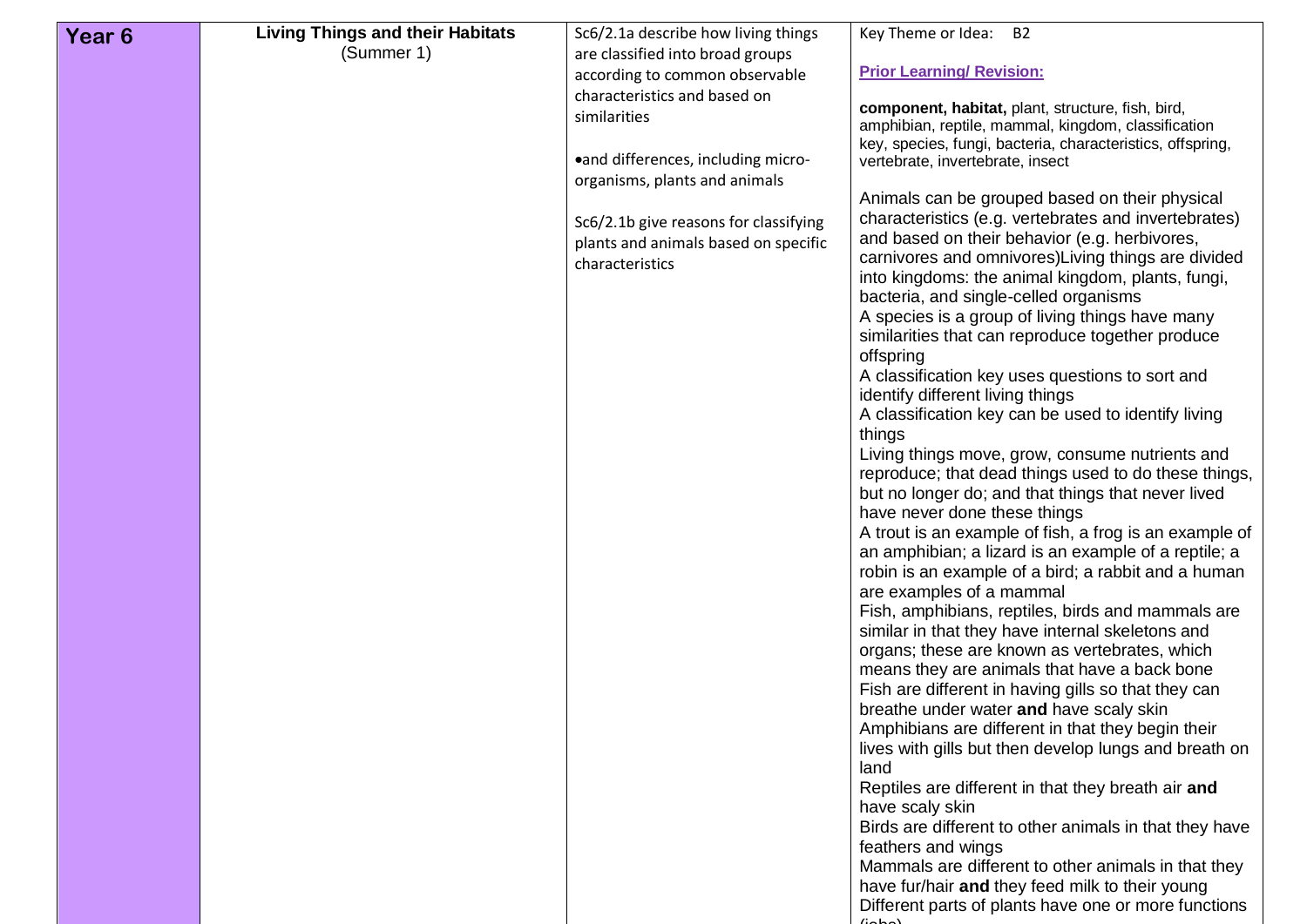| <b>Evolution and adaptation</b> | Sc6/2.3a recognise that living things                                        | <b>Key Theme or Idea</b><br><b>B3</b>                                                                   |
|---------------------------------|------------------------------------------------------------------------------|---------------------------------------------------------------------------------------------------------|
| (Summer 2)                      | have changed overtime and that                                               |                                                                                                         |
|                                 | fossils provide information about                                            | <b>Prior Learning/ Revision:</b>                                                                        |
|                                 | living things that inhabited the                                             | birth, decay, energy, habitat, irreversible,                                                            |
|                                 | Earth millions of years ago                                                  | extinction, microhabitat, dead, life cycle, food chain,                                                 |
|                                 |                                                                              | source, nutrients, reproduction, consumption,                                                           |
|                                 | Sc6/2.3b recognise that living things<br>produce offspring of the same kind, | environment, extinction, species, characteristic,                                                       |
|                                 | but normally offspring vary and are                                          | adaptation                                                                                              |
|                                 | not identical to their parents                                               | Living things move, grow, consume nutrients and                                                         |
|                                 |                                                                              | reproduce; that dead things used to do these things,                                                    |
|                                 | Sc6/2.3c identify how animals and                                            | but no longer do; and that things that never lived                                                      |
|                                 | plants are adapted to suit their                                             | have never done these things.                                                                           |
|                                 | environment indifferent ways and                                             |                                                                                                         |
|                                 | that adaptation may lead to evolution                                        | Polar bears are an example of an animal adapted to<br>its environment-thick fur for warmth and oily paw |
|                                 |                                                                              | pads to ensure that they don't freeze to the ice.                                                       |
|                                 |                                                                              |                                                                                                         |
|                                 |                                                                              | Sharks are another example-smooth skin and                                                              |
|                                 |                                                                              | streamlined shape for quick swimming; and gills for                                                     |
|                                 |                                                                              | breathing underwater.                                                                                   |
|                                 |                                                                              | Cacti are an example of a plant adapted to its                                                          |
|                                 |                                                                              | environment-thick skin keeps a store of water safe;                                                     |
|                                 |                                                                              | sharp spikes keep animals from stealing the water.                                                      |
|                                 |                                                                              |                                                                                                         |
|                                 |                                                                              | Pine trees have thick bark and pine cones to protect                                                    |
|                                 |                                                                              | against cold winters.                                                                                   |
|                                 |                                                                              | Woodlice live under logs-an example of a                                                                |
|                                 |                                                                              | microhabitat-as they need somewhere dark and                                                            |
|                                 |                                                                              | damp so that they do not dry out.                                                                       |
|                                 |                                                                              |                                                                                                         |
|                                 |                                                                              | Frogs can live in ponds-an example of a<br>microhabitat-as they water in which to lay their eggs        |
|                                 |                                                                              | (frogspawn).                                                                                            |
|                                 |                                                                              |                                                                                                         |
|                                 |                                                                              | A species is a group of living things have many                                                         |
|                                 |                                                                              | similarities that can reproduce together produce                                                        |
|                                 |                                                                              | offspring.                                                                                              |
|                                 |                                                                              | Changes to the environment can make it more                                                             |
|                                 |                                                                              | difficult for animals to survive and reproduce; in                                                      |
|                                 |                                                                              | extreme cases this leads to extinction, where an                                                        |
|                                 |                                                                              | entire species dies.                                                                                    |
|                                 |                                                                              | Human activity, quab as glimato obango coupod by                                                        |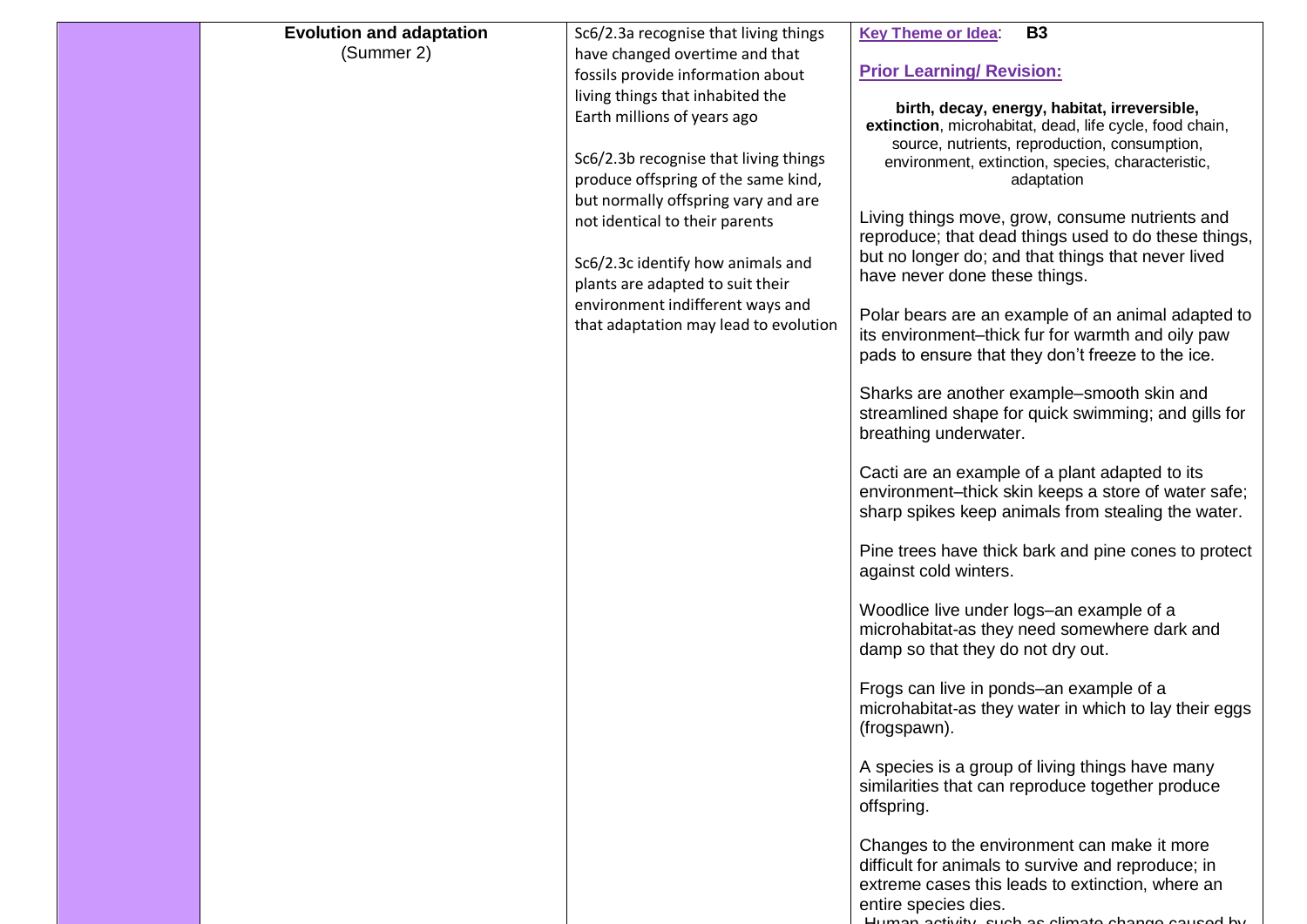Fossils form when a plant or animal dies and is quickly covered with silt or mud so that it cannot be rotted by microbes or eaten by scavenging animals; in time layers of sediment build, squashing the mud and turning it to stone around the dead plant or animal; the materials in the body are replaced by minerals that flow in water through the rock, leaving a rock in the shape of the animal or plant that was once there **New learning and vocabulary**  evolution, natural selection, variation, advantageous Know that all life on Earth began from a single point around 4.5billion years ago Know that living things changes over time and that this gradual change is called evolution Know that natural selection is the cause of this change; natural selection works as across a species there is natural variation within a species; there is also competition to survive and reproduce and that members of a species with advantageous

characteristics survive and reproduce-these characteristics are passed down to their offspring; members of a species with less advantageous characteristics do not survive and reproduce–these characteristics are not passed down to offspring Know that offspring are vary and are not identical to their parents

Know that Charles Darwin posited this theory of evolution by natural selection

Know that the gradual change of species over millions of years can be observed by looking at examples of fossil

recognise that living things have changed over time and that fossils provide information about living things that inhabited the Earth millions of years ago  $\clubsuit$  recognise that living things produce offspring of the same kind, but normally offspring vary and are not identical to their parents  $\clubsuit$  identify how animals and plants are adapted to suit their environment in different ways and that adaptation may lead to evolution.

**Enhancing the Curriculum (Non Statutory guidance for Upper Key Stage 2).**